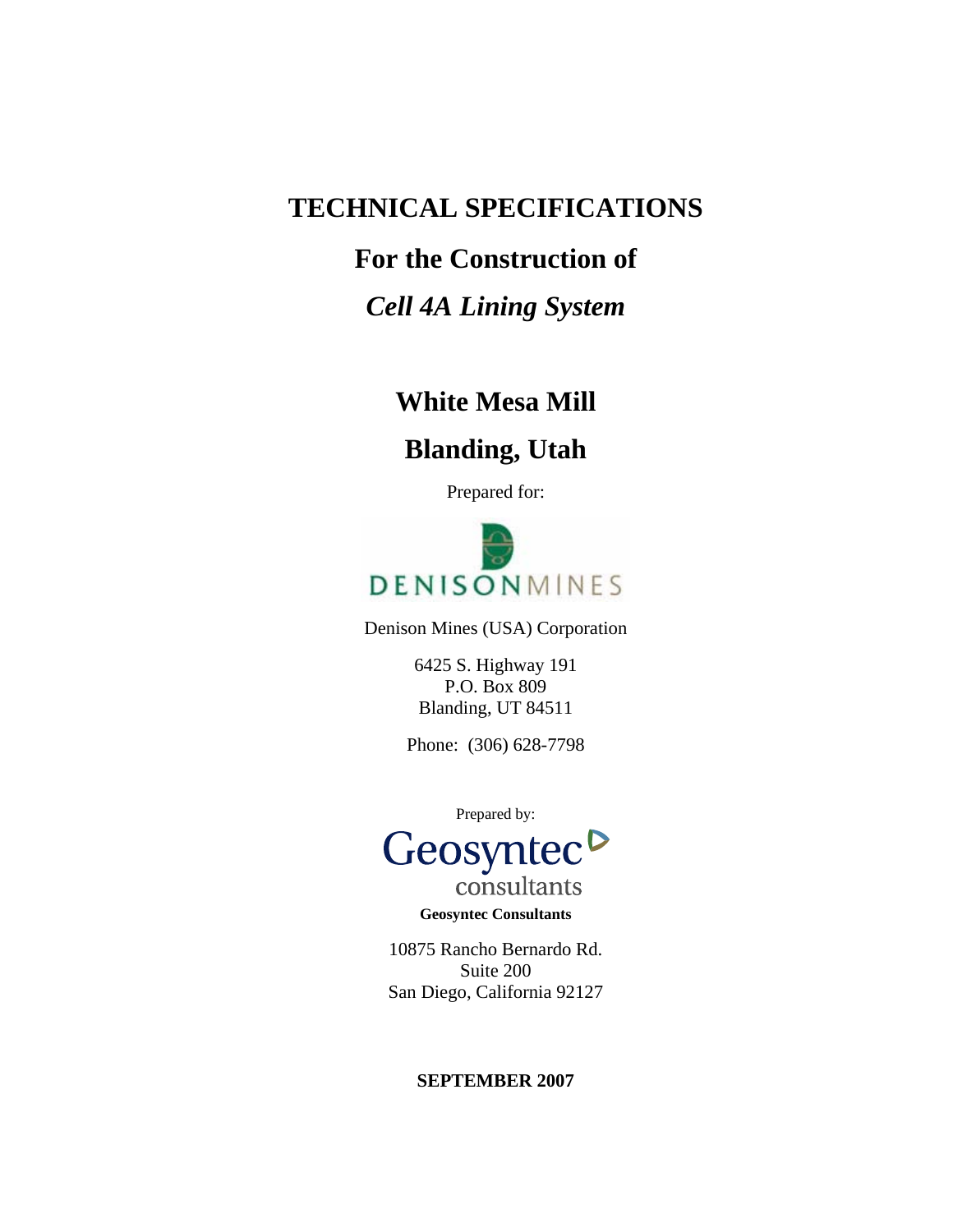Geosyntec Consultants

# **CERTIFICATION PAGE**

# **TECHNICAL SPECIFICATIONS** CELL 4A LINING SYSTEM CONSTRUCTION **DENISON MINES (USA) CORPORATION** WHITE MESA MILL **BLANDING, UTAH**

The Engineering material and data contained in these Technical Specifications were prepared under the supervision and direction of the undersigned, whose seal as a registered Professional Engineer is affixed below.



regory T. Corcoran, P.E. **Engineer of Record**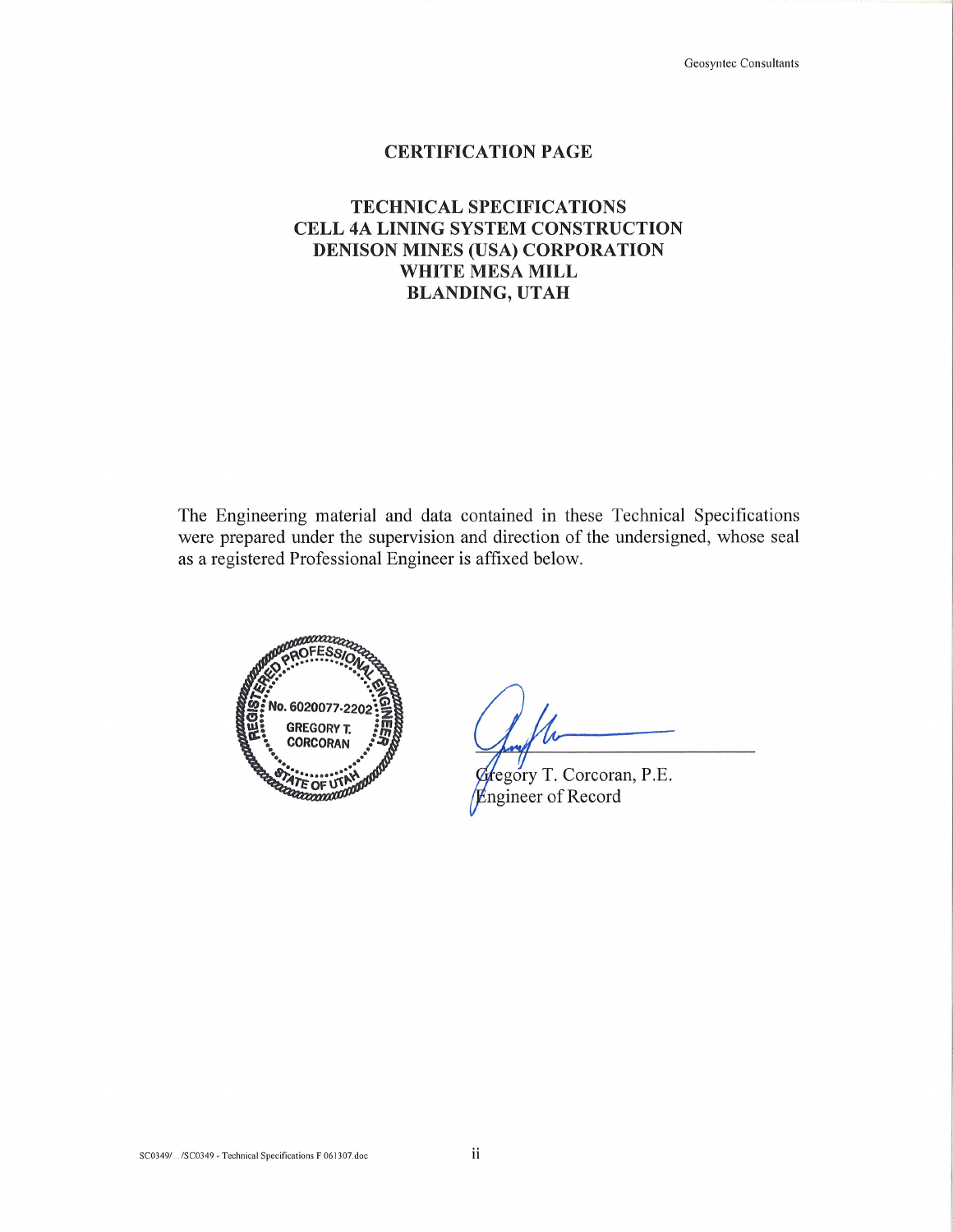# **TABLE OF CONTENTS**

**Section 01010 — Summary of Work Section 01025 — Measurement & Payment Section 01300 — Submittals Section 01400 — Quality Control Section 01500 — Construction Facilities Section 01505 — Mobilization / Demobilization Section 01560 — Temporary Controls Section 01700 — Contract Closeout Section 02200 — Earthwork Section 02220 — Subgrade Preparation Section 02225 — Drainage Aggregate**  Section 02616 — PVC Pipe Section 02770 — Geomembrane **Section 02771 — Geotextile**  Section 02772 – Geosynthetic Clay Liner Section 02773 — Geonet **Section 03400 — Cast-In-Place Concrete**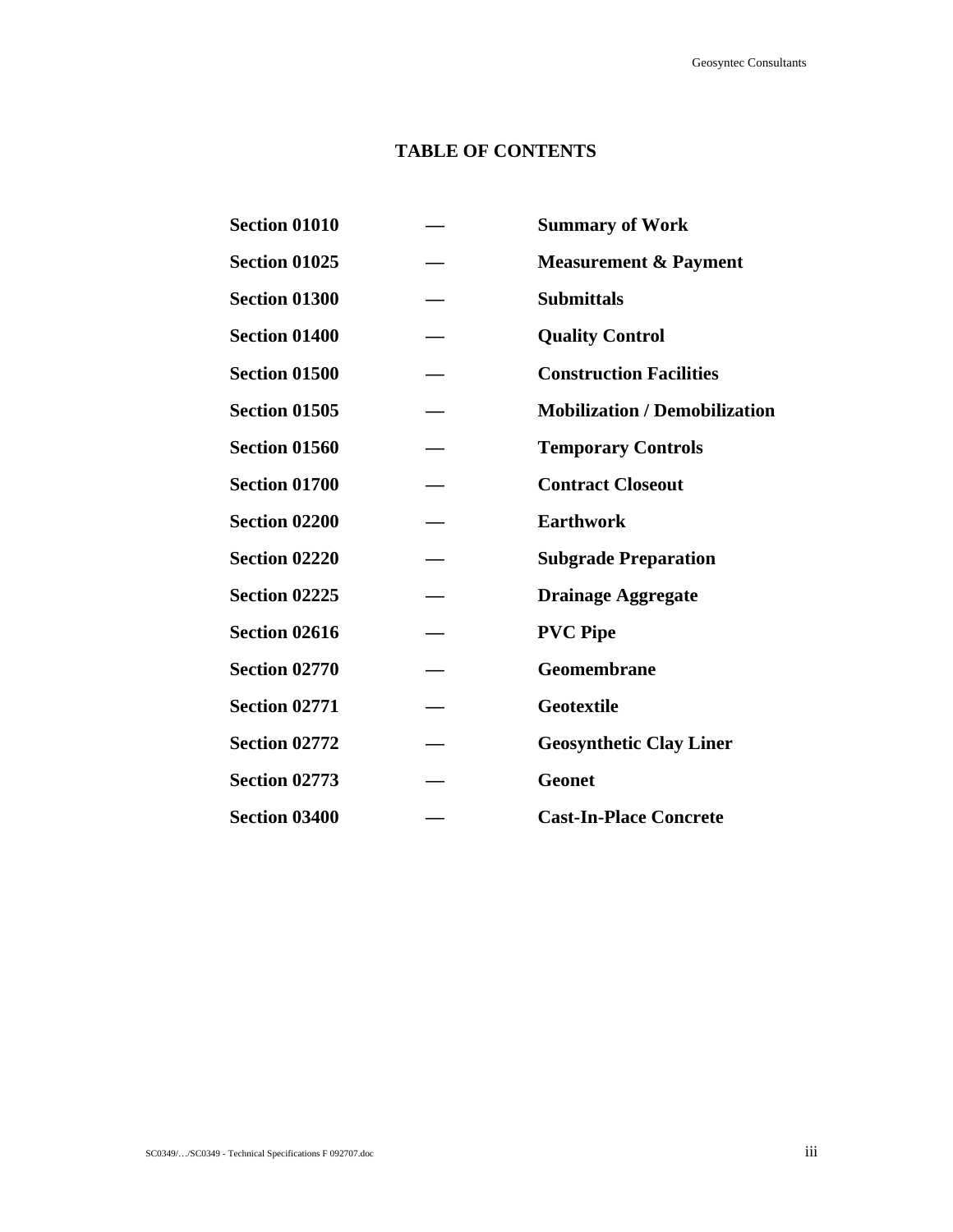# **SECTION 01010 SUMMARY OF WORK**

# **PART 1 – GENERAL**

#### **1.01 DESCRIPTION OF WORK**

- A. The Work generally involves the preparation of subgrade, installation of geosynthetic liner system, and associated piping.
- B. The Work will generally consist of:
	- 1. Initial topographic survey;
	- 2. Mass excavation and subgrade preparation;
	- 3. Anchor trench and leak detection system trench excavation;
	- 4. Installation of needle-punched geosynthetic clay liner (GCL) consisting of woven and nonwoven geotextiles;
	- 5. Installation of 60-mil HDPE secondary geomembrane;
	- 6. Installation of leak detection system 4-inch and 18-inch PVC pipe and fittings;
	- 7. Installation of aggregate within leak detection system pipe trench and sump;
	- 8. Installation of 300 mil geonet;
	- 9. Installation of 60-mil HDPE primary geomembrane;
	- 10. Installation of 16 oz./SY nonwoven geotextile cushion;
	- 11. Installation of slimes drain 4-inch and 18-inch PVC pipe and fittings;
	- 12. Installation of aggregate around slimes drain and within sump; and
	- 13. Installation of strip composite drainage layer.

### **1.02 CONTRACTOR'S RESPONSIBILITIES**

- A. Start, layout, construct, and complete the Project in accordance with the Technical Specifications, CQA Plan, and Drawings (Contract Documents).
- B. Provide a competent Site superintendent, capable of reading and understanding the Construction Documents, who shall receive instructions from the Construction Manager.
- C. Establish means, techniques, and procedures for constructing and otherwise executing the Work.
- D. Establish and maintain proper Health and Safety practices for the duration of the Project.
- E. Except as otherwise specified, furnish the following and pay the cost thereof:
	- 1. Labor, superintendent, and products.
	- 2. Construction supplies, equipment, tools, and machinery.
	- 3. Water, electricity, and other utilities required for construction.
	- 4. Other facilities and services necessary to properly execute and complete the Work.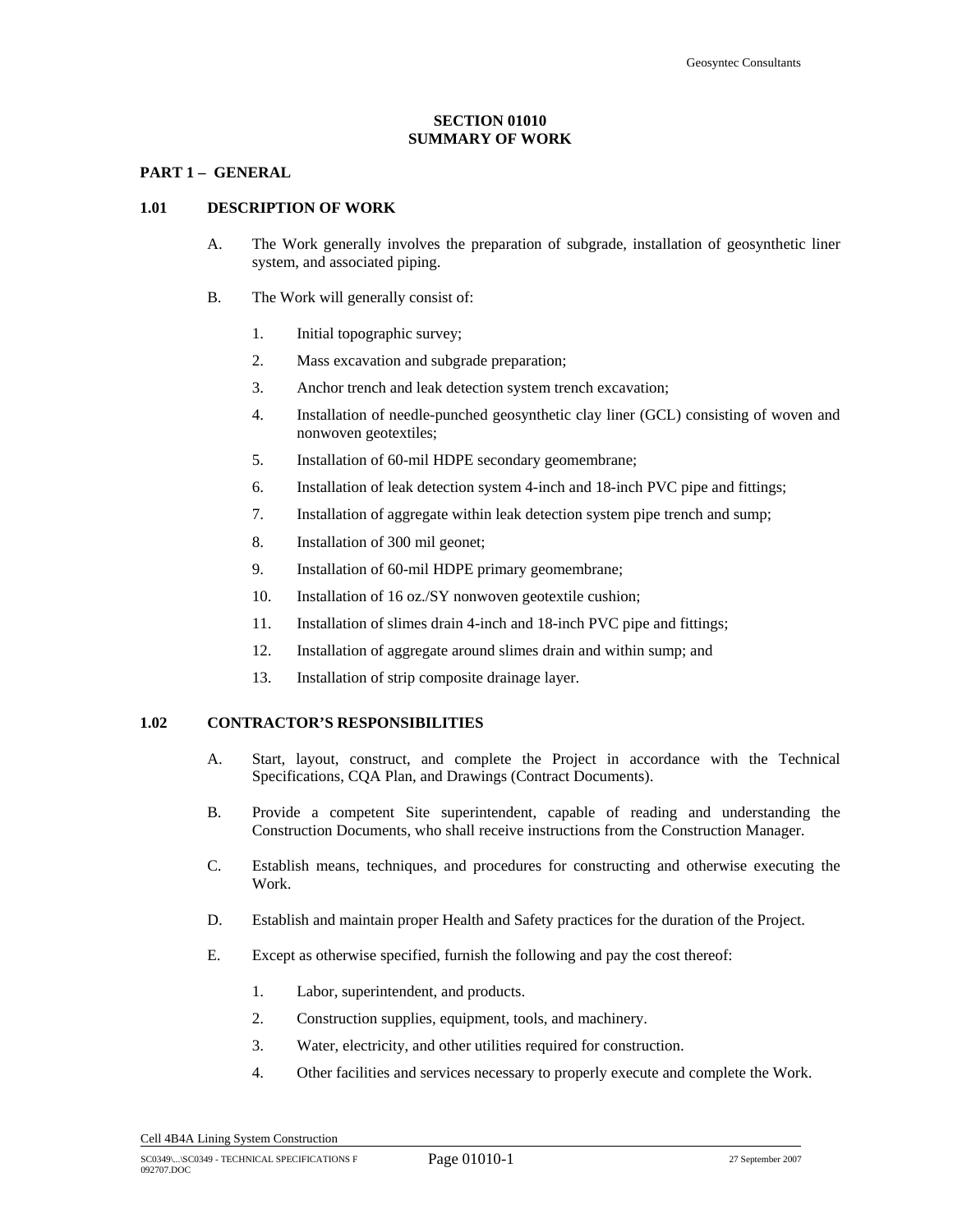- 5. A Registered Land Surveyor, licensed in the State of Utah, to survey and layout the Work, and to certify as-built Record Drawings.
- F. Pay cost of legally required sales, consumer, and use taxes and governmental fees.
- G. Perform Work in accordance with codes, ordinances, rules, regulations, orders, and other legal requirements of governmental bodies and public agencies bearing on performance of Work.
- H. Forward submittals and communications to the Construction Manager. Where applicable, the Construction Manager will coordinate submittals and communications with the representatives who will give approvals and directions through the Construction Manager.
- I. Maintain order, safe practices, and proper conduct at all times among Contractor's employees. The Owner, and its authorized representative, may require that disciplinary action be taken against an employee of the Contractor for disorderly, improper, or unsafe conduct. Should an employee of the Contractor be dismissed from his duties for misconduct, incompetence, or unsafe practice, or combination thereof, that employee shall not be rehired for the duration of the Work.
- J. Coordinate the Work with the utilities, private utilities, and/or other parties performing work on or adjacent to the Site. Eliminate or minimize delays in the Work and conflicts with those utilities or contractors. Coordinate activities with the Construction Manager. Schedule private utility and public utility Work relying on survey points, lines, and grades established by the Contractor to occur immediately after those points, lines and grades have been established.
- K. Coordinate activities of the several trades, suppliers, and subcontractors, if any, performing the Work.

#### **1.03 NOTIFICATION**

A. The Contractor shall notify the Construction Manager in writing if he elects to subcontract, sublet, or reassign any portion of the Work. This shall be done at the time the bid is submitted. The written statement shall describe the portion of the Work to be performed by the Subcontractor and shall include an indication, by reference if desired by the Construction Manager, that the Subcontractor is particularly experienced and equipped to perform that portion of the Work. No portion of the Work shall be subcontracted, sublet, or reassigned without written permission of the Construction Manager. Consent to subcontract, sublet, or reassign any portion of the Work by the Construction Manager shall not be considered as a testimony of the Construction Manager as to the qualifications of the Subcontractor and shall not be construed to relieve the Contractor of any responsibilities for completion of the Work.

# **1.04 CONFORMANCE**

- A. Work shall conform to the Technical Specifications, CQA Plan, and Drawings that form a part of these Contract Documents.
- B. Omissions from the Technical Specifications, CQA Plan, and Drawings or the misdescription of details of Work which are necessary to carry out the intent of the Contract Documents are customarily performed, shall not relieve the Contractor from performing such omitted or misdescribed details of the Work, but they shall be performed as if fully and correctly set forth and described in the Technical Specifications, CQA Plan, and Drawings.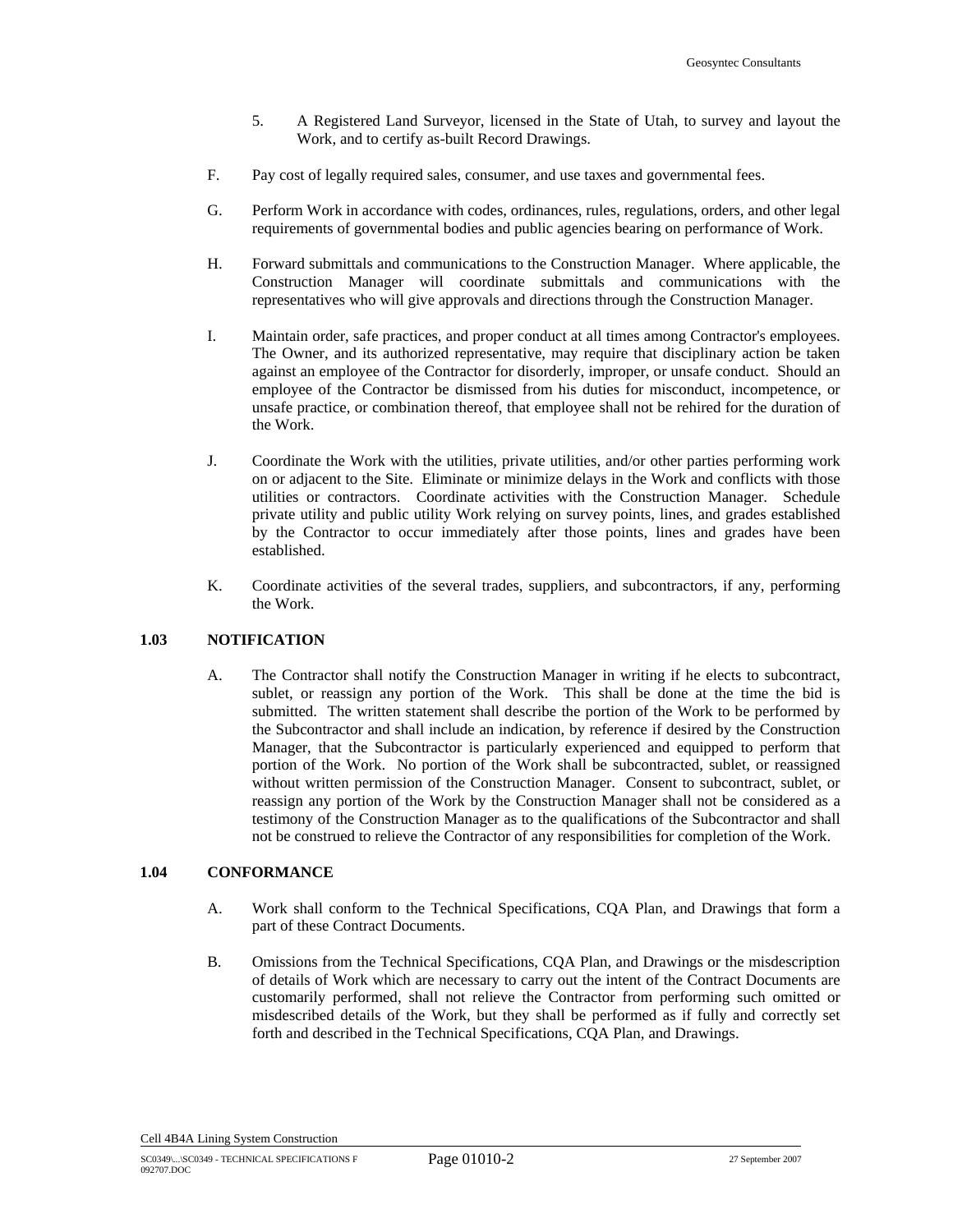#### **1.05 DEFINITIONS**

- A. **OWNER** The term Owner means the Denison Mines (USA) Corporation for whom the Work is to be provided.
- B. **CONSTRUCTION MANAGER**  The term Construction Manager means the firm responsible for project administration and project documentation control. All formal documents will be submitted to the Construction Manager for proper distribution and/or review. During the period of Work the Construction Manager will act as an authorized representative of the Owner.
- C. **DESIGN ENGINEER** The term Design Engineer means the firm responsible for the design and preparation of the Construction Documents. The Engineer is responsible for approving all design changes, modifications, or clarifications encountered during construction. The Design Engineer reports directly to the Owner.
- D. **CQA ENGINEER**  The term CQA Engineer refers to the firm responsible for CQA related monitoring and testing activities. The CQA Engineer's authorized personnel will include CQA Engineer-of-Record and Lead CQA Monitor. The CQA Engineer may also perform CQC work as appropriate. The CQA Engineer reports directly to the Owner.
- E. **CONTRACTOR** The term Contractor means the firm that is responsible for the Work. The Contractor's responsibilities include the Work of any and all of subcontractors and suppliers. The Contractor reports directly to the Construction Manager. All subcontractors report directly to the Contractor.
- F. **SURVEYOR**  The term Surveyor means the firm that will perform survey and provide asbuilt Record Drawings for the Work. The Surveyor shall be a Registered Land Surveyor, licensed to practice in the State of Utah. The Surveyor is employed by and reports directly to the Contractor.
- G. **SITE** The term Site refers to all approved staging areas, and all areas where the Work is to be performed, both public and privately owned.
- H. **WORK** The term Work means the entire completed construction, or various separately identifiable parts thereof, required to be furnished under the Contract Documents. Work includes any and all labor, services, materials, equipment, tools, supplies, and facilities required by the Contract Documents and necessary for the completion of the project. Work is the result of performing services, furnishing labor, and furnishing and incorporating materials and equipment into the construction, all as required by the Contract Documents.
- I. **DAY** A calendar day on which weather and other conditions not under the control of the Contractor will permit construction operations to proceed for the major part of the day with the normal working force engaged in performing the controlling item or items of Work which would be in progress at that time.
- J. **CONTRACT DOCUMENTS** Contract Documents consist of the Technical Specifications, CQA Plan, and Drawings.

## **1.06 CONTRACT TIMES**

A. The time stated for completion and substantial completion shall be in accordance with the Contract Times specified in the Agreement. Extensions to the Contract Time of performance shall be granted for those days when the Contractor is unable to work due to adverse weather conditions or as a result of abnormal conditions. Extension of time of performance based on adverse weather conditions shall be granted when requested by the Contractor and reviewed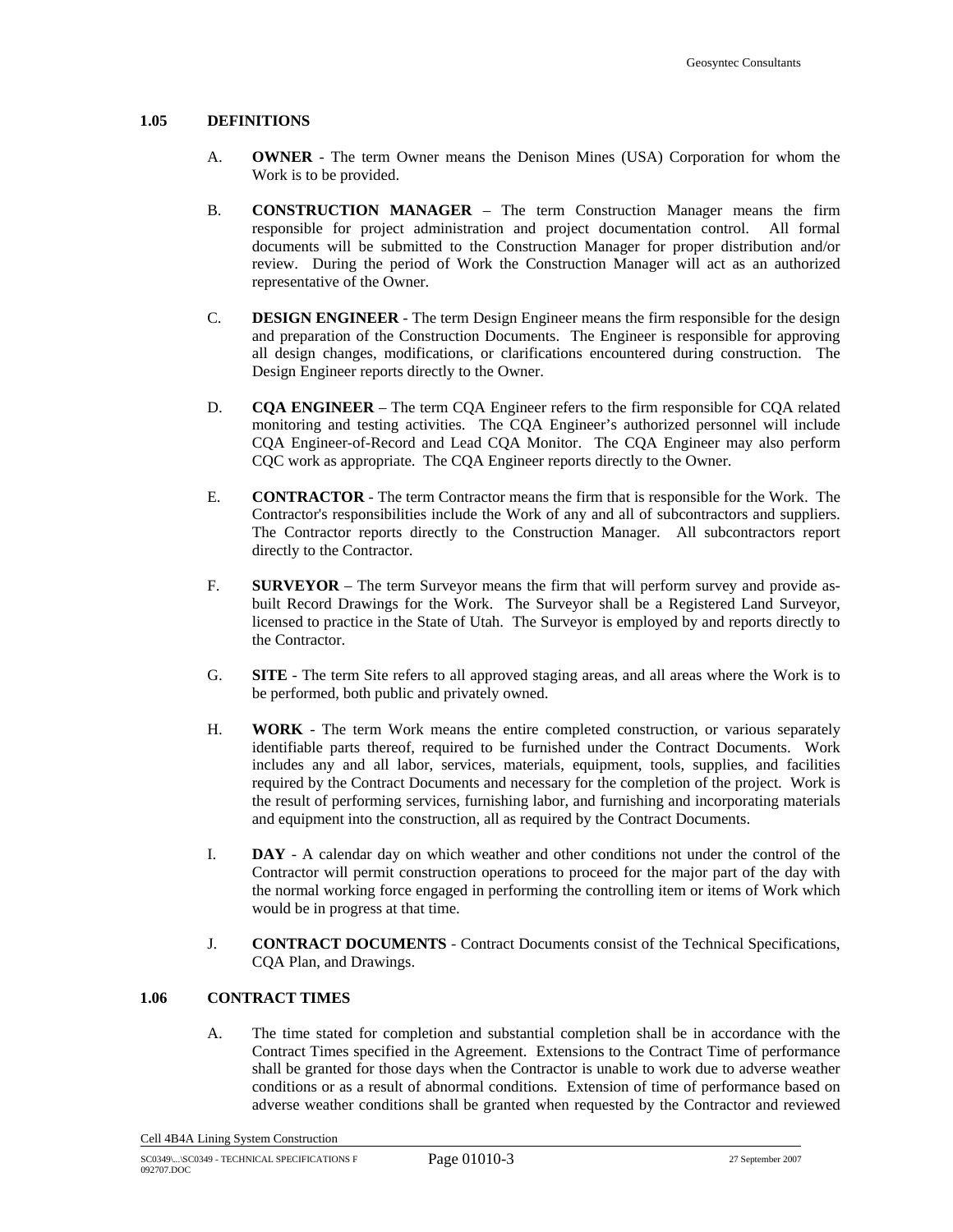in writing by the Construction Manager. All requests for extensions of time by the Contractor based on adverse weather conditions must be submitted in writing to the Construction Manager within five (5) working days of the time in question. No claims for damages shall be made by the Contractor for delays.

B. Contractor shall adhere to the schedule provided in the Contract. Unapproved extensions to the schedule will result in the Contractor paying liquidated damages in the amount of \$4,000 per day to cover costs associated with Construction Management and construction oversight.

#### **1.07 CONTRACTOR USE OF WORK SITE**

- A. Confine Site operations to areas permitted by law, ordinances, permits, and the Contract Documents. The Contractor shall ensure that all persons under his control (including Subcontractors and their workers and agents) are kept within the boundaries of the Site and shall be responsible for any acts of trespass or damage to property by persons who are under his control. Consider the safety of the Work, and that of people and property on and adjacent to work Site, when determining amount, location, movement, and use of materials and equipment on work Site.
- B. The Contractor shall be responsible for protecting private and public property including pavements, drainage culverts, electricity, highway, telephone, and similar property and shall make good of, or pay for, all damage caused thereto. Control of erosion throughout the project is of prime importance and is the responsibility of the Contractor. The Contractor shall provide and maintain all necessary measures to control erosion during progress of the Work to the satisfaction of the Construction Manager and all applicable laws and regulations, and shall remove such measures and collected debris upon completion of the project. All provisions for erosion and sedimentation control apply equally to all areas of the Work.
- C. Contractor shall promptly notify the Construction Manager in writing of any subsurface or latent physical conditions at the Site that differ materially from those indicated or referred to in the Contract Documents. Construction Manager will promptly review those conditions and advise Owner in writing if further investigations or tests are necessary. If the Construction Manager finds that the results of such investigations or tests indicate that there are subsurface and latent physical conditions which differ materially from those intended in the Contract Documents, and which could not reasonably have been anticipated by Contractor, a Change Order shall be issued incorporating the necessary revisions.
- D. At no time shall Contractor interfere with operations of businesses on or in the vicinity of the Site. Should the Contractor need to work outside the regular working hours, the Contractor is required to submit a written request and obtain approval by the Construction Manager.

#### **1.08 PRESERVATION OF SCIENTIFIC INFORMATION**

- A. Federal and State legislation provides for the protection, preservation, and collection of data having scientific, prehistoric, historical, or archaeological value (including relics and specimens) that might otherwise be lost due to alteration of the terrain as a result of any construction work. If evidence of such information is discovered during the course of the Work, the Contractor shall notify the Construction Manager immediately, giving the location and nature of the findings. Written confirmation shall be forwarded within two (2) working days.
- B. The Contractor shall exercise care so as not to damage artifacts uncovered during excavation operations, and shall provide such cooperation and assistance as may be necessary to preserve the findings for removal or other disposition by the Construction Manager or Government agency.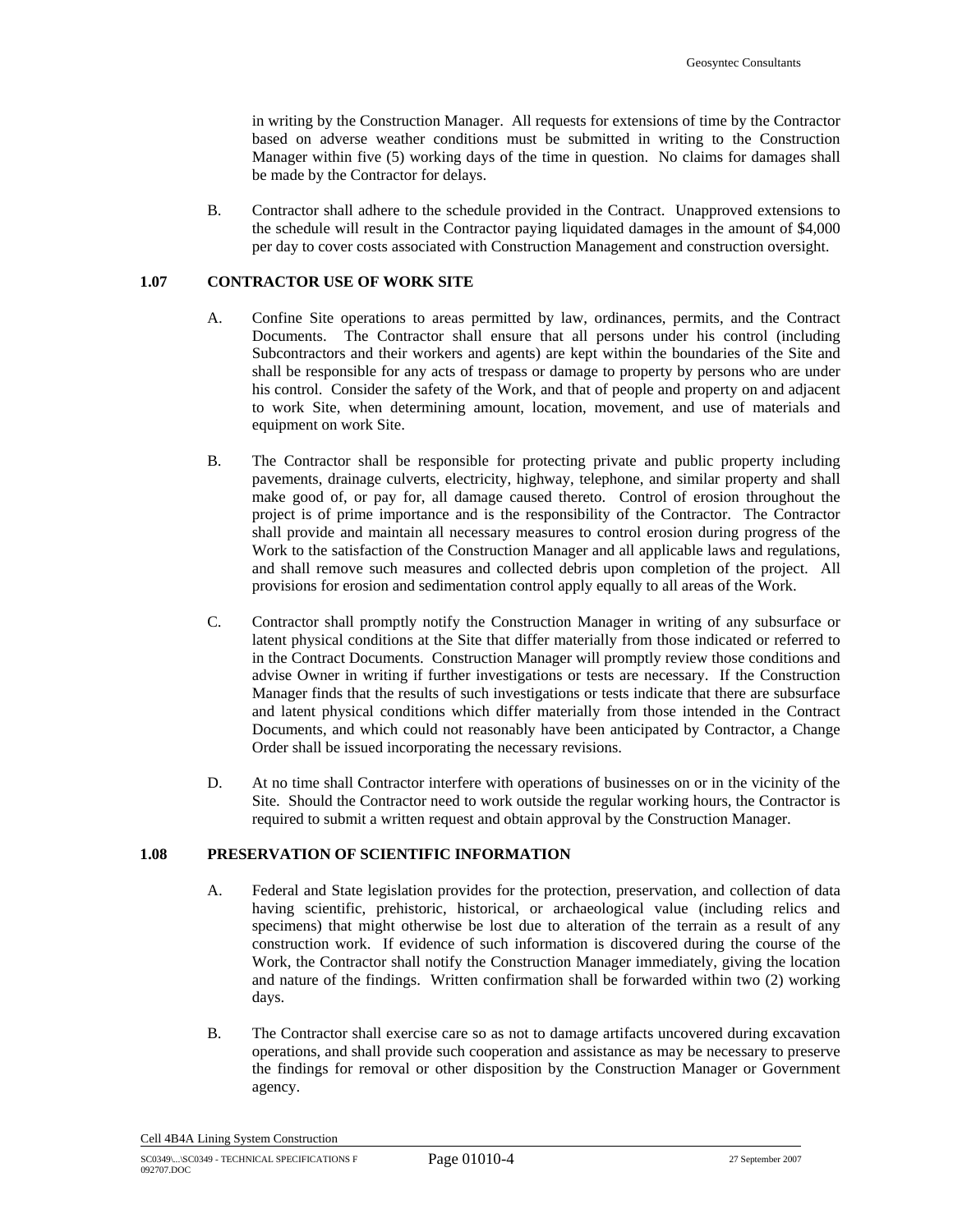C. Where appropriate, by reason of a discovery, the Construction Manager may order delays in the time of performance, or changes in the Work, or both. If such delays, or changes, or both, are ordered, the time of performance and contract price shall be adjusted in accordance with the applicable clauses of the Contract.

#### **1.09 MEASUREMENT AND PAYMENT**

A. Measurement for Work will be according to the work items listed in Section 01025 of these Specifications.

#### **1.10 EXISTING UTILITIES**

- A. The Contractor shall be responsible for locating, uncovering, protecting, flagging, and identifying all existing utilities encountered while performing the Work. The Contractor shall request that Underground Service Alert (USA) locate and identify the existing utilities. The request shall be made 48 hours in advance.
- B. Costs resulting from damage to utilities shall be borne by the Contractor. Costs of damage shall include repair and compensation for incidental costs resulting from the unscheduled loss of utility service to affected parties.
- C. The Contractor shall immediately stop work and notify the Construction Manager of all utilities encountered and damaged. The Contractor shall also Survey the exact location of any utilities encountered during construction.

### **1.11 CONTRACTOR QUALIFICATIONS**

- A. The Contractor, and all subcontractors, shall be licensed at the time of bidding, and throughout the period of the Contract, by the State of Utah to do the type of work required under terms of these Contract Documents. By submitting a bid, the Contractor certifies that he is skilled, competent, and knowledgeable on the nature, extent and inherent conditions of the Work to be performed and has been regularly engaged in the general class and type of work called for in these Contract Documents and meets the qualifications required in these Specifications.
- B. The Construction Manager shall disqualify a bidder that either cannot provide references, or if the references cannot substantiate the Contractor's qualifications.
- C. By submission of a bid for this Project, the Contractor acknowledges that he is thoroughly familiar with the Site conditions.

# **1.12 INTERPRETATION OF TECHNICAL SPECIFICATIONS, CQA PLAN, AND DRAWINGS**

A. Should it appear that the Work to be done or any matters relative thereto are not sufficiently detailed or explained in the Technical Specifications, CQA Plan, and/or Drawings, the Design Engineer will further explain or clarify, as may be necessary. In the event of any questions arising respecting the true meaning of the Contract Documents, the matter shall be referred to the Design Engineer, whose decision thereon shall be final.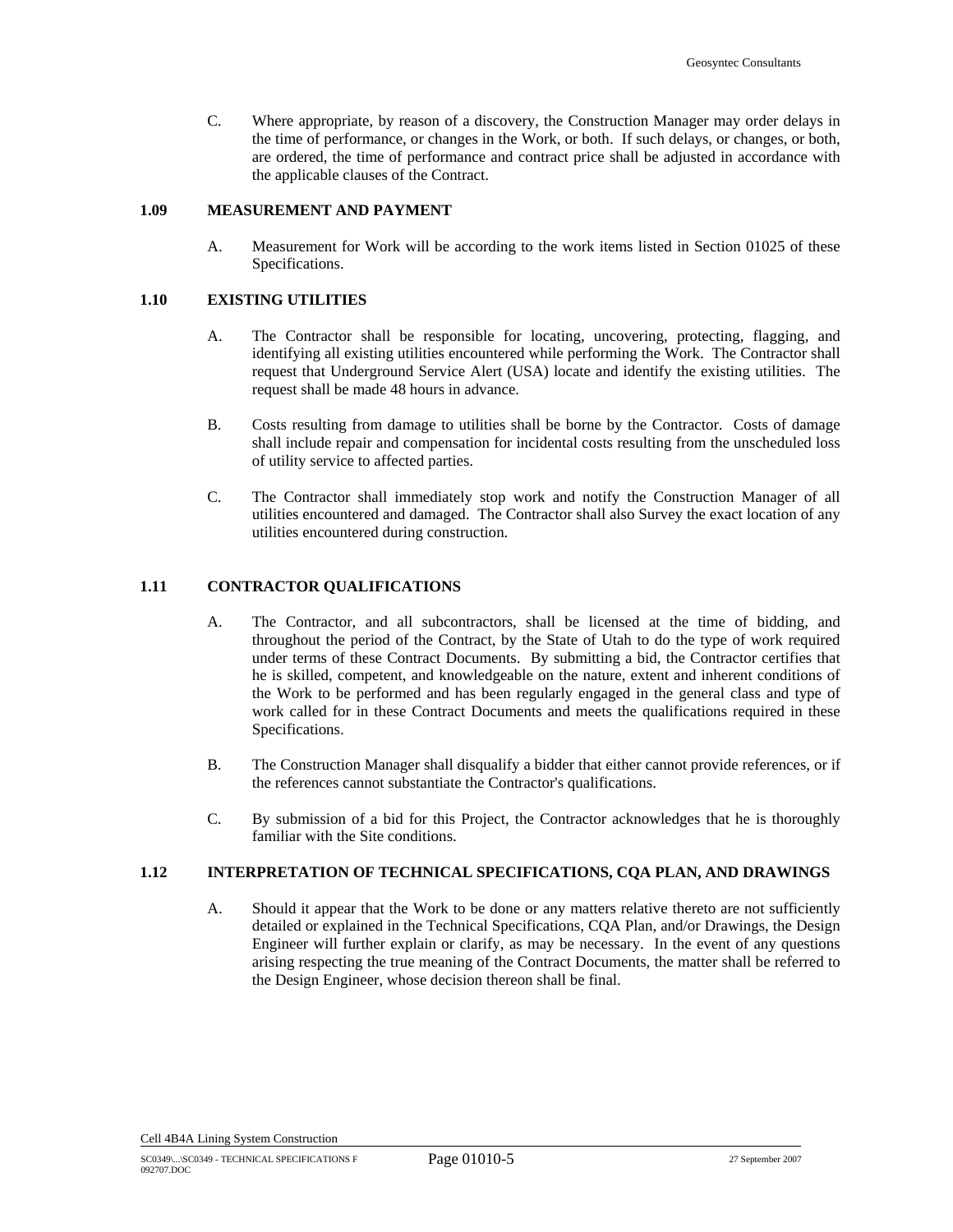## **1.13 HEALTH AND SAFETY**

A. The Contractor shall be responsible for health and safety of its own crew, subcontractors, suppliers, and visitors. Contractor shall adhere to the Contractor Safety Rules for the site.

#### **1.14 GENERAL REQUIREMENTS**

- A. SURVEYING The Surveyor shall be responsible for all surveying required to layout and control the Work. Surveying shall be conducted such that all applicable standards required by the State of California.
- B. PERMITS The Contractor shall be required to obtain permits in accordance with construction of the facility.
- C. SEDIMENTATION, EROSION CONTROL, AND DEWATERING Contractor shall comply with all laws, ordinances, and permits for controlling erosion, water pollution, and dust emissions resulting from construction activities; the Contractor shall be responsible for any fines imposed due to noncompliance. The Contractor shall perform work in accordance with the Storm Water Pollution Prevention Plan (SWPPP) provided by the Owner. The Contractor shall pump all water generated from dewatering into Cell 3, as directed by the Construction Manager.
- D. PROTECTION OF EXISTING SERVICES AND WELLS The Contractor shall exercise care to avoid disturbing or damaging the existing monitor wells, electrical poles and lines, permanent below-ground utilities, permanent drainage structures, and temporary utilities and structures. When the Work requires the Contractor to be near or to cross locations of known utilities, the Contractor shall carefully uncover, support and protect these utilities and shall not cut, damage, or otherwise disturb them without prior authorization from the Construction Manager. All utilities or wells damaged by the Contractor shall be immediately repaired by the Contractor to the satisfaction of the Construction Manager at no additional cost.
- E. BURNING The use of open fires for any reason is prohibited.
- F. TEMPORARY ROADS The Contractor shall be responsible for constructing and maintaining all temporary roads and lay down areas that the Contractor may require in the execution of the Work.
- G. CONSTRUCTION WATER The Contractor shall obtain for water from the Owner for construction and dust control. The Contractor shall not add substances (such as soap) to construction water. The Contractor shall utilize measuring devices that allow him to track the volume of water used. Such usage records shall be maintained and provided to the Construction Manager.
- H. COOPERATION The Contractor shall cooperate with all other parties engaged in projectrelated activities to the greatest extent possible. Disputes or problems should be referred to the Construction Manager for resolution.
- I. FAMILIARIZATION The Contractor is responsible for becoming familiar with all aspects of the Work prior to performing the Work.
- J. SAFEGUARDS The Contractor shall provide and use all personnel safety equipment, barricades, guardrails, signs, lights, flares, and flagmen as required by OSHA, state, or local codes and ordinances. No excavations deeper than 4 feet with side slopes steeper than 2:1 (horizontal:vertical) shall be made without the prior approval of the Design Engineer and the Construction Manager. When shoring is required, the design and inspection of such shoring shall be the Contractor's responsibility and shall be subject to the review of the Design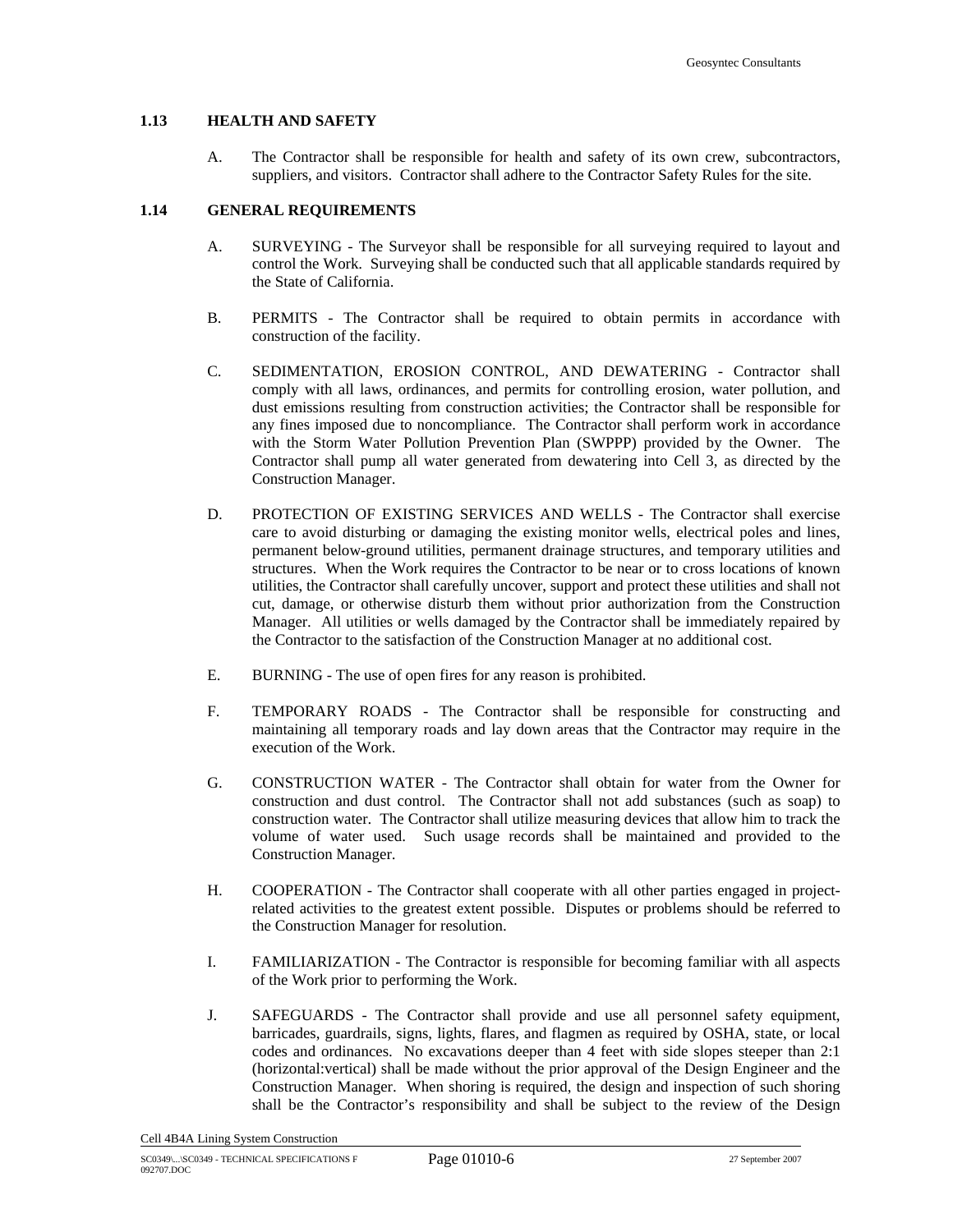Engineer and Construction Manager prior to use. No personnel shall Work within or next to an excavation requiring shoring until such shoring has been installed, inspected, and approved by an engineer registered in the State of Utah. The Contractor shall be responsible for any fines imposed due to violation of any laws and regulations relating to the safety of the Contractor's personnel.

- K. CLEAN-UP The Contractor shall be responsible for general housekeeping during construction. Upon completion of the Work, the Contractor shall remove all of his equipment, facilities, construction materials, and trash. All disturbed surface areas shall be re-paved, revegetated, or otherwise put into the pre-existing condition before performing the Work, or a condition satisfactory to the Construction Manager.
- L. SECURITY The Contractor is responsible for the safety and condition of all of his tools and equipment.
- M. ACCEPTANCE OF WORK The Contractor shall retain ownership and responsibility for all Work until accepted by Construction Manager. Construction Manager will accept ownership and responsibility for the Work: (i) when all Work is completed; and (ii) after the Contractor has submitted all required documentation, including manufacturing quality control documentation and manufacturing certifications.

#### **PART 2 – PRODUCTS**

NOT USED.

#### **PART 3 – EXECUTION**

NOT USED.

#### **PART 4 – MEASUREMENT AND PAYMENT**

NOT USED.

[END OF SECTION]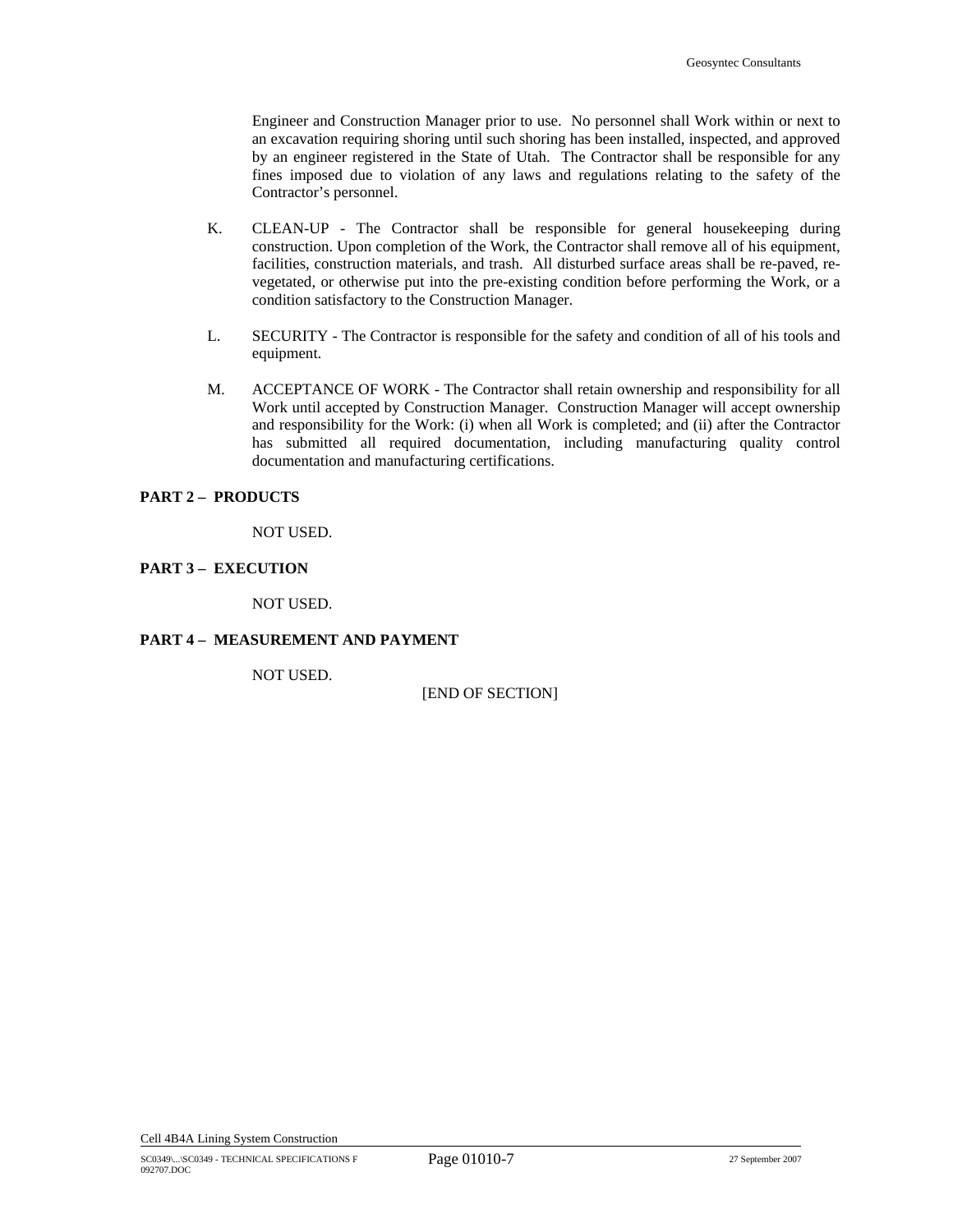## **SECTION 01025 MEASUREMENT AND PAYMENT**

# **PART 1 – GENERAL**

# **1.01 DESCRIPTION OF WORK**

A. This section covers measurement and payment criteria applicable to the Work performed under lump sum and unit price payment methods, and non-payment for rejected work.

#### **1.02 RELATED SECTIONS**

A. This section relates to all other sections of the contract.

#### **1.03 AUTHORITY**

- A. Measurement methods delineated in the individual specification sections are intended to complement the criteria of this section. In the event of conflict, the requirements of the individual specification section shall govern.
- B. A surveyor, licensed in the State of Utah, hired by the Contractor will take all measurements and compute quantities accordingly. All measurements, cross-sections and quantities shall be stamped and certified by the licensed surveyor and submitted to the Construction Manager. The Construction Manager maintains the right to provide additional measurements and calculation of quantities to verify measurements and quantities submitted by the Contractor.

#### **1.04 UNIT QUANTITIES SPECIFIED**

- A. Quantities and measurements indicated in the Bid Schedule are for bidding and contract purposes only. Quantities and measurements supplied or placed in the Work and verified by the Construction Manager shall determine payment. If the actual work requires more or fewer quantities than those quantities indicated, the Contractor shall provide the required quantities at the lump sum and unit prices contracted unless modified elsewhere in these Contract Documents.
- B. Utah sales tax shall be included in each bid item as appropriate.

#### **1.05 MEASUREMENT OF QUANTITIES**

- A. Measurement by Volume: Measurement shall be by the cubic dimension using mean lengths, widths and heights or thickness, or by average end area method as measured by the surveyor. All measurement shall be the difference between the original ground surface and the design ("neatline") dimensions and grades.
- B. Measurement by Area: Measurement shall be by the square dimension using mean lengths and widths and/or radius as measured by the surveyor. All measurement shall be the difference between the original ground surface and the design ("neat-line") dimensions and grades.
- C. Linear Measurement: Measurement shall be by the linear dimension, at the item centerline or mean chord. All measurement shall be the difference between the original ground surface and the design ("neat-line") dimensions and grades.
- D. Stipulated Lump Sum Measurement: Items shall be measured as a percentage by weight, volume, area, or linear means or combination, as appropriate, of a completed item or unit of Work.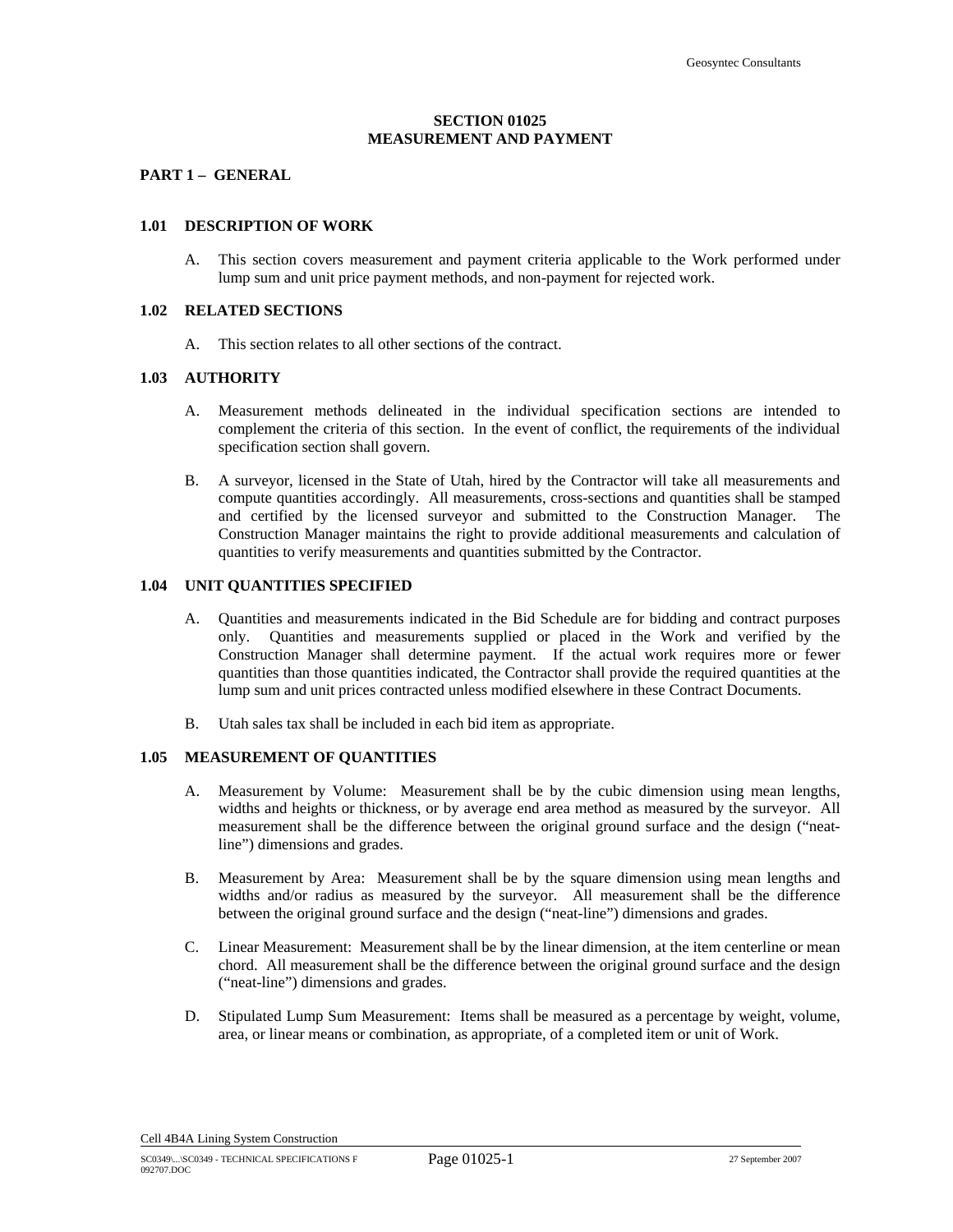### **1.06 PAYMENT**

- A. Payment includes full compensation for all required labor, products, tools, equipment, transportation, services and incidentals; erection, application or installation of an item of the Work; and all overhead and profit. Final payment for Work governed by unit prices will be made on the basis of the actual measurements and quantities accepted by the Construction Manager multiplied by the unit price for Work which is incorporated in or made necessary by the Work.
- B. A monthly progress payment schedule will be used to compensate the Contractor for the Work. The monthly amount to be paid to the Contractor is calculated as the percent of completed work for each bid item multiplied by the total anticipated work for that bid item minus a 10 percent retainer.
- C. When the Contractor has completed all Work associated with completion of the project, the remaining 10 percent retainer of the contract amount will be paid to the Contractor after filing the Notice of Completion.

## **1.07 NON-PAYMENT FOR REJECTED PRODUCTS**

- A. Payment shall not be made for any of the following:
	- 1. Products wasted or disposed of in a manner that is not acceptable.
	- 2. Products determined as unacceptable before or after placement.
	- 3. Products not completely unloaded from the transporting vehicle.
	- 4. Products placed beyond the design lines, dimensions, grades and levels of the required Work.
	- 5. Products remaining on hand after completion of the Work.
	- 6. Loading, hauling, and disposing of rejected Products.
	- 7. Products rejected because of contamination (i.e. soil residues, fuel spills, solvents, etc.).

#### **1.08 BID ITEMS**

A. The following bid items shall be used by the Owner and by the Contractor to bid the Work described in these bid documents.

| <b>BID</b><br><b>ITEM</b> | <b>SECTION</b> | <b>DESCRIPTION</b>             | <b>UNITS</b> |
|---------------------------|----------------|--------------------------------|--------------|
|                           | 01500          | <b>Construction Facilities</b> | LS           |
| $\overline{2}$            | 01505          | Mobilization / Demobilization  | LS           |
| 3                         | 02220          | <b>Subgrade Preparation</b>    | <b>SF</b>    |
| 4                         | 02220          | Anchor Trench                  | LF           |
| 5                         | 02616          | 4-inch PVC Pipe and Fittings   | LF           |
| 6                         | 02616          | 18-inch PVC Pipe and Fittings  | LF           |
| 7                         | 02616          | <b>Strip Drain Composite</b>   | LF           |
| 8                         | 02770          | 60-mil Smooth HDPE Geomembrane | <b>SF</b>    |
| 9                         | 02772          | Geosynthetic Clay Liner        | <b>SF</b>    |

Cell 4B4A Lining System Construction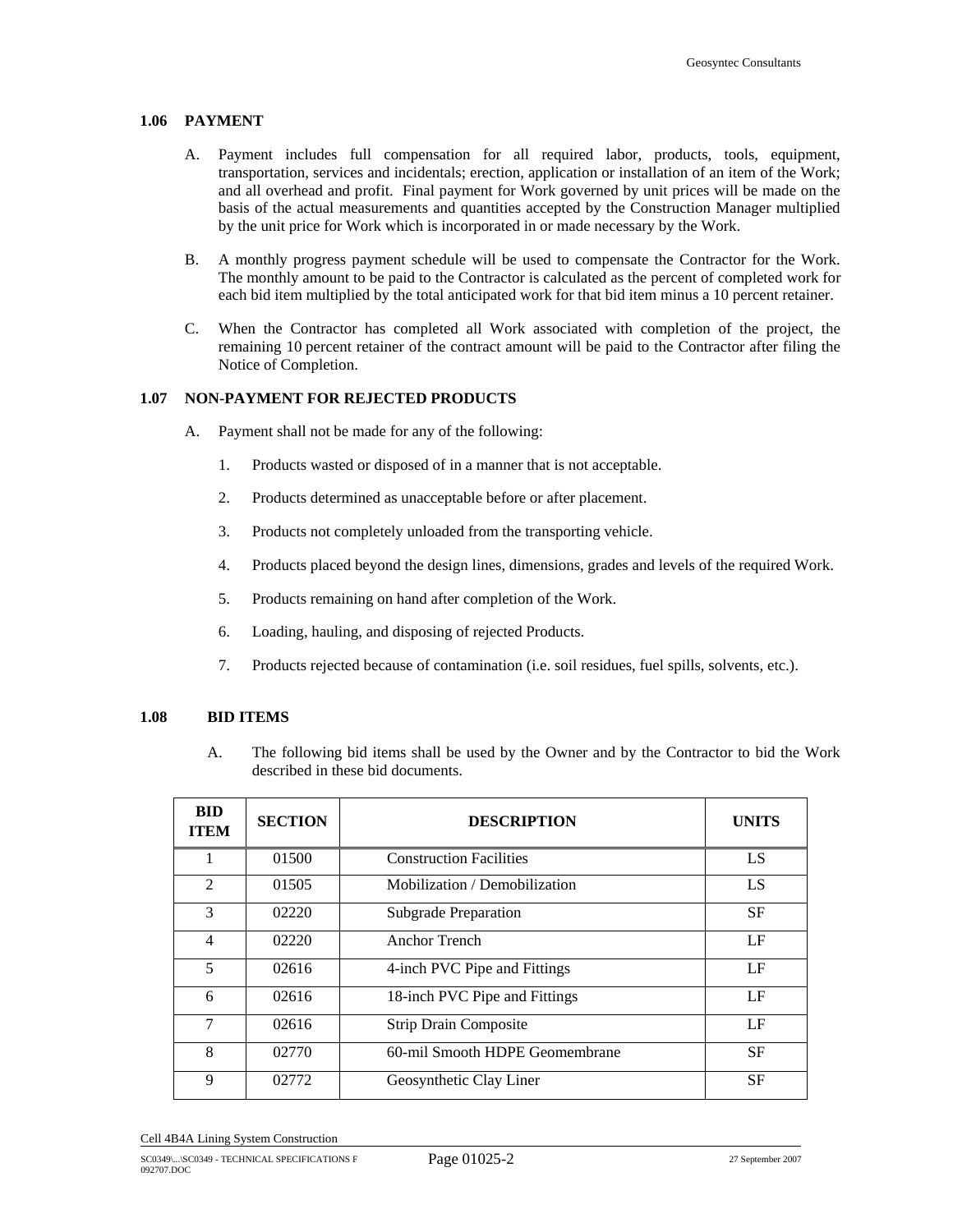| <b>BID</b><br><b>ITEM</b> | <b>SECTION</b> | <b>DESCRIPTION</b>     | <b>UNITS</b> |
|---------------------------|----------------|------------------------|--------------|
| 10                        | 02773          | 300-mil Geonet         | SF           |
|                           | 03400          | Cast-In-Place Concrete |              |

# **PART 2 – PRODUCTS**

NOT USED.

# **PART 3 – EXECUTION**

NOT USED.

# **PART 4 – MEASUREMENT AND PAYMENT**

NOT USED.

[END OF SECTION]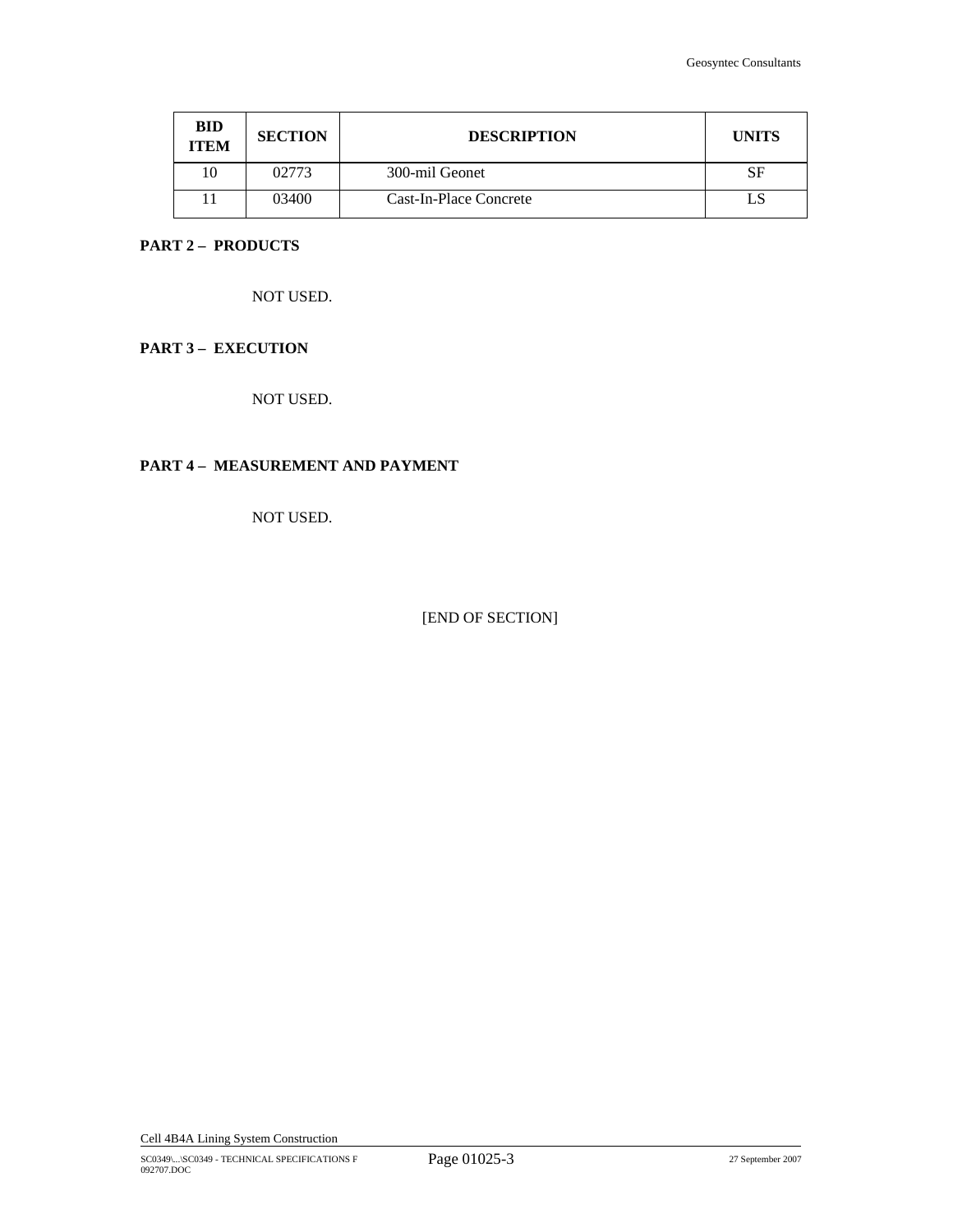# **SECTION 01300 SUBMITTALS**

# **PART 1 – GENERAL**

# **1.01 DESCRIPTION OF WORK**

- A. This section contains requirements for administrative and work-related submittals such as construction progress schedules, Shop Drawings, test results, operation and maintenance data, and other submittals required by Contract Documents.
- B. Submit required materials to the Construction Manager for proper distribution and review in accordance with requirements of the Contract Documents**.**

# **1.02 CONSTRUCTION PROGRESS SCHEDULES**

- A. The Contractor shall prepare and submit two (2) copies of the construction progress Schedule to the Construction Manager for review within 5 days after the effective date of Contract.
- B. Schedules shall be prepared in the form of a horizontal bar chart. The schedule shall include the following items.
	- 1. A separate horizontal bar for each operation.
	- 2. A horizontal time scale, which identifies the first workday of each week.
	- 3. A scale with spacing to allow space for notations and future revisions.
	- 4. Listings arranged in order of start for each item of the Work.
- C. The Construction Progress Schedule for construction of the Work shall include the following items where applicable.
	- 1. Submittals: dates for beginning and completion of each major element of construction and installation dates for major items. Elements shall include, but not be limited to, the following items which are applicable:
		- a. Mobilization schedule
		- b. Demobilization schedule.
		- c. Final site clean-up.
		- d. Show projected percentage of completion for each item as of first day of each week.
		- e. Show each individual Bid Item.
- D. Schedule Revisions:
	- 1. Bi-weekly to reflect changes in progress of Work.
	- 2. Indicate progress of each activity at submittal date.
	- 3. Show changes occurring since the previous schedule submittal. Changes shall include the following.
		- a. Major changes in scope.
		- b. Activities modified since previous submittal.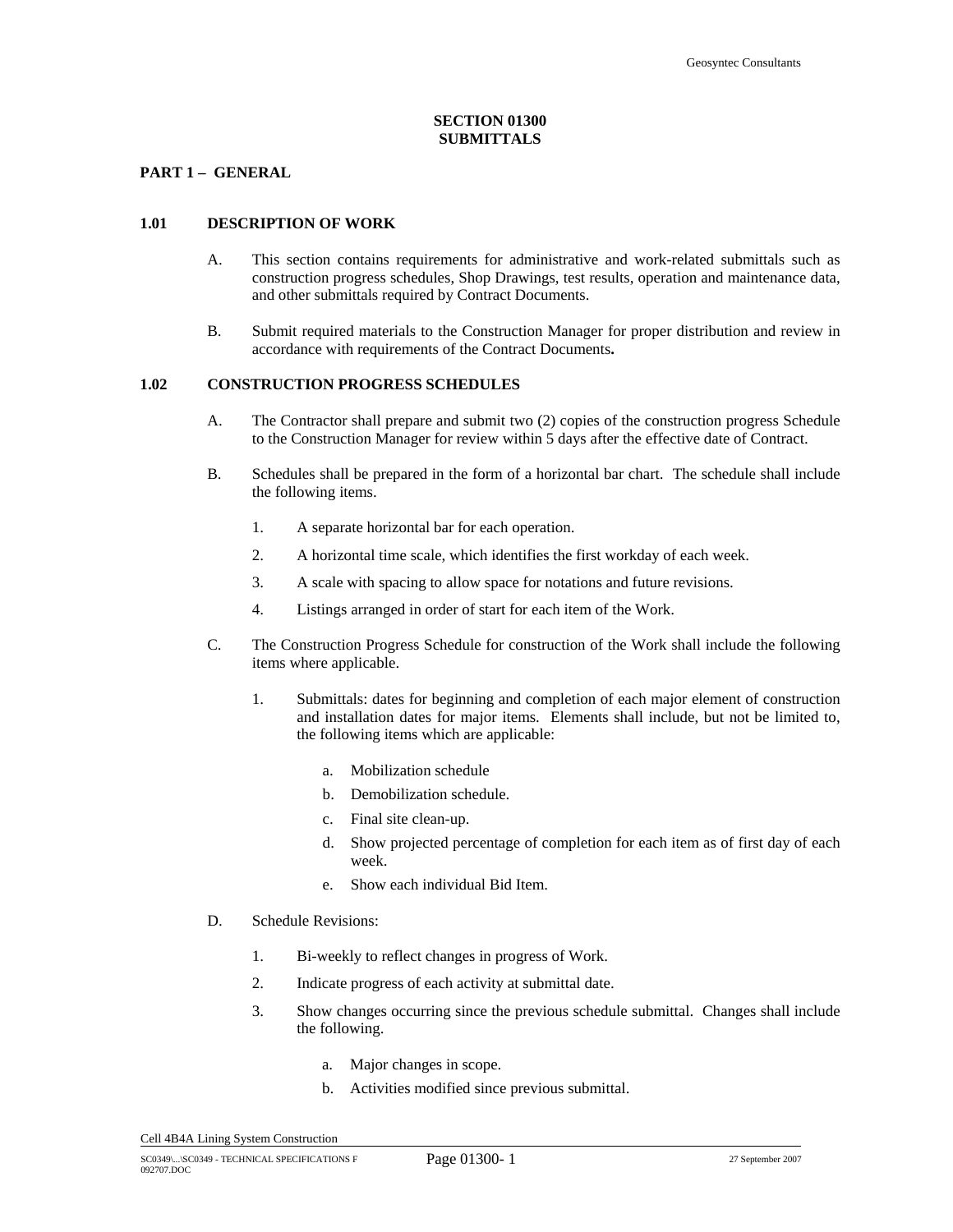- c. Revised projections of progress and completion.
- d. Other identifiable changes.
- 4. Provide narrative report as needed to define:
	- a. Problem areas, anticipated delays, and impact on schedule.
	- b. Recommended corrective action and its effect.

#### **1.03 CONSTRUCTION WORK SCHEDULE**

A. The Contractor shall submit an updated 14-day work schedule at the beginning of each week by Monday morning at 8:00 a.m. The schedule shall address applicable line items from the construction project schedule with a refined level of detail for special activities.

#### **1.04 SHOP DRAWINGS AND SAMPLES**

- A. Shop Drawings, product data, and samples shall be submitted as required in individual Sections of the Specifications.
- B. The Contractor's Responsibilities:
	- 1. Review Shop Drawings, product data, and samples prior to submittal.
	- 2. Determine and verify:
		- a. Field measurements.
		- b. Field construction criteria.
		- c. Catalog numbers and similar data.
		- d. Conformance with Specifications.
	- 3. Coordinate each submittal with requirements of the Work and Contract Documents.
	- 4. Notify the Construction Manager in writing, at the time of the submittal, of deviations from requirements of Contract Documents.
	- 5. Begin no fabrication or Work pertaining to required submittals until return of the submittals with appropriate approval.
	- 6. Designate dates for submittal and receipt of reviewed Shop Drawings and samples in the construction progress schedule.
- C. Submittals shall contain:
	- 1. Date of submittal and dates of previous submittals.
	- 2. Project title and number.
	- 3. Contract identification.
	- 4. Names of:
		- a. The Contractor.
		- b. Supplier.
		- c. Manufacturer.
	- 5. Summary of items contained in the submittal.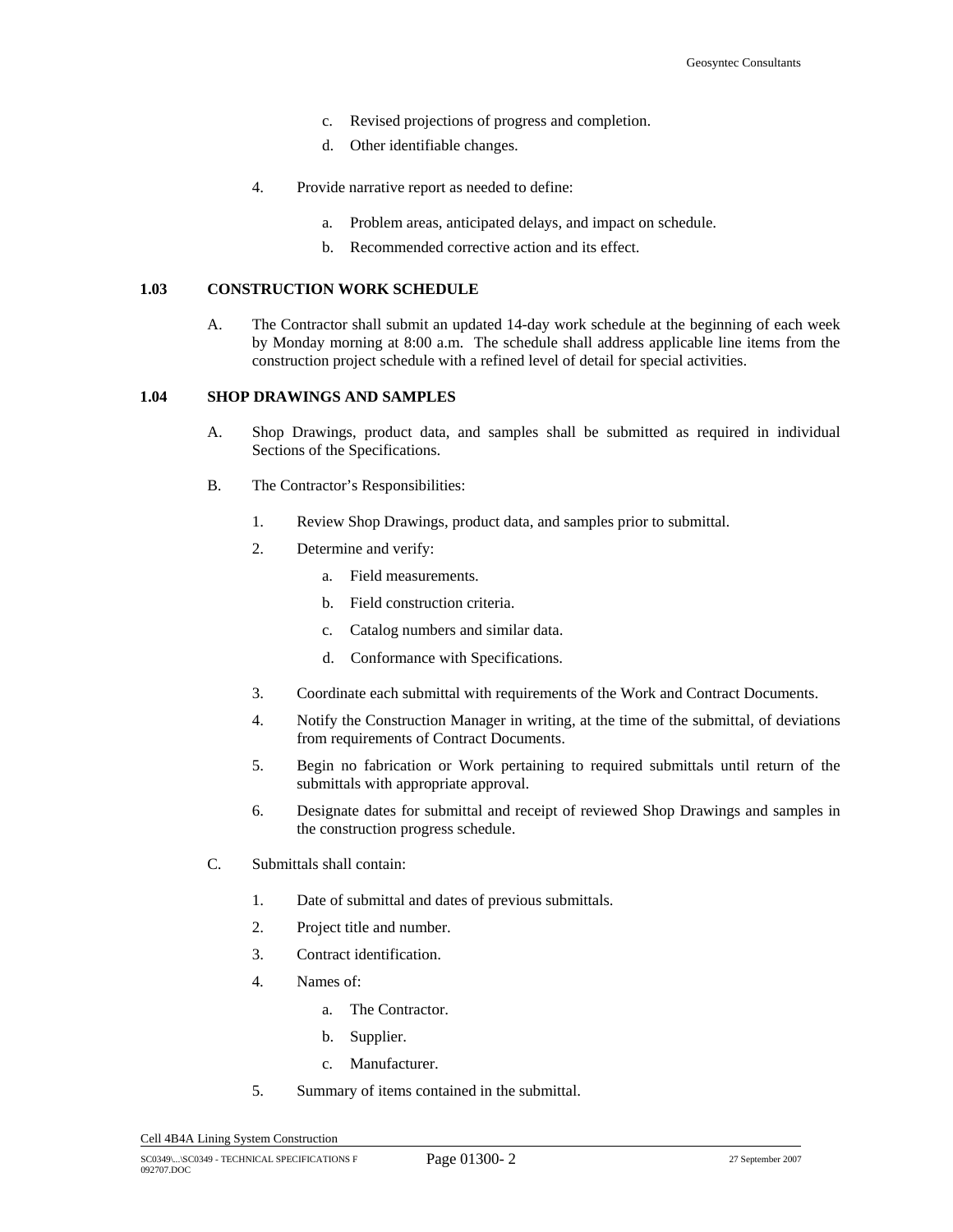- 6. Identification of the product with identification numbers, and the Drawing and Specification section numbers.
- 7. Clearly identified field dimensions.
- 8. Details required on the Drawings and in the Specifications.
- 9. Manufacturer, model number, dimensions, and clearances, where applicable.
- 10. Relation to adjacent or critical features of the Work or materials.
- 11. Applicable standards, such as ASTM or Federal Specification numbers.
- 12. Identification of deviations from Contract Documents.
- 13. Identification of revisions on re-submittals.
- 14. 8-in. by 3-in. blank space for the Contractor's and proper approval stamp.
- 15. The Contractor's stamp, signed, certifying to review of the submittal, verification of the products, field measurements, field construction criteria, and coordination of information within the submittal with requirements of Work and Contract Documents.
- D. Re-submittal Requirements:
	- 1. Re-submittal is required when corrections or changes in submittals are required by the Construction Manager, Design Engineer, or CQA Engineer. Re-submittals are required until all comments by the Construction Manager, Design Engineer, or CQA Engineer is addressed and the submittal is approved.
	- 2. Shop Drawings and Product Data:
		- a. Revise initial drawings or data and resubmit as specified for initial submittal.
		- b. Indicate changes made other than those requested by the Construction Manager, Design Engineer, or CQA Engineer.
- E. Distribute reproductions of Shop Drawings and copies of product data which have been accepted by the Construction Manager to:
	- 1. Job site file.
	- 2. Record documents file.
- F. Construction Manager's Duties:
	- 1. Verify that review comments are technically correct and are consistent with technical and contractual requirements of the work.
	- 2. Return submittals to the Contractor for distribution or re-submittal.
- G. Design Engineer's Duties:
	- 1. Review submittals promptly for compliance with contract documents and in accordance with the schedule.
	- 2. Affix stamp and signature, and indicate either the requirements for re-submittal or no comments.
	- 3. Return submittals to the Construction Manager.
- H. CQA Engineer's Duties: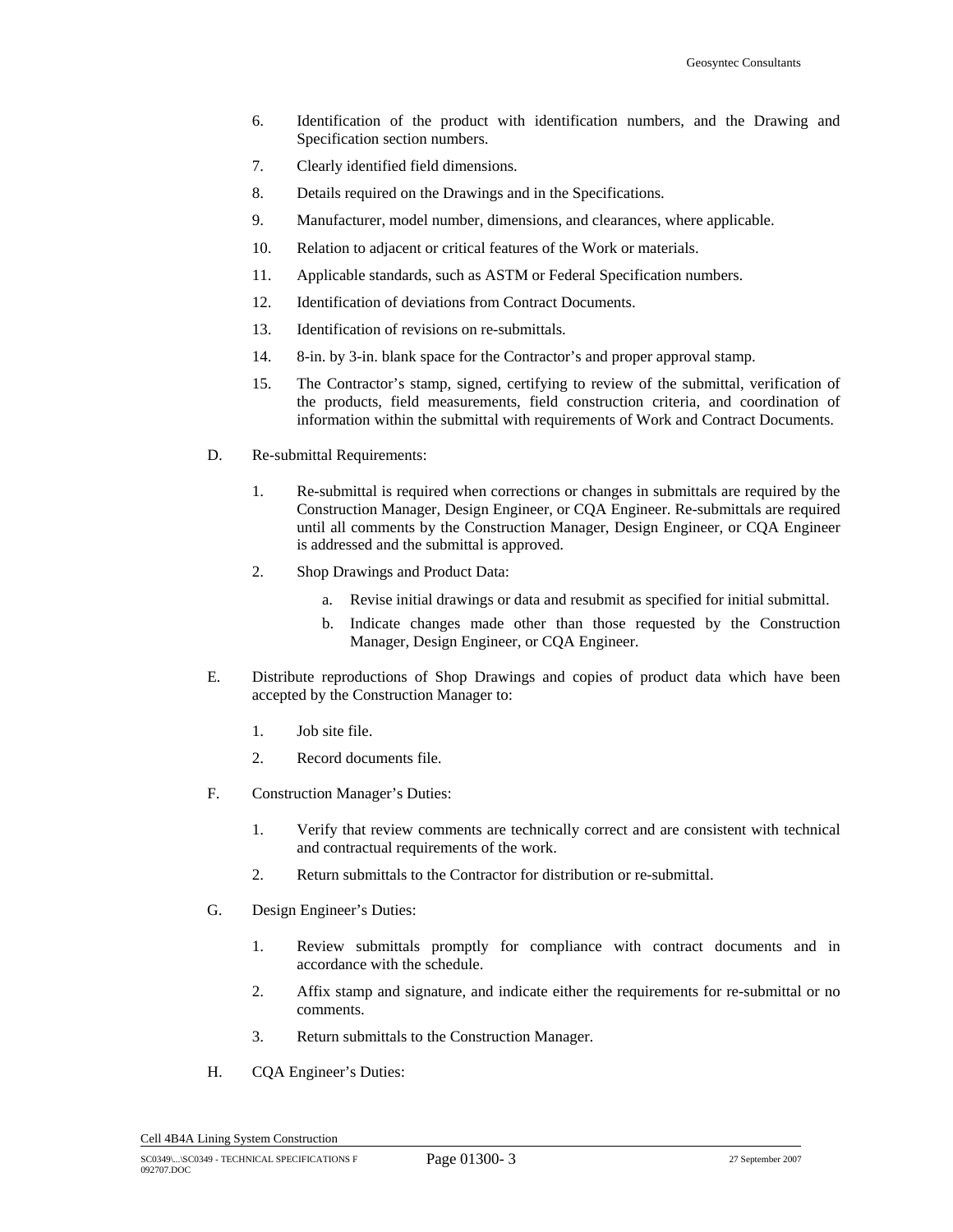- 1. Review submittals promptly for compliance with contract documents and in accordance with the schedule.
- 2. Affix stamp and signature, and indicate either the requirements for re-submittal or no comments.
- 3. Return submittals to the Construction Manager.

### **1.05 TEST RESULTS AND CERTIFICATION**

- A. Results of tests conducted by the Contractor on materials or products shall be submitted for review.
- B. Certification of products shall be submitted for review.

# **1.06 SUBMITTAL REQUIREMENTS**

- A. Provide complete copies of required submittals as follows.
	- 1. Construction Work Schedule:
		- a. Two copies of initial schedule.
		- b. Two copies of each revision.
	- 2. Construction Progress Schedule:
		- a. Two copies of initial schedule.
		- b. Two copies of each revision.
	- 3. Shop Drawings: Two copies.
	- 4. Certification Test Results: Two copies.
	- 5. Other Required Submittals:
		- a. Two copies if required for review.
		- b. Two copies if required for record.
- B. Deliver the required copies of the submittals to the Construction Manager.

# **PART 2 – PRODUCTS**

NOT USED.

#### **PART 3 – EXECUTION**

NOT USED.

# **PART 4 – MEASUREMENT AND PAYMENT**

## NOT USED.

[END OF SECTION]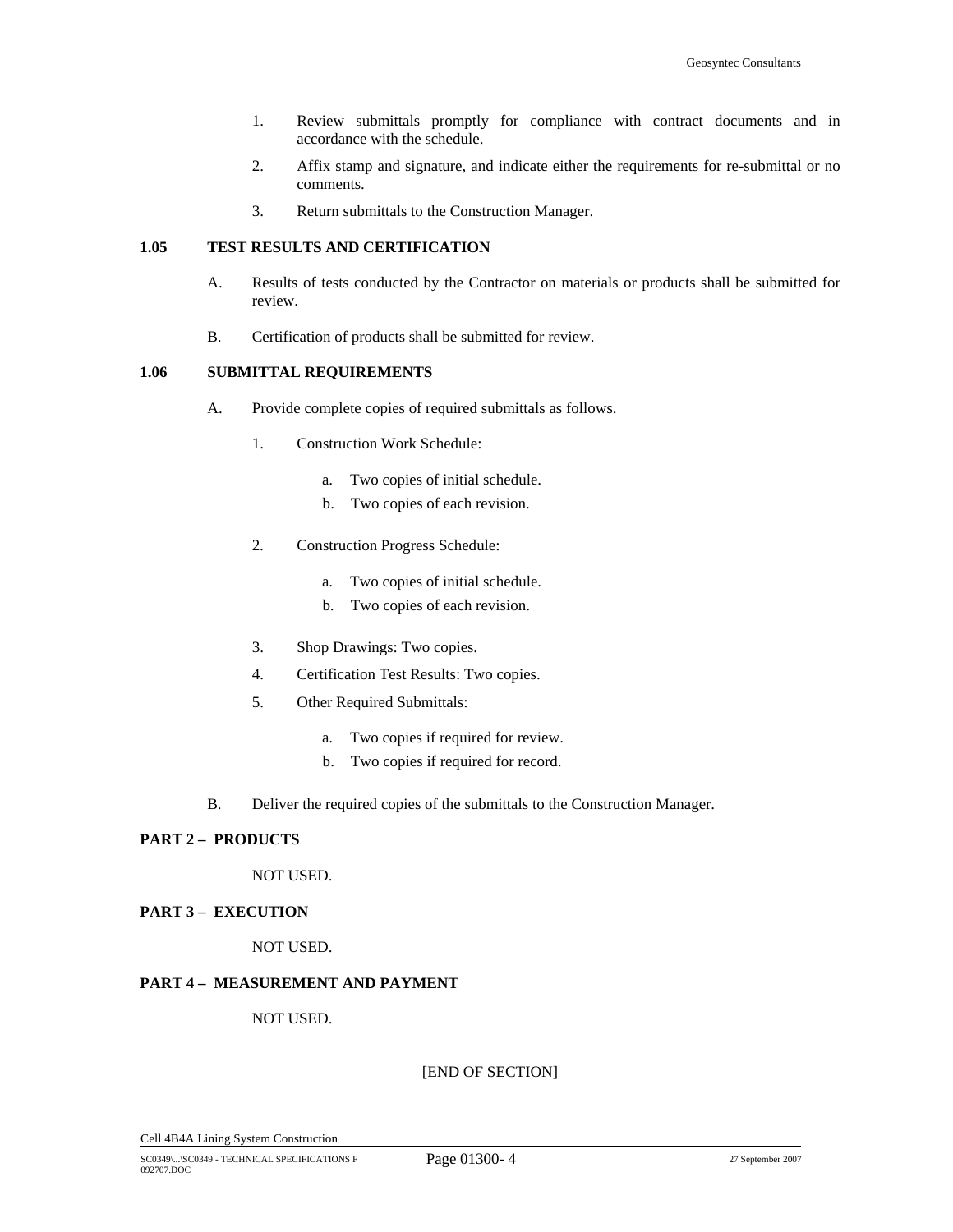# **SECTION 01400 QUALITY CONTROL**

#### **PART 1 – GENERAL**

#### **1.01 DESCRIPTION OF WORK**

- A. Monitor quality control over suppliers, Manufacturers, products, services, Site conditions, and workmanship, to produce Work of specified quality.
- B. Comply with Manufacturers' instructions, including each step in sequence.
- C. Should Manufacturers' instructions conflict with Technical Specifications, request clarification from Design Engineer before proceeding.
- D. Comply with specified standards as minimum quality for the Work except where more stringent tolerances, codes, or specified requirements indicate higher standards or more precise workmanship.
- E. Perform Work by persons qualified to produce workmanship of specified quality.

## **1.02 TOLERANCES**

- A. Monitor tolerance control of installed products to produce acceptable Work. Do not permit tolerances to accumulate.
- B. Comply with Manufacturers' tolerances. Should Manufacturers' tolerances conflict with Technical Specifications, request clarification from Design Engineer before proceeding.
- C. Adjust products to appropriate dimensions; position before securing products in place.

#### **1.03 REFERENCES**

- A. For products or workmanship specified by association, trade, or other consensus standards, complies with requirements of the standard, except when more rigid requirements are specified or are required by applicable codes.
- B. Conform to reference standard by date of current issue on date of Notice to Proceed with construction, except where a specific date is established by code.
- C. Obtain copies of standards where required by product Specification sections.

#### **1.04 INSPECTING AND TESTING SERVICES**

- A. The CQA Engineer will perform construction quality assurance (CQA) inspections, tests, and other services specified in individual Sections of the Specification.
- B. The Contractor shall cooperate with CQA Engineer; furnish samples of materials, design mix, equipment, tools, storage, safe access, and assistance by incidental labor as requested.
- C. CQA testing or inspecting does not relieve Contractor, subcontractors, and suppliers from their requirements to perform quality control Work as indicated in the Technical Specifications.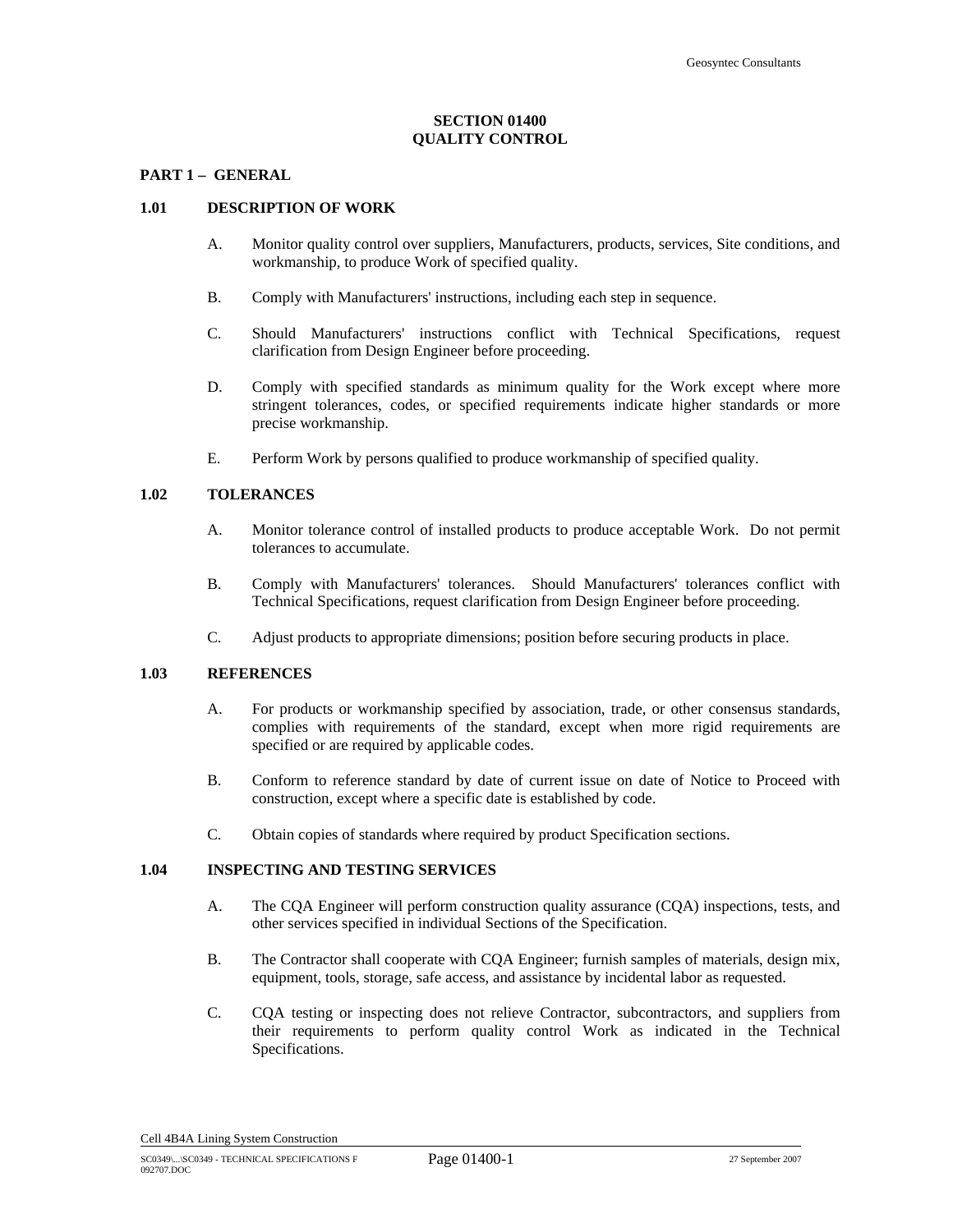# **PART 2 – PRODUCTS**

NOT USED.

# **PART 3 – EXECUTION**

NOT USED.

# **PART 4 – MEASUREMENT AND PAYMENT**

NOT USED.

[END OF SECTION]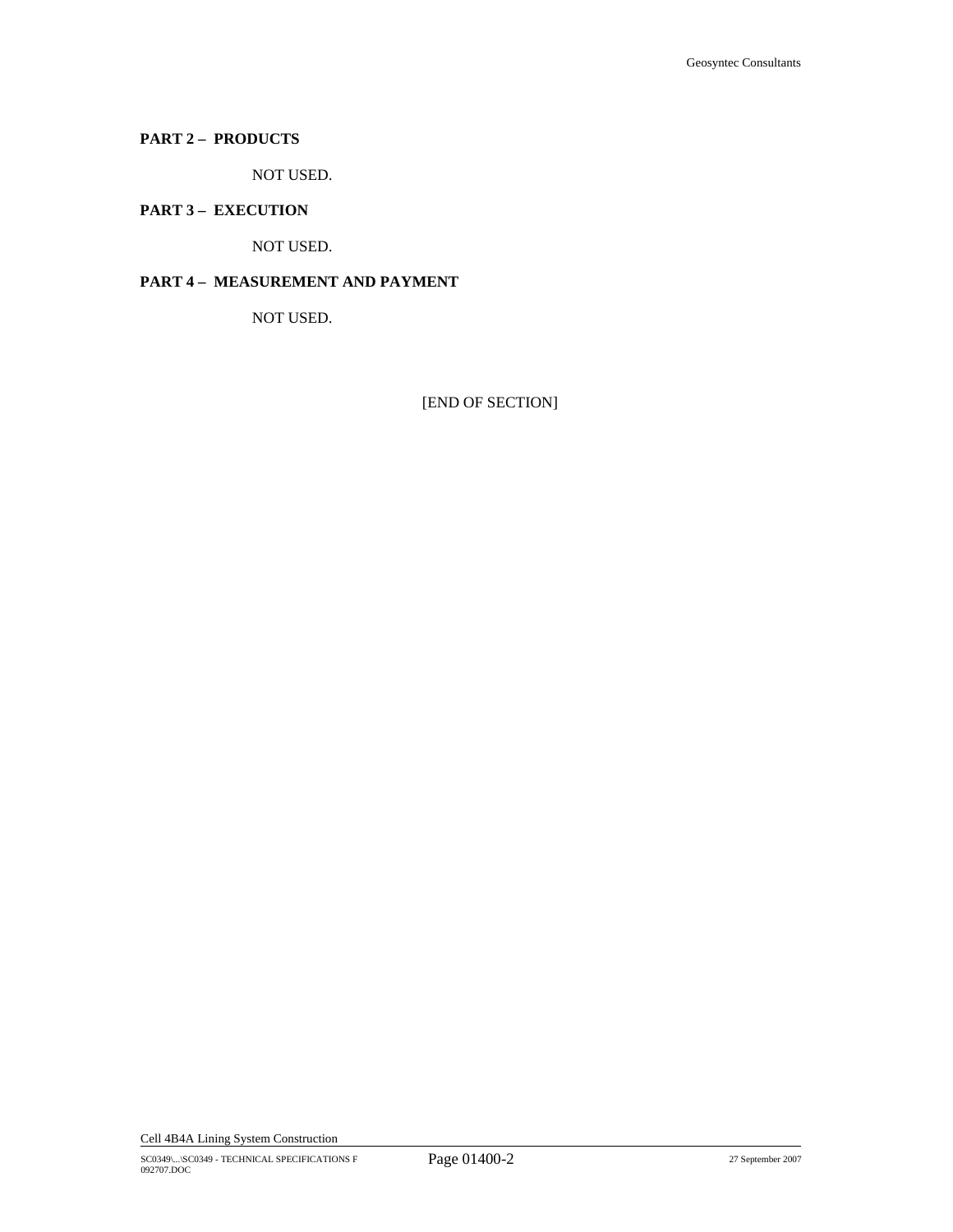## **SECTION 01500 CONSTRUCTION FACILITIES**

## **PART 1 – GENERAL**

#### **1.01 SECTION INCLUDES**

A. Construction facilities include furnishing of all equipment, materials, tools, accessories, incidentals, labor, and performing all work for the installation of equipment and for construction of facilities, including their maintenance, operation, and removal, if required, at the completion of the Work under the Contract.

#### **1.02 DESCRIPTION OF WORK**

- A. Construction facilities include, but are not limited to, the following equipment, materials, facilities, areas, and services:
	- 1. Parking Areas.
	- 2. Temporary Roads.
	- 3. Storage of Materials and Equipment.
	- 4. Construction Equipment.
	- 5. Temporary Sanitary Facilities.
	- 6. Temporary Water.
	- 7. First Aid Facilities.
	- 8. Health and Safety.
	- 9. Security.
- B. Construct/install, maintain, and operate construction facilities in accordance with the applicable federal, state, and local laws, rules, and regulations, and the Contract Documents.

#### **1.03 GENERAL REQUIREMENTS**

- A. Contractor is responsible for furnishing, installing, constructing, operating, maintaining, removing and disposing of the construction facilities, as specified in this Section, and as required for the completion of the Work under the Contract.
- B. Contractor shall maintain construction facilities in a clean, safe and sanitary condition at all times until completion of the Work.
- C. Contractor shall minimize land disturbances related to the construction facilities to the greatest extent possible and restore land, to the extent reasonable and practical, to its original contours by grading to provide positive drainage and by seeding the area to match with existing vegetation or as specified elsewhere.

## **1.04 TEMPORARY ROADS AND PARKING AREAS**

A. Temporary roads and parking areas are existing roads that are improved, or new roads constructed by Contractor for convenience of Contractor in the performance of the Work under the Contract.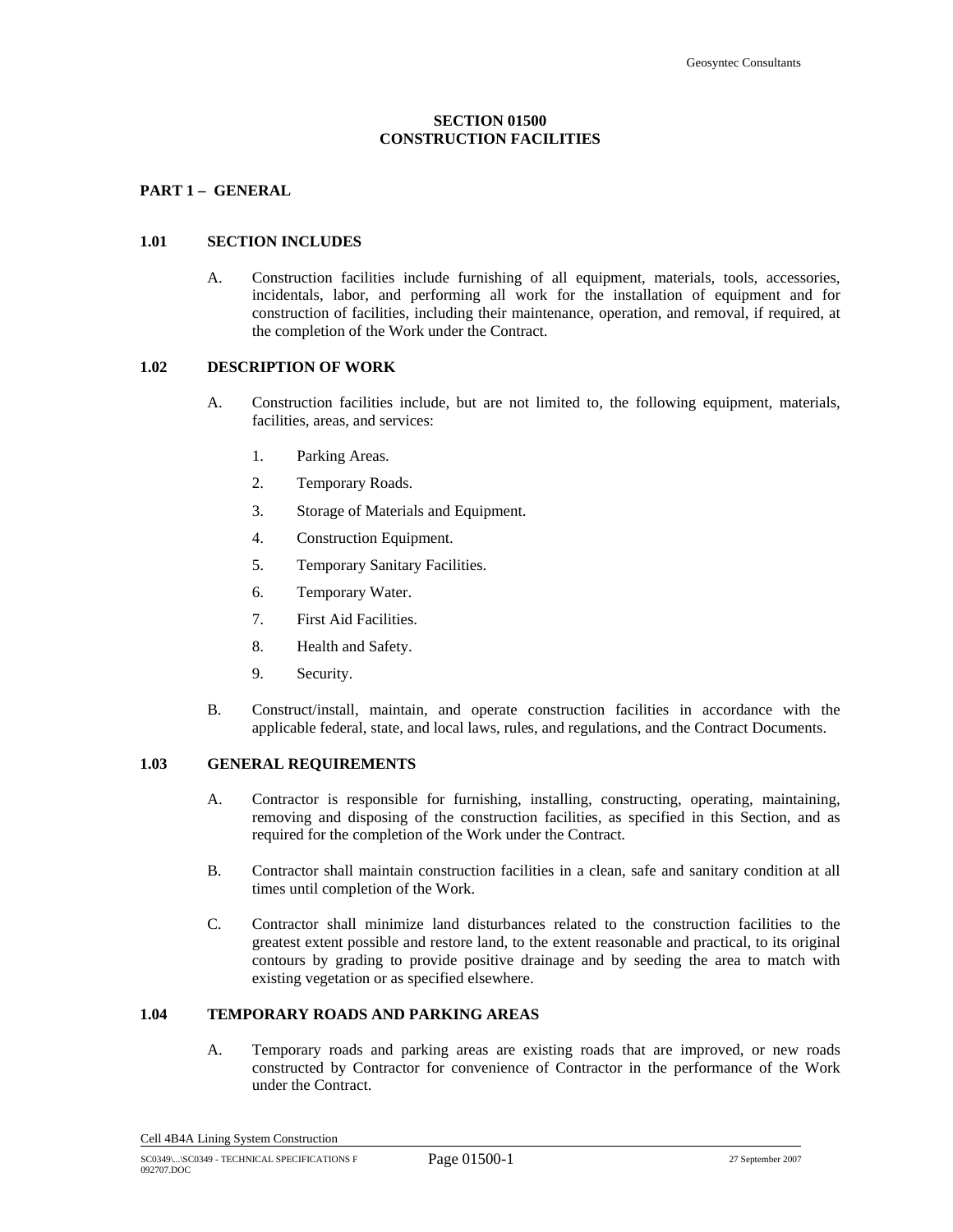- B. Contractor shall coordinate construction with Construction Manager.
- C. If applicable, coordinate all road construction activities with local utilities, fire, and police departments.
- D. Keep erosion to a minimum and maintain suitable grade and radii of curves to facilitate ease of movement of vehicles and equipment.
- E. Furnish and install longitudinal and cross drainage facilities, including, but not limited to, ditches, structures, pipes and the like.
- F. Clean equipment so that mud or dirt is not carried onto public roads. Clean up any mud or dirt transported by equipment on paved roads both on-site and off-site.

#### **1.05 STORAGE OF MATERIALS AND EQUIPMENT**

- A. Make arrangements for material and equipment storage areas. Locations and configurations of approved facilities are subject to the acceptance of the Construction Manager.
- B. Confine all operations, including storage of materials, to approved areas. Store materials in accordance with these Technical Specifications and the Construction Drawings.
- C. Store construction materials and equipment within boundaries of designated areas. Storage of gasoline or similar fuels must conform to state and local regulations and be limited to the areas approved for this purpose by the Construction Manager.

## **1.06 CONSTRUCTION EQUIPMENT**

- A. Erect, equip, and maintain all construction equipment in accordance with all applicable statutes, laws, ordinances, rules, and regulations or other authority having jurisdiction.
- B. Provide and maintain scaffolding, staging, hoists, barricades, and similar equipment required for performance of the Work. Provide hoists or similar equipment with operators and signals, as required.
- C. Provide, maintain, and remove upon completion of the Work, all temporary rigging, scaffolding, hoisting equipment, debris boxes, barricades around openings and excavations, fences, ladders, and all other temporary work, as required for all Work hereunder.
- D. Construction equipment and temporary work must conform to all the requirements of state, county, and local authorities, OSHA, and underwriters that pertain to operation, safety, and fire hazard. Furnish and install all items necessary for conformity with such requirements, whether or not called for under separate Sections of these Technical Specifications.

#### **1.07 TEMPORARY SANITARY FACILITIES**

- A. Provide temporary sanitary facilities for use by all employees and persons engaged in the Work, including subcontractors, their employees and authorized visitors, and the Construction Manager.
- B. Sanitary facilities include enclosed chemical toilets and washing facilities. These facilities must meet the requirements of local public health standards.
- C. Locate sanitary facilities as approved by Construction Manager, and maintain in a sanitary condition during the entire course of the Work.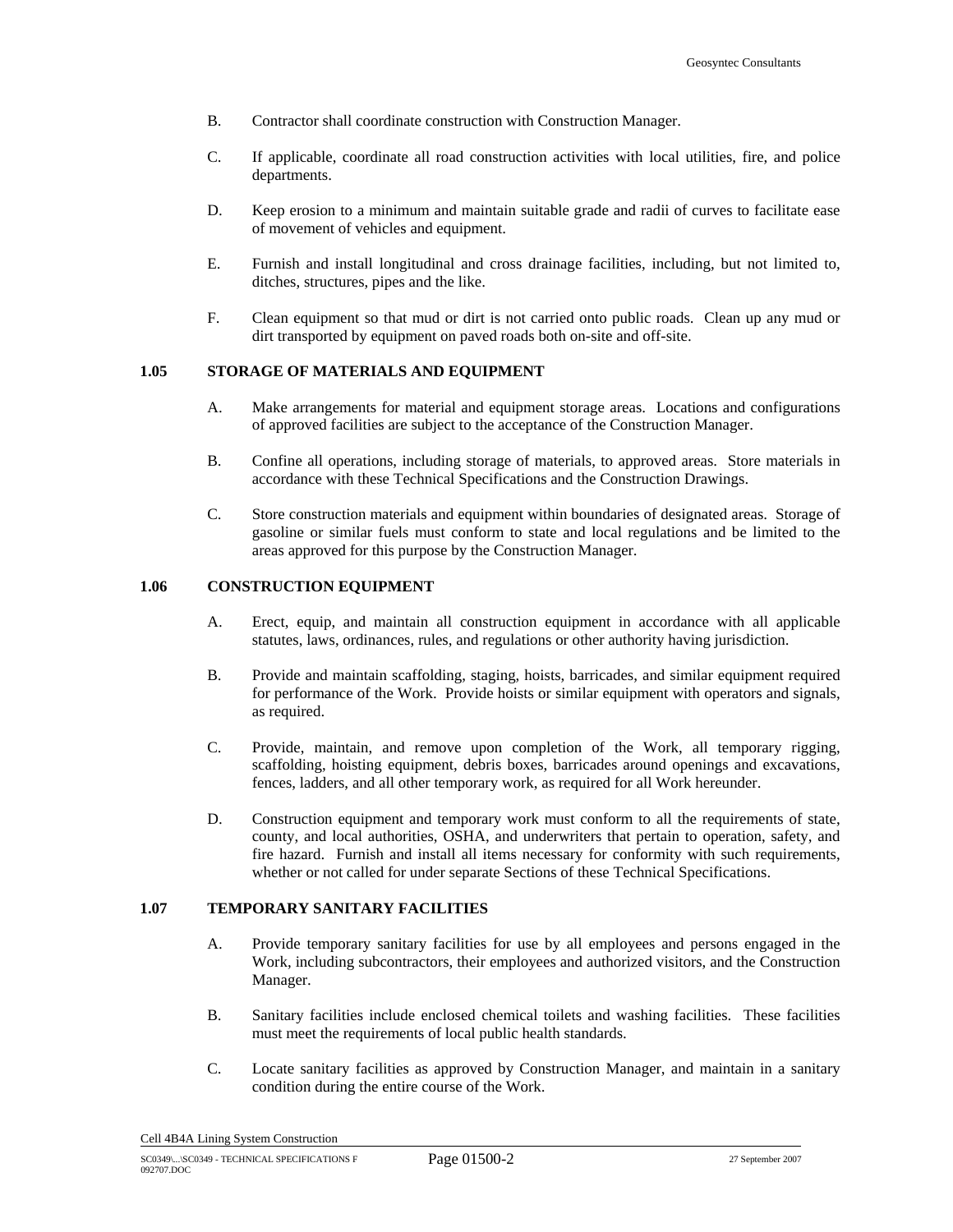# **1.08 TEMPORARY WATER**

- A. Make all arrangements for water needs from the Owner.
- B. Provide drinking water for all personnel at the site.

## **1.09 FIRST AID FACILITIES**

A. Provide first aid equipment and supplies to serve all Contractor personnel at the Site.

# **1.10 HEALTH AND SAFETY**

A. Provide necessary monitoring equipment and personal protective equipment in accordance with Contractor prepared Site Health and Safety Plan.

# **1.11 SECURITY**

A. Make all necessary provisions and be responsible for the security of the Work and the Site until final inspection and acceptance of the Work, unless otherwise directed by the Construction Manager.

## **1.12 SHUT-DOWN TIME OF SERVICE**

A. Do not disconnect or shut down any part of the existing utilities and services, except by express permission of Construction Manager.

### **1.13 MAINTENANCE**

A. Maintain all construction facilities, utilities, temporary roads, and the like in good working condition as required by the Construction Manager during the term of the Work.

# **1.14 STATUS AT COMPLETION**

- A. Upon completion of the Work, or prior thereto, when so required by Construction Manager:
	- 1. Repair damage to roads caused by or resulting from the Contractor's work or operations.
	- 2. Remove and dispose of all construction facilities. Similarly, all areas utilized for temporary facilities shall be returned to near original, natural state, or as otherwise indicated or directed by the Construction Manager.

# **PART 2 – PRODUCTS**

NOT USED**.** 

# **PART 3 – EXECUTION**

NOT USED.

#### **PART 4 – MEASUREMENT AND PAYMENT**

A. Providing for and complying with the requirements set forth in this Section for Construction Facilities as lump sum (LS) and payment will be based on the unit price provided on the Bid Schedule.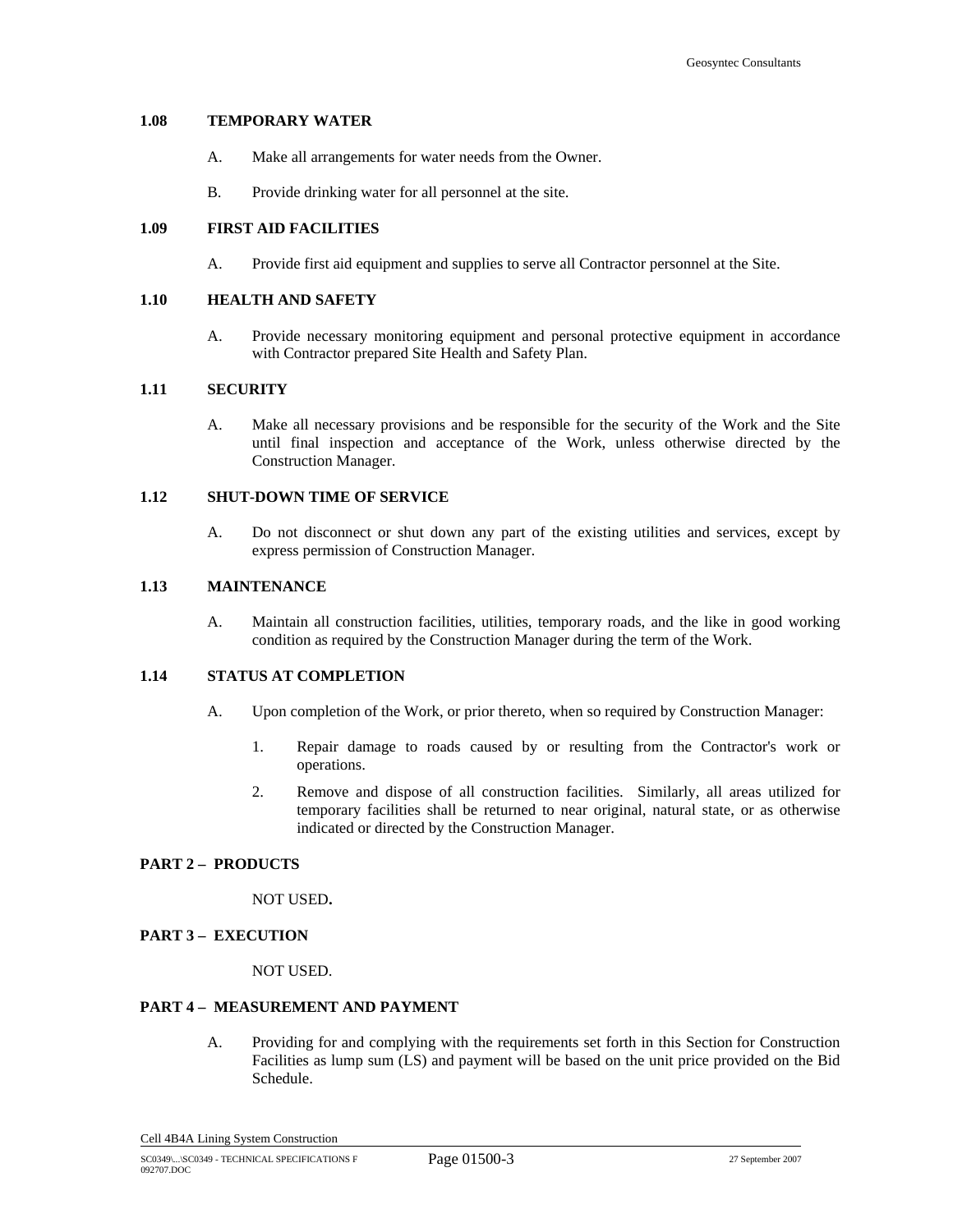- B. The following are considered incidental to the Work:
	- 1. Mobilization.
	- 2. Temporary roadways and parking areas.
	- 3. Temporary sanitary facilities.
	- 4. Decontamination of equipment.
	- 5. Security.
	- 6. Demobilization.

[END OF SECTION]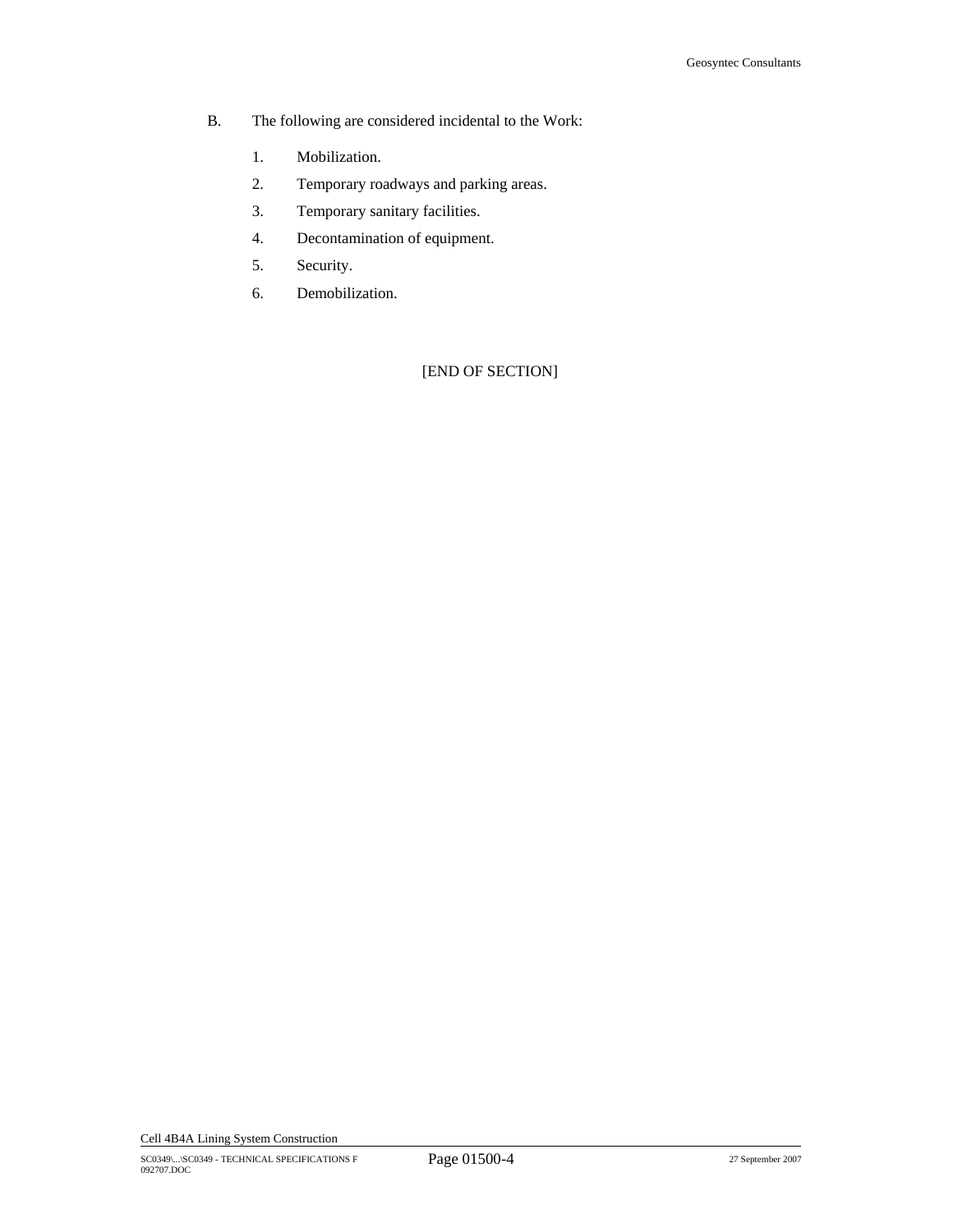# **SECTION 01505 MOBILIZATION / DEMOBILIZATION**

## **PART 1 – GENERAL**

#### **1.01 DESCRIPTION OF WORK**

- A. Mobilization consists of preparatory work and operations, including but not limited to those necessary for the movement of personnel and project safety; including: adequate personnel, equipment, supplies, and incidentals to the project Site; establishment of facilities necessary for work on the project; premiums on bond and insurance for the project and for other work and operations the Contractor must perform or costs the Contractor must incur before beginning work on the project, which are not covered in other bid items.
- B. Demobilization consists of work and operations including, but not limited to, movement of personnel, equipment, supplies, and incidentals off-site.

#### **PART 2 – PRODUCTS**

NOT USED.

#### **PART 3 – EXECUTION**

NOT USED.

# **PART 4 – MEASUREMENT AND PAYMENT**

#### **4.01 GENERAL**

- A. Providing for and complying with the requirements set forth in this Section as lump sum (LS) and payment will be based on the unit price provided on the Bid Schedule.
- B. The Contract Price for Mobilization / Demobilization shall include the provision for movement of equipment onto the job site; removal of all facilities and equipment at the completion of the project; cost of bonds, both prime and subcontractors; permits; preparation of a Health and Safety Plan; all necessary safety measures; and all other related mobilization and demobilization costs. Price bid for mobilization shall not exceed 10 percent of the total bid for the Project. Fifty percent of the mobilization bid price, less retention, will be paid on the initial billing provided all equipment and temporary facilities are in place and bond fees paid. The remaining 50 percent of the mobilization bid price will be paid on satisfactory removal of all facilities and equipment on completion of the project.

## [END OF SECTION]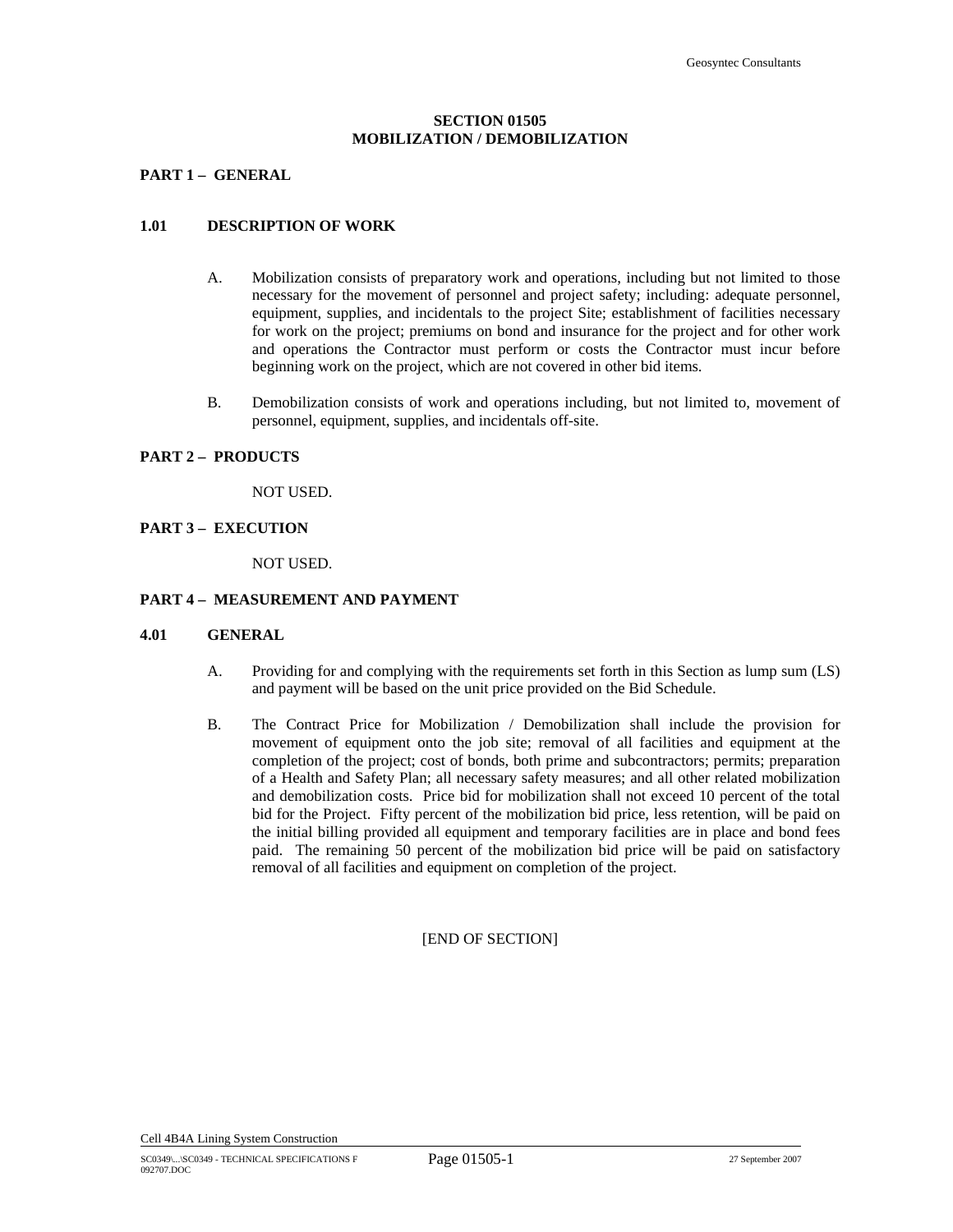## **SECTION 01560 TEMPORARY CONTROLS**

## **PART 1 – GENERAL**

#### **1.01 DESCRIPTION OF WORK**

- A. Temporary Controls required during the term of the Contract for the protection of the environment and the health and safety of workers and general public.
- B. Furnishing all equipment, materials, tools, accessories, incidentals, and labor, and performing all work for the installation of equipment and construction of facilities, including their maintenance and operation during the term of the Contract.
- C. Temporary Controls include:
	- 1. Dust Control.
	- 2. Pollution Control.
	- 3. Traffic and Safety Controls.
- D. Perform Work as specified in the Technical Specifications and as required by the Construction Manager. Maintain equipment and accessories in clean, safe and sanitary condition at all times until completion of the Work.

#### **1.02 DUST CONTROL**

- A. Provide dust control measures in-accordance with the Technical Specifications. Dust control measures must meet requirements of applicable laws, codes, ordinances, and permits.
- B. Dust control consists of transporting water, furnishing required equipment, testing of equipment, additives, accessories and incidentals, and carrying out proper and efficient measures wherever and as often as necessary to reduce dust nuisance, and to prevent dust originating from construction operations throughout the duration of the Work.

# **1.03 POLLUTION CONTROL**

- A. Pollution of Waterways:
	- 1. Perform Work using methods that prevent entrance or accidental spillage of solid or liquid matter, contaminants, debris, and other objectionable pollutants and wastes into watercourses, flowing or dry, and underground water sources.
	- 2. Such pollutants and wastes will include, but will not be limited to, refuse, earth and earth products, garbage, cement, concrete, sewage effluent, industrial waste, hazardous chemicals, oil and other petroleum products, aggregate processing tailings, and mineral salts.
- B. Dispose of pollutants and wastes in accordance with applicable permit provisions or in a manner acceptable to and approved by the Construction Manager.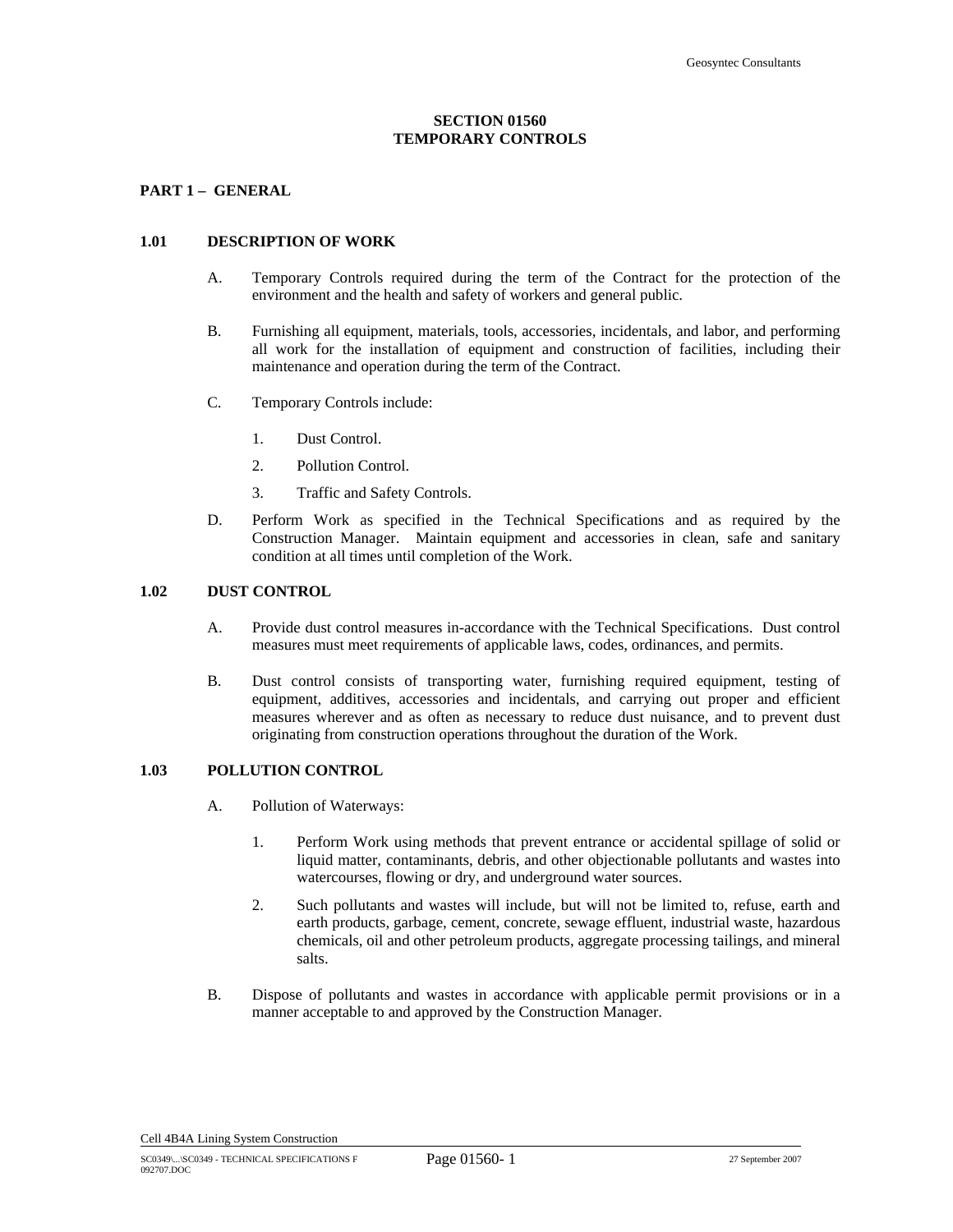- C. Storage and Disposal of Petroleum Product:
	- 1. Petroleum products covered by this Section include gasoline, diesel fuel, lubricants, and refined and used oil. During project construction, store all petroleum products in such a way as to prevent contamination of all ground and surface waters and in accordance with local, state, and federal regulations.
	- 2. Lubricating oil may be brought into the project area in steel drums or other means, as the Contractor elects. Store used lubricating oil in steel drums, or other approved means, and return them to the supplier for disposal. Do not burn or otherwise dispose of at the Site.
	- 3. Secondary containment shall be provided for products stored on site, in accordance with the Owner provided Storm Water Pollution Prevention Plan.

## **1.04 TRAFFIC AND SAFETY CONTROLS**

- A. Post construction areas and roads with traffic control signs or devices used for protection of workmen, the public, and equipment. Signs and devices must conform to the American National Standards Institute (ANSI) Manual on Uniform Traffic Control Devices for Streets and Highways.
- B. Remove signs or traffic control devices after they have finished serving their purpose. It is particularly important to remove any markings on road surfaces that under conditions of poor visibility could cause a driver to turn off the road or into traffic moving in the opposite direction.
- C. Provide flag persons, properly equipped with International Orange protective clothing and flags, as necessary, to direct or divert pedestrian or vehicular traffic. A full-time flag person shall be required for the duration of importation of fill.
- D. Barricades for protection of employees must conform to the portions of the ANSI Manual on Uniform Traffic Control Devices for Streets and Highways, relating to barricades.
- E. Guard and protect all workers, pedestrians, and the public from excavations, construction equipment, all obstructions, and other dangerous items or areas by means of adequate railings, guard rails, temporary walks, barricades, warning signs, sirens, directional signs, overhead protection, planking, decking, danger lights, etc.
- F. Construct and maintain fences, planking, barricades, lights, shoring, and warning signs as required by local authorities and federal and state safety ordinances, and as required to protect all property from injury or loss and as necessary for the protection of the public, and provide walks around any obstructions made in a public place for carrying out the Work covered in this Contract. Leave all such protection in place and maintained until removal is authorized by the Construction Manager.

# **1.05 MAINTENANCE**

A. Maintain all temporary controls in good working conditions during the term of the Contract for the safe and efficient transport of equipment and supplies, and for construction of permanent works.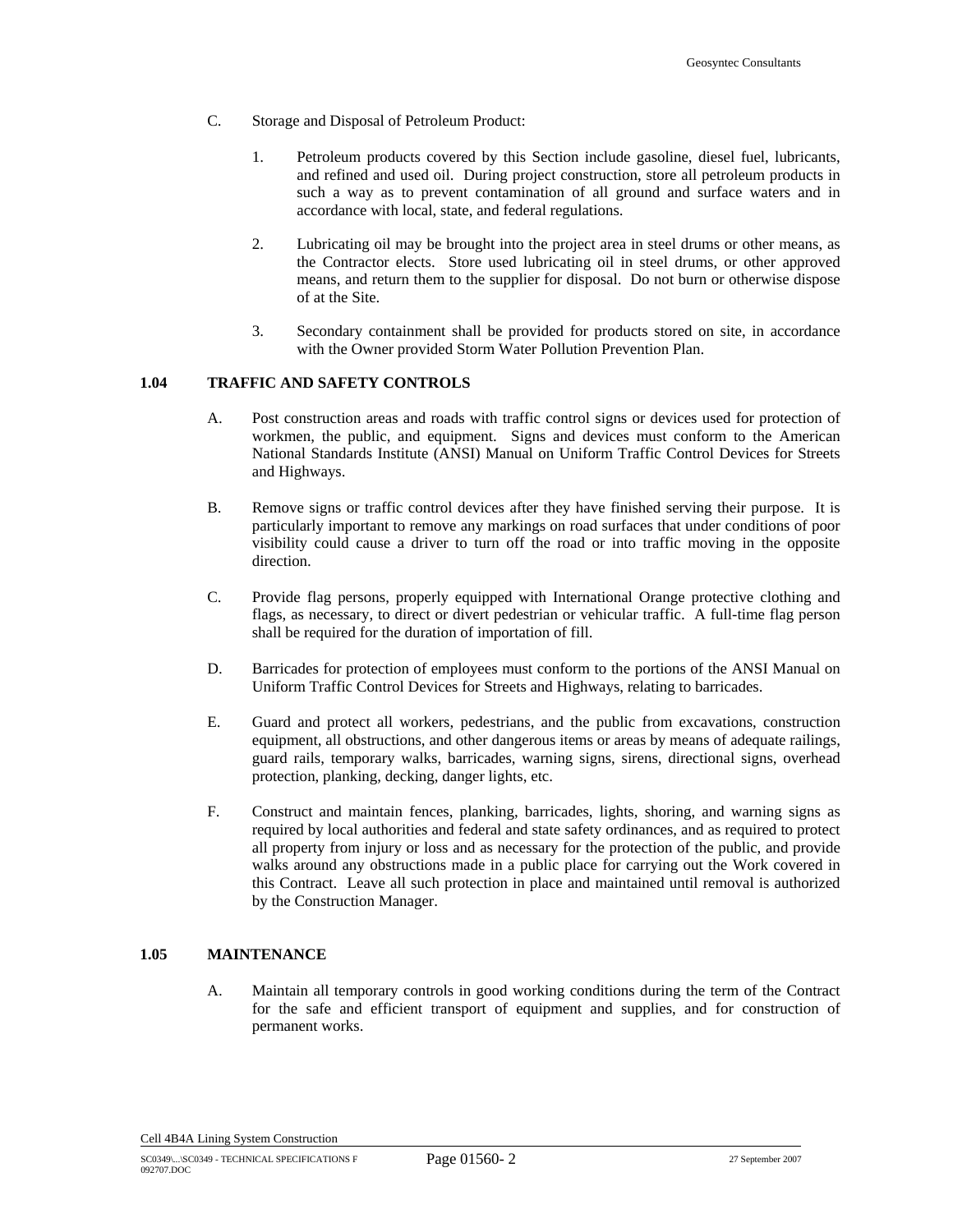# **1.06 STATUS AT COMPLETION**

A. Upon completion of the Work, or prior thereto as approved by the Construction Manager, remove all temporary controls and restore disturbed areas.

#### **PART 2 – PRODUCTS**

NOT USED.

# **PART 3 – EXECUTION**

NOT USED.

#### **PART 4 – MEASUREMENT AND PAYMENT**

# **4.01 TEMPORARY CONTROLS**

A. Temporary Controls: the measurement and payment of temporary controls shall be in accordance with and as a part of Mobilization / Demobilization, as outlined in Section 01505.

[END OF SECTION]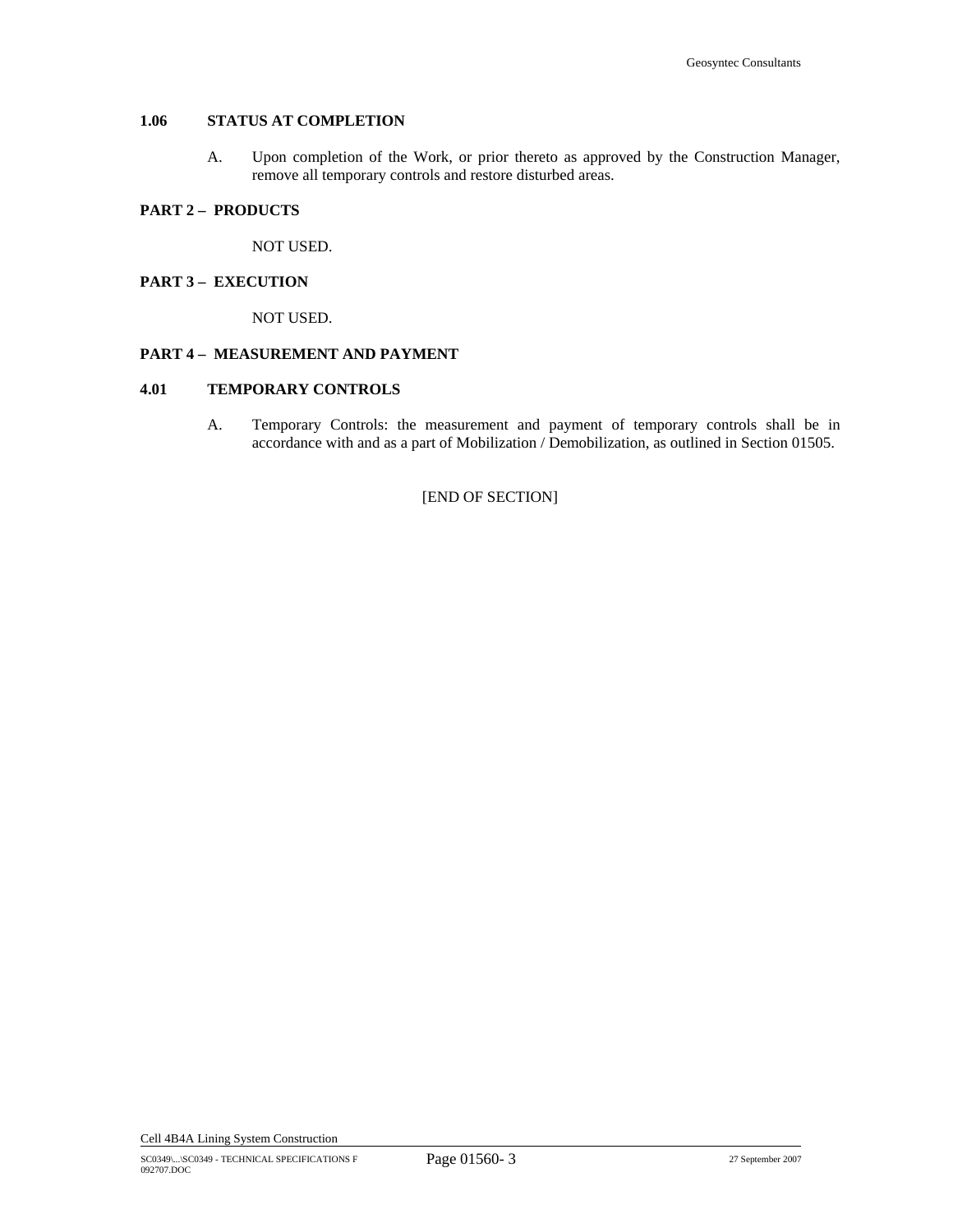# **SECTION 01700 CONTRACT CLOSEOUT**

## **PART 1 – GENERAL**

#### **1.01 CLOSEOUT PROCEDURES**

A. Contractor shall submit written certification that the Technical Specifications, CQA Plan, and Drawings have been reviewed, Work has been inspected, and that Work is complete and inaccordance with the Technical Specifications, CQA Plan, and Drawings and ready for Owner's inspection.

#### **1.02 FINAL CLEANING**

- A. Contractor shall execute final cleaning prior to final inspection.
- B. Contractor shall clean equipment and fixtures to a sanitary condition.
- C. Contractor shall remove waste and surplus materials, rubbish, and construction facilities from the construction Site.

### **1.03 PROJECT RECORD DOCUMENTS**

- A. Maintain on Site, one set of the following record documents and record actual revisions to the Work.
	- 1. Drawings.
	- 2. Specifications.
	- 3. Addenda.
	- 4. Change Orders and other Modifications to the Contract.
	- 5. Reviewed Shop Drawings, product data, and samples.
- B. Store Record Documents separate from documents used for construction.
- C. Record information concurrent with construction progress.
- D. Specifications: Legibly mark and record at each product Section a description of actual products installed, including the following:
	- 1. Manufacturer's name and product model and number.
	- 2. Product substitutions or alternates utilized.
	- 3. Changes made by Addenda and Modifications.
- E. Record Documents and Shop Drawings: Legibly mark each item to record actual construction including:
	- 1. Measured horizontal and vertical location of underground utilities and appurtenances referenced to permanent surface features.
	- 2. Measured locations of internal utilities and appurtenances concealed in construction, referenced to visible, accessible, and permanent features of the Work.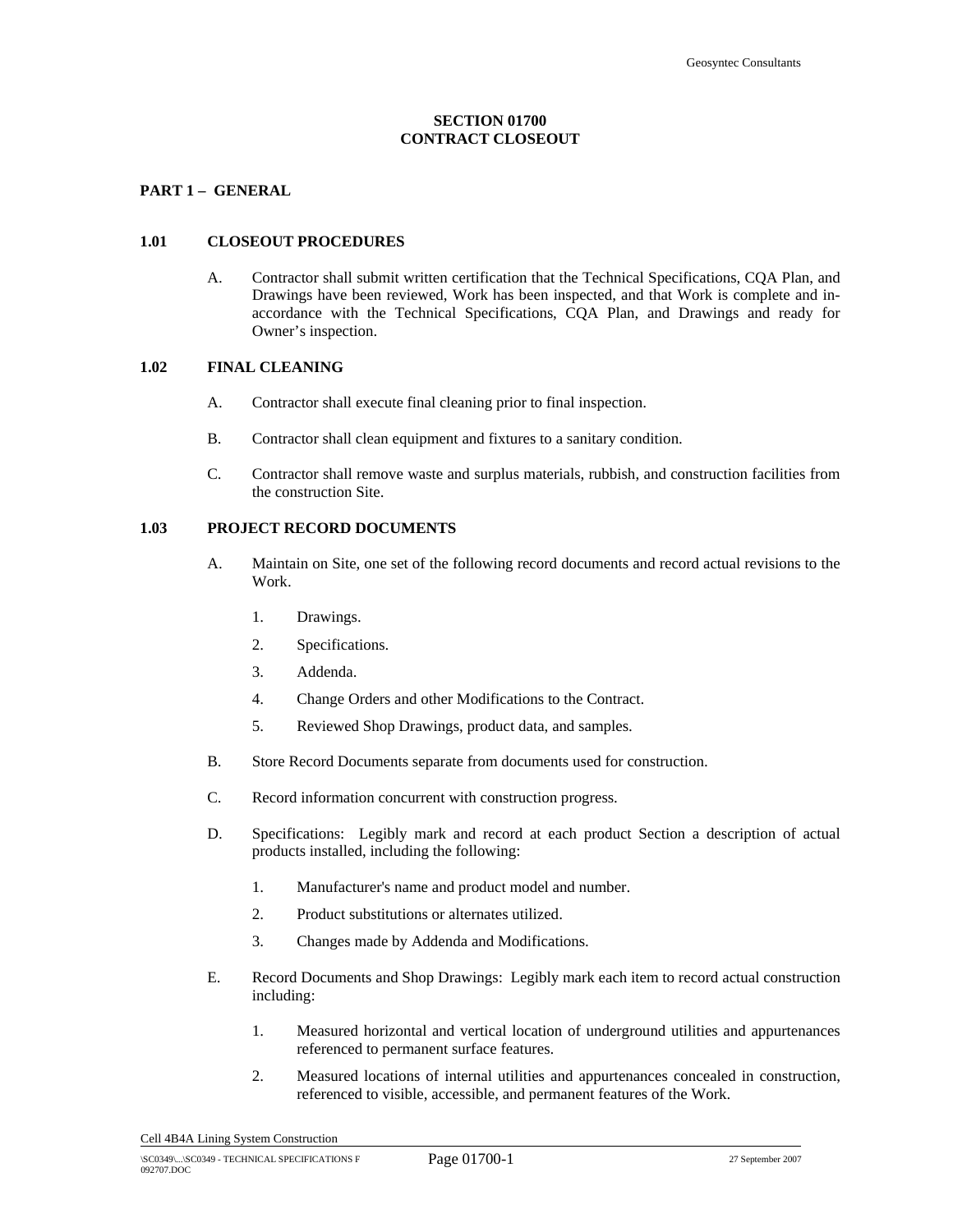- 3. Field changes of dimension and detail.
- 4. Details not shown on original Construction Drawings.
- F. Submit record documents to the Construction Manager.

# **PART 2 – PRODUCTS**

NOT USED.

# **PART 3 – EXECUTION**

NOT USED.

# **PART 4 – MEASUREMENT AND PAYMENT**

#### **4.01 CONTRACT CLOSEOUT**

A. Contract Closeout: the measurement and payment of contract close out shall be in accordance with and as part of Mobilization / Demobilization, as outlined in Section 01505.

[END OF SECTION]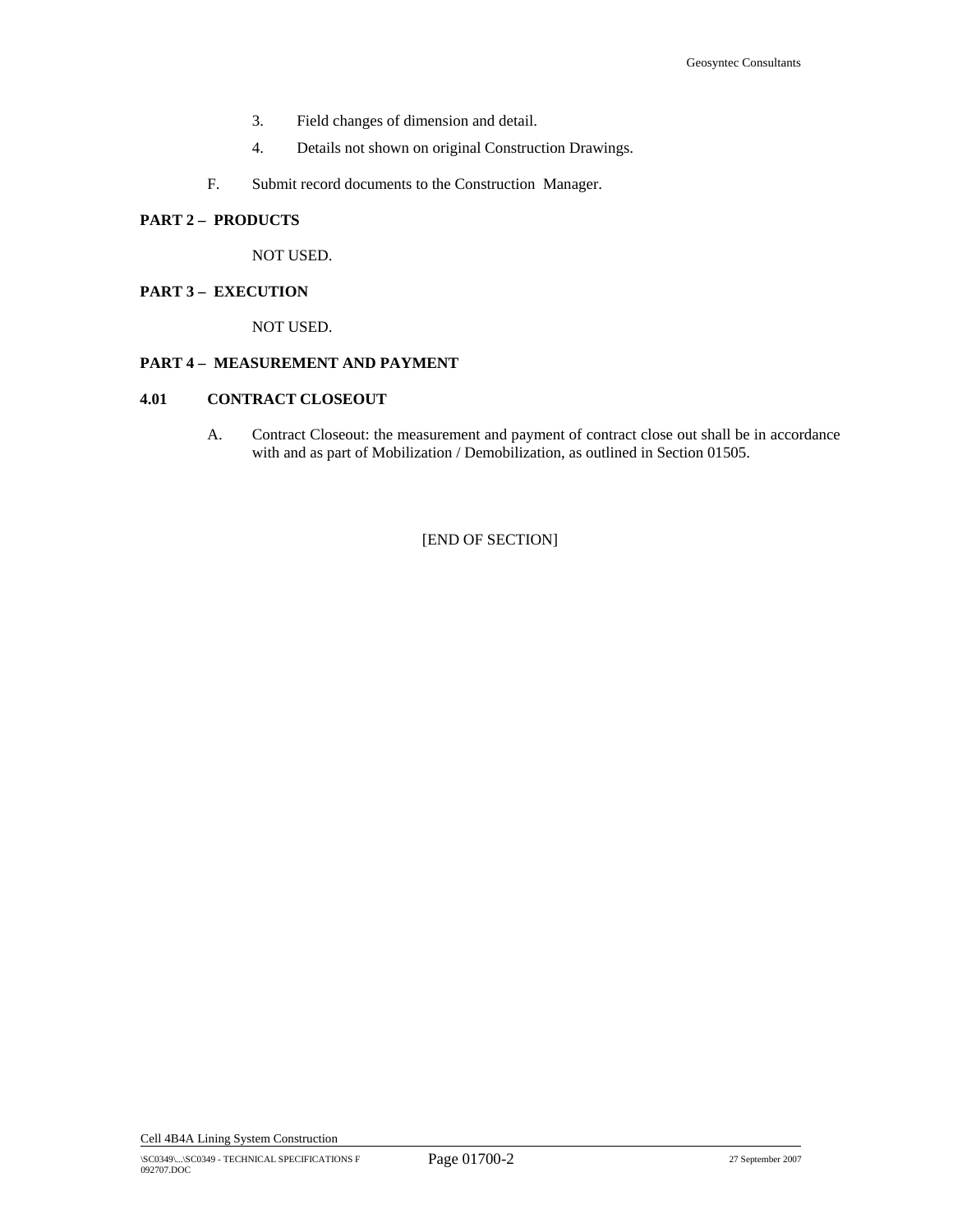# **SECTION 02220 SUBGRADE PREPARATION**

#### **PART 1 – GENERAL**

### **1.01 DESCRIPTION OF WORK**

- A. The Contractor shall furnish all labor, materials, tools, supervision, transportation, equipment, and incidentals necessary to perform all Earthwork. The Work shall be carried out as specified herein and in accordance with the Drawings and the Construction Quality Assurance (CQA) Plan.
- B. The Work shall include, but not be limited to vegetation removal, re-conditioning, and grading of subgrade soil and construction of geosynthetics anchor trench. Earthwork shall conform to the dimensions, lines, grades, and sections shown on the Drawings or as directed by the Engineer.

#### **1.02 RELATED SECTIONS**

Section 02770 – Geomembrane

Section 02771 – Geotextile

Section 02772 – Geosynthetic Clay Liner

Section 02773 – Geonet

#### **1.03 REFERENCES**

- A. Drawings
- B. Site CQA Plan

# **1.04 QUALIFICATIONS**

A. The Contractor's Site Superintendent for the earthworks operations shall have supervised the construction of at least two civil construction and earthworks projects in the last 5 years, including grading and trenching.

#### **1.05 QUALITY ASSURANCE**

A. The Contractor shall ensure that the materials and methods used for subgrade preparation meet the requirements of the Drawings and this Section. Any material or method that does not conform to these documents, or to alternatives approved in writing by the Design Engineer will be rejected and shall be repaired, or removed and replaced, by the Contractor at no additional expense to the Owner.

### **PART 2 – PRODUCTS**

#### **2.01 SUBGRADE SOIL**

A. Subgrade surface be free of protrusions larger than 0.5 inches. Any such observed particles shall be removed prior to placement of geosynthetics.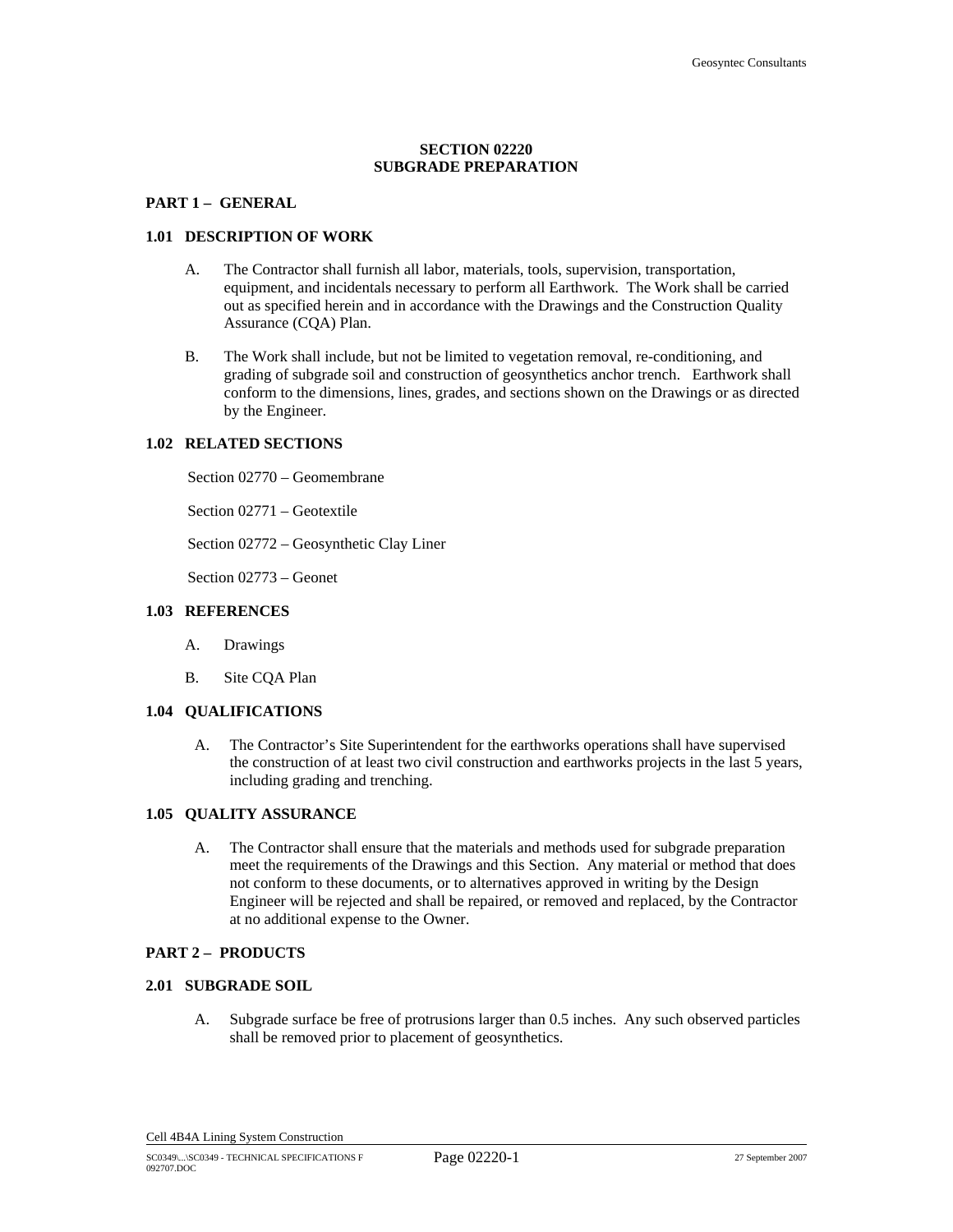- B. Subgrade surface shall be free of large desiccation cracks at the time of geosynthetics placement.
- C. Additional subgrade soil, if needed, shall consist of on-site soils that are free of deleterious, organic, and/or other soil impacts that can damage the overlying liner system.

# **2.02 ANCHOR TRENCH BACKFILL**

- A. Anchor trench backfill is the soil material that is placed in the anchor trench, as shown on the Drawings. Rocks greater than 6-in. in any dimension shall not be permitted in anchor trench backfill material.
- B. Where rocks are included in the anchor trench backfill, they shall be mixed with suitable excavated materials to eliminate voids.
- C. Material removed during trench excavation may be utilized for anchor trench backfill, provided that all organic material, rubbish, debris, and other objectionable materials are first removed.

### **2.03 EQUIPMENT**

- A. The Contractor shall furnish, operate, and maintain grading and compaction equipment as is necessary to produce smooth surfaces for the placement of geosynthetics and acceptable inplace soil density in the anchor trenches.
- B. The Contractor shall furnish, operate and maintain tank trucks, pressure distributors, or other equipment designed to apply water uniformly and in controlled quantities for dust control and for moisture conditioning soils to be placed as trench backfill.
- C. The Contractor shall be responsible for cleaning up all fuel, oil, or other spills, at the expense of the Contractor, and to the satisfaction of the Engineer.

# **PART 3 – EXECUTION**

#### **3.01 FAMILIARIZATION**

- A. Prior to implementing any of the work in this Section, the Contractor shall become thoroughly familiar with the Site, the Site conditions, and all portions of the work falling within this and other related Sections.
- B. The Contractor shall provide for the protection of work installed in accordance with other Sections. In the event of damage to other work, the Contractor shall make repairs and replacements to the satisfaction of the Engineer, at the expense of the Contractor.

#### **3.02 SUBGRADE SOIL**

- A. The Contractor shall remove vegetation and roots to a minimum depth of 4-inches below ground surface in all areas where geosynthetic materials are to be installed.
- B. Contractor shall grade subgrade soil to be uniform in slope, free from ruts, mounds, or depressions.
- C. Rock or soil particles larger than 0.5 inches in longest diameter shall be removed from the surface prior to geosynthetics placement.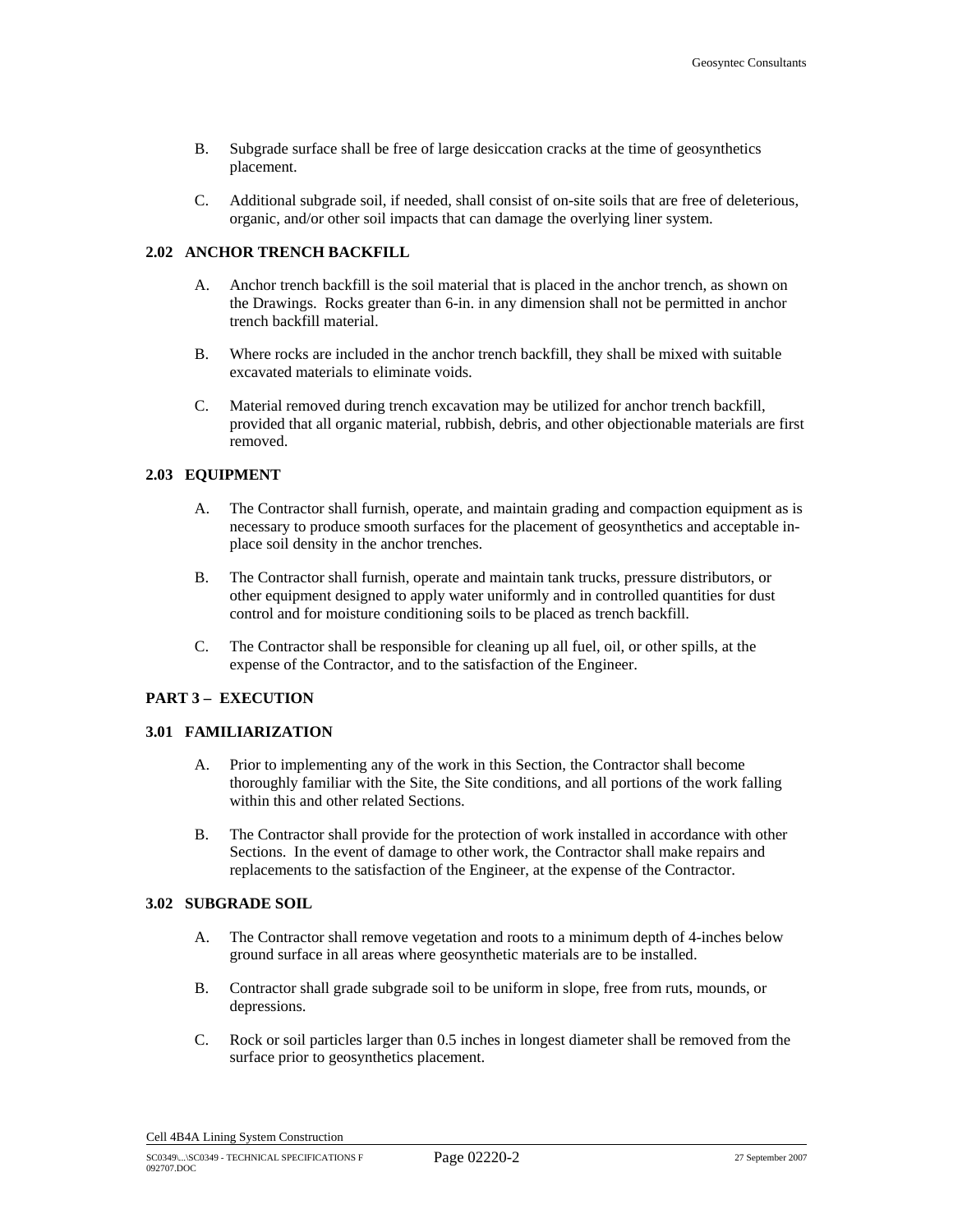- D. Prior to GCL installation, the subgrade surface shall be proof-rolled with appropriate compaction equipment to confirm subgrade stability.
- E. In the case additional soil is imported on the site for subgrade use, it shall be placed in loose lifts of no more than 8 inches and compacted to 90% of the maximum density at a moisture content of between -3% and +3% of optimum moisture content, as determined by ASTM D 1557.
- F. Subgrade soils shall be moisture conditioned prior to installation of overlying GCL to a wet but workable condition.

## **3.03 TRENCH EXCAVATION**

- A. The Contractor shall excavate the anchor trench to the limits and grades shown on the Drawings.
- B. Excavated anchor trench materials shall be returned as backfill for the anchor trench and compacted.
- C. Excavated materials not suitable for anchor trench backfill shall be stockpiled in an area as shown on the Drawings in accordance with Subpart 3.05 of this Section, or as designated by the Engineer.
- D. Material not suitable for anchor trench backfill shall be relocated as directed by the Engineer.

### **3.04 TRENCH BACKFILL**

- A. The anchor trench backfill shall be placed to the lines and grades shown on the Drawings.
- B. Soil used for anchor trench backfill shall meet the requirements of Part 2.02 of this Section.
- C. Soil used for anchor trench backfill shall be placed in loose lifts of no more than 6 inches and compacted to 90% of maximum dry density per ASTM D 1557. Backfill shall be within -3% to +3% of optimum moisture content. The maximum permissible precompaction soil clod size is 6 inches.
- D. The Contractor shall compact each lift of anchor trench backfill to the satisfaction of the CQA Consultant.
- E. The Contractor shall utilize compaction equipment suitable and sufficient for achieving the soil compaction requirements.
- F. During soil wetting or drying, the material shall be regularly disked or otherwise mixed so that uniform moisture conditions are obtained in the appropriate range.

## **3.05 STOCKPILING**

- A. Soil and rock materials suitable for earthworks that are required to be stockpiled shall be stockpiled in areas as shown on the Drawings or as designated by the Engineer, and shall be free of incompatible soil, clearing debris, vegetation, trash, large rocks, or other objectionable materials.
- B. Stockpiles shall be no steeper than 2H:1V (Horizontal:Vertical) or other slope approved by the Engineer, graded to drain, sealed by tracking parallel to the direction of the slope with a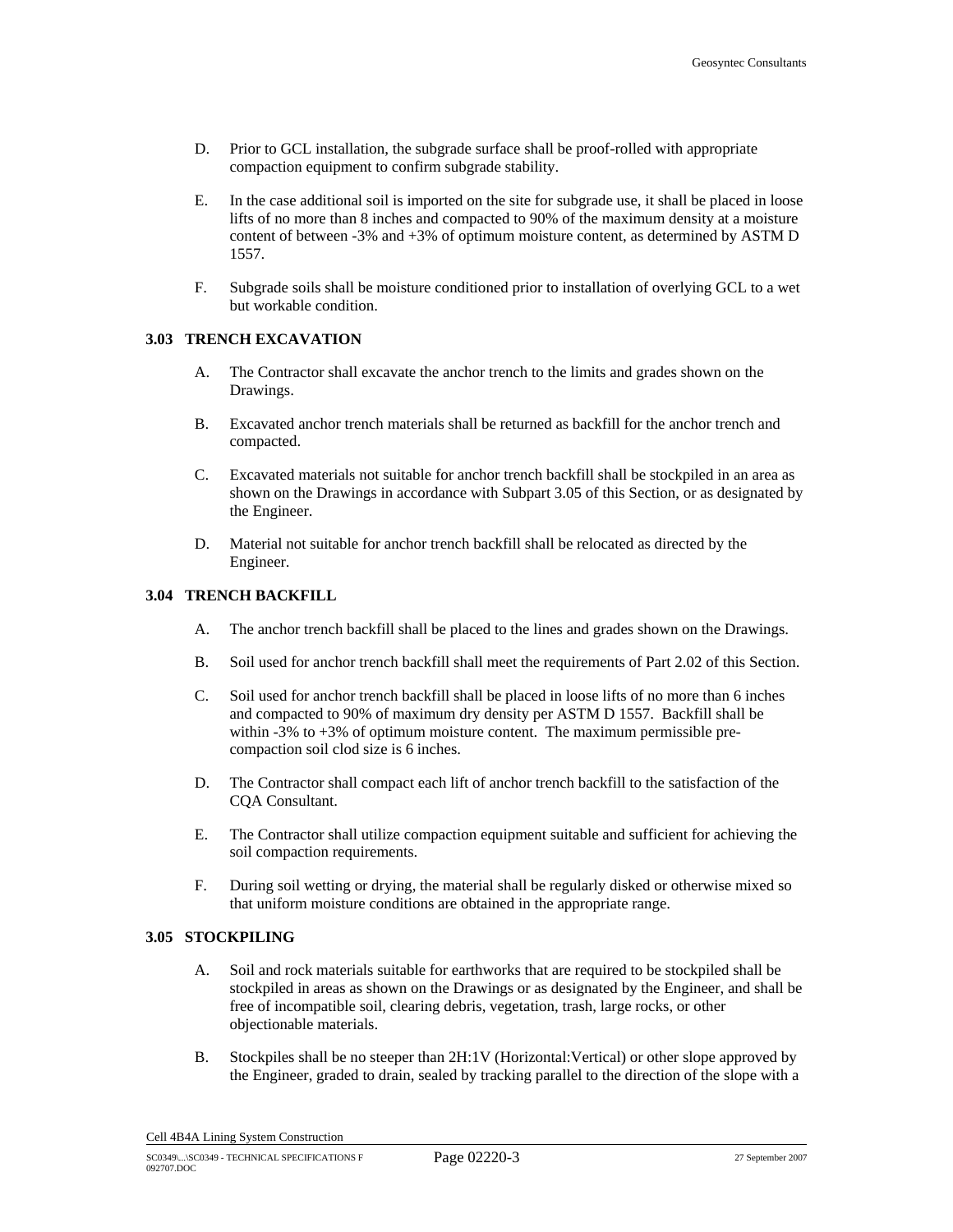dozer or other means approved by the Engineer, and dressed daily during periods when fill is taken from the stockpile. The Contractor shall employ temporary erosion and sediment control measures (i.e. silt fence) as directed by the Engineer around all temporary stockpile areas.

C. There are no compaction requirements for stockpiled materials.

### **3.06 SURVEY CONTROL**

- A. The Contractor shall perform all surveys necessary for construction layout and control.
- B. The Contractor shall perform as built surveys for all completed surfaces for purposes of Record Drawing preparation. At a minimum, survey points shall be obtained at grade breaks, top of slope, toe of slope, and limits of material type.

### **3.07 PROTECTION OF WORK**

- A. The Contractor shall protect completed work of this Section.
- B. At the end of each day, the Contractor shall verify that the entire work area is left in a state that promotes drainage of surface water away from the area and from finished work.
- C. In the event of damage to Work, the Contractor shall make repairs and replacements to the satisfaction of the CQA Engineer, at the expense of the Contractor.

### **PART 4 – MEASUREMENT AND PAYMENT**

#### **4.01 GENERAL**

- A. Providing for and complying with the requirements for subgrade preparation will be measured on a square foot (SF) basis and payment will be based on the unit price as provided on the Bid Schedule.
- B. Providing for and complying with the requirements for anchor trench excavation and backfill shall be measured on a lineal foot (LF) basis and payment will be based on the unit price as provided on the Bid Schedule.
- C. The following are considered incidental to the work:
	- Submittals.
	- Quality Assurance and Quality Control.
	- Excavation, loading, and hauling.
	- Temporary haul roads.
	- Dust control.
	- Placement, compaction, and moisture conditioning.
	- Stockpiling.
	- Record survey.

# [END OF SECTION]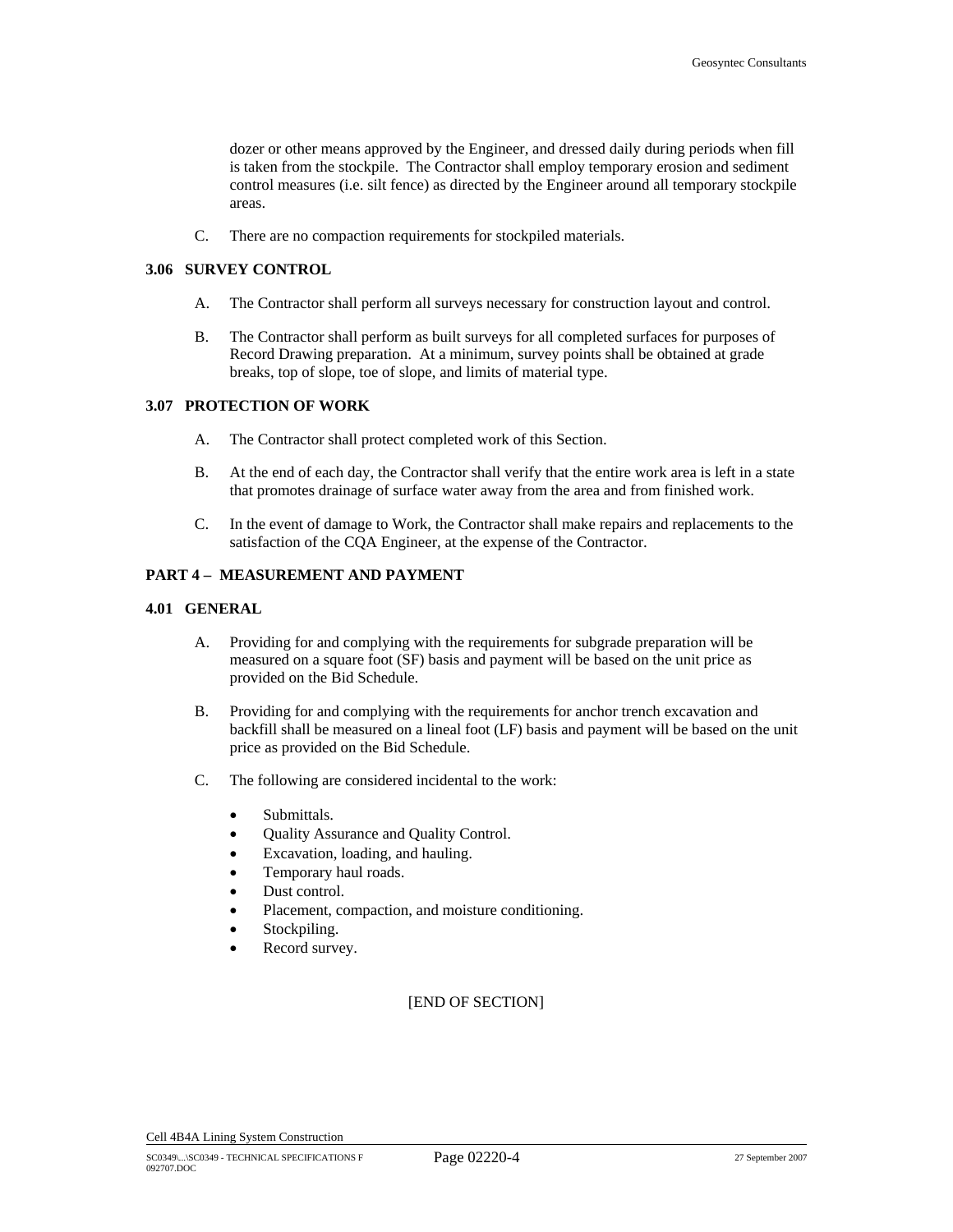# **SECTION 02225 DRAINAGE AGGREGATE**

#### **PART 1 – GENERAL**

#### **1.01 DESCRIPTION OF WORK**

- A. The Contractor shall furnish all labor, materials, tools, supervision, transportation, equipment and incidentals necessary for the installation of Drainage Aggregate. The work shall be carried out as specified herein and in accordance with the Drawings and the site Construction Quality Assurance (CQA) Plan.
- B. The work shall include, but not be limited to, delivery, offloading, storage, and placement of Drainage Aggregate (aggregate).

#### **1.02 RELATED SECTIONS**

Section 02616 – PVC Pipe

Section 02770 – Geomembrane

Section 02771 – Geotextile

Section 02773 – Geonet

# **1.03 REFERENCES**

- A. Drawings
- B. Site CQA Plan
- C. Latest Version of American Society for Testing and Materials (ASTM) Standards:

| ASTM C 33   | Standard Specification for Concrete Aggregates                     |
|-------------|--------------------------------------------------------------------|
| ASTM C 136  | Test Method for Sieve Analysis of Fine and Coarse Aggregates       |
| ASTM D 2434 | Test Method for Permeability of Granular Soils (Constant Head)     |
| ASTM D 3042 | Standard Test Method for Insoluble Residue in Carbonate Aggregates |

# **1.04 SUBMITTALS**

- A. The Contractor shall submit to the Engineer for approval, at least 7 days prior to the start of construction, Certificates of Compliance for proposed aggregate materials. Certificates of Compliance shall include, at a minimum, typical gradation, insoluable residue content, representative sample, and source of aggregate materials.
- B. The Contractor shall submit to the Engineer a list of equipment and technical information for equipment proposed for use in placing the aggregate material in accordance with this Section.

### **1.05 CONSTRUCTION QUALITY ASSURANCE (CQA) MONITORING**

A. The Contractor shall be aware of and accommodate all monitoring and field/laboratory conformance testing required by the CQA Plan. This monitoring and testing, including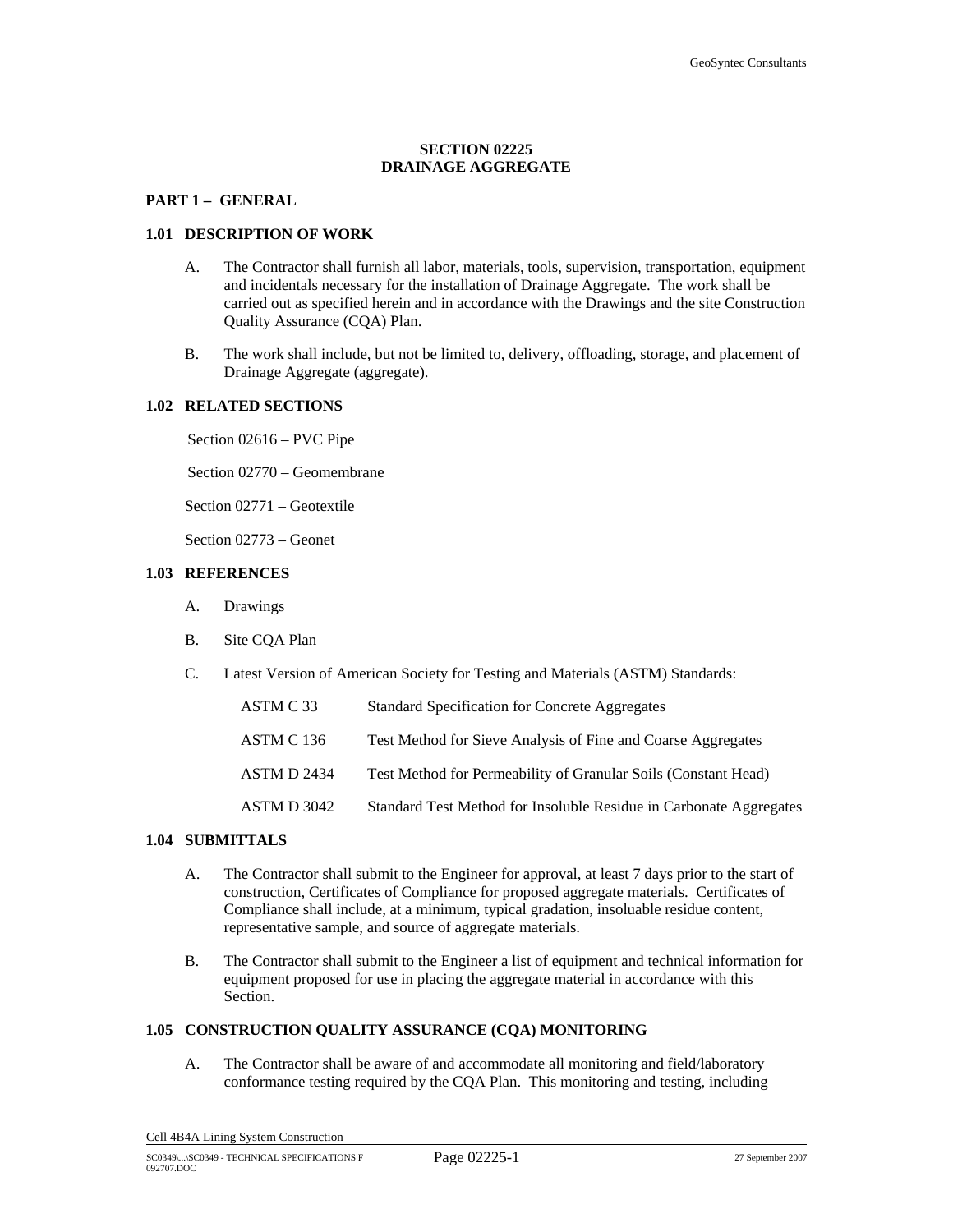random conformance testing of construction materials and completed work, will be performed by the CQA Consultant. If nonconformances or other deficiencies are found in the materials or completed work, the Contractor will be required to repair the deficiency or replace the deficient materials.

# **PART 2 – PRODUCTS**

### **2.01 MATERIALS**

A. Aggregate shall meet the requirements specified in ASTM C 33 and shall not contain limestone. Aggregate shall have a minimum permeability of 1 x  $10^{-1}$  cm/sec when tested in accordance with ASTM D 2434. The requirements of the Aggregate are presented below:

| <b>Maximum Particle Size (in.)</b> | <b>Percent Finer</b> |
|------------------------------------|----------------------|
| $\frac{3}{4}$ -in.                 | 100                  |
| No. 200 Sieve                      | $0$ to $2$           |

B. Carbonate loss shall be no greater than 10% by dry weight basis when tested in accordance with ASTM D 3042.

#### **2.02 EQUIPMENT**

A. The Contractor shall furnish, operate, and maintain hauling, placing, and grading equipment as necessary for aggregate placement, meeting the ground pressure requirements listed in Subpart 3.02.F.

# **PART 3 – EXECUTION**

#### **3.01 FAMILIARIZATION**

- A. Prior to implementing any of the work in this Section, the Contractor shall become thoroughly familiar with the site, the site conditions, and all portions of the work falling within this and other related Sections.
- B. Inspection:
	- 1. The Contractor shall carefully inspect the installed work of all other Sections and verify that all work is complete to the point where the installation of the work specified in this Section may properly commence without adverse impact.
	- 2. If the Contractor has any concerns regarding the installed work of other Sections, the Engineer shall be notified in writing prior to commencing work. Failure to notify the Engineer or commencement of the work of this Section will be construed as Contractor's acceptance of the related work of all other Sections.

# **3.02 PLACEMENT**

- A. Place after underlying geosynthetic installation is complete, including CQC and CQA work.
- B. Place to the lines, grades, and dimensions shown on the Drawings.
- C. The subgrade of the aggregate consists of a geotextile overlying a geomembrane. The Contractor shall avoid creating large wrinkles (greater than 6-inches high), tearing,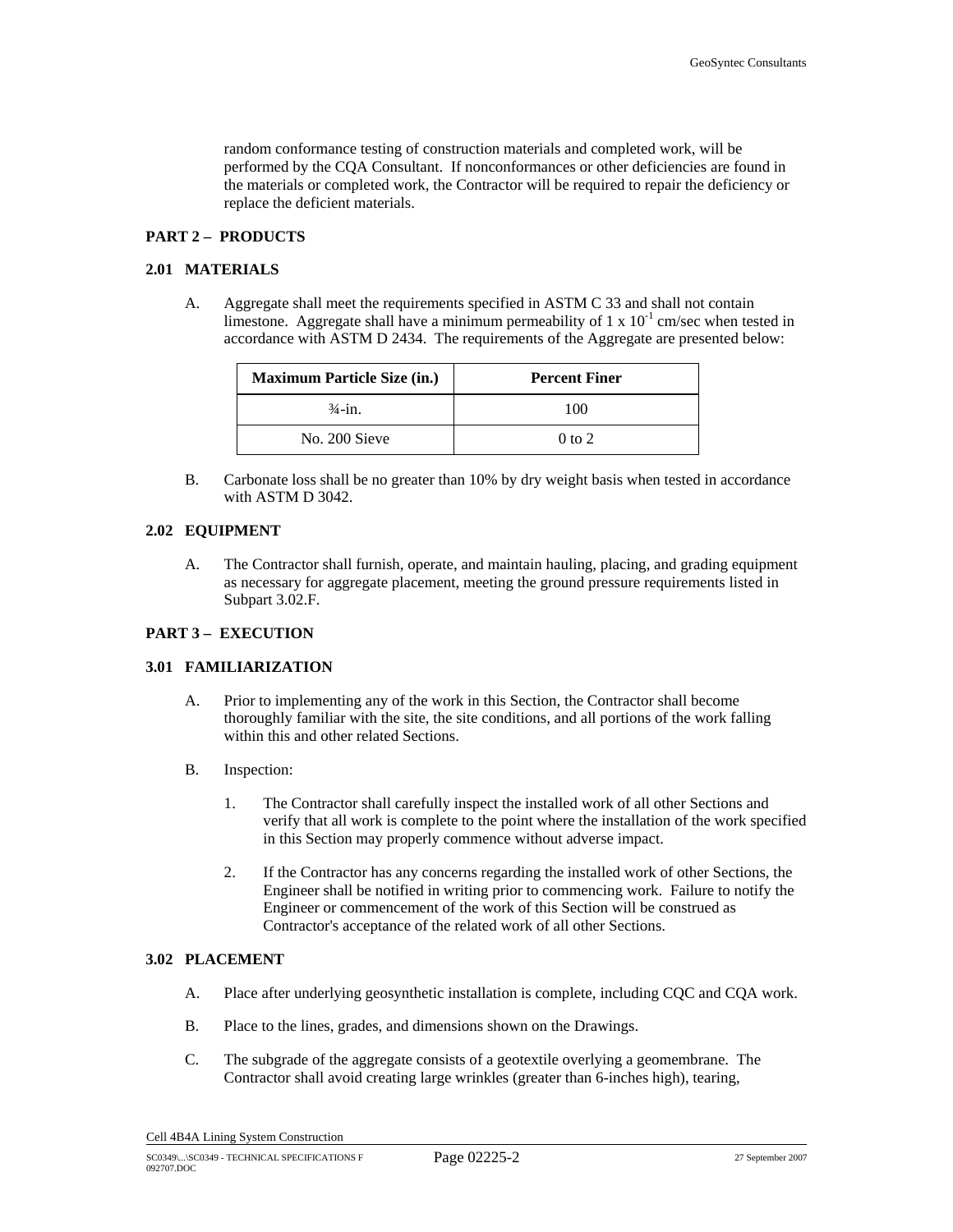puncturing, folding, or damaging in any way the geosynthetic materials during placement of the aggregate material.

- D. Damage to the geosynthetic liner system caused by the Contractor or his representatives shall be repaired by the Geosynthetic Installer, at the expense of the Contractor.
- E. No density or moisture requirements are specified for placement of the aggregate material.

### **3.03 FIELD TESTING**

- A. The minimum frequency and details of conformance testing are provided below. This testing will be performed by the CQA Consultant. The Contractor shall take this testing frequency into account in planning the construction schedule.
	- 1. Aggregates conformance testing:
		- a. particle-size analyses conducted in accordance with ASTM C 136 at a frequency of one test per  $5,000 \text{ yd}^3$ , minimum 1 per project; and
		- b. permeability tests conducted in accordance with ASTM D 2434 at a frequency of one test per  $10,000 \text{ yd}^3$ , minimum 1 per project.

#### **3.04 SURVEY CONTROL**

A. The Contractor shall perform all surveys necessary for construction layout, control, and Record Drawings.

## **3.05 PROTECTION OF WORK**

- A. The Contractor shall use all means necessary to protect all work of this Section.
- B. In the event of damage, the Contractor shall make repairs and replacements to the satisfaction of the Engineer at no additional cost to the Owner.

# **PART 4 – MEASUREMENT AND PAYMENT**

#### **4.01 GENERAL**

- A. Providing for and complying with the requirements set forth in this Section for Drainage Aggregate will be incidental to the PVC pipe, and payment will be based on the unit price for PVC pipe provided on the Bid Schedule.
- B. The following are considered incidental to the work:
	- Submittals.
	- Quality Control.
	- Material samples, sampling, and testing.
	- Excavation, loading, and hauling.
	- Placing and grading.
	- Layout survey.
	- Rejected material.
	- Rejected material removal, re-testing, handling, and repair.
	- Mobilization.

[ END OF SECTION ]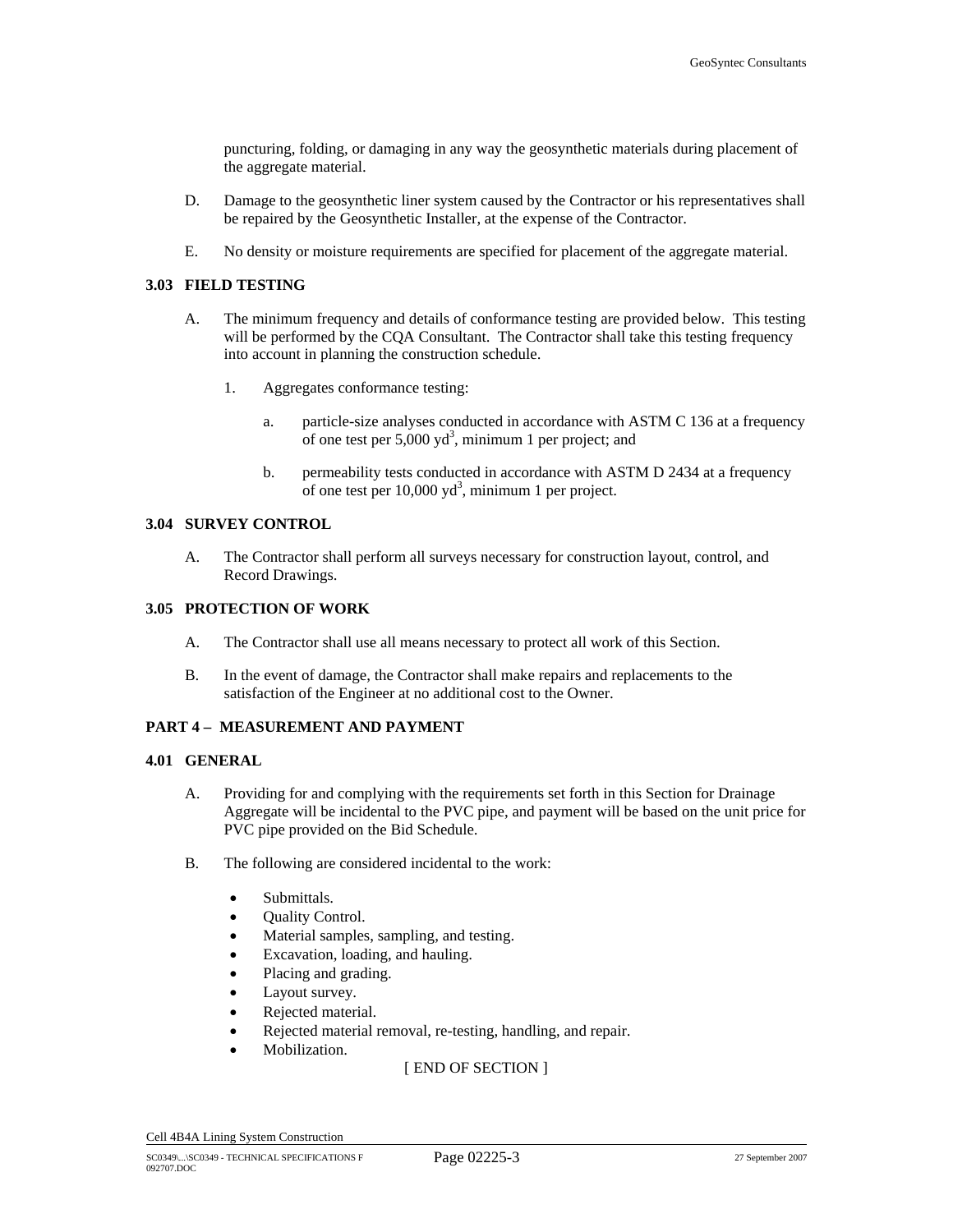# **SECTION 02616 POLYVINYL CHLORIDE (PVC) PIPE**

#### **PART 1 – GENERAL**

#### **1.01 DESCRIPTION OF WORK**

A. The Contractor shall furnish all labor, materials, tools, supervision, transportation, and equipment necessary to install perforated and solid wall polyvinyl chloride (PVC) Schedule 40 pipe and fittings, as shown on the Drawings and in accordance with the Construction Quality Assurance (CQA) Plan.

# **1.02 RELATED SECTIONS**

Section 02225 – Drainage Aggregate

Section 02270 – Geomembrane

Section 02771 – Geotextile

Section 02772 – Geonet

# **1.03 REFERENCES**

- A. Drawings.
- B. Site CQA Plan.
- C. Latest version of the American Society for Testing and Materials (ASTM) standards:

| ASTM D 1784        | Standard Specification for Rigid Poly (Vinyl Chloride) (PVC)<br>Compounds and chlorinated Poly (Vinyl Chloride) (CPVC)<br>Compounds. |
|--------------------|--------------------------------------------------------------------------------------------------------------------------------------|
| ASTM D 1785        | Poly (Vinyl Chloride) (PVC) Plastic Pipe, Schedules 40, 80 and 120.                                                                  |
| <b>ASTM D 2466</b> | Standard Specification for Poly (Vinyl Chloride) (PVC) Plastic Pipe<br>Fittings, Schedule 40.                                        |
| ASTM D 2564        | Standard Specification for Solvent Cements for Poly (Vinyl Chloride)<br>(PVC) Plastic Pipe and Fittings.                             |
| <b>ASTM D 2774</b> | Practice for Underground Installation of Thermoplastic Pressure<br>Piping.                                                           |
| ASTM D 2855        | Standard Practice for Making Solvent-Cemented Joints with Poly<br>(Vinyl Chloride) (PVC) Pipe and Fittings.                          |
| ASTM F 656         | Standard Specification for Primers for Use in Solvent Cement Joints<br>of Poly (Vinyl Chloride) (PVC) Plastic Pipe and Fittings.     |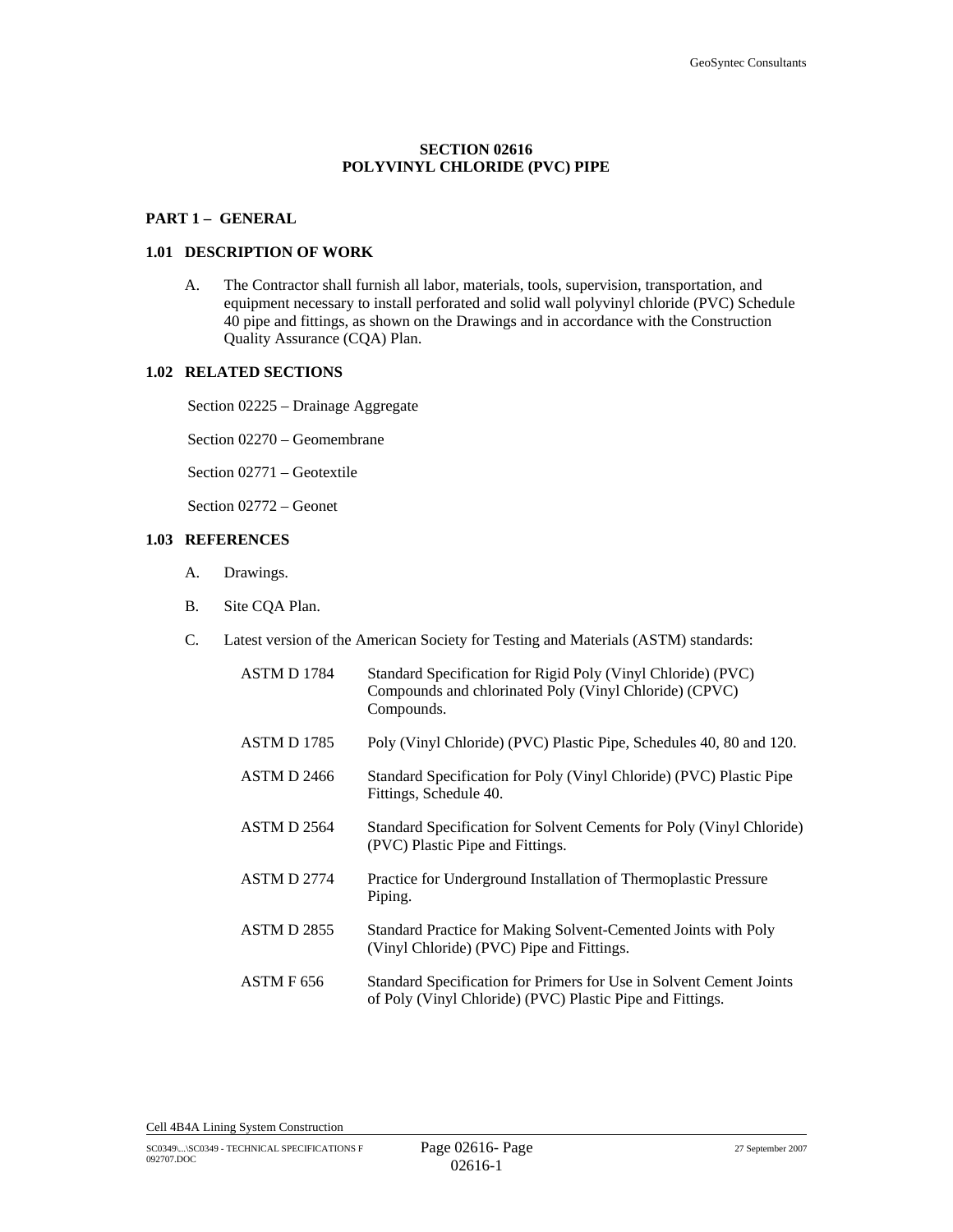## **1.04 SUBMITTALS**

- A. The Contractor shall submit to the Engineer for approval, at least 7 days prior to installation of this material, Certificates of Compliance for the pipe and fittings to be furnished. Certificates of Compliance shall consist of a properties sheet, including specified properties measured using test methods indicated herein.
- B. The Contractor shall submit to the Engineer, Record Drawings of the installed piping at a frequency of not less than once per every 50 feet of installed pipe. Record Drawings shall be submitted within 7 days of completion of the record survey.

## **1.05 CQA MONITORING**

A. The Contractor shall ensure that the materials and methods used for PVC pipe and fittings installation meet the requirements of the Drawings and this Section. Any material or method that does not conform to these documents, or to alternatives approved in writing by the Engineer, will be rejected and shall be repaired or replaced by the Contractor at no additional cost to the Owner.

## **PART 2 – MATERIALS**

## **2.01 PVC PIPE & FITTINGS**

- A. PVC pipe and fittings shall be manufactured from a PVC compound which meets the requirements of Cell Classification 12454 polyvinyl chloride as outlined in ASTM D 1784.
- B. PVC pipe shall meet the requirements of ASTM D 1784 and ASTM D 1785 for Schedule 40 PVC pipe.
- C. PVC fittings shall meet the requirements of ASTM D 2466.
- D. Clean rework or recycle material generated by the Manufacturer's own production may be used so long as the pipe or fittings produced meet all the requirements of this Section.
- E. Pipe and fittings shall be homogenous throughout and free of visible cracks, holes, foreign inclusions, or other injurious defects, being uniform in color, capacity, density, and other physical properties.
- F. PVC pipe and fitting primer shall meet the requirements of ASTM F 656 and solvent cements shall meet the requirements of ASTM D 2564.

## **2.02 PVC PERFORATED PIPE**

A. Perforated pipe shall meet the requirements listed above for solid wall pipe, unless otherwise approved by the Engineer. PVC pipe perforations shall be as shown on the Drawings.

#### **2.03 STRIP COMPOSITE**

- A. Strip composite shall be comprised of high density polyethylene core Multi-Flow Drainage Systems 12-inch product, or Engineer approved equal. Consideration for equality will involve chemical resistance, compressive strength, and flow capacity. Strip composite shall be installed as shown on the Drawings.
- B. Sand bags used to continuously cover the strip composite shall be comprised of woven geotextile capable of allowing liquids to pass and shall have a minimum length of 18-inches.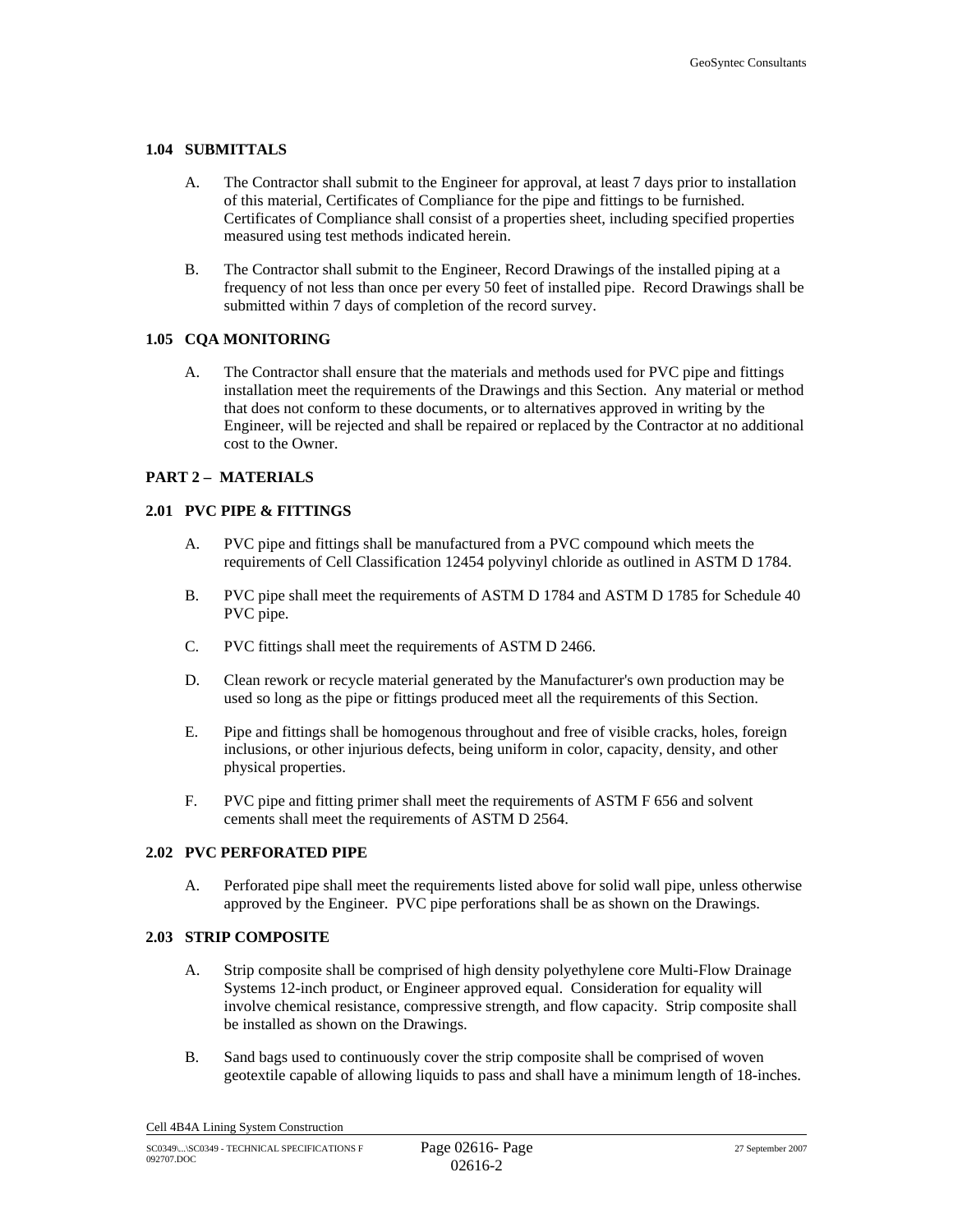C. Sand bags shall contain Utah Department of Transportation (UDOT) concrete sand having a carbonate loss of no greater than 10% by dry weight basis when tested in accordance with ASTM D 3042 and meeting the following gradation.

| <b>Sieve Size</b> | <b>Percent Passing</b> |
|-------------------|------------------------|
| $3/8$ inch        | 100%                   |
| No. 4             | 95% to 100%            |
| No. 16            | 45% to 80%             |
| No. 50            | 10\% to 30\%           |
| No. 100           | 2\% to 10\%            |

# **PART 3 – PART 3 EXECUTION**

# **3.01 PVC PIPE HANDLING**

A. When shipping, delivering, and installing pipe, fittings, and accessories, do so to ensure a sound, undamaged installation. Provide adequate storage for all materials and equipment delivered to the site. PVC pipe and pipe fittings shall be handled carefully in loading and unloading so as not to damage the pipe, fittings, or underlying materials.

# **3.02 PVC PIPE INSTALLATION**

- A. PVC pipe installation shall conform to these Specifications, the Manufacturer's recommendations, and as outlined in ASTM D 2774.
- B. PVC perforated and solid wall pipe shall be installed as shown on the Drawings.
- C. PVC pipe shall be inspected for cuts, scratches, or other damages prior to installation. Any pipe showing damage, which in the opinion of the CQA Consultant will affect performance of the pipe, must be removed from the site. Contractor shall replace any material found to be defective at no additional cost to the Owner.

# **3.03 JOINING OF PVC PIPES**

- A. PVC pipe and fittings shall be joined by primer and solvent-cements per ASTM D 2855.
- B. All loose dirt and moisture shall be wiped from the interior and exterior of the pipe end and the interior of fittings.
- C. All pipe cuts shall be square and perpendicular to the centerline of the pipe. All burrs, chips, etc., from pipe cutting shall be removed from pipe interior and exterior.
- D. Pipe and fittings shall be selected so that there will be as small a deviation as possible at the joints, and so inverts present a smooth surface. Pipe and fittings that do not fit together to form a tight fit will be rejected.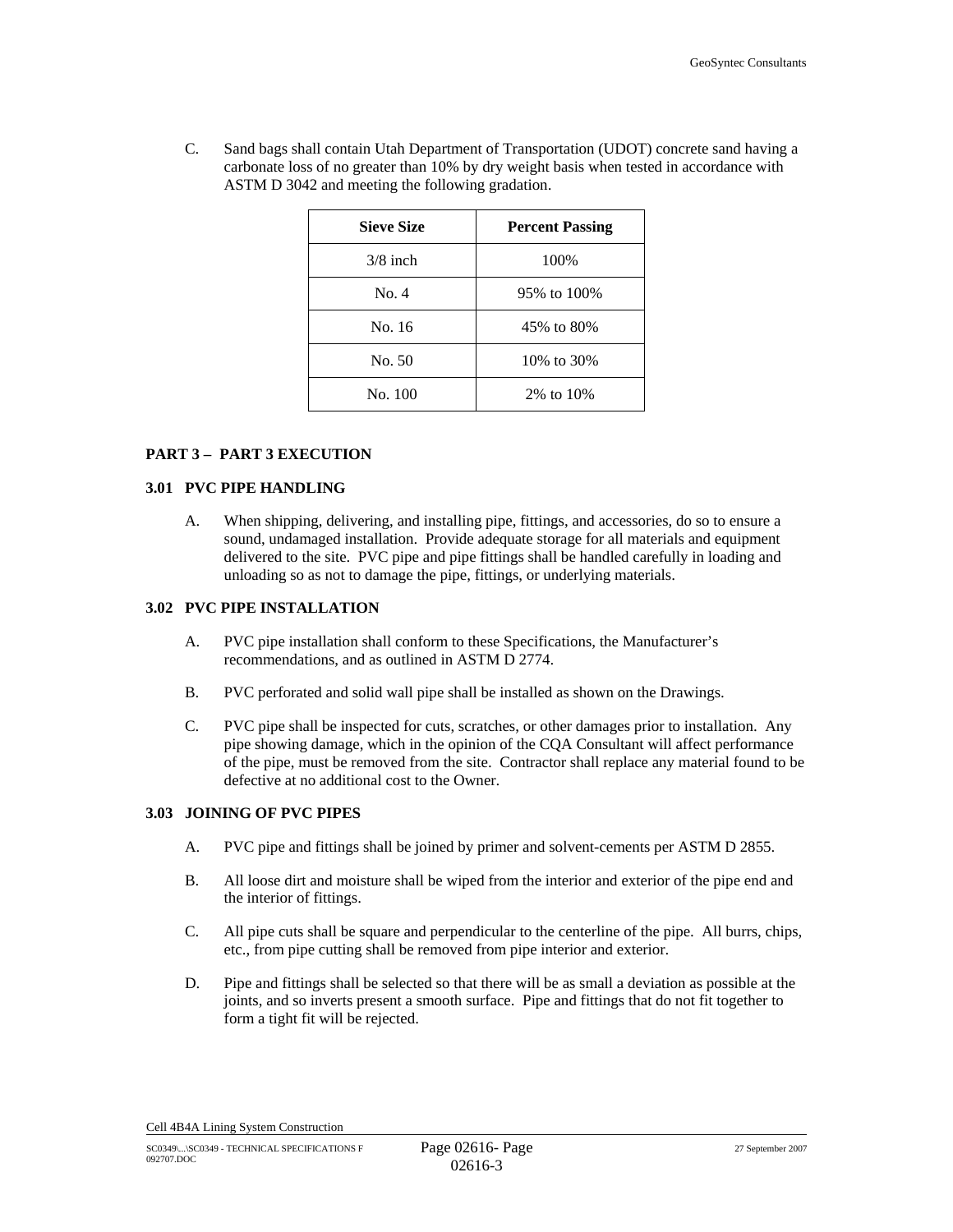## **3.04 PROTECTION OF WORK**

- A. The Contractor shall use all means necessary to protect all work of this Section.
- B. In the event of damage, the Contractor shall make all repairs and replacements necessary, to the satisfaction of the Engineer.

# **PART 4 – MEASUREMENT AND PAYMENT**

- A. Providing for and complying with the requirements set forth in this Section for 4-inch PVC Pipe will be measured as in-place lineal foot (LF) to the limits shown on the Drawings, and payment will be based on the unit price provided on the Bid Schedule.
- B. Providing for and complying with the requirements set forth in this Section for 18-inch PVC Pipe will be measured as in-place lineal foot (LF) to the limits shown on the Drawings, and payment will be based on the unit price provided on the Bid Schedule.
- C. Providing for and complying with the requirements set forth in this Section for Strip Drain, including connectors, will be measured as in-place lineal foot (LF) to the limits shown on the Drawings, and payment will be based on the unit price provided on the Bid Schedule.
- D. The following are considered incidental to the Work:
	- Submittals.
	- Quality Control.
	- Shipping, handling and storage.
	- Fittings.
	- Drainage aggregate.
	- Joining.
	- Mobilization.
	- Placement.
	- Rejected material.
	- Rejected material removal, handling, re-testing, and repair.
	- Gravel bags.

# [END OF SECTION]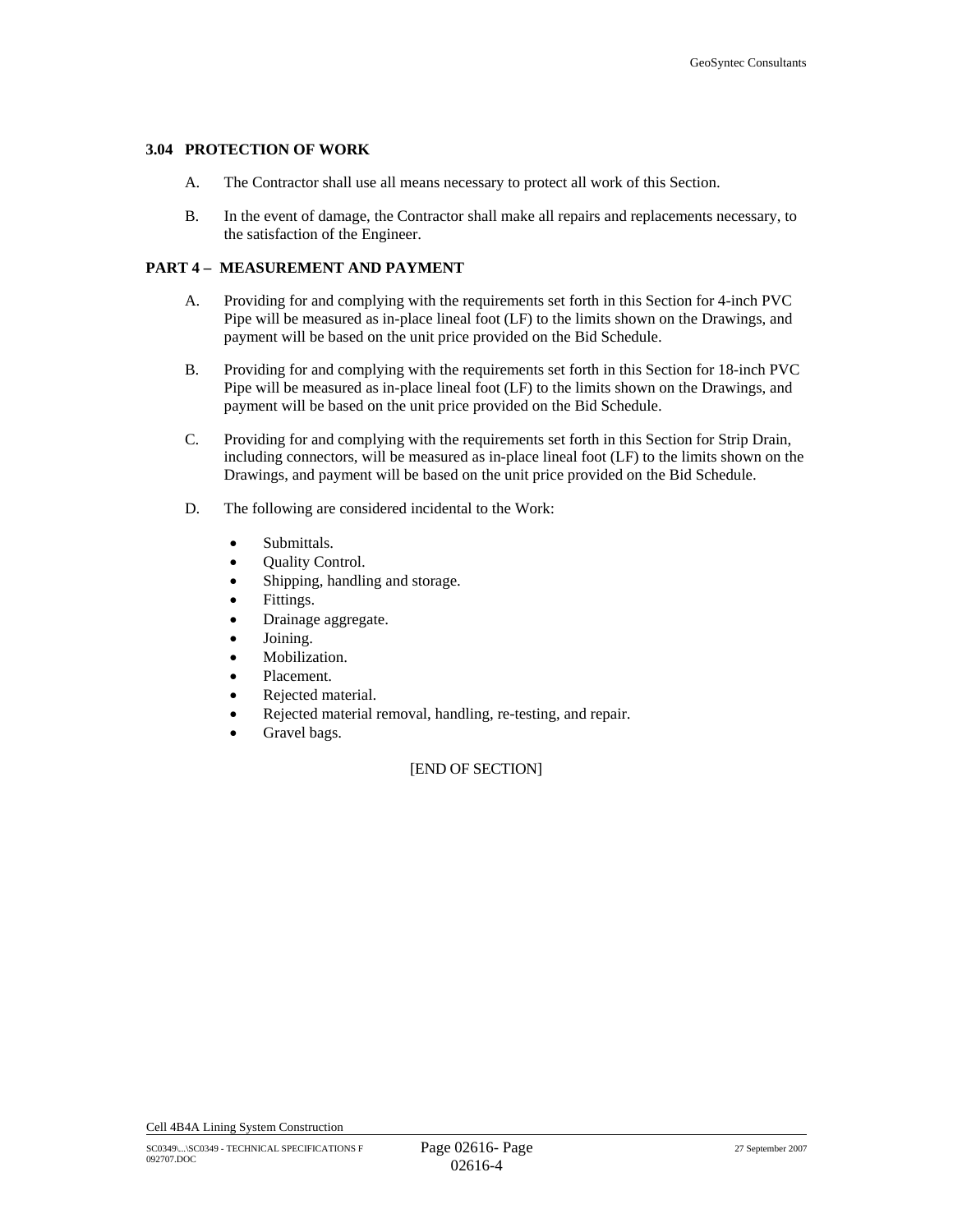# **SECTION 02770 GEOMEMBRANE**

## **PART 1 – GENERAL**

#### **1.01 DESCRIPTION OF WORK**

- A. The Contractor shall furnish all labor, materials, tools, supervision, transportation, equipment, and incidentals necessary for the installation of smooth high-density polyethylene (HDPE) geomembrane, as shown on the Drawings. The work shall be performed as specified herein and in accordance with the Drawings and the site Construction Quality Assurance (CQA) Plan.
- B. The work shall include, but not be limited to, delivery, offloading, storage, placement, anchorage, and seaming of the geomembrane.

#### **1.02 RELATED SECTIONS**

Section 02225 – Drainage Aggregate

Section 02771 – Geotextile

Section 02773 – Geonet

# **1.03 REFERENCES**

- A. Drawings
- B. Site CQA Plan
- C. Latest version of the American Society for Testing and Materials (ASTM) standards:

| ASTM D <sub>638</sub> | Standard Test Method for Tensile Properties of Plastics                                                                      |
|-----------------------|------------------------------------------------------------------------------------------------------------------------------|
| ASTM D 792            | Standard Test Methods for Specific Gravity (Relative Density) and Density<br>of Plastics by Displacement                     |
| ASTM D 1505           | Standard Test Methods for Density of Plastics by Density-Gradient<br>Technique                                               |
| <b>ASTM D 1603</b>    | Standard Test Method for Carbon Black in Olefin Plastics                                                                     |
| ASTM D4439            | <b>Terminology for Geosynthetics</b>                                                                                         |
| <b>ASTM D 4833</b>    | Standard Test Method for Index Puncture Resistance of Geotextiles,<br>Geomembranes, and Related Products                     |
| ASTM D 5199           | Standard Test Method for Measuring the Nominal Thickness of<br>Geosynthetics                                                 |
| <b>ASTM D 5397</b>    | Test Method for Evaluation of Stress Crack Resistance of Polyolefin<br>Geomembranes Using Notched Constant Tensile Load Test |
| ASTM D 5596           | Recommended Practice for Microscopical Examination of Pigment<br>Dispersion in Plastic Compounds                             |
|                       |                                                                                                                              |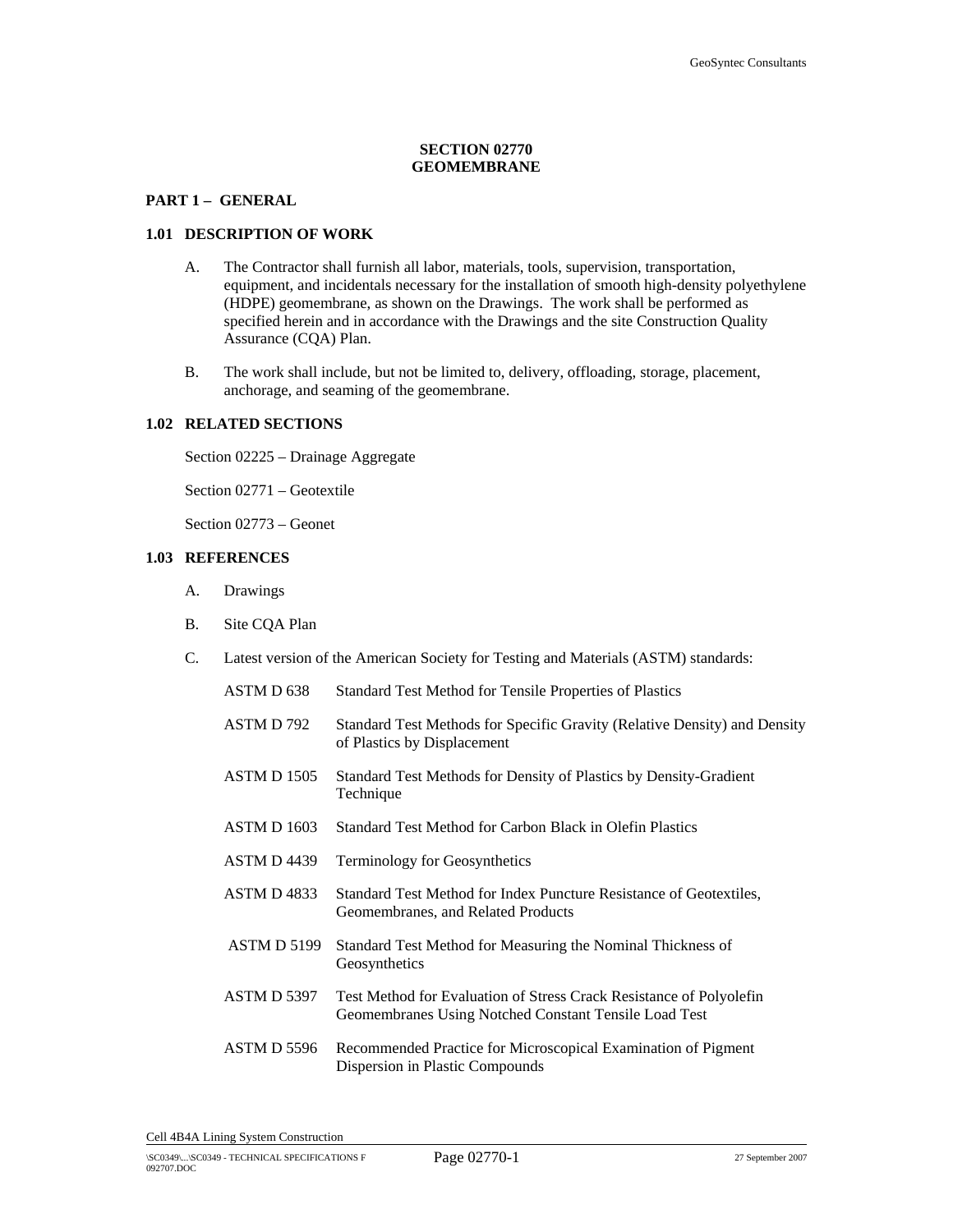|                    | <b>ASTM D 5641</b> Practice for Geomembrane Seam Evaluation by Vacuum Chamber                                                   |
|--------------------|---------------------------------------------------------------------------------------------------------------------------------|
| <b>ASTM D 5820</b> | Practice for Pressurized Air Channel Evaluation of Dual Seamed<br>Geomembranes                                                  |
| ASTM D 6365        | Standard Test Method for the Non-destructive Testing of Geomembrane<br>Seams using the Spark Test.                              |
| ASTM D 6392        | Standard Test Method for Determining the Integrity of Non-reinforced<br>Geomembrane Seams Produced using Thermo-Fusion Methods. |

## **1.04 QUALIFICATIONS**

- A. Geomembrane Manufacturer:
	- 1. The Geomembrane Manufacturer shall be responsible for the production of geomembrane rolls from resin and shall have sufficient production capacity and qualified personnel to provide material meeting the requirements of this Section and the construction schedule for this project.
	- 2. The Geomembrane Manufacturer shall have successfully manufactured a minimum of  $20,000,000$  ft<sup>2</sup> of polyethylene geomembrane.
- B. Geosynthetics Installer:
	- 1. The Geosynthetics Installer shall be responsible and shall provide sufficient resources for field handling, deploying, seaming, temporarily restraining (against wind), and other aspects of the deployment and installation of the geomembrane and other geosynthetic components of the project.
	- 2. The Geosynthetics Installer shall have successfully installed a minimum of  $20,000,000$  ft<sup>2</sup> of polyethylene geomembrane on previous projects with similar sideslopes, bench widths, and configurations.
	- 3. The installation crew shall have the following experience.
		- a. The Superintendent shall have supervised the installation of a minimum of 10,000,000 square feet of polyethylene geomembrane on at least ten (10) different projects.
		- b. At least one seamer shall have experience seaming a minimum of 2,000,000 square feet of polyethylene geomembrane using the same type of seaming apparatus to be used at this site. Seamers with such experience will be designated "master seamers" and shall provide direct supervision over less experienced seamers.
		- c. All other seaming personnel shall have seamed at least 100,000 square feet of polyethylene geomembrane using the same type of seaming apparatus to be used at this site. Personnel who have seamed less than 100,000 square feet shall be allowed to seam only under the direct supervision of the master seamer or Superintendent.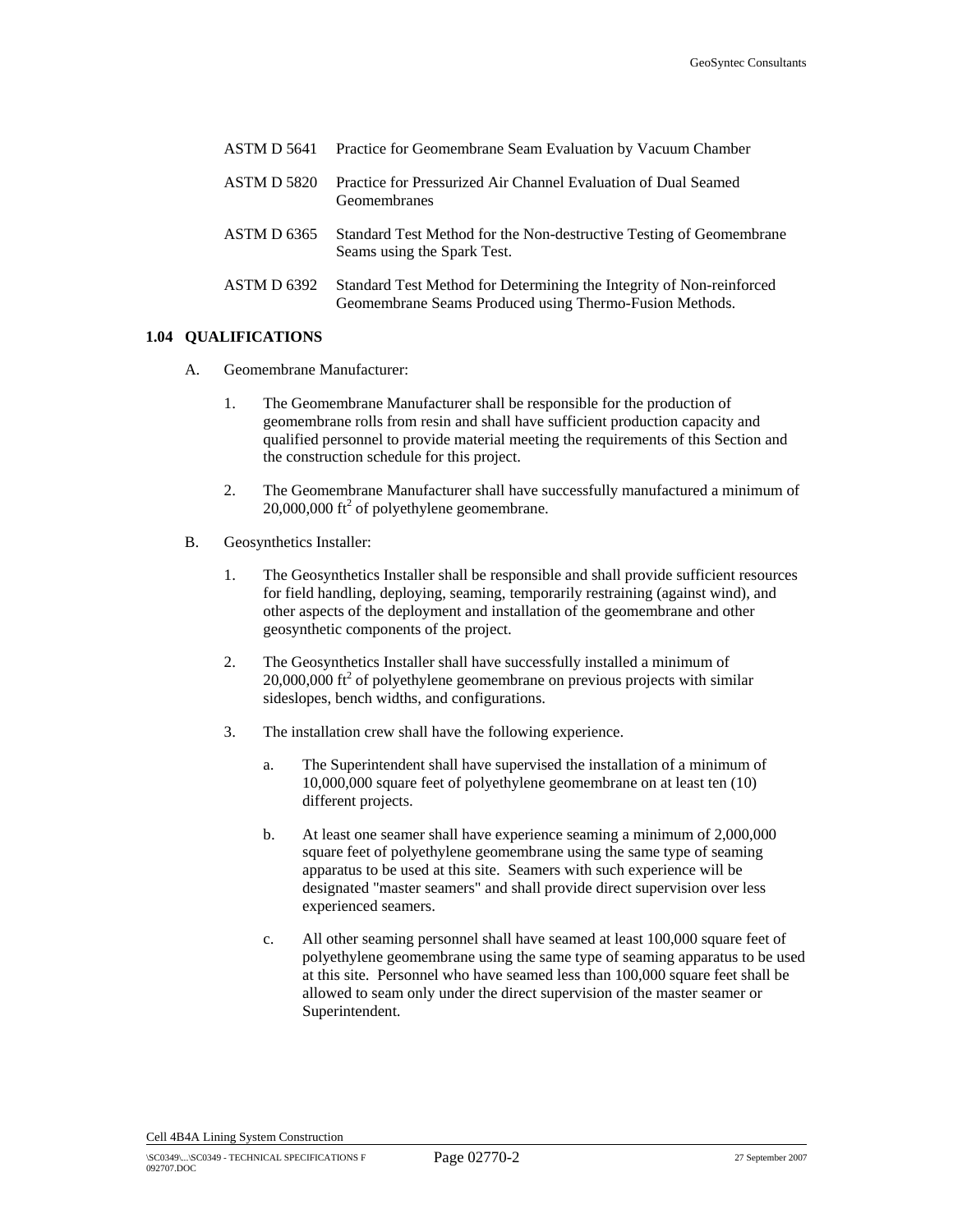#### **1.05 WARRANTY**

- A. The Geosynthetic Manufacturer shall furnish the Owner a 20-year written warranty against defects in materials. Warranty conditions concerning limits of liability will be evaluated by, and must be acceptable to, the Owner.
- B. The Geosynthetic Installer shall furnish the Owner with a 1-year written warranty against defects in workmanship. Warranty conditions concerning limits of liability will be evaluated by, and must be acceptable to, the Owner.

#### **1.06 SUBMITTALS**

- A. The Geosynthetic Installer shall submit the following documentation on the resin used to manufacture the geomembrane to the Engineer for approval 14 days prior to transporting any geomembrane to the site.
	- 1. Copies of quality control certificates issued by the resin supplier including the production dates, brand name, and origin of the resin used to manufacture the geomembrane for the project.
	- 2. Results of tests conducted by the Geomembrane Manufacturer to verify the quality of the resin used to manufacture the geomembrane rolls assigned to the project.
	- 3. Certification that no reclaimed polymer is added to the resin during the manufacturing of the geomembrane to be used for this project, or, if recycled polymer is used, the Manufacturer shall submit a certificate signed by the production manager documenting the quantity of recycled material, including a description of the procedure used to measure the quantity of recycled polymer.
- B. The Geosynthetic Installer shall submit the following documentation on geomembrane roll production to the Engineer for approval 14 days prior to transporting any geomembrane to the site.
	- 1. Quality control certificates, which shall include:
		- a. roll numbers and identification; and
		- b. results of quality control tests, including descriptions of the test methods used, outlined in Subpart 2.02 of this Section.
	- 2. The manufacturer warranty specified in Subpart 1.05 of this Section.
- C. The Geosynthetic Installer shall submit the following information to the Engineer for approval 14 days prior to mobilization.
	- 1. A Panel Layout Drawing showing the installation layout and identifying geomembrane panel configurations, dimensions, details, locations of seams, as well as any variance or additional details that deviate from the Drawings. The Panel Layout Drawing shall be adequate for use as a construction plan and shall include dimensions, details, etc. The Panel Layout Drawing, as modified and/or approved by the Engineer, shall become Subpart of these Technical Specifications.
	- 2. Installation schedule.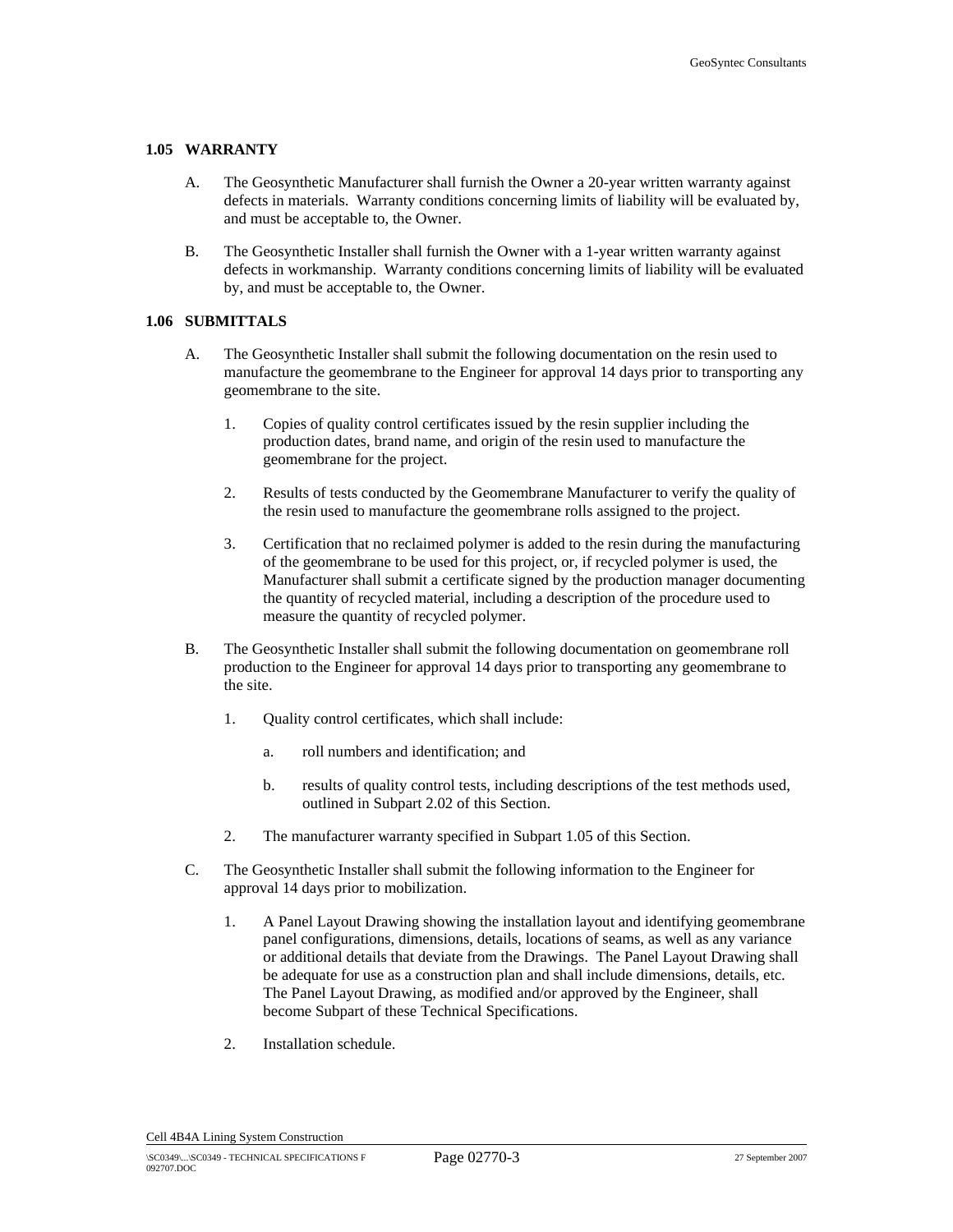- 3. Copy of Geosynthetic Installer's letter of approval or license by the Geomembrane Manufacturer.
- 4. Installation capabilities, including:
	- a. information on equipment proposed for this project;
	- b. average daily production anticipated for this project; and
	- c. quality control procedures.
- 5. A list of completed facilities for which the Geosynthetic's Installer has installed a minimum of 20,000,000 square feet of polyethylene geomembrane, in accordance with Subpart 1.04 of this Section. The following information shall be submitted to the Engineer for each facility:
	- a. the name and purpose of the facility, its location, and dates of installation;
	- b. the names of the owner, Engineer, and geomembrane manufacturer;
	- c. name of the supervisor of the installation crew; and
	- d. thickness and surface area of installed geomembrane.
- 6. In accordance with Subpart 1.04, a resume of the Superintendent to be assigned to this project, including dates and duration of employment, shall be submitted at least 7 days prior to beginning geomembrane installation.
- 7. In accordance with Subpart 1.04, resumes of all personnel who will perform seaming operations on this project, including dates and duration of employment, shall be submitted at least 7 days prior to beginning geomembrane installation.
- D. A Certificate of Calibration less than 12 months old shall be submitted for each field tensiometer prior to installation of any geomembrane.
- E. During installation, the Geosynthetic Installer shall be responsible for the timely submission to the Engineer of:
	- 1. Quality control documentation; and
	- 2. Subgrade Acceptance Certificates, signed by the Geosynthetic Installer, for each area to be covered by geosynthetic materials.
- F. Upon completion of the installation, the Geosynthetic Installer shall be responsible for the submission to the Engineer of a warranty from the Geosynthetic Installer as specified in Subpart 1.05.B of this Section.
- G. Upon completion of the installation, the Geosynthetic Installer shall be responsible for the submission to the Engineer of a Record Drawing showing the location and number of each panel and locations and numbers of destructive tests and repairs.
- H. The Geosynthetic Installer shall submit samples and material property cut-sheets on the proposed geomembrane to the Engineer at least 7 days prior to delivery of this material to the site.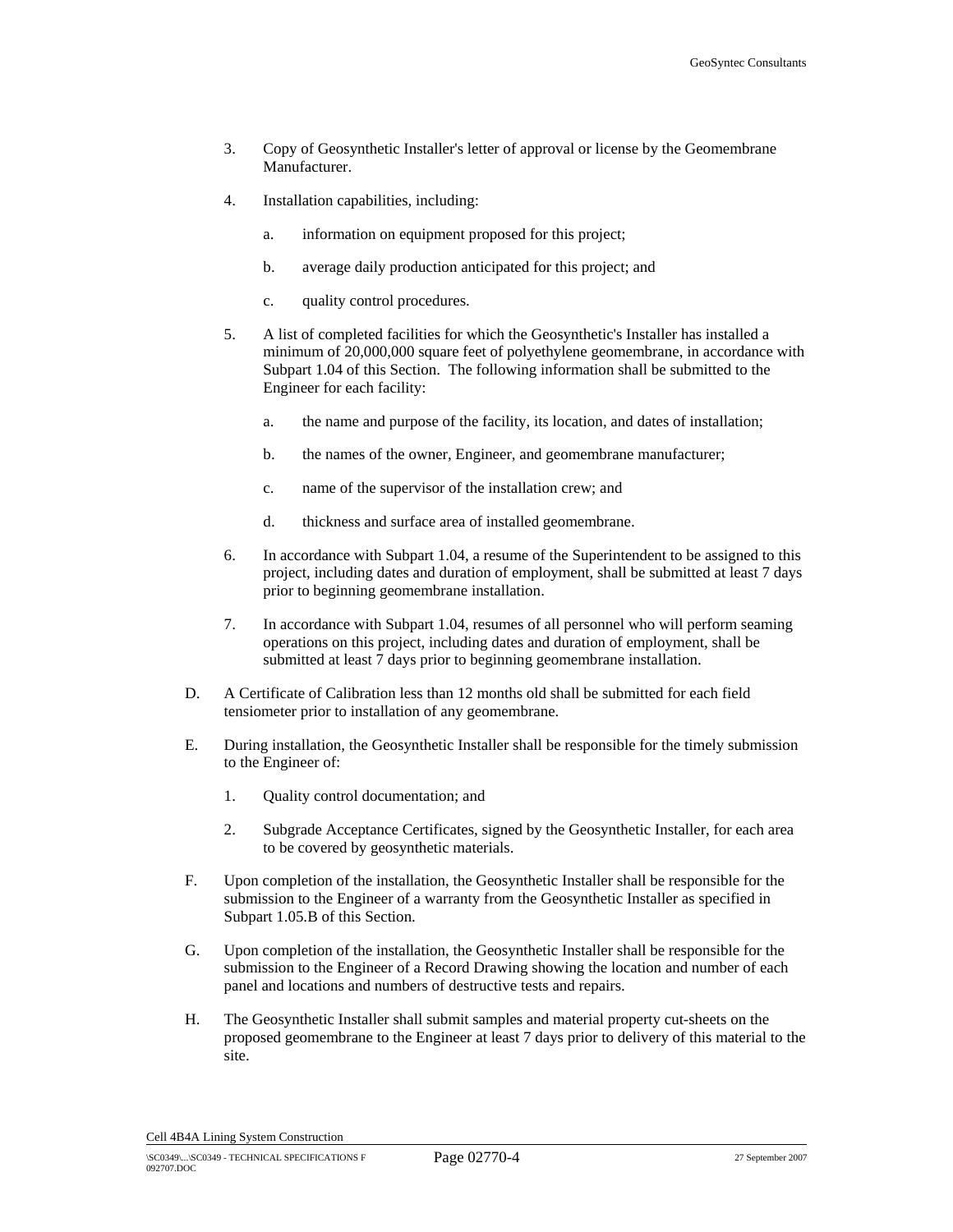- I. The Geosynthetic Installer shall submit the following documentation on welding rod to the Engineer for approval 14 days prior to transporting welding rod to the site:
	- 1. Quality control documentation, including lot number, welding rod spool number, and results of quality control tests on the welding rod.
	- 2. Certification that the welding rod is compatible with the geomembrane and this Section.

## **1.07 CONSTRUCTION QUALITY ASSURANCE (CQA) MONITORING**

A. The Geosynthetic Installer shall be aware of and accommodate all monitoring and conformance testing required by the CQA Plan. This monitoring and testing, including random conformance testing of construction materials and completed work, will be performed by the CQA Consultant. If nonconformances or other deficiencies are found in the Geosynthetic Installer's materials or completed work, the Geosynthetic Installer will be required to repair the deficiency or replace the deficient materials.

## **PART 2 – PRODUCTS**

## **2.01 GEOMEMBRANE PROPERTIES**

- A. The Geomembrane Manufacturer shall furnish white-or off-white-surfaced (upper side only), smooth geomembrane having properties that comply with the required property values shown in Table 02770-1.
- B. In addition to the property values listed in Table 02770-1, the geomembrane shall:
	- 1. Contain a maximum of 1 percent by weight of additives, fillers, or extenders (not including carbon black and titanium dioxide).
	- 2. Not have striations, pinholes (holes), bubbles, blisters, nodules, undispersed raw materials, or any sign of contamination by foreign matter on the surface or in the interior.

# **2.02 MANUFACTURING QUALITY CONTROL (MQC)**

- A. Rolls:
	- 1. The Geomembrane Manufacturer shall continuously monitor geomembrane during the manufacturing process for defects.
	- 2. No geomembrane shall be accepted that exhibits any defects.
	- 3. The Geomembrane Manufacturer shall measure and report the geomembrane thickness at regular intervals along the roll length.
	- 4. No geomembrane shall be accepted that fails to meet the specified thickness.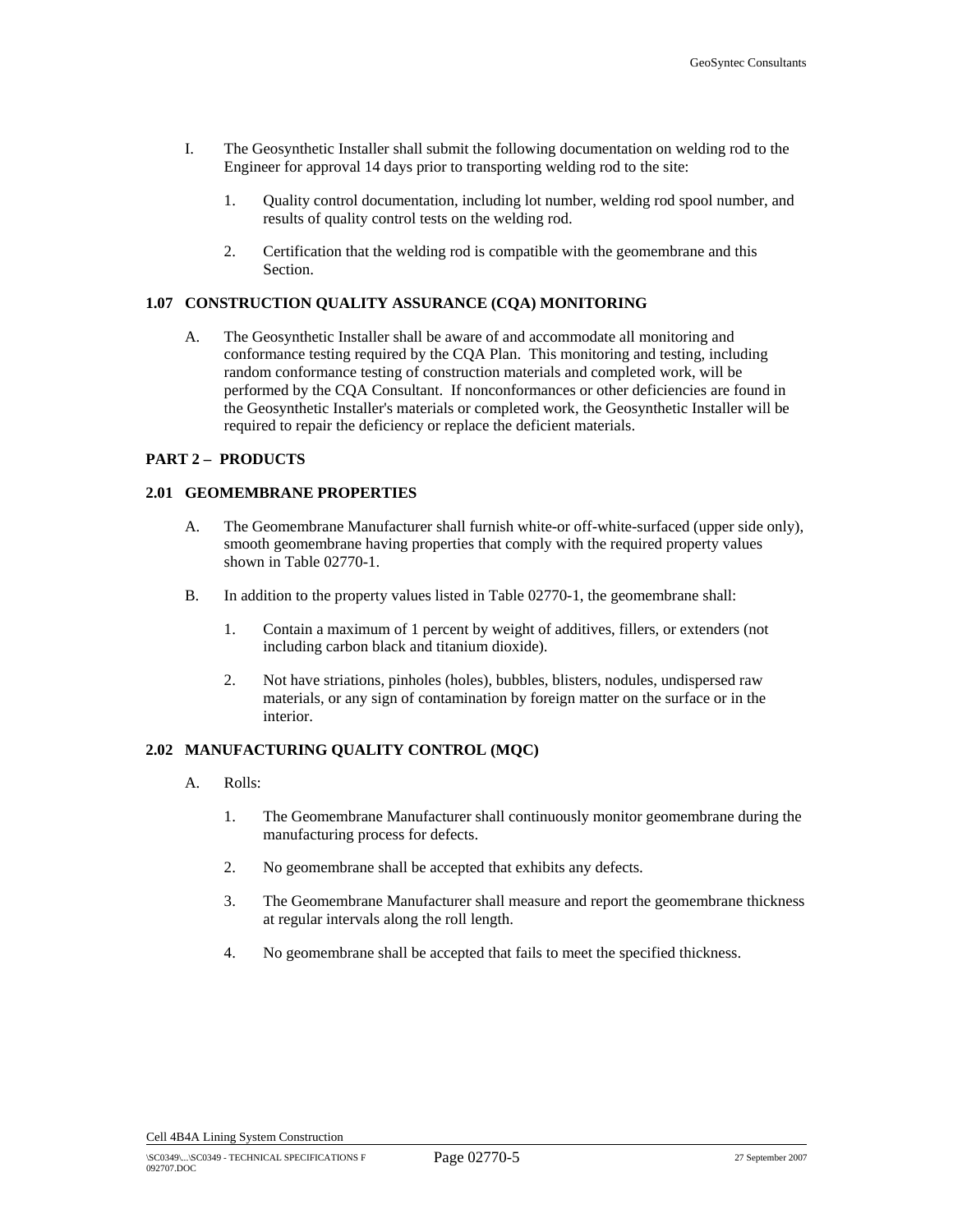5. The Geomembrane Manufacturer shall sample and test the geomembrane at a minimum of once every 50,000  $\text{ft}^2$  to demonstrate that its properties conform to the values specified in Table 02770-1. At a minimum, the following tests shall be performed:

| <b>Test</b>                | Procedure                          |  |  |
|----------------------------|------------------------------------|--|--|
| <b>Thickness</b>           | ASTM D 5199                        |  |  |
| Specific Gravity           | ASTM D 792 Method A or ASTM D 1505 |  |  |
| <b>Tensile Properties</b>  | ASTM D <sub>638</sub>              |  |  |
| <b>Puncture Resistance</b> | ASTM D4833                         |  |  |
| Carbon Black               | ASTM D 1603                        |  |  |
| Carbon Black Dispersion    | ASTM D 5596                        |  |  |

- 6. Tests not listed above but listed in Table 02770-1 need not be run at the 1 per  $50,000$  ft<sup>2</sup> frequency. However, the Geomembrane Manufacturer shall certify that these tests are in compliance with this Section and have been performed on a sample that is identical to the geomembrane to be used on this project. The Geosynthetic Installer shall provide the test result documentation to the Engineer.
- 7. Any geomembrane sample that does not comply with the requirements of this Section will result in rejection of the roll from which the sample was obtained and will not be used for this project.
- 8. If a geomembrane sample fails to meet the quality control requirements of this Section, the Geomembrane Manufacturer shall sample and test, at the expense of the Manufacturer, rolls manufactured in the same resin batch, or at the same time, as the failing roll. Sampling and testing of rolls shall continue until a pattern of acceptable test results is established to bound the failed roll(s).
- 9. Additional testing may be performed at the Geomembrane Manufacturer's discretion and expense, to isolate and more closely identify the non-complying rolls and/or to qualify individual rolls.
- B. The Geomembrane Manufacturer shall permit the Engineer to visit the manufacturing plant for project specific visits. If possible, such visits will be prior to or during the manufacturing of the geomembrane rolls for the specific project. The Engineer may elect to collect conformance samples at the manufacturing facility to expedite the acceptance of the materials.

# **2.03 LABELING**

- A. Geomembrane rolls shall be labeled with the following information.
	- 1. thickness of the material;
	- 2. length and width of the roll;
	- 3. name of Geomembrane Manufacturer;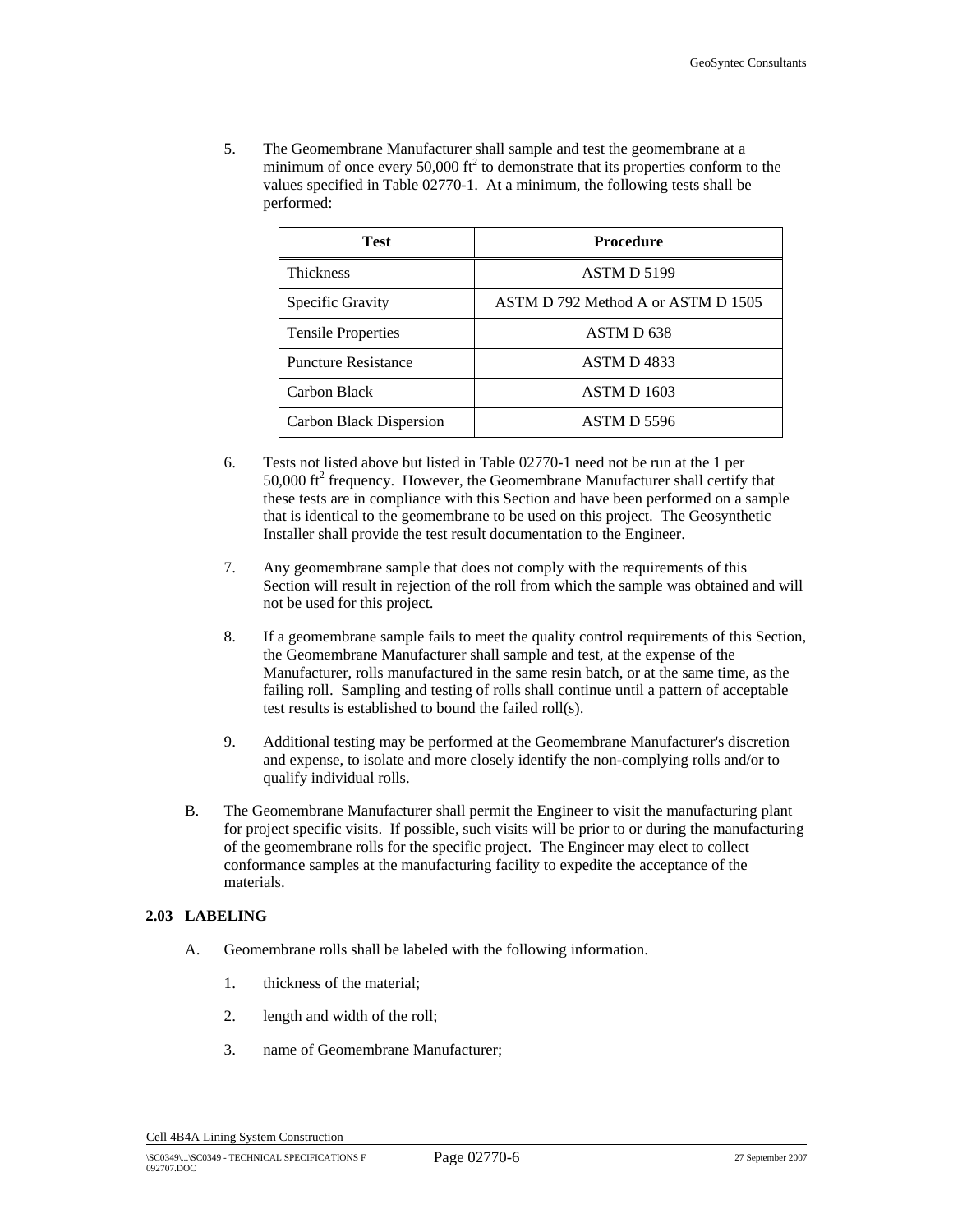- 4. product identification;
- 5. lot number; and
- 6. roll number.

# **2.04 TRANSPORTATION, HANDLING AND STORAGE**

- A. The Geosynthetic Manufacturer shall be liable for any damage to the geomembrane incurred prior to and during transportation to the site.
- B. Handling and care of the geomembrane at the site prior to and following installation shall be the responsibility of the Geosynthetic Installer. The Geosynthetic Installer shall be liable for all damage to the materials incurred prior to final acceptance of the liner system by the Owner.
- C. Geosynthetic Installer shall be responsible for storage of the geomembrane at the site. The geomembrane shall be protected from excessive heat or cold, dirt, puncture, cutting, or other damaging or deleterious conditions. Any additional storage procedures required by the Geomembrane Manufacturer shall be the Geosynthetic Installer's responsibility. Geomembrane rolls shall not be stored or placed in a stack of more than two rolls high.
- D. The geomembrane shall be delivered at least 14 days prior to the planned deployment date to allow the CQA Consultant adequate time to perform conformance testing on the geomembrane samples as described in Subpart 3.05 or this Section. If the CQA Consultant performed a visit to the manufacturing plant and performed the required conformance sampling, geomembrane can be delivered to the site within the 14 days prior to the planned deployment date as long as there is sufficient time for the CQA Consultant to complete the conformance testing and confirm that the rolls shipped to the site are in compliance with this Section.

# **PART 3 – GEOMEMBRANE INSTALLATION**

#### **3.01 FAMILIARIZATION**

- A. Prior to implementing any of the work described in this Section, the Geosynthetic Installer shall become thoroughly familiar with all portions of the work falling within this Section.
- B. Inspection:
	- 1. The Geosynthetic Installer shall carefully inspect the installed work of all other Sections and verify that all work is complete to the point where the work of this Section may properly commence without adverse effect.
	- 2. If the Geosynthetic Installer has any concerns regarding the installed work of other Sections, he shall notify the Engineer in writing prior to the start of the work of this Section. Failure to inform the Engineer in writing or commencing installation of the geomembrane will be construed as the Geosynthetic Installer's acceptance of the related work of all other Sections.
- C. A pre-installation meeting shall be held to coordinate the installation of the geomembrane with the installation of other components of the liner system.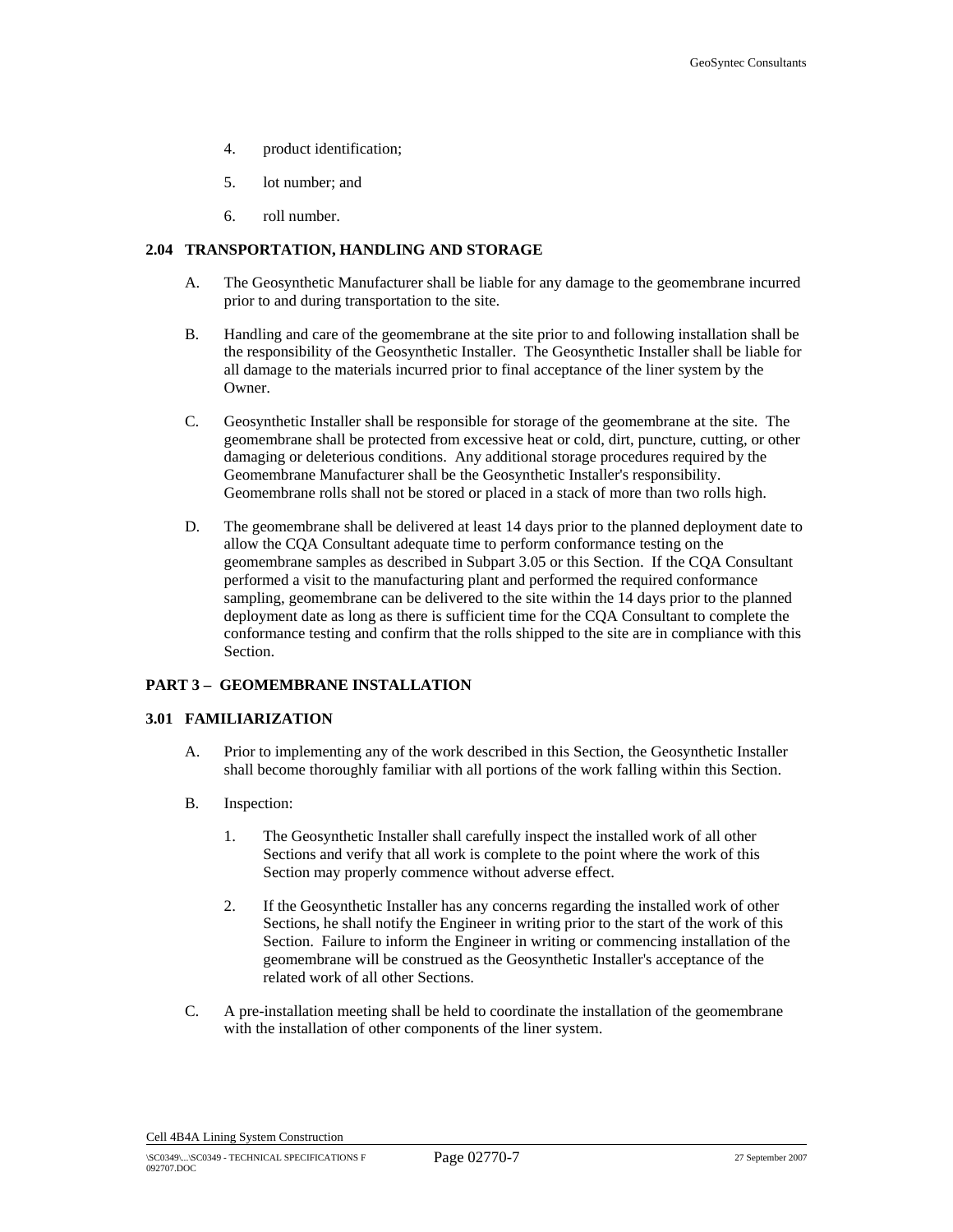#### **3.02 GEOMEMBRANE DEPLOYMENT**

- A. Layout Drawings:
	- 1. The Geosynthetic Installer shall deploy the geomembrane panels in general accordance with the Panel Layout Drawing specified. The Panel Layout Drawing must be approved by the Engineer prior to installation of any geomembrane.
- B. Field Panel Identification:
	- 1. A geomembrane field panel is a roll or a portion of roll cut in the field.
	- 2. Each field panel shall be given a unique identification code (number or letter-number). This identification code shall be agreed upon by the Engineer and Geosynthetic Installer.
- C. Field Panel Placement:
	- 1. Field panels shall be installed, as approved or modified, at the location and positions indicated on the Panel Layout Drawing.
	- 2. Field panels shall be placed one at a time, and each field panel shall be seamed immediately after its placement.
	- 3. Geomembrane shall not be placed when the ambient temperature is below  $40^{\circ}$ F or above 122°F, as measured in Subpart 3.03. C. 3, unless otherwise authorized in writing by the Engineer.
	- 4. Geomembrane shall not be placed during any precipitation, in the presence of excessive moisture (e.g., fog, dew), in an area of ponded water, or in the presence of excessive winds.
	- 5. The Geosynthetic Installer shall ensure that:
		- a. No vehicular traffic is allowed on the geomembrane.
		- b. Equipment used does not damage the geomembrane by handling, trafficking, or leakage of hydrocarbons (i.e., fuels).
		- c. Personnel working on the geomembrane do not smoke, wear damaging shoes, bring glass onto the geomembrane, or engage in other activities that could damage the geomembrane.
		- d. The method used to unroll the panels does not scratch or crimp the geomembrane and does not damage the supporting soil or geosynthetics.
		- e. The method used to place the panels minimizes wrinkles (especially differential wrinkles between adjacent panels). The method used to place the panels results in intimate contact between the geomembrane and adjacent components.
		- f. Temporary ballast and/or anchors (e.g., sand bags) are placed on the geomembrane to prevent wind uplift. Ballast methods must not damage the geomembrane.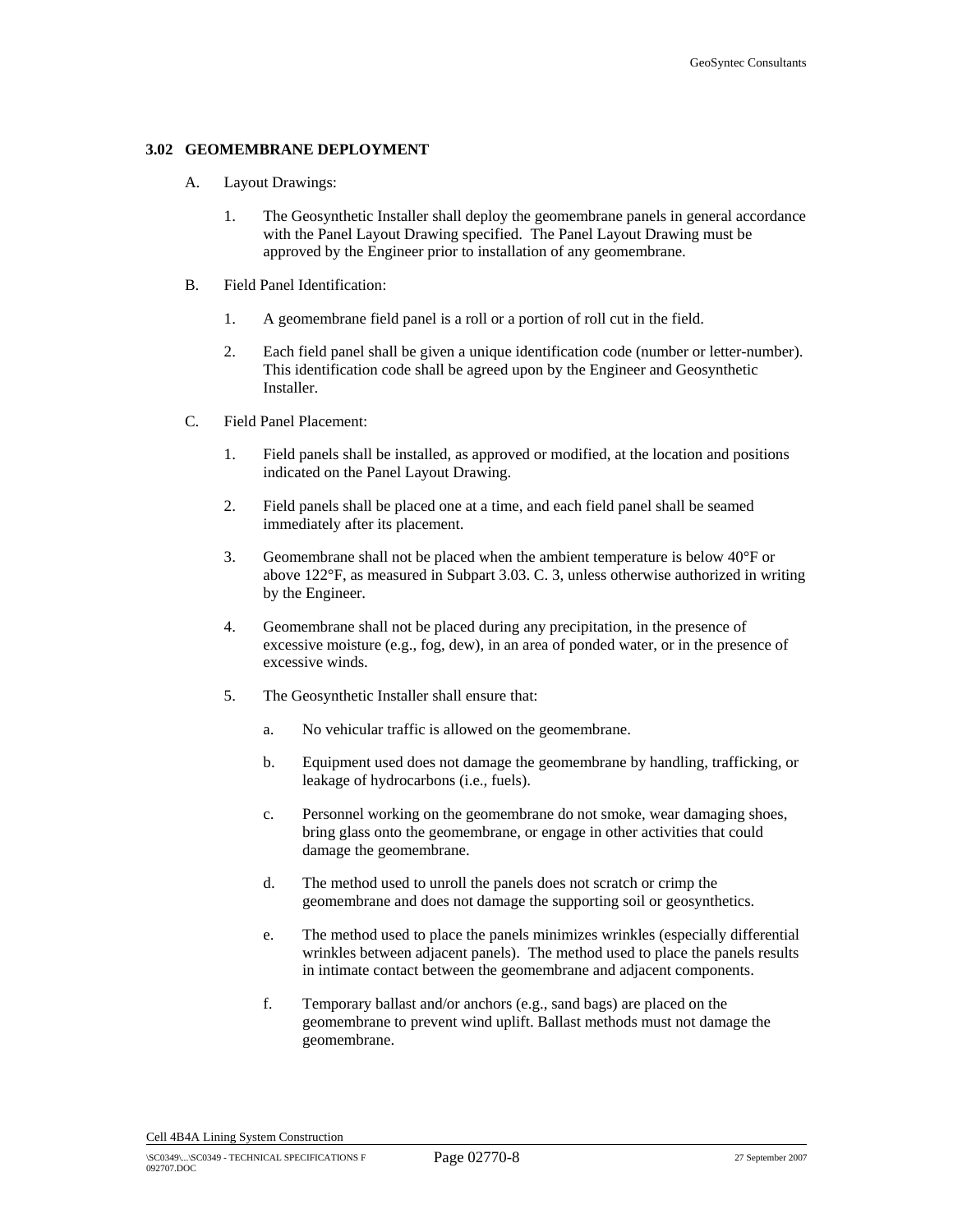- g. The geomembrane is especially protected from damage in heavily trafficked areas.
- h. Any rub sheets to facilitate seaming are removed prior to installation of subsequent panels.
- 6. Any field panel or portion thereof that becomes seriously damaged (torn, twisted, or crimped) shall be replaced with new material. Less serious damage to the geomembrane may be repaired, as approved by the Engineer. Damaged panels or portions of damaged panels that have been rejected shall be removed from the work area and not reused.
- D. If the Geosynthetic Installer intends to install geomembrane between one hour before sunset and one hour after sunrise, he shall notify the Engineer in writing prior to the start of the work. The Geosynthetic Installer shall indicate additional precautions that shall be taken during these installation hours. The Geosynthetic Installer shall provide proper illumination for work during this time period.

# **3.03 FIELD SEAMING**

- A. Seam Layout:
	- 1. In corners and at odd-shaped geometric locations, the number of field seams shall be minimized. No horizontal seam shall be constructed along a slope with an inclination steeper than 10 percent. Horizontal seams shall be considered as any seam having an alignment exceeding 20 degrees from being perpendicular to the slope contour lines, unless otherwise approved by the Engineer. No seams shall be located in an area of potential stress concentration.
	- 2. Seams shall not be allowed within 5 feet of the top or toe of any slope. Horizontal seams can be placed on benches, as long as they are not within 5' of the top or toe of slope.
- B. Personnel:
	- 1. All personnel performing seaming operations shall be qualified as indicated in Subpart 1.04 of this Section. No seaming shall be performed unless a "master seamer" is present on-site.
- C. Weather Conditions for Seaming:
	- 1. Unless authorized in writing by the Engineer, seaming shall not be attempted at ambient temperatures below  $40^{\circ}$ F or above 122 $^{\circ}$ F. If the Geosynthetic Installer wishes to use methods that may allow seaming at ambient temperatures below 40°F or above 122°F, the procedure must be approved by the Engineer.
	- 2. A meeting will be held between the Geosynthetic Installer and Engineer to establish acceptable installation procedures. In all cases, the geomembrane shall be dry and protected from wind damage during installation.
	- 3. Ambient temperatures, measured by the CQA Consultant, shall be measured between 0 and 6 in. above the geomembrane surface.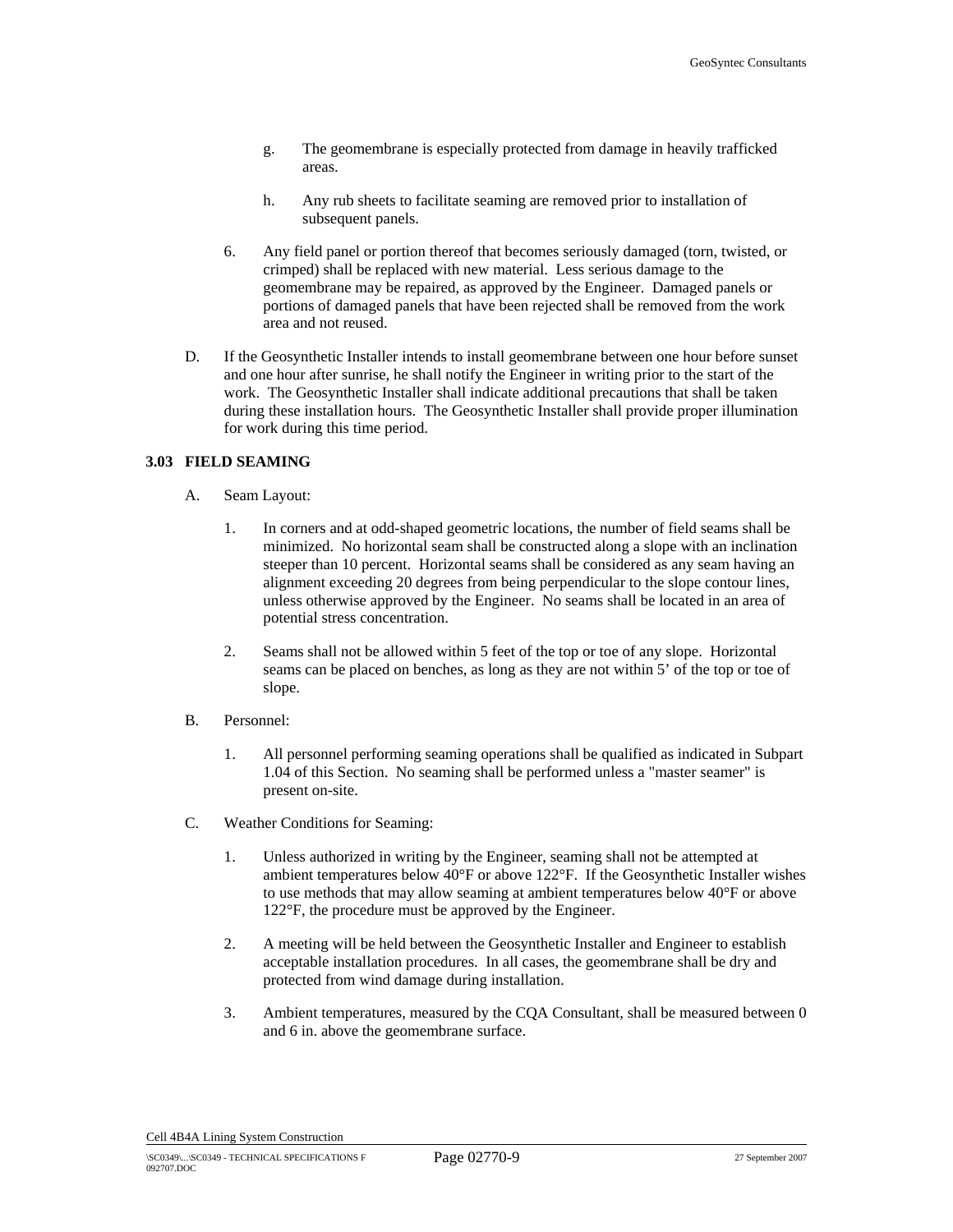#### D. Overlapping:

- 1. Geomembrane shall be cut and/or trimmed such that all corners are rounded.
- 2. Geomembrane panels shall be shingled with the upslope panel placed over the downslope panel.
- 3. Geomembrane panels shall be sufficiently overlapped for welding and to allow peel tests to be performed on the seam. Any seams that cannot be destructively tested because of insufficient overlap shall be treated as failing seams.
- E. Seam Preparation:
	- 1. Prior to seaming, the seam area shall be clean and free of moisture, dust, dirt, debris of any kind, and foreign material.
	- 2. If seam overlap grinding is required, the process shall be completed according to the Geomembrane Manufacturer's instructions within 20 minutes of the seaming operation and in a manner that does not damage the geomembrane. The grind depth shall not exceed ten percent of the geomembrane thickness.
	- 3. Seams shall be aligned with the fewest possible number of wrinkles and "fishmouths."
- F. General Seaming Requirements:
	- 1. Fishmouths or wrinkles at the seam overlaps shall be cut along the ridge of the wrinkle to achieve a flat overlap, ending the cut with circular cut-out. The cut fishmouths or wrinkles shall be seamed and any portion where the overlap is insufficient shall be patched with an oval or round patch of geomembrane that extends a minimum of 6 in. beyond the cut in all directions.
	- 2. Any electric generator shall be placed outside the area to be lined or mounted in a manner that protects the geomembrane from damage due to the weight and frame of the generator or due to fuel leakage. The electric generator shall be properly grounded.
- G. Seaming Process:
	- 1. Approved processes for field seaming are extrusion welding and double-track hotwedge fusion welding. Only equipment identified as Subpart of the approved submittal specified in Subpart 1.06 shall be used.
	- 2. Extrusion Equipment and Procedures:
		- a. The Geosynthetics Installer shall maintain at least one spare operable seaming apparatus on site.
		- b. Extrusion welding apparatuses shall be equipped with gauges giving the temperatures in the apparatuses.
		- c. Prior to beginning an extrusion seam, the extruder shall be purged until all heatdegraded extrudate has been removed from the barrel.
		- d. A smooth insulating plate or fabric shall be placed beneath the hot welding apparatus after use.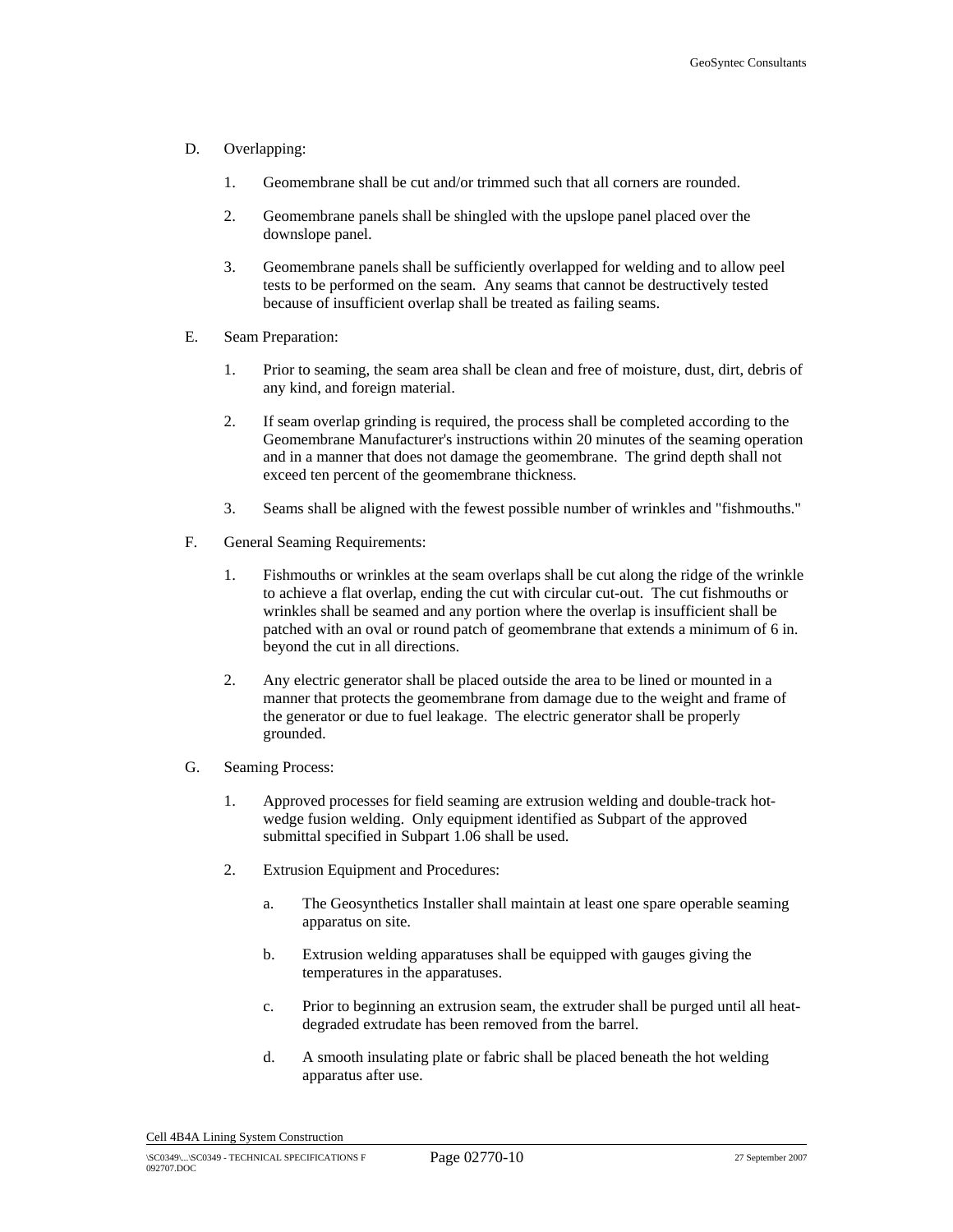- 3. Fusion Equipment and Procedures:
	- a. The Geosynthetic Installer shall maintain at least one spare operable seaming apparatus on site.
	- b. Fusion-welding apparatus shall be automated vehicular-mounted devices equipped with gauges giving the applicable temperatures and speed.
	- c. A smooth insulating plate or fabric shall be placed beneath the hot welding apparatus after use.
- H. Trial Seams:
	- 1. Trial seams shall be made on fragment pieces of geomembrane to verify that seaming conditions are adequate. Trial seams shall be conducted on the same material to be installed and under similar field conditions as production seams. Such trial seams shall be made at the beginning of each seaming period, typically at the beginning of the day and after lunch, for each seaming apparatus used each day, but no less frequently than once every 5 hours. The trial seam sample shall be a minimum of 5-ft long by 1-ft wide (after seaming) with the seam centered lengthwise for fusion equipment and at least 3-ft long by 1-ft wide for extrusion equipment. Seam overlap shall be as indicated in Subpart 3.03.D of this Section.
	- 2. Four coupon specimens, each 1-in. wide, shall be cut from the trial seam sample by the Geosynthetics Installer using a die cutter to ensure precise 1-in. wide coupons. The coupons shall be tested, by the Geosynthetic Installer, with the CQA Monitor present, in peel (both the outside and inside track) and in shear using an electronic readout field tensiometer in accordance with ASTM D 6392, at a strain rate of 2 in./min. The samples shall not exhibit failure in the seam, i.e., they shall exhibit a Film Tear Bond (FTB), which is a failure (yield) in the parent material. The required peel and shear seam strength values are listed in Table 02770-2. At no time shall specimens be soaked in water.
	- 3. If any coupon specimen fails, the trial seam shall be considered failing and the entire operation shall be repeated. If any of the additional coupon specimens fail, the seaming apparatus and seamer shall not be accepted and shall not be used for seaming until the deficiencies are corrected and two consecutive successful trial seams are achieved.
- I. Nondestructive Seam Continuity Testing:
	- 1. The Geosynthetic Installer shall nondestructively test for continuity on all field seams over their full length. Continuity testing shall be carried out as the seaming work progresses, not at the completion of all field seaming. The Geosynthetic Installer shall complete any required repairs in accordance with Subpart 3.03.K of this Section. The following procedures shall apply:
		- a. Vacuum testing in accordance with ASTM D 5641.
		- b. Air channel pressure testing for double-track fusion seams in accordance with ASTM D 5820 and the following:
			- i. Insert needle, or other approved pressure feed device, from pressure gauge and inflation device into the air channel at one end of a double track seam.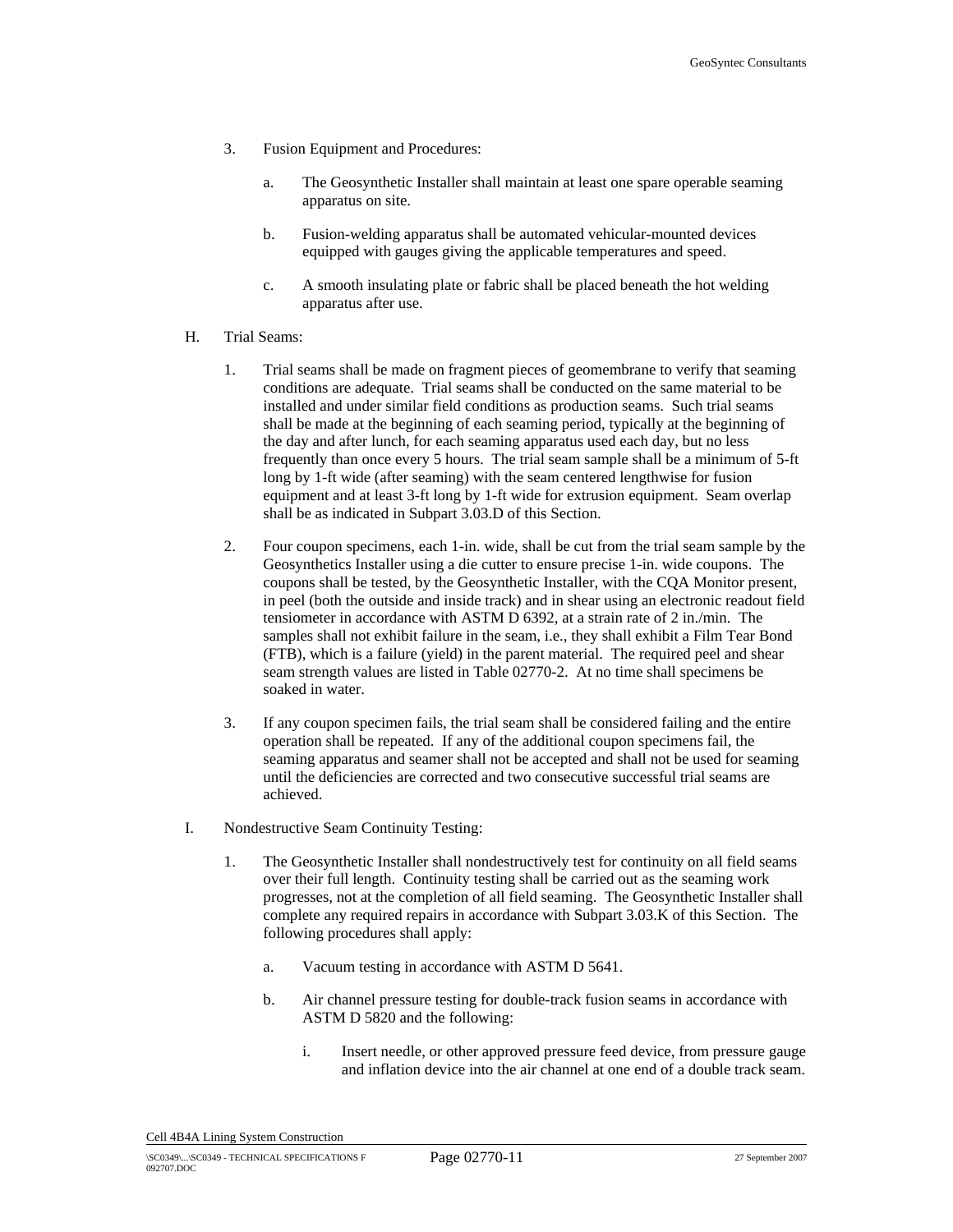- ii. Energize the air pump and inflate air channel to a pressure between 25 and 30 pounds per square inch (psi). Close valve and sustain the pressure for not less than 5 minutes.
- iii. If loss of pressure exceeds 3 psi over 5 minutes, or if the pressure does not stabilize, locate the faulty area(s) and repair seam in accordance with Subpart 3.03.K of this Section.
- iv. After 5 minutes, cut the end of air channel opposite from the end with the pressure gauge and observe release of pressure to ensure air channel is not blocked. If the channel does not depressurize, find and repair the portion of the seam containing the blockage per Subpart 3.03.K of this Section. Repeat the air pressure test on the resulting segments of the original seam created by the repair and the ends of the seam.. Repeat the process until the entire length of seam has successfully passed pressure testing or contains a repair. Repairs shall also be non-destructively tested per Subpart 3.03.K.5 of this Section.
- v. Remove needle, or other approved pressure feed device, and seal repair in accordance with Subpart 3.03.K of this Section.
- c. Spark test seam integrity verification shall be performed in accordance with ASTM D 6365 if the seam cannot be tested using other nondestructive methods.
- J. Destructive Testing:
	- 1. Destructive seam tests shall be performed on samples collected from selected locations to evaluate seam strength and integrity. Destructive tests shall be carried out as the seaming work progresses, not at the completion of all field seaming.
	- 2. Sampling:
		- a. Destructive test samples shall be collected at a minimum average frequency of one test location per 500 ft of total seam length. Test locations shall be determined during seaming, and may be prompted by suspicion of excess crystallinity, contamination, offset seams, or any other potential cause of imperfect seaming. The CQA Consultant will be responsible for choosing the locations. The Geosynthetic Installer shall not be informed in advance of the locations where the seam samples will be taken. The CQA Consultant reserves the right to increase the sampling frequency if observations suggest an increased frequency is warranted.
		- b. The CQA Consultant shall mark the destructive sample locations. Samples shall be cut by the Geosynthetic Installer at the locations designated by the CQA Consultant as the seaming progresses in order to obtain laboratory test results before the geomembrane is covered by another material. Each sample shall be numbered and the sample number and location identified on the Panel Layout Drawing. All holes in the geomembrane resulting from the destructive seam sampling shall be immediately repaired in accordance with the repair procedures described in Subpart 3.03.K of this Section. The continuity of the new seams associated with the repaired areas shall be tested according to Subpart 3.03.I of this Section.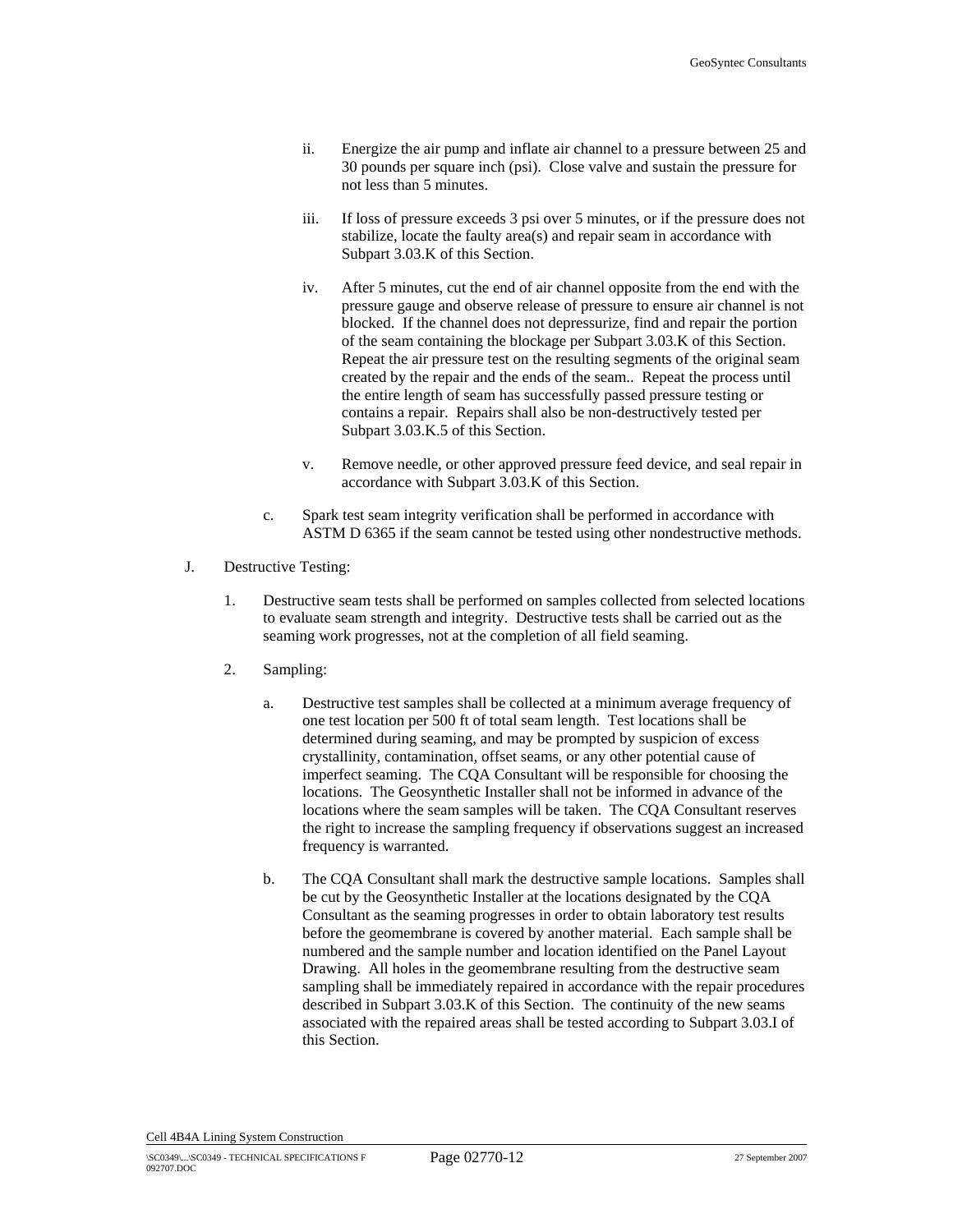- c. Two coupon strips of dimensions 1-in. wide and 12 in. long with the seam centered parallel to the width shall be taken from any side of the sample location. These samples shall be tested in the field in accordance with Subpart 3.03.J.3 of this Section. If these samples pass the field test, a laboratory sample shall be taken. The laboratory sample shall be at least 1-ft wide by 3.5-ft long with the seam centered along the length. The sample shall be cut into three parts and distributed as follows:
	- i. One portion 12-inches long to the Geosynthetic Installer.
	- ii. One portion 18- inches long to the Geosynthetic CQA Laboratory for testing.
	- iii. One portion 12- inches long to the Owner for archival storage.
- 3. Field Testing:
	- a. The two 1-in. wide strips shall be tested in the field tensiometer in the peel mode on both sides of the double track fusion welded sample. The CQA Consultant has the option to request an additional test in the shear mode. If any field test sample fails to meet the requirements in Table 02770-2, then the procedures outlined in Subpart 3.03.J.5 of this Section for a failing destructive sample shall be followed.
- 4. Laboratory Testing:
	- a. Testing by the Geosynthetics CQA Laboratory will include "Seam Strength" and "Peel Adhesion" (ASTM D 6392) with 1-in. wide strips tested at a rate of 2 in./min. At least 5 specimens will be tested for each test method (peel and shear). Four of the five specimens per sample must pass both the shear strength test and peel adhesion test when tested in accordance with ASTM D 6392. The minimum acceptable values to be obtained in these tests are indicated in Table 02770-2. Both the inside and outside tracks of the dual track fusion welds shall be tested in peel.
- 5. Destructive Test Failure:
	- a. The following procedures shall apply whenever a sample fails a destructive test, whether the test is conducted by the Geosynthetic CQA's laboratory, the Geosynthetic Installer laboratory, or by a field tensiometer. The Geosynthetic Installer shall have two options:
		- i. The Geosynthetic Installer can reconstruct the seam (e.g., remove the old seam and reseam) between any two laboratory-passed destructive test locations created by that seaming apparatus. Trial welds do not count as a passed destructive test.
		- ii. The Geosynthetic Installer can trace the welding path in each direction to an intermediate location, a minimum of 10 feet from the location of the failed test, and take a small sample for an additional field test at each location. If these additional samples pass the field tests, then full laboratory samples shall be taken. These full laboratory samples shall be tested in accordance with Subpart 3.03.J.4 of this Section. If these laboratory samples pass the tests, then the seam path between these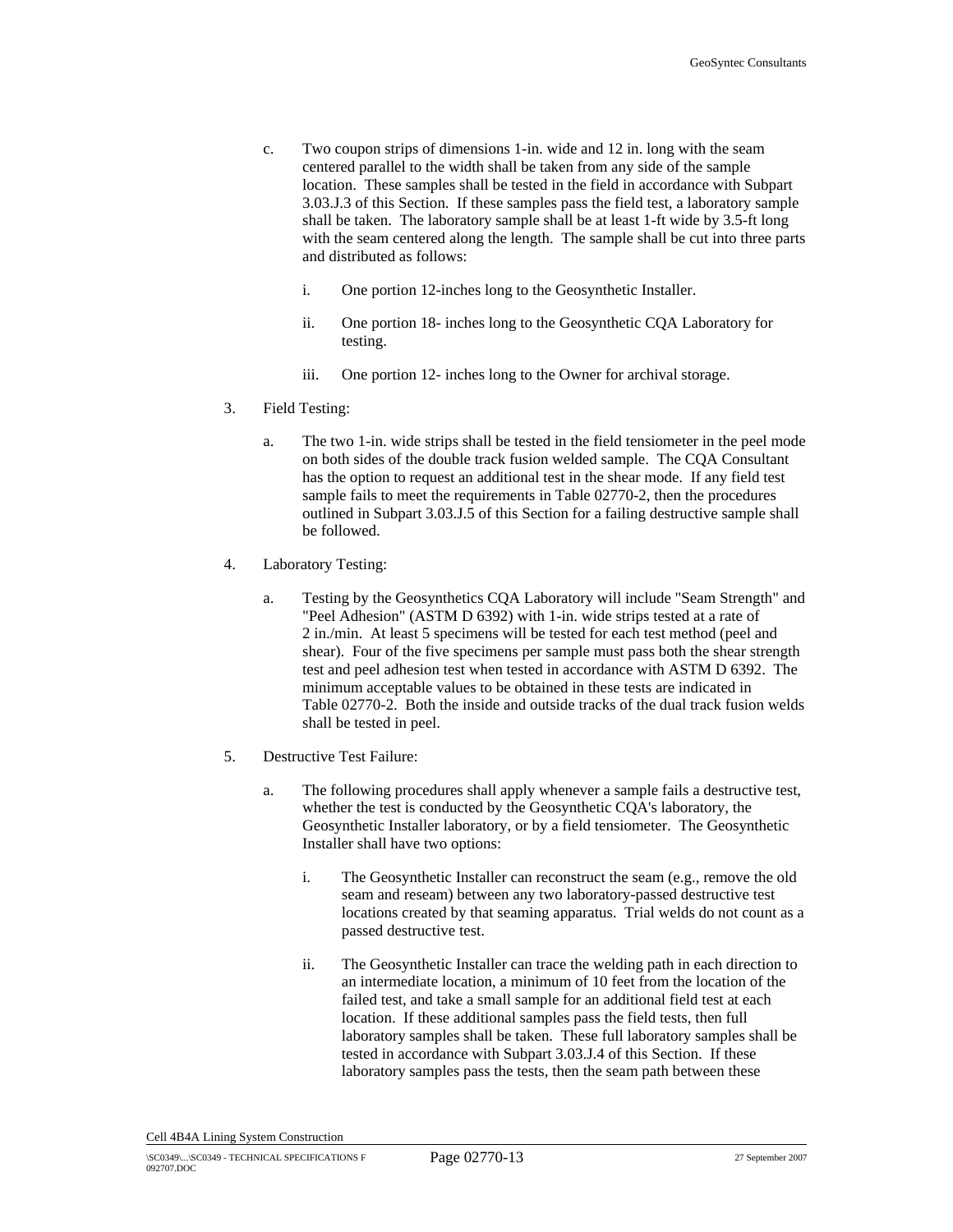locations shall be reconstructed and nondestructively (at a minimum) tested. If a sample fails, then the process shall be repeated, i.e. another destructive sample shall be obtained and tested at a distance of at least 10 more feet in the seaming path from the failed sample. The seam path between the ultimate passing sample locations shall be reconstructed and nondestructively (at a minimum) tested. In cases where repaired seam lengths exceed 150 ft, a destructive sample shall be taken from the repaired seam and the above procedures for destructive seam testing shall be followed.

- b. Whenever a sample fails destructive or non-destructive testing, the CQA Consultant may require additional destructive tests be obtained from seams that were created by the same seamer and/or seaming apparatus during the same time shift.
- K. Defects and Repairs:
	- 1. The geomembrane will be inspected before and after seaming for evidence of defects, holes, blisters, undispersed raw materials, and any sign of contamination by foreign matter. The surface of the geomembrane shall be clean at the time of inspection. The geomembrane surface shall be swept or washed by the Installer if surface contamination inhibits inspection.
	- 2. At observed suspected flawed location, both in seamed and non-seamed areas, shall be nondestructively tested using the methods described Subpart 3.03.I of this Section, as appropriate. Each location that fails nondestructive testing shall be marked by the CQA Consultant and repaired by the Geosynthetic Installer.
	- 3. When seaming of a geomembrane is completed (or when seaming of a large area of a geomembrane is completed) and prior to placing overlying materials, the CQA Consultant shall identify all excessive geomembrane wrinkles. The Geosynthetic Installer shall cut and reseam all wrinkles so identified. The seams thus produced shall be tested as per all other seams.
	- 4. Repair Procedures:
		- a. Any portion of the geomembrane exhibiting a flaw, or failing a destructive or nondestructive test, shall be repaired by the Geosynthetic Installer. Several repair procedures are acceptable. The final decision as to the appropriate repair procedure shall be agreed upon between the Engineer and the Geosynthetic Installer. The procedures available include:
			- i. Patching extrusion welding a patch to repair holes larger than 1/16 inch, tears, undispersed raw materials, and contamination by foreign matter;
			- ii. Abrading and reseaming applying an extrusion seam to repair very small sections of faulty extruded seams;
			- iii. Spot seaming applying an extrusion bead to repair minor, localized flaws such as scratches and scuffs;
			- iv. Capping extrusion welding a geomembrane cap over long lengths of failed seams; and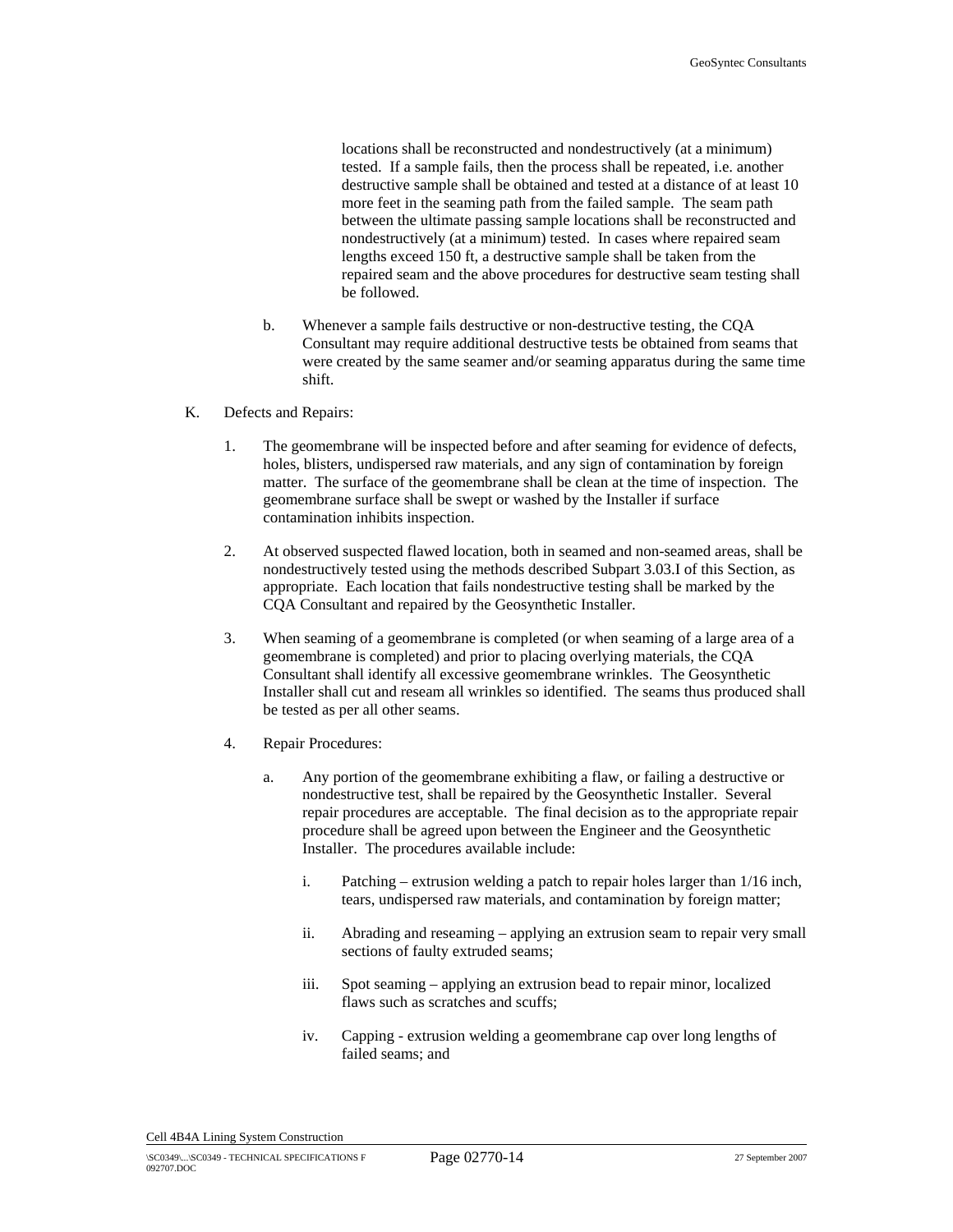- v. Strip repairing cutting out bad seams and replacing with a strip of new material seamed into place on both sides with fusion welding.
- b. In addition, the following criteria shall be satisfied:
	- i. surfaces of the geomembrane that are to be repaired shall be abraded no more than 20 minutes prior to the repair;
	- ii. all surfaces must be clean and dry at the time of repair;
	- iii. all seaming equipment used in repair procedures must be approved by trial seaming;
	- iv. any other potential repair procedures shall be approved in advance, for the specific repair, by the Engineer;
	- v. patches or caps shall extend at least 6 in. beyond the edge of the defect, and all corners of patches and holes shall be rounded with a radius of at least 3 in.; and
	- vi. any geomembrane below large caps shall be appropriately cut to avoid water or gas collection between the two sheets.
- 5. Repair Verification:
	- a. Repairs shall be nondestructively tested using the methods described in Subpart 3.03.I of this Section, as appropriate. Repairs that pass nondestructive testing shall be considered acceptable repairs. Repairs that failed nondestructive or destructive testing will require the repair to be reconstructed and retested until passing test results are observed. At the discretion of the CQA Consultant, destructive testing may be required on any caps.

#### **3.04 MATERIALS IN CONTACT WITH THE GEOMEMBRANE**

- A. The Geosynthetic Installer shall take all necessary precautions to ensure that the geomembrane is not damaged during its installation. During the installation of other components of the liner system by the Contractor, the Contractor shall ensure that the geomembrane is not damaged. Any damage to the geomembrane caused by the Contractor shall be repaired by the Geosynthetic Installer at the expense of the Contractor.
- B. Soil and aggregate materials shall not be placed over the geomembranes at ambient temperatures below 40°F or above 104°F, unless otherwise specified.
- C. All attempts shall be made to minimize wrinkles in the geomembrane.
- D. Construction loads permitted on the geomembrane are limited to foot traffic and ATV vehicles with a contact pressures at or lower than that exhibited by foot traffic.

## **3.05 CONFORMANCE TESTING**

A. Samples of the geomembrane will be removed by the CQA Consultant and sent to a Geosynthetic CQA Laboratory for testing to ensure conformance with the requirements of this Section. The CQA Consultant may collect samples at the manufacturing plant or from the rolls delivered to the site. The Geosynthetic Installer shall assist the CQA Consultant in obtaining conformance samples from any geomembrane rolls sampled at the site. The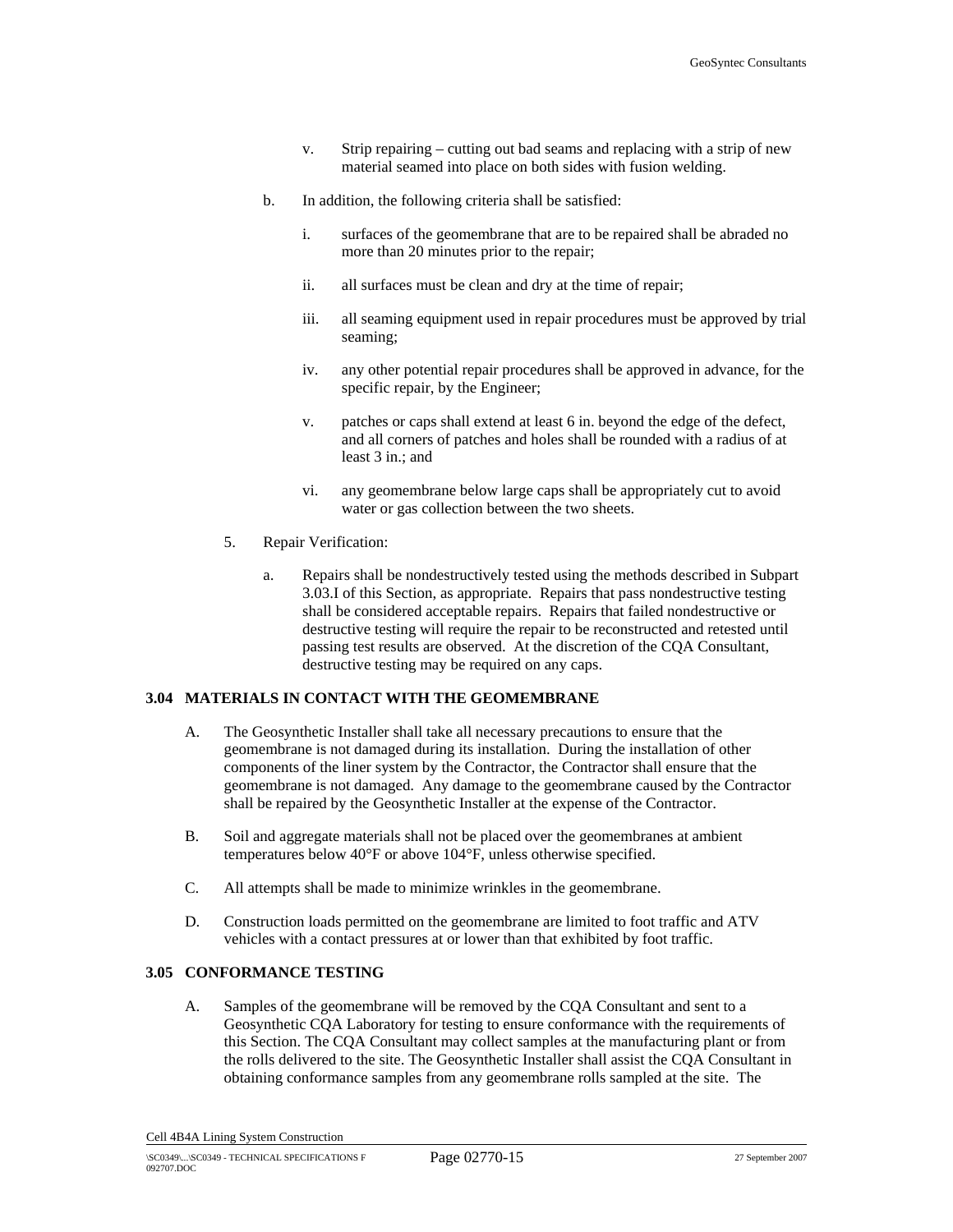Geosynthetic Installer and Contractor shall account for this sampling and testing requirement in the installation schedule, including the turnaround time for laboratory results. Only materials that meet the requirements of Subpart 2.02 this Section shall be installed.

- B. Samples will be selected by the CQA Consultant in accordance with this Section and with the procedures outlined in the CQA Plan.
- C. Samples will be taken at a minimum frequency of one sample per  $100,000$  ft<sup>2</sup>. If the Geomembrane Manufacturer provides material that requires sampling at a frequency (due to lot size, shipment size, etc.) resulting in one sample per less than 90 percent of 100,000  $\text{ft}^2$  $(90,000 \text{ ft}^2)$ , then the Geosynthetic Installer shall pay the cost for all additional testing.
- D. The CQA Consultant may increase the frequency of sampling in the event that test results do not comply with the requirements of Subpart 2.02 of this Section.

| Test                      | <b>Test Method</b>          |
|---------------------------|-----------------------------|
| Specific Gravity          | <b>ASTM D 792 or D 1505</b> |
| <b>Thickness</b>          | ASTM D 5199                 |
| <b>Tensile Properties</b> | ASTM D <sub>638</sub>       |
| Carbon Black Content      | ASTM D 1603                 |
| Carbon Black Dispersion   | ASTM D 5596                 |

E. The following tests will be performed by the CQA Consultant:

F. Any geomembrane that is not certified in accordance with Subpart 1.07.C of this Section, or that conformance testing indicates does not comply with Subpart 2.02 of this Section, shall be rejected. The Geosynthetic Installer shall replace the rejected material with new material.

#### **3.06 GEOMEMBRANE ACCEPTANCE**

- A. The Geosynthetic Installer shall retain all ownership and responsibility for the geomembrane until accepted by the Owner.
- B. The geomembrane will not be accepted by the Owner before:
	- 1. the installation is completed;
	- 2. all documentation is submitted;
	- 3. verification of the adequacy of all field seams and repairs, including associated testing, is complete; and
	- 4. all warranties are submitted.

## **3.07 PROTECTION OF WORK**

- A. The Geosynthetic Installer and Contractor shall use all means necessary to protect all work of this Section.
- B. In the event of damage, the Geosynthetic Installer shall make all repairs and replacements necessary, to the satisfaction of the Engineer.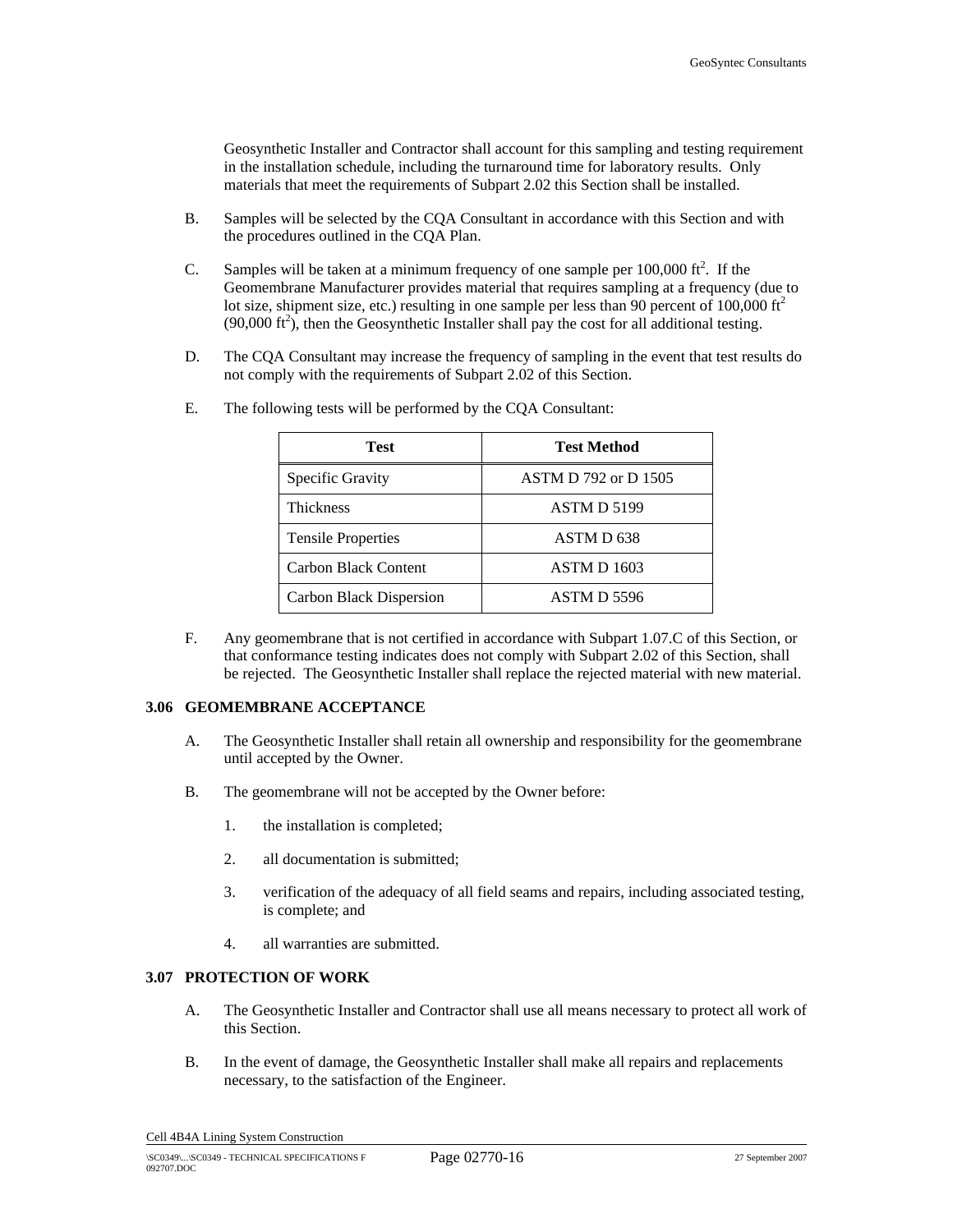# **PART 4 – MEASUREMENT AND PAYMENT**

# **4.01 GENERAL**

- A. Providing for a complying with the requirements set forth in this Section for 60-mil, smooth HDPE geomembrane will be measured as in-place square feet (SF), as measured by the surveyor, including geomembrane in the anchor trench to the limits shown on the Drawings, and payment will be based on the unit price provided on the Bid Schedule.
- B. The following are considered incidental to the Work:
	- Submittals.
	- Quality Control.
	- Shipping, handling and storage.
	- Deployment.
	- Layout survey.
	- Mobilization.
	- Rejected material.
	- Rejected material removal, handling, re-testing, and repair.
	- Overlaps and seaming.
	- Temporary anchorage.
	- Pipe boots.
	- Cleaning seam area.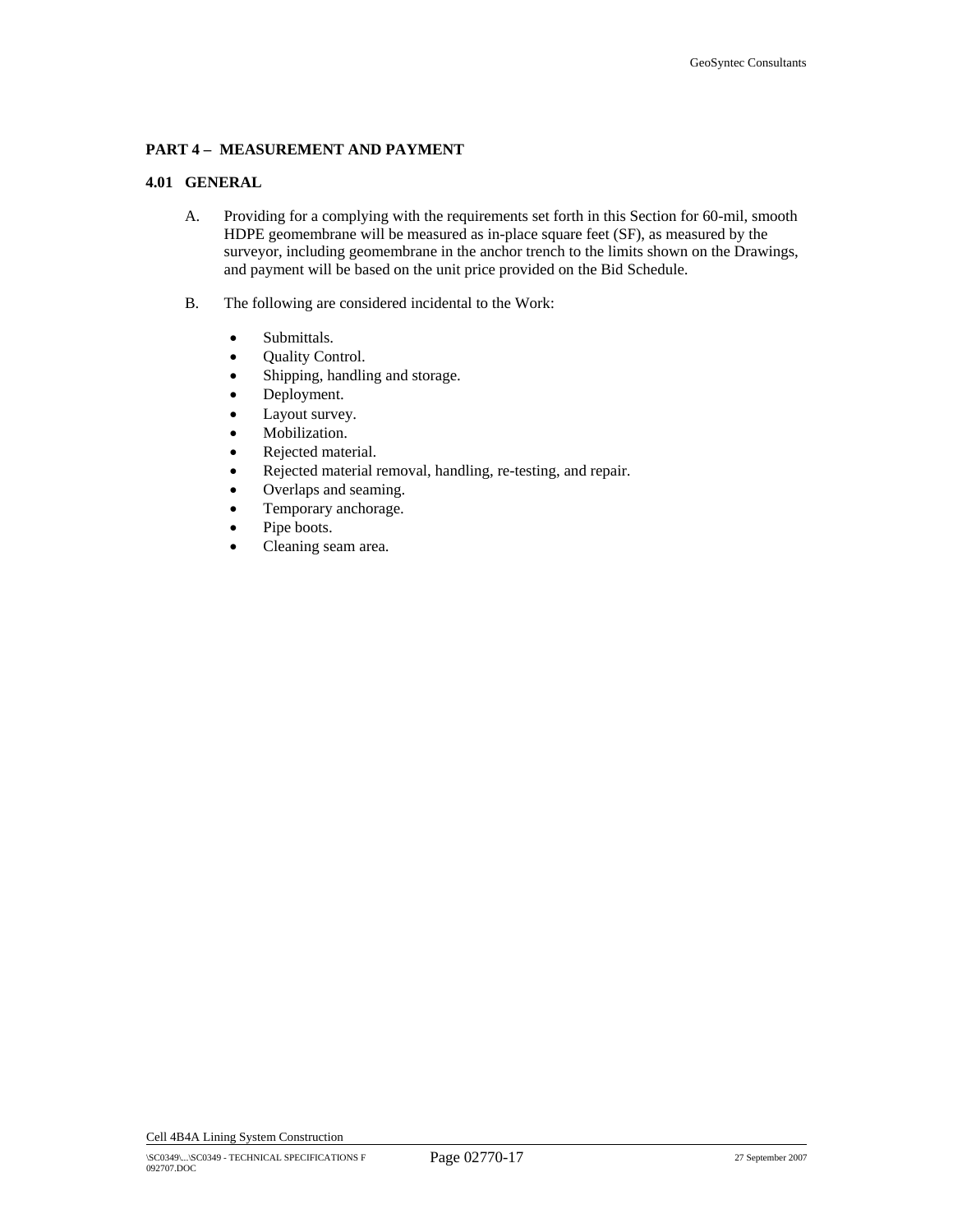| <b>PROPERTIES</b>                                                                                                                                                                                               | <b>OUALIFIERS</b>  | <b>UNITS</b>                                     | <b>SPECIFIED</b><br><b>VALUES</b> | <b>TEST METHOD</b>                    |
|-----------------------------------------------------------------------------------------------------------------------------------------------------------------------------------------------------------------|--------------------|--------------------------------------------------|-----------------------------------|---------------------------------------|
| <b>Physical Properties</b>                                                                                                                                                                                      |                    |                                                  |                                   |                                       |
| <b>Thickness</b>                                                                                                                                                                                                | Average<br>Minimum | mils<br>mils                                     | 60<br>54                          | <b>ASTM D 5199</b>                    |
| Density                                                                                                                                                                                                         | Minimum            | N/A                                              | 0.94                              | ASTM D 792 Method A<br>or ASTM D 1505 |
| <b>Mechanical Properties</b><br>Tensile Properties (each direction)<br>Tensile (Break) Strength<br>1.<br><b>Elongation</b> at Break<br>2.<br>Tensile (Yield) Strength<br>3.<br><b>Elongation</b> at Yield<br>4. | Minimum            | 1h/in<br>$\frac{0}{0}$<br>1h/in<br>$\frac{0}{0}$ | 228<br>700<br>126<br>12           | ASTM D <sub>638</sub>                 |
| Puncture                                                                                                                                                                                                        | Minimum            | 1 <sub>b</sub>                                   | 108                               | ASTM D4833                            |
| <b>Environmental Properties</b>                                                                                                                                                                                 |                    |                                                  |                                   |                                       |
| Carbon Black Content                                                                                                                                                                                            | Range              | $\frac{0}{0}$                                    | $2 - 3$                           | <b>ASTM D 1603</b>                    |
| Carbon Black Dispersion                                                                                                                                                                                         | N/A                | none                                             | Note 1                            | ASTM D 5596                           |
| <b>Environmental Stress Crack</b>                                                                                                                                                                               | Minimum            | hr                                               | 400                               | ASTM D 5397                           |

# **TABLE 02770-1 REQUIRED HDPE GEOMEMBRANE PROPERTIES**

Notes: (1) Minimum 9 of 10 in Categories 1 or 2; 10 in Categories 1, 2, or 3.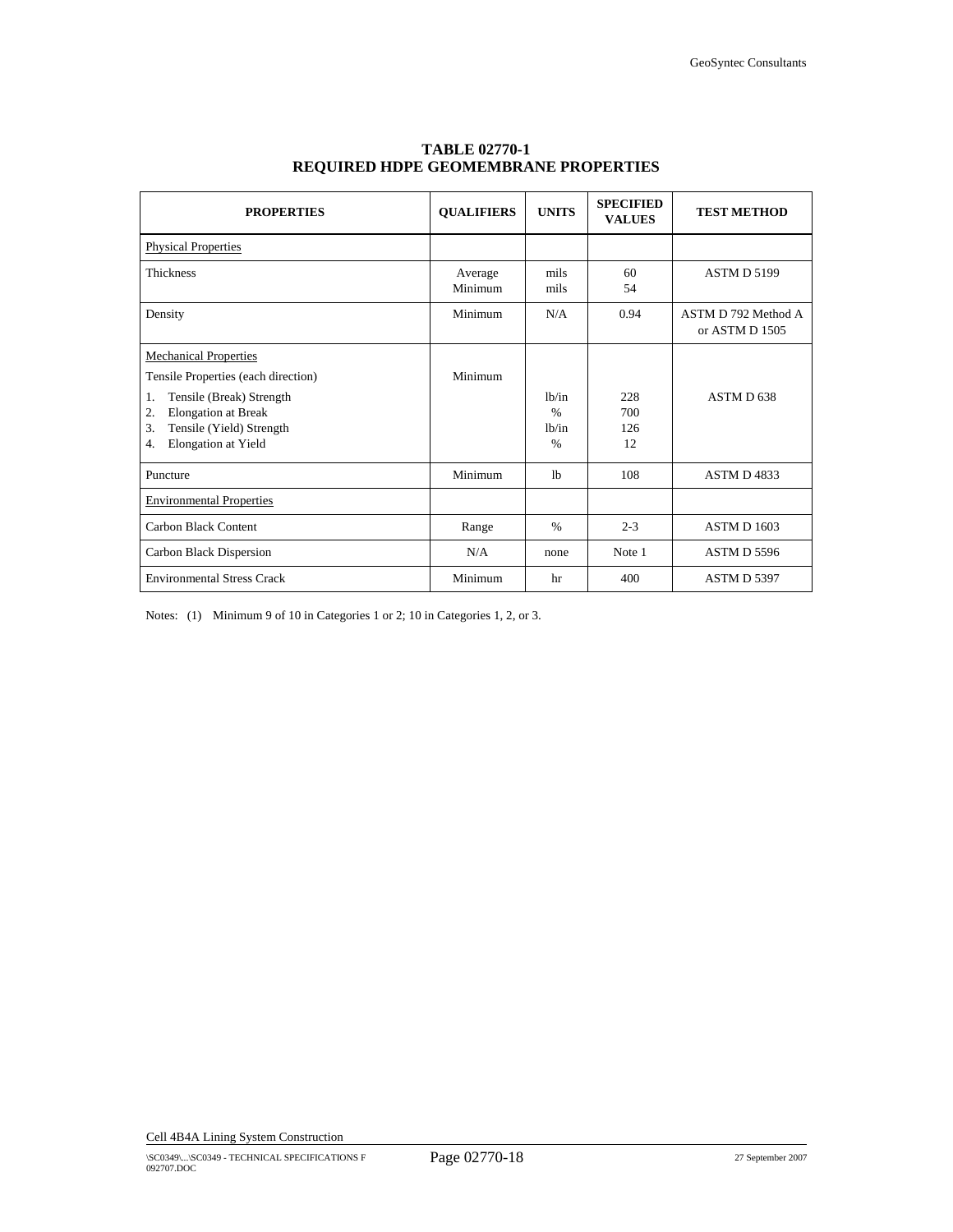| <b>PROPERTIES</b>             | <b>OUALIFIERS</b> | <b>UNITS</b> | <b>SPECIFIED</b><br>VALUES <sup>(3)</sup> | <b>TEST METHOD</b> |
|-------------------------------|-------------------|--------------|-------------------------------------------|--------------------|
| Shear Strength <sup>(1)</sup> |                   |              |                                           |                    |
| Fusion                        | minimum           | lb/in        | 120                                       | ASTM D 6392        |
| Extrusion                     | minimum           | 1b/in        | 120                                       | ASTM D 6392        |
| Peel Adhesion                 |                   |              |                                           |                    |
| FTB <sup>(2)</sup>            |                   |              |                                           | Visual Observation |
| Fusion                        | minimum           | 1b/in        | 91                                        | ASTM D 6392        |
| Extrusion                     | minimum           | 1b/in        | 78                                        | ASTM D 6392        |

# **TABLE 02770-2 REQUIRED GEOMEMBRANE SEAM PROPERTIES**

Notes: (1) Also called "Bonded Seam Strength".

(2) FTB = Film Tear Bond means that failure is in the parent material, not the seam. The maximum seam separation is 25 percent of the seam area.

(3) Four of five specimens per destructive sample must pass both the shear and peel strength tests.

[END OF SECTION]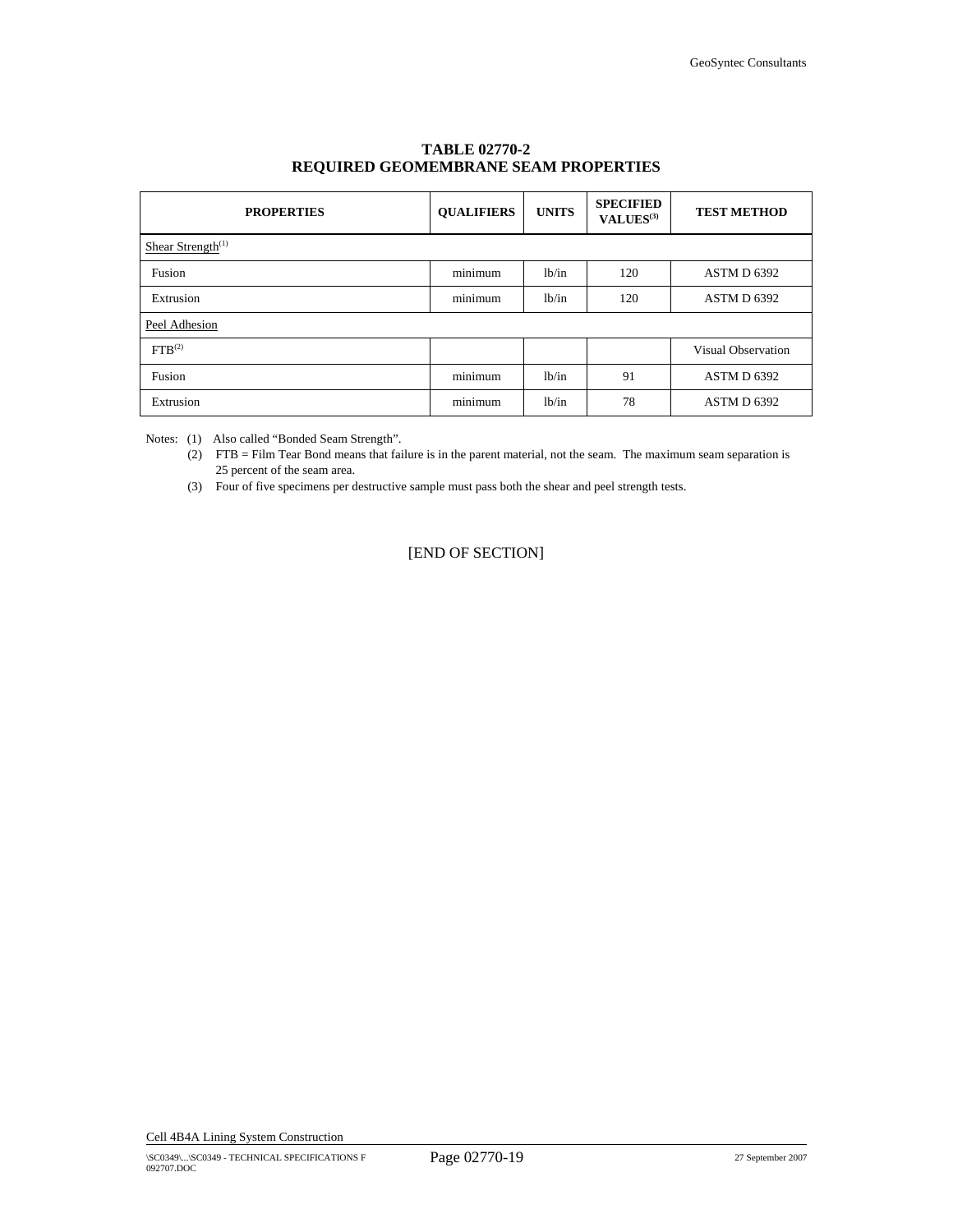# **SECTION 02771 GEOTEXTILE**

## **PART 1 – GENERAL**

#### **1.01 DESCRIPTION OF WORK**

- A. The Contractor shall furnish all labor, materials, tools, supervision, transportation, equipment, and incidentals necessary for the installation of the geotextile. The work shall be carried out as specified herein and in accordance with the Drawings and the Construction Quality Assurance (CQA) Plan.
- B. The work shall include, but not be limited to, delivery, offloading, storage, placement, and seaming of the various geotextile components of the project.
- C. Geotextile shall be used between the Drainage Aggregate and Geomembrane as shown on the Drawings.

#### **1.02 RELATED SECTIONS**

Section 02200 – Earthwork

Section 02225 – Drainage Aggregate

Section 02770 – Geomembrane

Section 02773 – Geonet

## **1.03 REFERENCES**

- A. Drawings
- B. Site CQA Plan
- C. Latest version of American Society for Testing and Materials (ASTM) standards:

| <b>ASTM D4355</b>  | Standard Test Method for Deterioration of Geotextile from Exposure<br>to Ultraviolet Light and Water    |
|--------------------|---------------------------------------------------------------------------------------------------------|
| ASTM D4439         | <b>Terminology for Geosynthetics</b>                                                                    |
| <b>ASTM D 4491</b> | Standard Test Method for Water Permeability of Geotextile by<br>Permittivity                            |
| ASTM D4533         | Standard Test Method for Trapezoid Tearing Strength of Geotextile                                       |
| ASTM D4632         | Standard Test Method for Breaking Load and Elongation of<br>Geotextile (Grab Method)                    |
| <b>ASTM D 4751</b> | Standard Test Method for Determining Apparent Opening Size of a<br>Geotextile                           |
| ASTM D4833         | Standard Test Method for Index Puncture Resistance of Geotextile.<br>Geomembranes, and Related Products |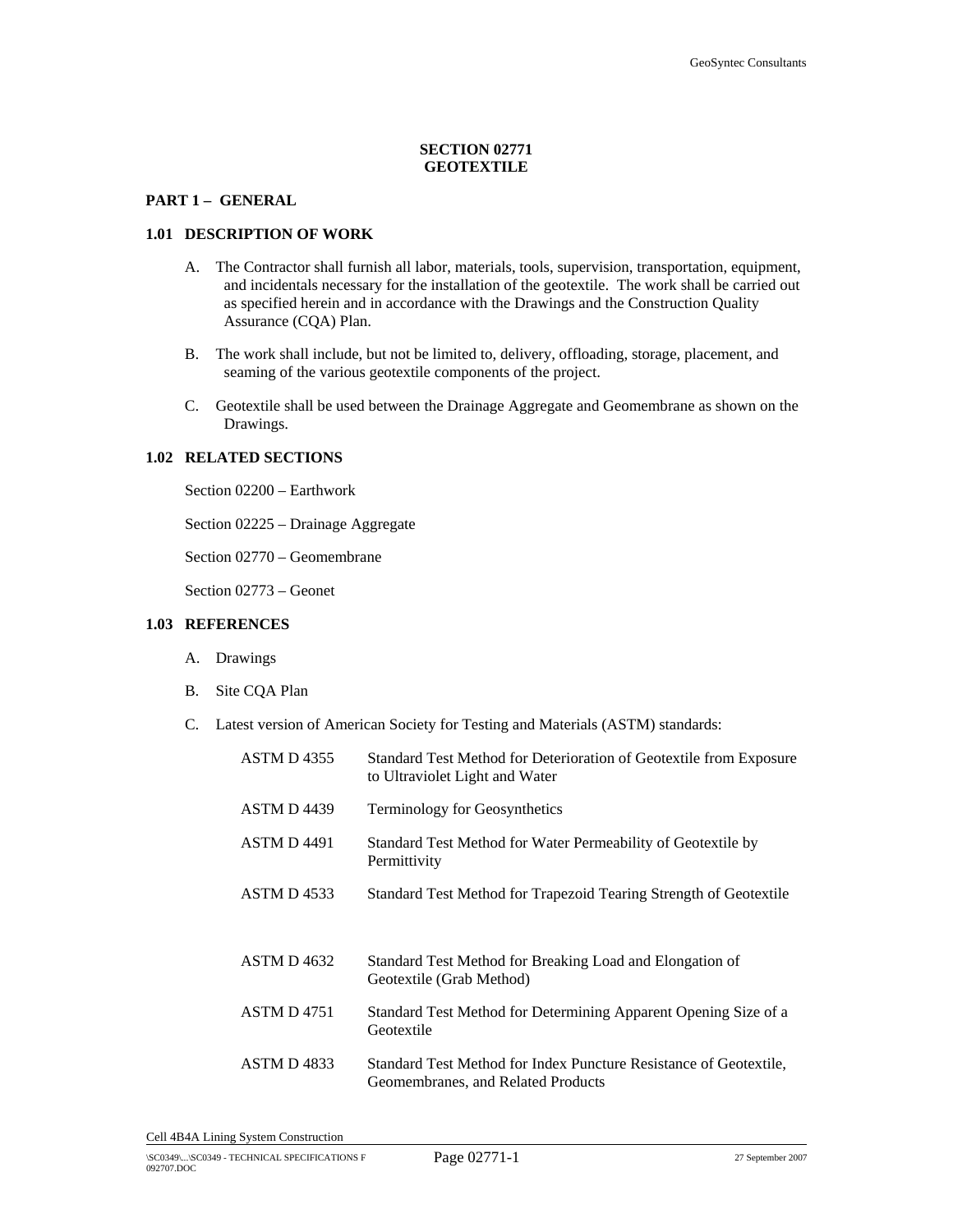ASTM D 5261 Standard Test Method for Measuring Mass Per Unit Area of Geotextile

## **1.04 SUBMITTALS**

- A. The Contractor shall submit the following information regarding the proposed geotextile to the Engineer for approval at least 7 days prior to geotextile delivery:
	- 1. manufacturer and product name;
	- 2. minimum property values of the proposed geotextile and the corresponding test procedures;
	- 3. projected geotextile delivery dates; and
	- 4. list of geotextile roll numbers for rolls to be delivered to the site.
- B. At least 7 days prior to geotextile placement, the Contractor shall submit to the Engineer the Manufacturing Quality Control (MQC) certificates for each roll of geotextile. The certificates shall be signed by responsible parties employed by the geotextile manufacturer (such as the production manager). The MQC certificates shall include:
	- 1. lot, batch, and/or roll numbers and identification;
	- 2. MQC test results, including a description of the test methods used; and
	- 3. Certification that the geotextile meets or exceeds the required properties of the Drawings and this Section.

## **1.05 CQA MONITORING**

A. The Contractor shall be aware of and accommodate all monitoring and conformance testing required by the CQA Plan. This monitoring and testing, including random conformance testing of construction materials and completed work, will be performed by the CQA Consultant. If nonconformances or other deficiencies are found in the Contractor's materials or completed work, the Contractor will be required to repair the deficiency or replace the deficient materials at no additional expense to the Owner.

#### **PART 2 – PRODUCTS**

## **2.01 GEOTEXTILE PROPERTIES**

- A. The Geotextile Manufacturer shall furnish materials that meet or exceed the criteria specified in Table 02771-1 in accordance with the minimum average roll value (MARV), as defined by ASTM D 4439.
- B. The geotextile shall be nonwoven materials, suitable for use in filter/separation and cushion applications.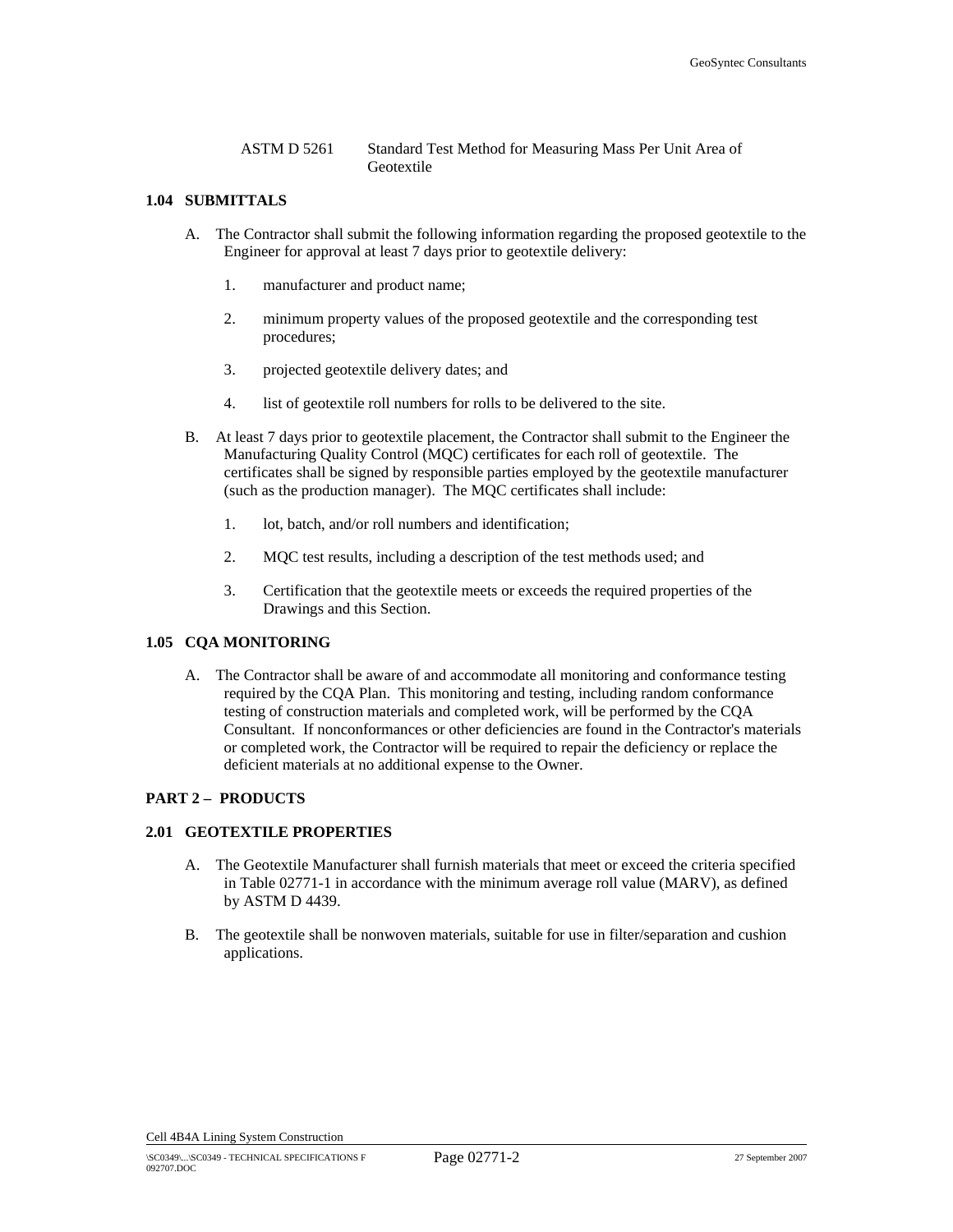# **2.02 MANUFACTURING QUALITY CONTROL (MQC)**

- A. The geotextile shall be manufactured with MQC procedures that meet or exceed generally accepted industry standards.
- B. The Geotextile Manufacturer shall sample and test the geotextile to demonstrate that the material conforms to the requirements of these Specifications.
- C. Any geotextile sample that does not comply with this Section shall result in rejection of the roll from which the sample was obtained. The Contractor shall replace any rejected rolls.
- D. If a geotextile sample fails to meet the MQC requirements of this Section the Geotextile Manufacturer shall additionally sample and test, at the expense of the Manufacturer, rolls manufactured in the same lot, or at the same time, as the failing roll. Sampling and testing of rolls shall continue until a pattern of acceptable test results is established to define the bounds of the failed roll(s). All the rolls pertaining to the failed rolls shall be rejected.
- E. Additional sample testing may be performed, at the Geotextile Manufacturer's discretion and expense, to identify more closely the extent of non-complying rolls and/or to qualify individual rolls.
- F. Sampling shall, in general, be performed on sacrificial portions of the geotextile material such that repair is not required. The Geotextile Manufacturer shall sample and test the geotextile to demonstrate that the geotextile properties conform to the values specified in Table 02771-1.

| <b>Test</b>        | <b>Procedure</b>   | <b>Frequency</b>      |  |
|--------------------|--------------------|-----------------------|--|
| Grab strength      | ASTM D 4632        | 130,000 $\text{ft}^2$ |  |
| Mass per Unit Area | <b>ASTM D 5261</b> | 130,000 $\text{ft}^2$ |  |
| Tear strength      | ASTM D 4533        | 130,000 $\text{ft}^2$ |  |
| Puncture strength  | ASTM D4833         | 130,000 $\text{ft}^2$ |  |
| Permittivity       | <b>ASTM D 4491</b> | 540,000 $ft^2$        |  |
| A.O.S.             | ASTM D 4751        | 540,000 $ft^2$        |  |

1. At a minimum, the following MQC tests shall be performed on the geotextile (results of which shall meet the requirements specified in Table 02271):

G. The Geotextile Manufacturer shall comply with the certification and submittal requirements of this Section.

## **2.03 PACKING AND LABELING**

- A. Geotextile shall be supplied in rolls wrapped in relatively impervious and opaque protective covers.
- B. Geotextile rolls shall be marked or tagged with the following information:
	- 1. manufacturer's name;
	- 2. product identification;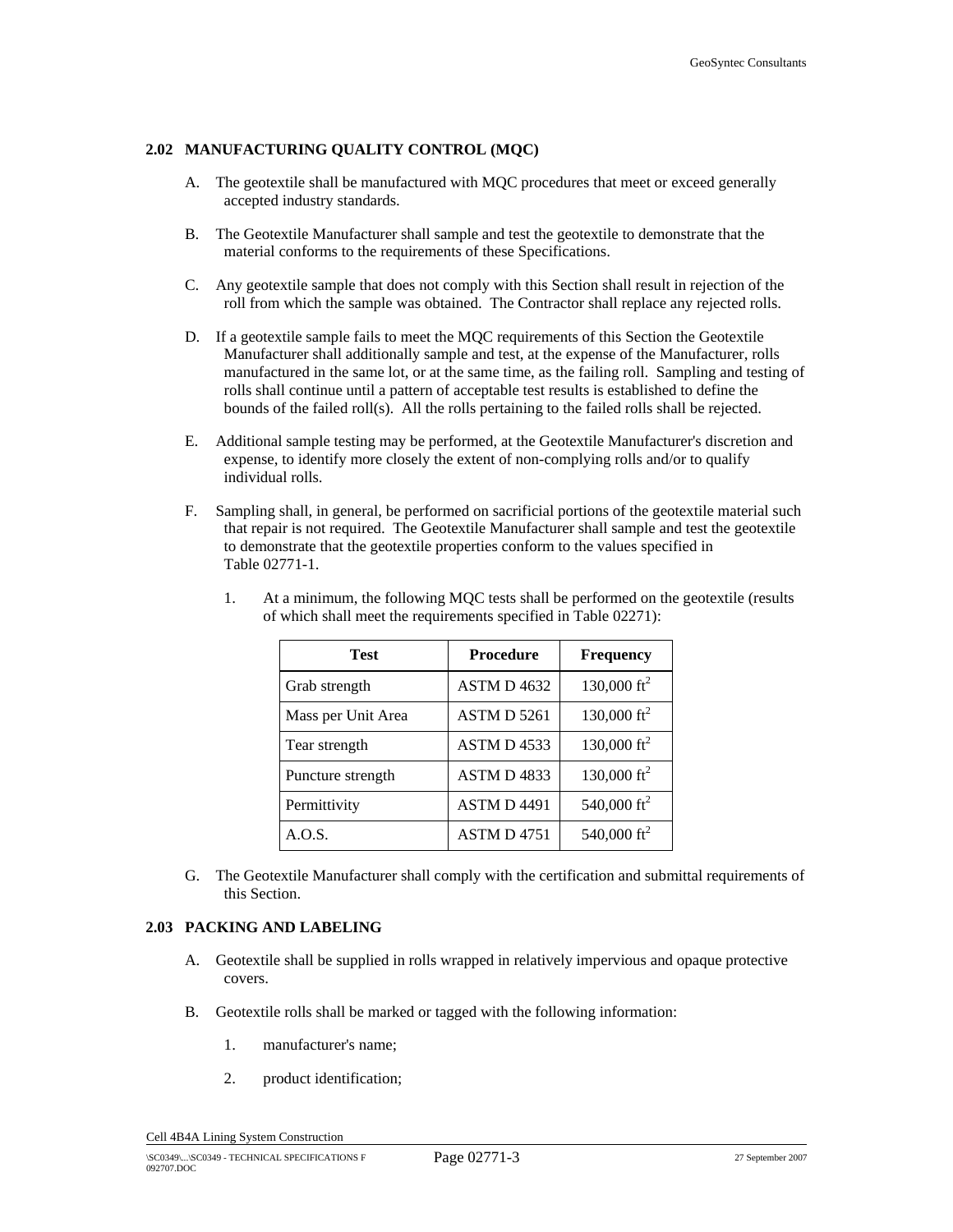- 3. lot or batch number;
- 4. roll number; and
- 5. roll dimensions.

# **2.04 TRANSPORTATION, HANDLING, AND STORAGE**

- A. The Geosynthetic Manufacturer shall be liable for any damage to the geotextile incurred prior to and during transportation to the site.
- B. The geotextile shall be delivered to the site at least 14 days prior to the planned deployment date to allow the CQA Consultant adequate time to perform conformance testing on the geotextile samples as described in Subpart 3.06 of this Section.
- C. Handling, unloading, storage, and care of the geotextile at the site, prior to and following installation, are the responsibility of the Contractor. The Contractor shall be liable for any damage to the materials incurred prior to final acceptance by the Owner.
- D. The Contractor shall be responsible for offloading and storage of the geotextile at the site.
- E. The geotextile shall be protected from sunlight, puncture, or other damaging or deleterious conditions. The geotextile shall be protected from mud, dirt, and dust. Any additional storage procedures required by the geotextile Manufacturer shall be the responsibility of the Contractor.

## **PART 3 – EXECUTION**

#### **3.01 FAMILIARIZATION**

- A. Prior to implementing any of the work described in this Section, the Contractor shall become thoroughly familiar with the site, the site conditions, and all portions of the work falling within this Section.
- B. If the Contractor has any concerns regarding the installed work of other Sections or the site, the Engineer shall be notified, in writing, prior to commencing the work. Failure to notify the Engineer or commencing installation of the geotextile will be construed as Contractor's acceptance of the related work of all other Sections.

## **3.02 PLACEMENT**

- A. Geotextile installation shall not commence over other materials until CQA conformance evaluations, by the CQA Consultant, of underlying materials are complete, including evaluations of the Contractor's survey results to confirm that the previous work was constructed to the required grades, elevations, and thicknesses. Should the Contractor begin the work of this Section prior to the completion of CQA evaluations for underlying materials or this material, this shall be at the risk of removal of these materials, at the Contractor's expense, to remedy the non-conformances. The Contractor shall account for the CQA conformance evaluations in the construction schedule.
- B. The Contractor shall handle all geotextile in such a manner as to ensure it is not damaged in any way.
- C. The Contractor shall take any necessary precautions to prevent damage to underlying materials during placement of the geotextile.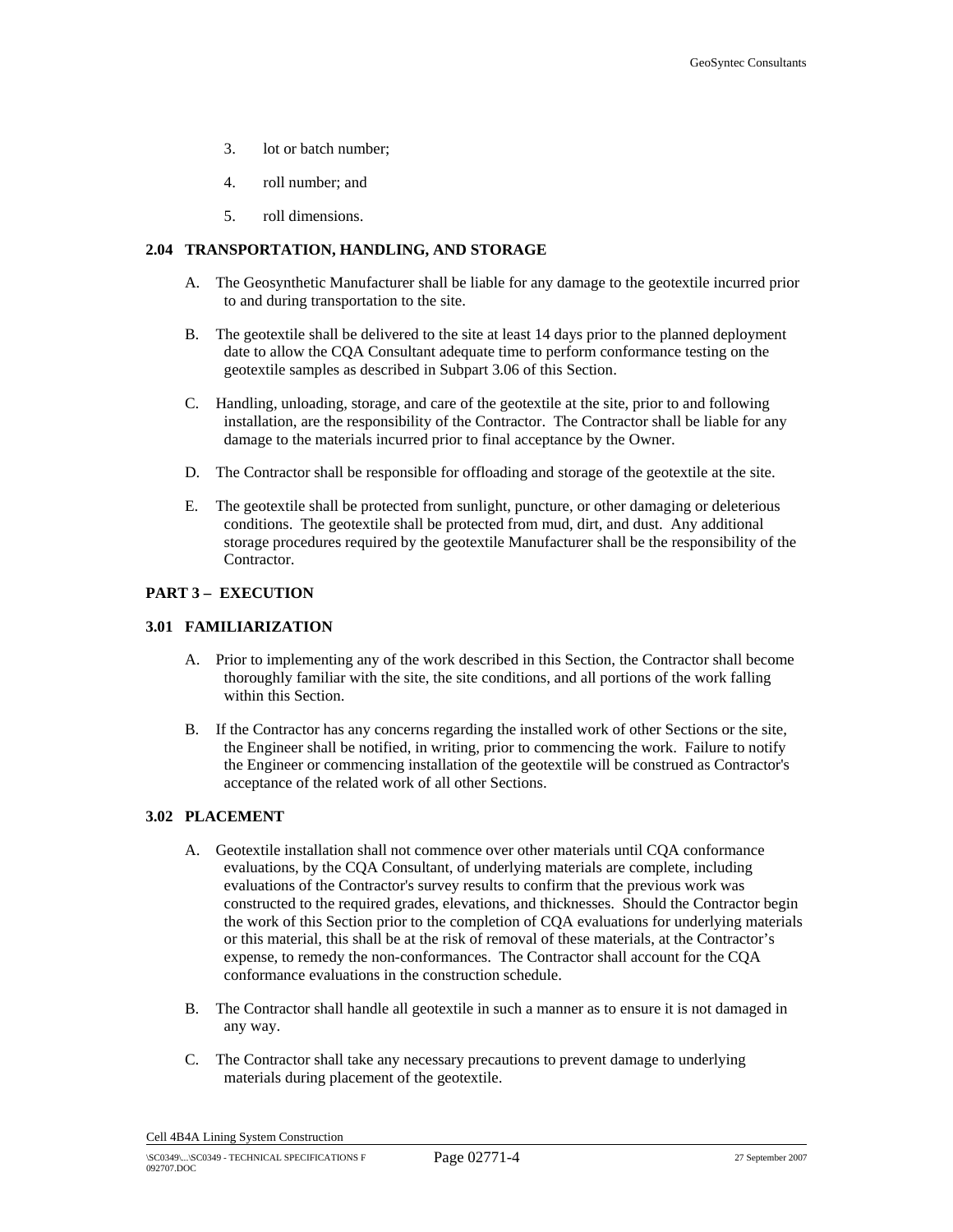- D. After unwrapping the geotextile from its opaque cover, the geotextile shall not be left exposed for a period in excess of 15 days unless a longer exposure period is approved in writing by the Geotextile Manufacturer.
- E. The Contractor shall take care not to entrap stones, excessive dust, or moisture in the geotextile during placement.
- F. The Contractor shall anchor or weight all geotextile with sandbags, or the equivalent, to prevent wind uplift.
- G. The Contractor shall examine the entire geotextile surface after installation to ensure that no foreign objects are present that may damage the geotextile or adjacent layers. The Contractor shall remove any such foreign objects and shall replace any damaged geotextile.

## **3.03 SEAMS AND OVERLAPS**

- A. On slopes steeper than 10 horizontal to 1 vertical, geotextiles shall be continuous down the slope; that is, no horizontal seams are allowed. Horizontal seams shall be considered as any seam having an alignment exceeding 20 degrees from being perpendicular to the slope contour lines, unless otherwise approved by the Engineer. No horizontal seams shall be allowed within 5 feet of the top or toe of the slopes.
- B. Geotextile shall be overlapped a minimum of 12-inches.

## **3.04 REPAIR**

A. Any holes or tears in the geotextile shall be repaired using a patch made from the same geotextile. If a tear exceeds 50% of the width of a roll, that roll shall be removed and replaced.

# **3.05 PLACEMENT OF SOIL MATERIALS**

- A. The Contractor shall place soil materials on top of the geotextile in such a manner as to ensure that:
	- 1. the geotextile and the underlying materials are not damaged;
	- 2. minimum slippage occurs between the geotextile and the underlying layers during placement; and
	- 3. excess stresses are not produced in the geotextile.
- B. Equipment shall not be driven directly on the geotextile.

# **3.06 CONFORMANCE TESTING**

- A. Conformance samples of the geotextile materials will be removed by the CQA Consultant after the material has been received at the site and sent to a Geosynthetic CQA Laboratory for testing to ensure conformance with the requirements of this Section and the CQA Plan. This testing will be carried out, in accordance with the CQA Plan, prior to the start of the work of this Section.
- B. Samples of each geotextile will be taken, by the CQA Consultant, at a minimum frequency of one sample per  $260,000$  ft<sup>2</sup> (minimum of one).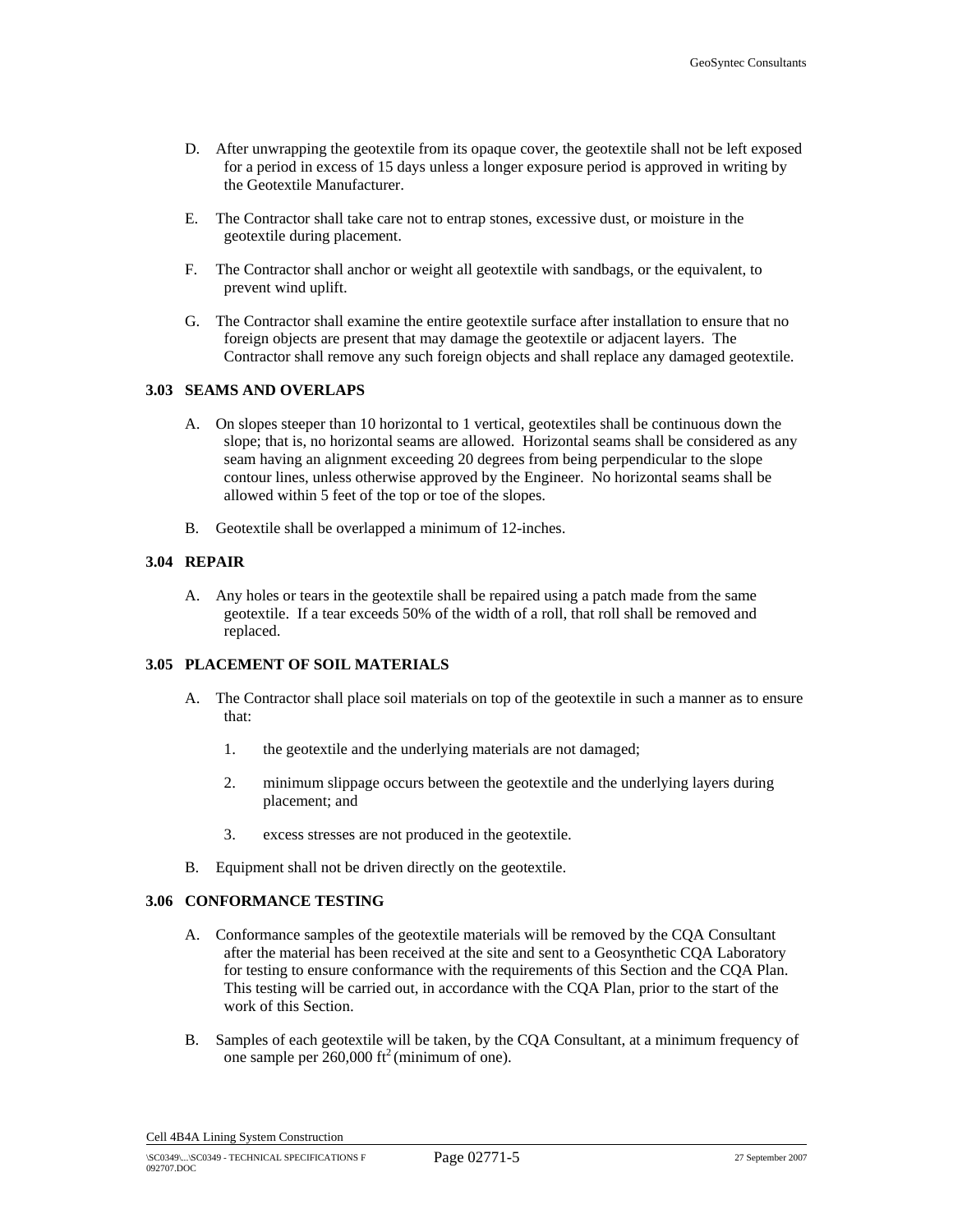- C. The CQA Consultant may increase the frequency of sampling in the event that test results do not comply with requirements of Subpart 2.01 of this Section until passing conformance test results are obtained for all material that is received at the site. This additional testing shall be performed at the expense of the Contractor.
- D. The following conformance tests will be performed (results of which shall meet the requirements specified in Table 02271):

| Test               | <b>Procedure</b>   |
|--------------------|--------------------|
| Grab strength      | ASTM D4632         |
| Mass per Unit Area | <b>ASTM D 5261</b> |
| Puncture strength  | ASTM D4833         |
| Permittivity       | <b>ASTM D 4491</b> |
| A.O.S.             | <b>ASTM D4751</b>  |

E. Any geotextile that is not certified in accordance with Subpart 1.04 of this Section, or that conformance testing results do not comply with Subpart 2.01 of this Section, will be rejected. The Contractor shall replace the rejected material with new material. All other rolls that are represented by failing test results will also be rejected, unless additional testing is performed to further determine the bounds of the failed material.

## **3.07 PROTECTION OF WORK**

- A. The Contractor shall protect all work of this Section.
- B. In the event of damage, the Contractor shall make repairs and replacements to the satisfaction of the Engineer at the expense of the Contractor.

# **PART 4 – MEASUREMENT AND PAYMENT**

#### **4.01 GENERAL**

- A. Providing for and complying with the requirements set forth in this Section for Geotextile will be incidental to PVC Pipe, and payment will be based on the unit price provided for PVC Pipe on the Bid Schedule.
- B. The following are considered incidental to the work:
	- Submittals.
	- Quality Control.
	- Shipping, handling and storage.
	- Layout survey.
	- Mobilization.
	- Rejected material.
	- Overlaps and seaming.
	- Rejected material removal, handling, re-testing, and repair.
	- Temporary anchorage.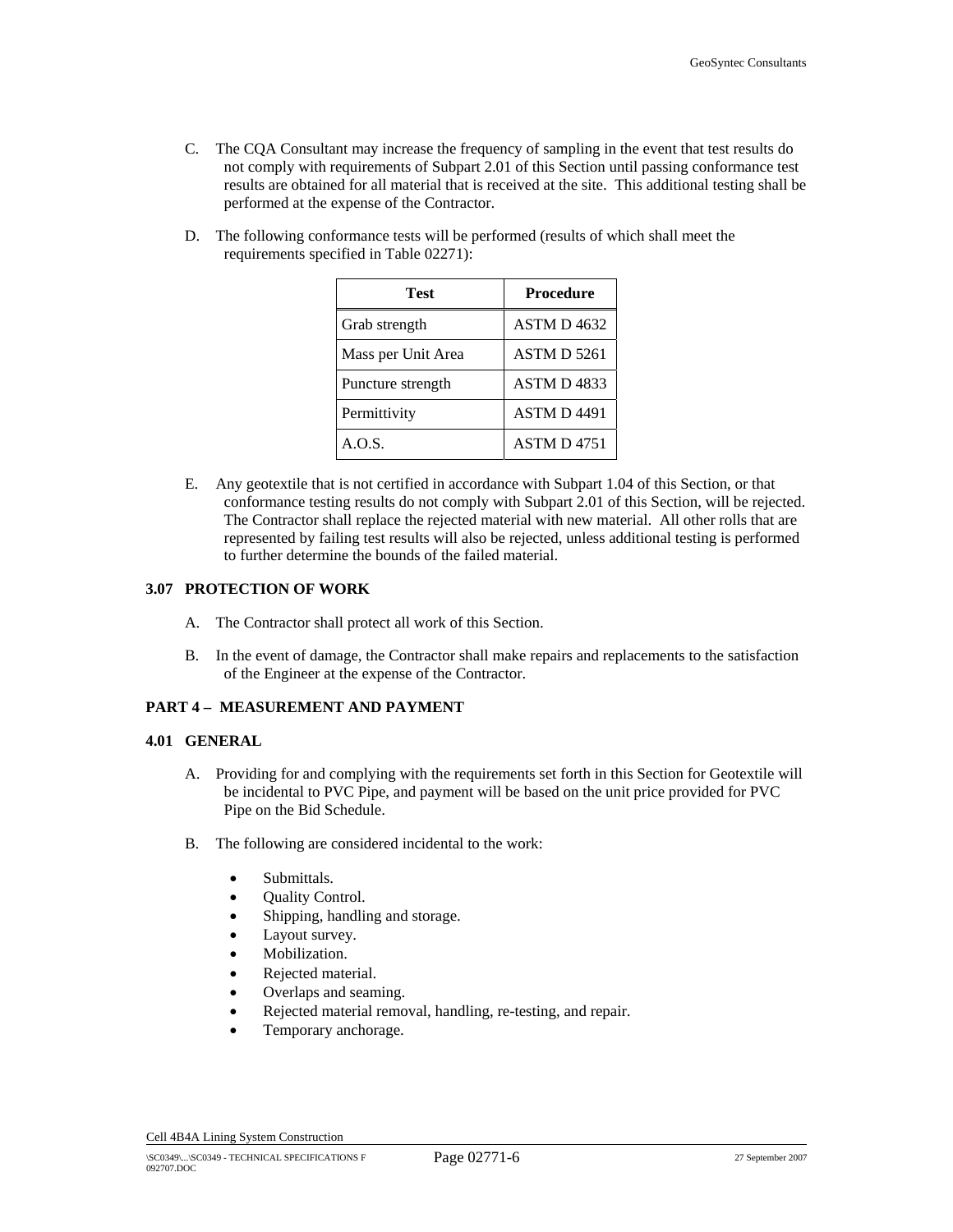| <b>PROPERTIES</b>                     | <b>QUALIFIERS</b> | <b>UNITS</b>  | <b>SPECIFIED</b><br><b>VALUES</b> | <b>TEST</b><br><b>METHOD</b> |
|---------------------------------------|-------------------|---------------|-----------------------------------|------------------------------|
| Mass per unit area                    | Minimum           | $oz/yd^2$     | 16                                | <b>ASTM D 5261</b>           |
| Apparent opening size $(O_{95})$      | Maximum           | mm            | 0.21                              | <b>ASTM D4751</b>            |
| Permittivity                          | Minimum           | $s^{-1}$      | 0.5                               | ASTM D 4491                  |
| Grab strength                         | Minimum           | 1b            | 390                               | ASTM D4632                   |
| Tear strength                         | Minimum           | lb            | 150                               | <b>ASTM D4533</b>            |
| Puncture strength                     | Minimum           | 1b            | 240                               | ASTM D4833                   |
| Ultraviolet Resistance @<br>500 hours | Minimum           | $\frac{0}{0}$ | 70                                | <b>ASTM D4355</b>            |

# **TABLE 02771-1 REQUIRED PROPERTY VALUES FOR GEOTEXTILE**

[ END OF SECTION ]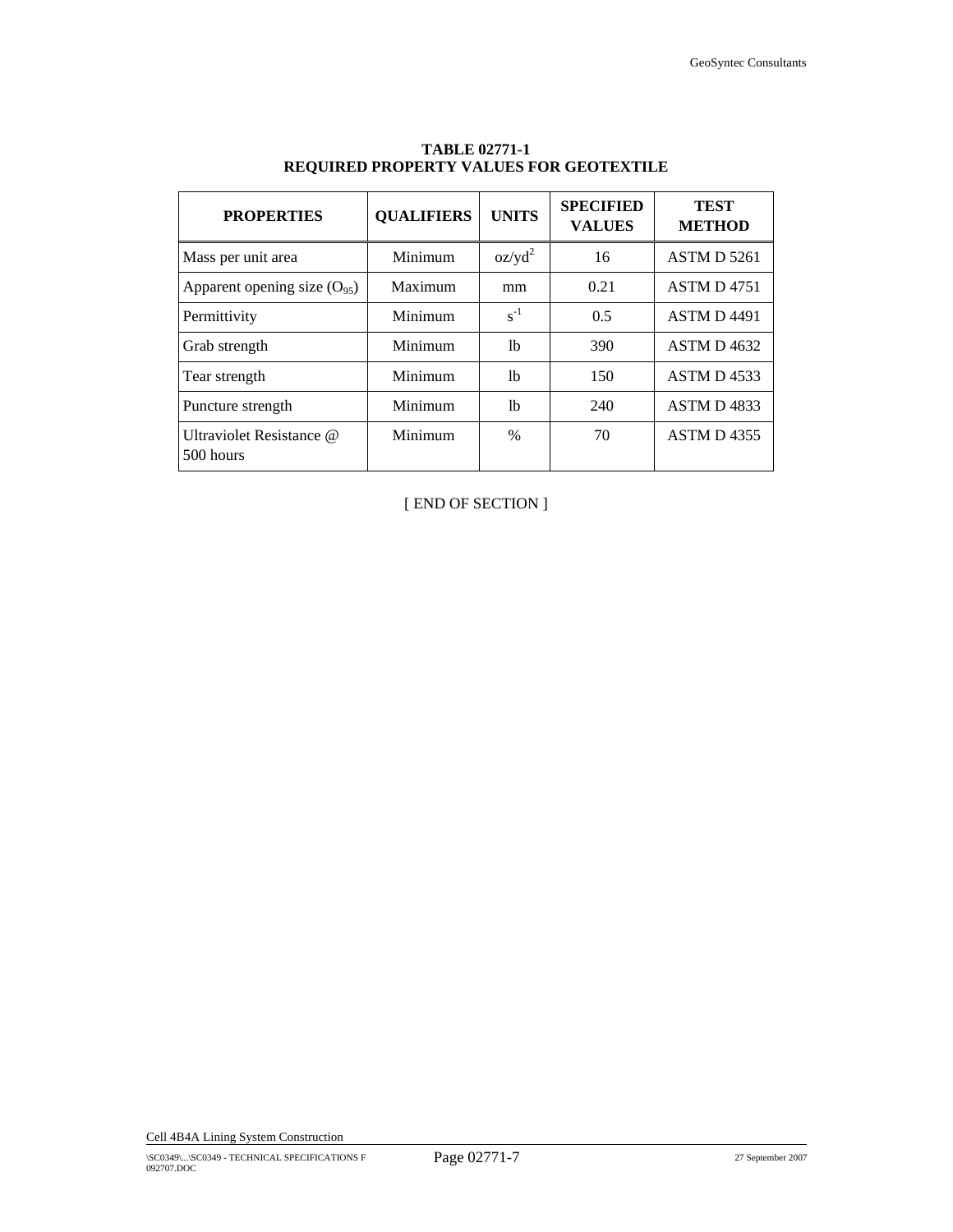# **SECTION 02772 GEOSYNTHETIC CLAY LINER**

# **PART 1 – GENERAL**

#### **1.01 SCOPE**

- A. The Geosynthetic Installer shall furnish all labor, materials, tools, supervision, transportation, equipment, and incidentals necessary for installation of the geosynthetic clay liner (GCL). The work shall be carried out as specified herein and in accordance with the Drawings and Construction Quality Assurance (CQA) Plan.
- B. The work shall include, but not be limited to, delivery, offloading, storage, placement, anchorage, and seaming of the GCL.

## **1.02 RELATED SECTIONS**

Section 02220 – Subgrade Preparation

Section 02770 – Geomembrane

## **1.03 REFERENCES**

- A. Drawings
- B. Site CQA Plan
- C. Latest Version American Society of Testing and Materials (ASTM) Standards:

| ASTM D 5887        | Test Method for Measurement of Index Flux Through Saturated<br>Geosynthetic Clay Liner Specimens using a Flexible Wall<br>Permeameter |
|--------------------|---------------------------------------------------------------------------------------------------------------------------------------|
| <b>ASTM D 5888</b> | Guide for Storage and Handling of Geosynthetic Clay Liners                                                                            |
| <b>ASTM D 5890</b> | Test Method for Swell Index of Clay Mineral Component of<br>Geosynthetic Clay Liners                                                  |
| <b>ASTM D 5891</b> | Test Method for Fluid Loss of Clay Component of Geosynthetic Clay<br>Liners                                                           |
| ASTM D 5993        | Test Method for Measuring Mass per Unit Area of Geosynthetic Clay<br>Liners                                                           |

#### **1.04 QUALIFICATIONS**

- A. GCL Manufacturer:
	- 1. The Manufacturer shall be a well-established firm with more than five (5) years of experience in the manufacturing of GCL.
	- 2. The GCL Manufacturer shall be responsible for the production of GCL rolls and shall have sufficient production capacity and qualified personnel to provide material meeting the requirements of this Section and the construction schedule for this project.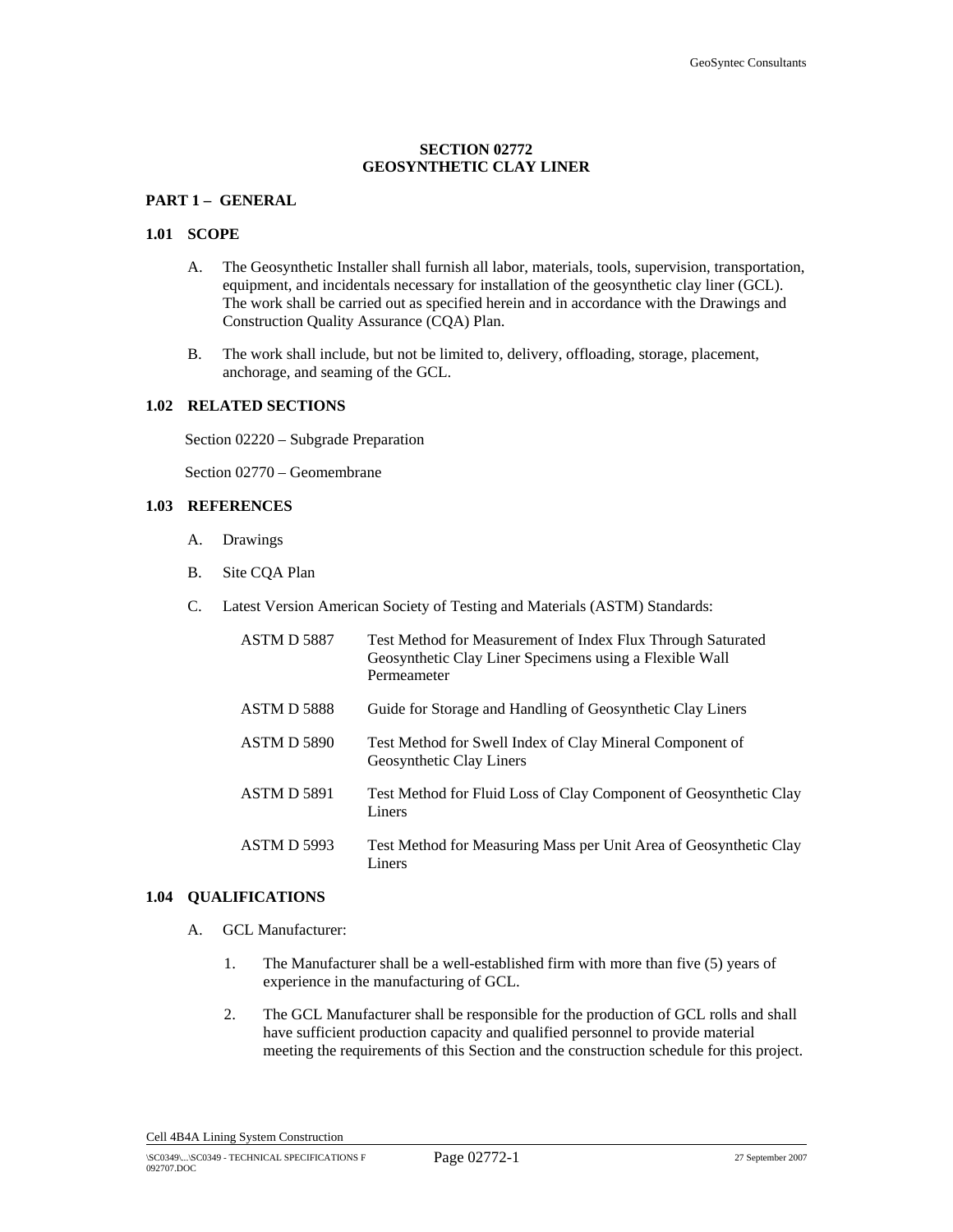- B. GCL Installer:
	- 1. The Geosynthetic Installer shall install the GCL and shall meet the requirements of Section 02770 Subpart 1.04. B and this Section.
	- 2. The Geosynthetics Installer shall be responsible and shall provide sufficient resources for field handling, deploying, temporarily restraining (against wind), and other aspects of the deployment and installation of the GCL and other geosynthetic components of the project.

#### **1.05 SUBMITTALS**

- A. At least 7 days before transporting any GCL to the site, the Manufacturer shall provide the following documentation to the Engineer for approval.
	- 1. list of material properties, including test methods utilized to analyze / confirm properties.
	- 2. GCL samples.
	- 3. projected delivery dates for this project.
	- 4. Manufacturing quality control certificates for each shift's production for which GCL for the project was produced, signed by responsible parties employed by the Manufacturer (such as the production manager).
	- 5. Manufacturer Quality Control (MQC) certificates, including:
		- a. roll numbers and identification; and
		- b. MQC results, including description of test methods used, outlined in Subpart 2.01 of this Section.
	- 6. Certification that the GCL meets all the properties outlined in Subpart 2.01 of this Section.

# **1.06 CONSTRUCTION QUALITY ASSURANCE (CQA) MONITORING**

A. The Geosynthetic Installer shall be aware of all monitoring and conformance testing required by the CQA Plan. This monitoring and testing, including random conformance testing of construction materials and completed work, will be performed by the CQA Consultant. If nonconformances or other deficiencies are found in the materials or completed work, the Geosynthetic Installer will be required to repair the deficiency or replace the deficient materials at no additional cost to the Owner.

# **PART 2 – PRODUCTS**

# **2.01 MATERIAL PROPERTIES**

- A. The flux of the bentonite portion of the GCL shall be no greater than  $1 \times 10^{-8}$  m<sup>3</sup>/m<sup>2</sup>-sec, when measured in a flexible wall permeameter in accordance with ASTM D 5887 under an effective confining stress of 5 pounds per square inch.
- B. The GCL shall have the following minimum dimensions: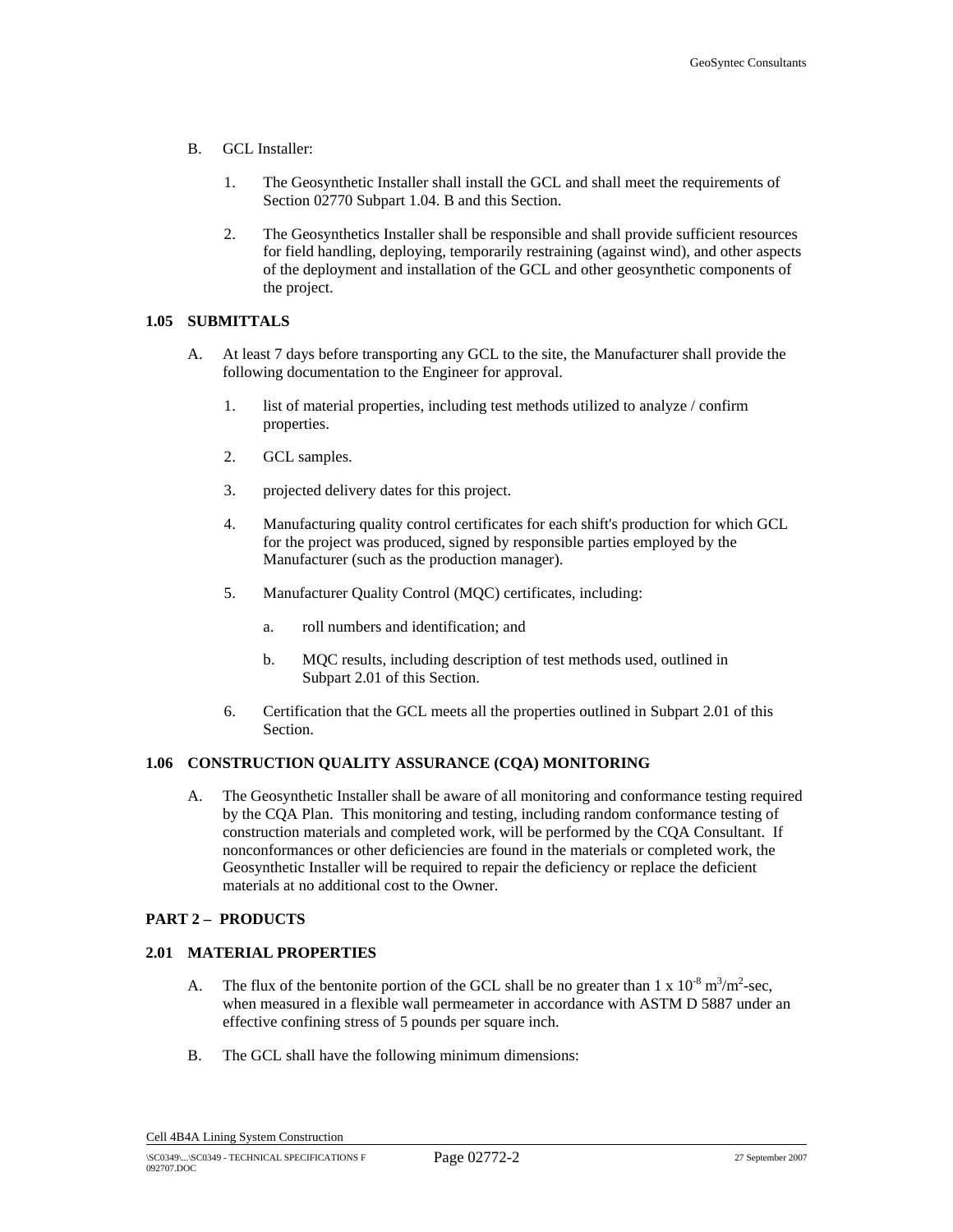- 1. the minimum roll width shall be 15 feet; and
- 2. the linear length shall be long enough to conform with the requirements specified in this Section.
- C. The bentonite used to fabricate the GCL shall be comprised of at least 90 percent sodium montmorillonite.
- D. The bentonite component of the GCL shall be applied at a minimum concentration of 0.75 pound per square foot (psf), when measured at a water content of 0 percent.
- E. The GCL shall meet or exceed all required property values listed in Table 02772-1.
- F. The bentonite will be adhered to the backing material(s) in a manner that prevents it from being dislodged when transported, handled, and installed in a manner prescribed by the Manufacturer. The method used to hold the bentonite in place shall not be detrimental to other components of the lining system.
- G. The geotextile components of he GCL shall be woven and nonwoven and have a combined mass per unit area of 9 oz./SY.
- H. The GCL shall be needle punched.

#### **2.02 MANUFACTURING QUALITY CONTROL (MQC)**

- A. The GCL shall be manufactured with quality control procedures that meet or exceed generally accepted industry standards.
- B. The Manufacturer shall sample and test the GCL to demonstrate that the material complies with the requirements of this Section.
- C. Any GCL sample that does not comply with this Section will result in rejection of the roll from which the sample was obtained. The Manufacturer shall replace any rejected rolls.
- D. If a GCL sample fails to meet the quality control requirements of this Section, the Engineer will require that the Manufacturer sample and test, at the expense of the Manufacturer, rolls manufactured in the same lot, or at the same time, as the failing roll. Sampling and testing of rolls shall continue until a pattern of acceptable test results is established to determine the bounds of the failed roll(s). All rolls pertaining to failed tests shall be rejected.
- E. Additional sample testing may be performed, at the Manufacturer's discretion and expense, to more closely identify the extent of any non-complying rolls and/or to qualify individual rolls.
- F. Sampling shall, in general, be performed on sacrificial portions of the GCL material such that repair is not required. The Manufacturer shall sample and test the GCL to demonstrate that its properties conform to the requirements stated herein. At a minimum, the following (MQC) tests shall be performed by the Manufacturer: dry mass per unit area (ASTM D5993) and index flux at frequencies of at least 1 per 50,000 ft<sup>2</sup> and 1 per 200,000 ft<sup>2</sup>, respectively.
- G. The Manufacturer shall comply with the certification and submittal requirements of this Section.

# **2.03 PACKING AND LABELING**

A. GCL shall be supplied in rolls wrapped in impervious and opaque protective covers.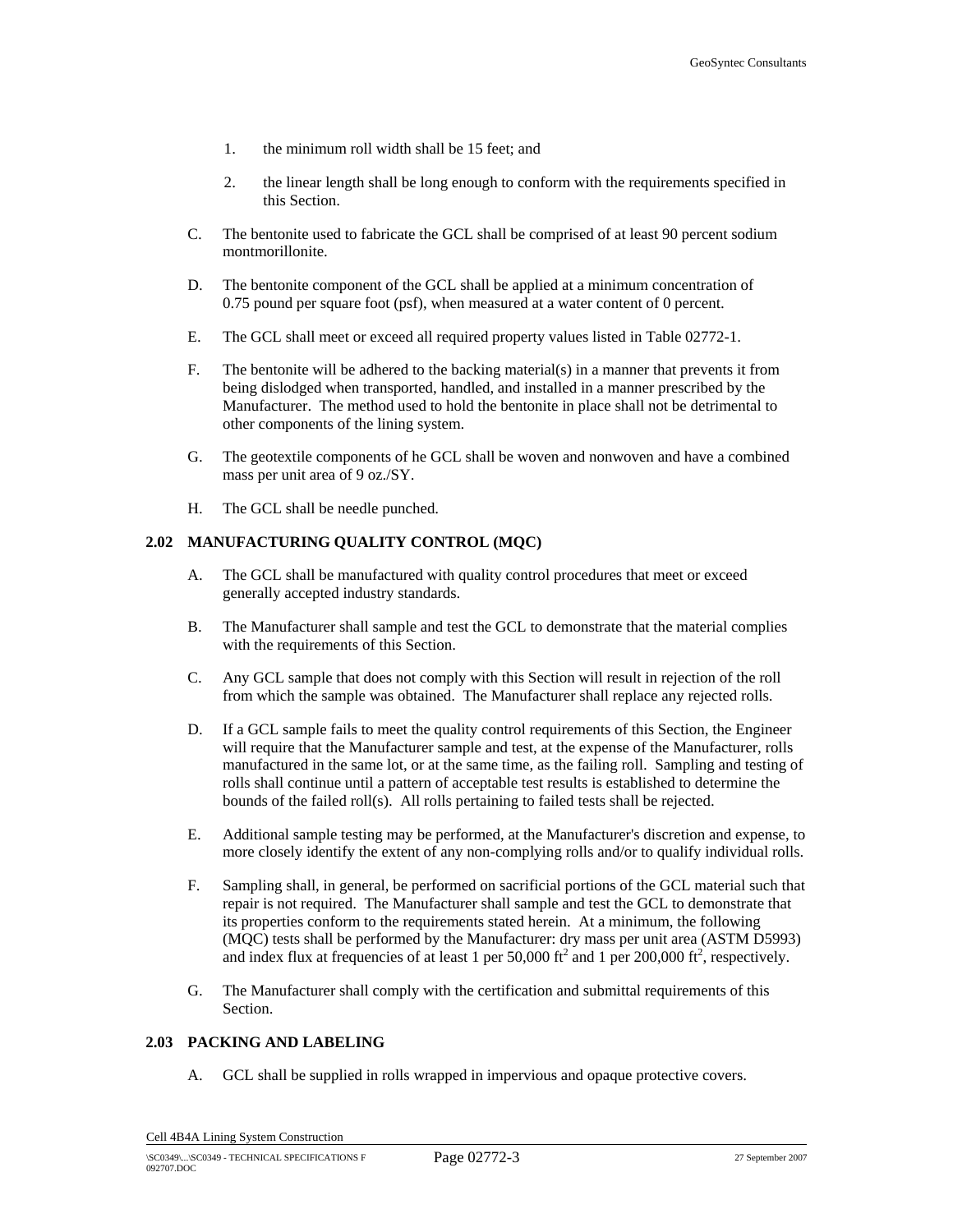- B. GCL shall be marked or tagged with the following information:
	- 1. Manufacturer's name;
	- 2. product identification;
	- 3. lot number;
	- 4. roll number; and
	- 5. roll dimensions.

## **2.04 TRANSPORTATION, HANDLING AND STORAGE**

- A. The Geosynthetic Manufacturer shall be liable for any damage to the GCL incurred prior to and during transportation to the site.
- B. Handling, storage, and care of the GCL at the site prior to and following installation, are the responsibility of the Geosynthetic Installer, until final acceptance by the Owner.
- C. The GCL shall be stored and handled in accordance with ASTM D 5888.
- D. The Geosynthetic Installer shall be liable for all damage to the materials incurred prior to and during transportation to the site including hydration of the GCL prior to placement.
- E. The GCL shall be on-site at least 14 days prior to the scheduled installation date to allow for completion of conformance testing described in Subpart 3.08 of this Section.

#### **PART 3 – EXECUTION**

## **3.01 FAMILIARIZATION**

- A. Prior to implementing any of the work described in this Section, the Geosynthetic Installer shall carefully inspect the installed work of all other Sections and verify that all work is complete to the point where the installation of this Section may properly commence without adverse impact.
- B. If the Geosynthetic Installer has any concerns regarding the installed work of other Sections, he should notify the Engineer in writing prior to commencing the work. Failure to notify the Engineer or commencing installation of the GCL will be construed as Geosynthetic Installer's acceptance of the related work of all other Sections.
- C. A pre-installation meeting shall be held to coordinate the installation of the GCL with the installation of other components of the lining system.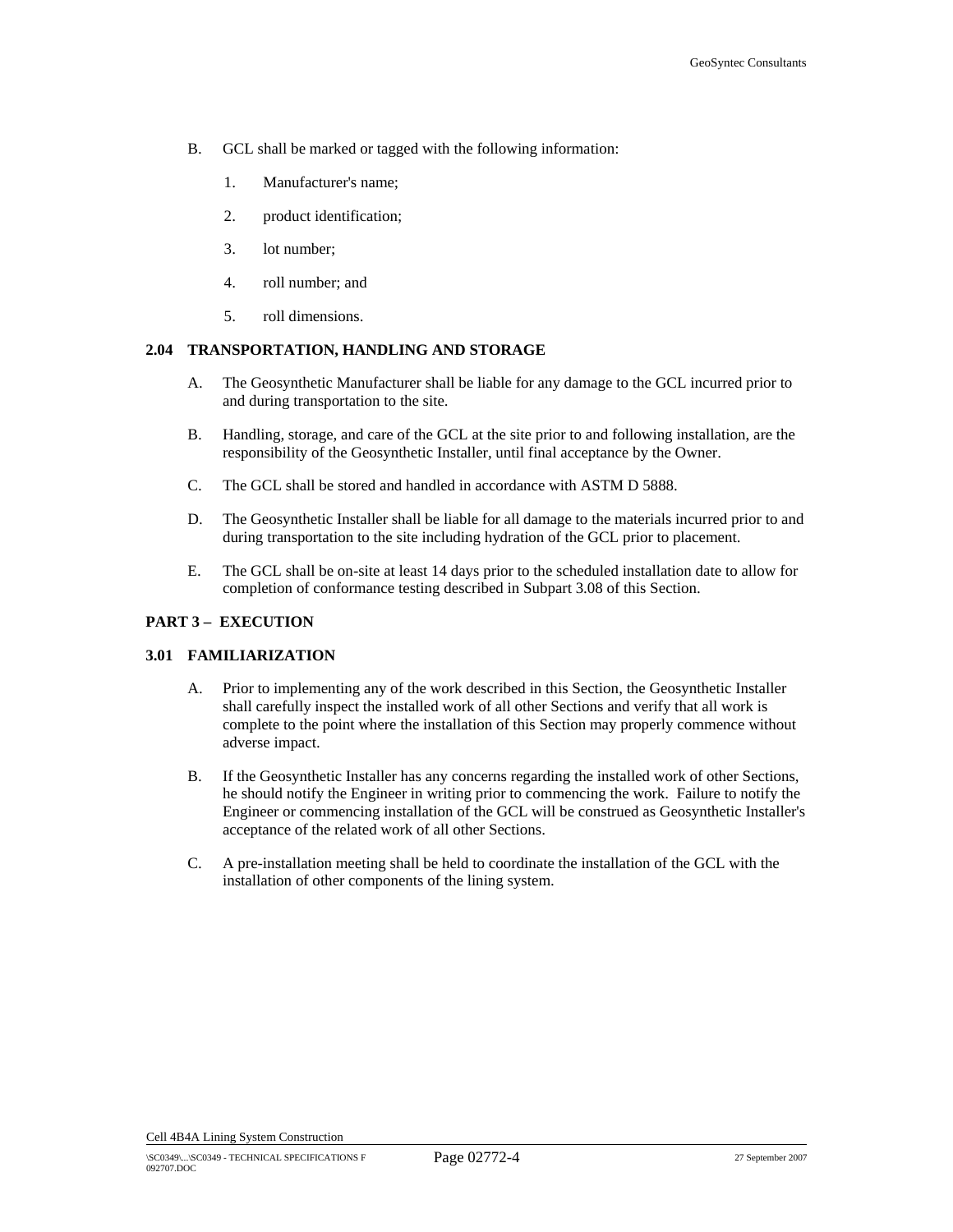## **3.02 SURFACE PREPARATION**

- A. The Geosynthetics Installer shall provide certification in writing that the surface on which the GCL will be installed is acceptable. This certification of acceptance shall be given to the Engineer's representative prior to commencement of geosynthetics installation in the area under consideration.
- B. Special care shall be taken to maintain the prepared soil surface. The subgrade shall be moisture conditioned prior to installation of the GCL. GCL subgrade shall be moisture conditioned the day before installation such that the surface is workable but not dry to a depth of more than 1 inch from subgrade surface.
- C. No GCL shall be placed onto an area that has been softened by precipitation or that has cracked due to desiccation. The soil surface shall be observed daily to evaluate the effects of desiccation cracking and/or softening on the integrity of the prepared subgrade.

#### **3.03 HANDLING AND PLACEMENT**

- A. The Geosynthetic Installer shall handle all GCL in such a manner that it is not damaged in any way.
- B. In the presence of wind, all GCL shall be sufficiently weighted with sandbags to prevent their movement.
- C. Any GCL damaged by stones or other foreign objects, or by installation activities, shall be repaired in accordance with Subpart 3.07 by the Geosynthetic Installer, at the expense of the Geosynthetic Installer.
- D. All GCL shall be hydrated by the Geosynthetic Installer once in place by direct spraying with water. Hydrated GCL shall be defined as greater than 50% moisture content when tested in accordance with ASTM D 2216. To monitor the hydration process, small, shallow, flat bottom containers shall be deployed on the GCL surface by the CQA Consultant during water spraying to measure the amount (depth) of water applied. Minimum depth of water will be  $1/8$ -inch. During hot, dry periods, additional water may be required. Upon completion of the direct spraying with water, the GCL shall be covered with the overlying secondary geomembrane within 2 hours. Samples of the hydrated GCL will be obtained by the CQA Consultant from locations of destructive tests in the secondary geomembrane. GCL sample holes shall be repaired in accordance with Part 3.06 of this Section.
- E. The GCL shall be installed with the woven geotextile facing up (against the overlying geomembrane).

#### **3.04 OVERLAPS**

- A. On slopes steeper than 10 horizontal to 1 vertical, all GCL shall be continuous down the slope, i.e., no horizontal seams shall be allowed on the slope. Horizontal seams shall be considered as any seam having an alignment exceeding 20 degrees from being perpendicular to the slope contour lines, unless otherwise approved by the Engineer.
- B. All GCL shall be overlapped in accordance with the Manufacturer's recommended procedures. At a minimum, along the length (i.e., the sides) of the GCL placed on slopes steeper than 10:1 (horizontal:vertical), the overlap shall be 12 inches, and along the width (i.e., the ends) the overlap shall be 24 inches.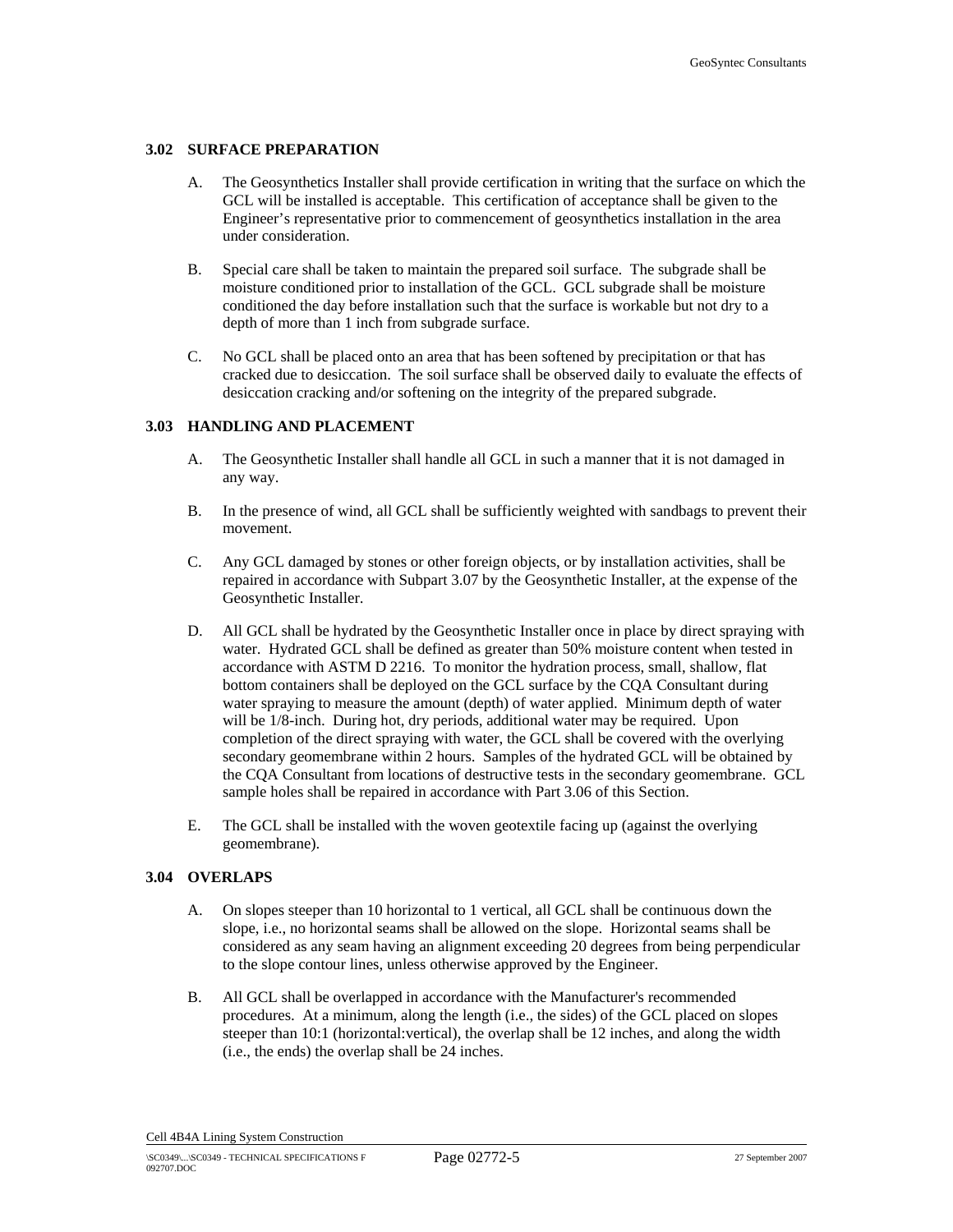C. At a minimum, along the length (i.e., the sides) of the GCL placed on non-sloped areas (i.e. slopes no steeper than 10:1), the overlap shall be 6-inches, and along the width (i.e., the ends) the overlap shall be 12-inches.

# **3.05 MATERIALS IN CONTACT WITH THE GCL**

- A. Installation of other components of the liner system shall be carefully performed to avoid damage to the GCL.
- B. Engineer approved low ground pressure equipment may be driven directly on the GCL.
- C. Installation of the GCL in appurtenant areas, and connection of the GCL to appurtenances shall be made according to the Drawings. The Geosynthetic Installer shall ensure that the GCL is not damaged while working around the appurtenances.

## **3.06 REPAIR**

- A. Any holes or tears in the GCL shall be repaired by placing a GCL patch over the defect. On slopes steeper than 10 percent, the patch shall overlap the edges of the hole or tear by a minimum of 2 feet in all directions. On slopes 10 percent or flatter, the patch shall overlap the edges of the hole or tear by a minimum of 1 foot in all directions. The patch shall be secured with a Manufacturer recommended water-based adhesive.
- B. Care shall be taken to remove any soil, rock, or other materials, which may have penetrated the torn GCL.
- C. The patch shall not be nailed or stapled.

# **3.07 CONFORMANCE TESTING**

- A. Samples of the GCL will be removed by the CQA Consultant and sent to a Geosynthetic CQA Laboratory for testing to ensure conformance with the requirements of this Section and the CQA Plan. The Geosynthetic Installer shall assist the CQA Consultant in obtaining conformance samples. The Geosynthetic Installer shall account for this testing in the installation schedule.
- B. At a minimum, the following conformance tests will be performed at a minimum frequency rate of one sample per  $100,000$  ft<sup>2</sup>: mass per unit area (ASTM D 5993) and bentonite moisture content (ASTM D 5993). At a minimum, the following conformance tests will be performed at a frequency of one sample per  $400,000$  ft<sup>2</sup>: index flux (ASTM D 5887). If the GCL Manufacturer provides material that requires sampling at a frequency (due to lot size, shipment size, etc.) resulting in one sample per less than 90 percent of  $100,000$  ft<sup>2</sup> (90,000)  $ft<sup>2</sup>$ , then the Geosynthetic Installer shall pay the cost for all additional testing.
- C. The CQA Consultant may increase the frequency of sampling in the event that test results do not comply with the requirements of Subpart 2.01 of this Section until passing conformance test results are obtained for all material that is received at the site. This additional testing shall be performed at the expense of the Geosynthetic Installer.
- D. Any GCL that is not certified by the Manufacturer in accordance with Subpart 1.05 of this Section or that does not meet the requirements specified in Subpart 2.01 shall be rejected and replaced by the Geosynthetic Installer, at the expense of the Geosynthetic Installer.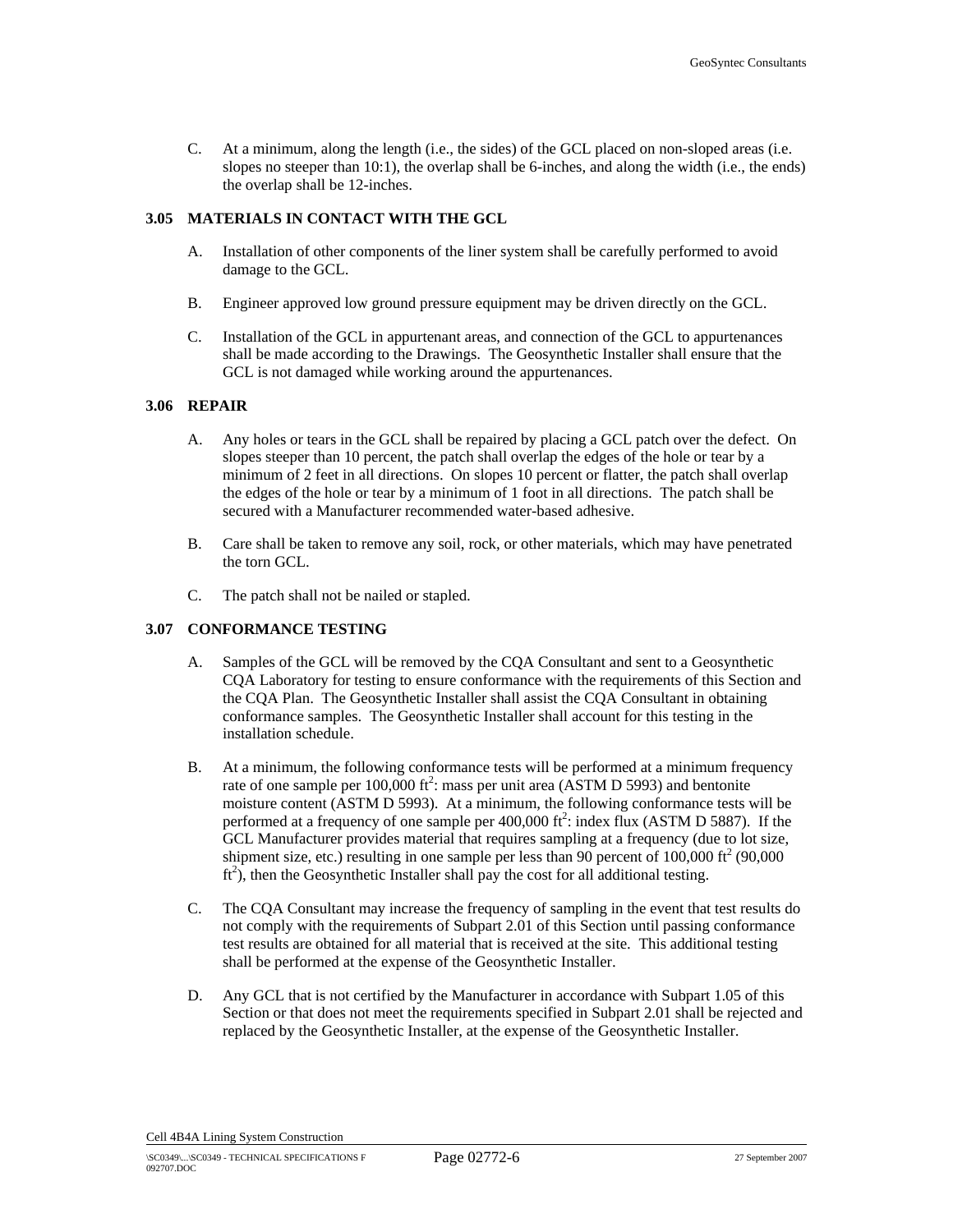#### **3.08 PROTECTION OF WORK**

- A. The Geosynthetic Installer shall protect all work of this Section.
- B. In the event of damage, the Geosynthetic Installer shall immediately make all repairs and replacements necessary to the approval of the Engineer, at the expense of the Geosynthetic Installer.

# **PART 4 – MEASUREMENT AND PAYMENT**

- A. Providing for and complying with the requirements set forth in this Section for GCL will be measured as in-place square feet (SF), as measured by the surveyor, to the limits shown on the Drawings, and payment will be based on the unit price provided on the Bid Schedule.
- B. The following are considered incidental to the Work:
	- Submittals.
	- Quality Control.
	- Shipping, handling and storage.
	- Overlaps and seaming.
	- Layout survey.
	- Mobilization.
	- Rejected material.
	- Rejected material removal, handling, re-testing, and repair.
	- Overlaps and seaming.
	- Temporary anchorage.
	- Visqueen.

# **TABLE 02772-1 REQUIRED GCL PROPERTY VALUES**

| <b>PROPERTIES</b>                | <b>OUALIFIERS</b> | <b>UNITS</b>                    | <b>SPECIFIED</b> <sup>(1)</sup> VALUES | <b>TEST METHOD</b>  |
|----------------------------------|-------------------|---------------------------------|----------------------------------------|---------------------|
| Bentonite Content <sup>(3)</sup> | minimum           | 1 <sup>b</sup> /ft <sup>2</sup> | 0.75                                   | <b>ASTM D 5993</b>  |
| <b>Bentonite Swell Index</b>     | minimum           | mL/2g                           | 24                                     | <b>ASTM D 5890</b>  |
| <b>Bentonite Fluid Loss</b>      | maximum           | mL                              | 18                                     | <b>ASTM D 5891</b>  |
| Hydraulic Flux                   | maximum           | $m^3/m^2-s$                     | $1 \times 10^{-8}$                     | ASTM D $5887^{(2)}$ |

Notes: (1) All values represent minimum average roll values (i.e., any roll in a lot should meet or exceed the values in this table).

(2) Hydraulic flux testing shall be performed under an effective confining stress of 5 pounds per square inch.

(3) Measured at a moisture content of 0 percent.

# [END OF SECTION]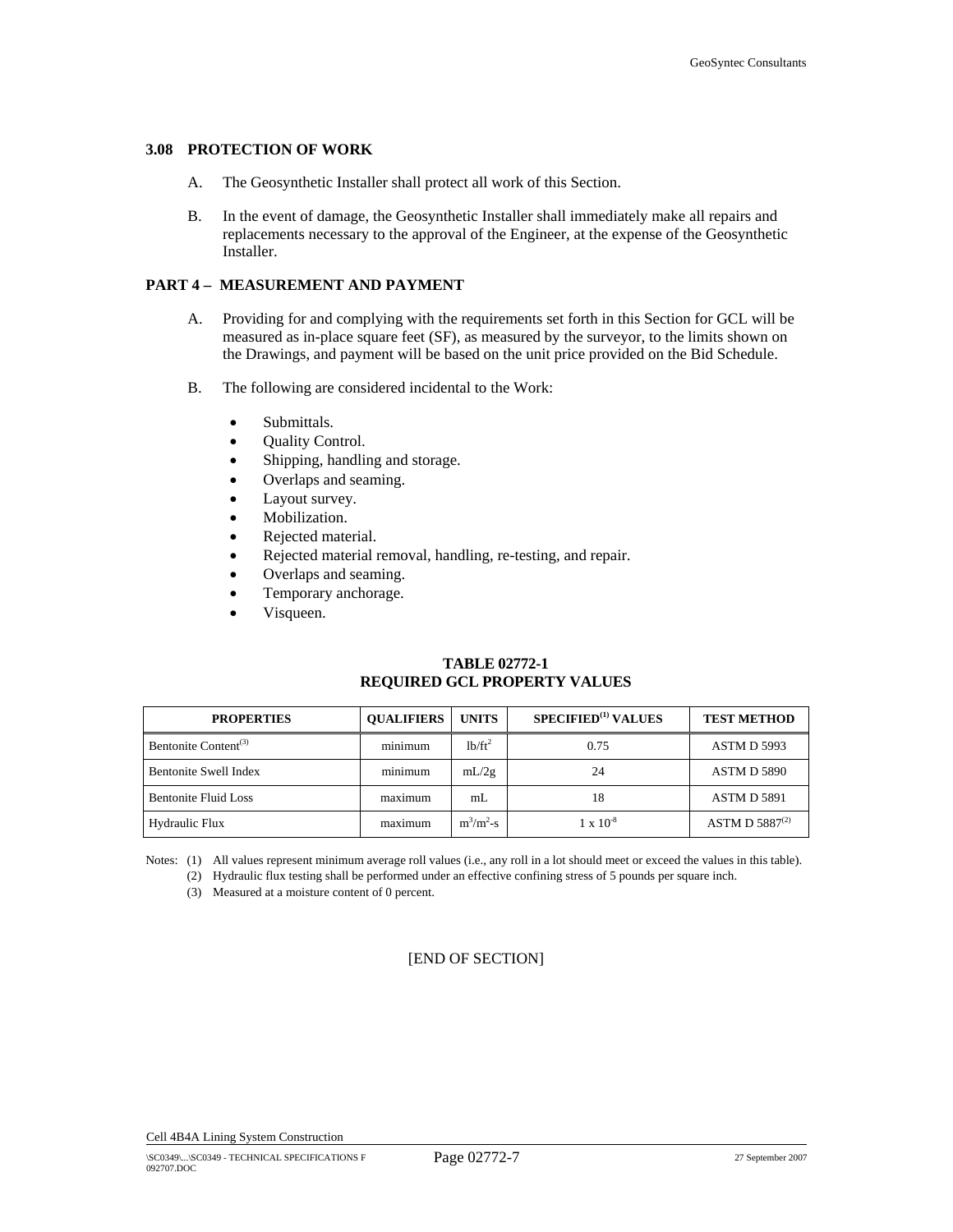# **SECTION 02773 GEONET**

# **PART 1 – GENERAL**

#### **1.01 SCOPE**

- A. The Geosynthetic Installer shall furnish all labor, materials, tools, supervision, transportation, equipment, and incidentals necessary for installation of the geonet. The work shall be carried out as specified herein and in accordance with the Drawings and Construction Quality Assurance (CQA) Plan.
- B. The work shall include, but not be limited to, delivery, offloading, storage, placement, anchorage, and seaming of the geonet.

#### **1.02 RELATED SECTIONS**

Section 02225 – Drainage Aggregate

Section 02220 – Subgrade Preparation

Section 02616 – PVC Pipe

Section 02270 – Geomembrane

Section 02771 – Geotextile

# **1.03 REFERENCES**

- A. Drawings
- B. Site CQA Plan
- C. Latest Version American Society of Testing and Materials (ASTM) Standards:

| ASTM D792              | Standard Test Methods for Specific Gravity and Density of Plastics by<br>Displacement                                             |
|------------------------|-----------------------------------------------------------------------------------------------------------------------------------|
| ASTM D <sub>1505</sub> | Standard Test Method for Density of Plastics by the Density-Gradient<br>Technique                                                 |
| ASTM D <sub>1603</sub> | Standard Test Method for Carbon Black in Olefin Plastics                                                                          |
| ASTM D <sub>4218</sub> | Standard Test Method for Determination of Carbon Black Content in<br>Polyethylene Compounds by Muffle-Furnace Technique           |
| ASTM D <sub>4716</sub> | Standard Test Method for Constant Head Hydraulic Transmissivity<br>(In-Place Flow) of Geotextiles and Geotextile Related Products |
| ASTM D5199             | Standard Test Method for Measuring Nominal Thickness of<br>Geosynthetics                                                          |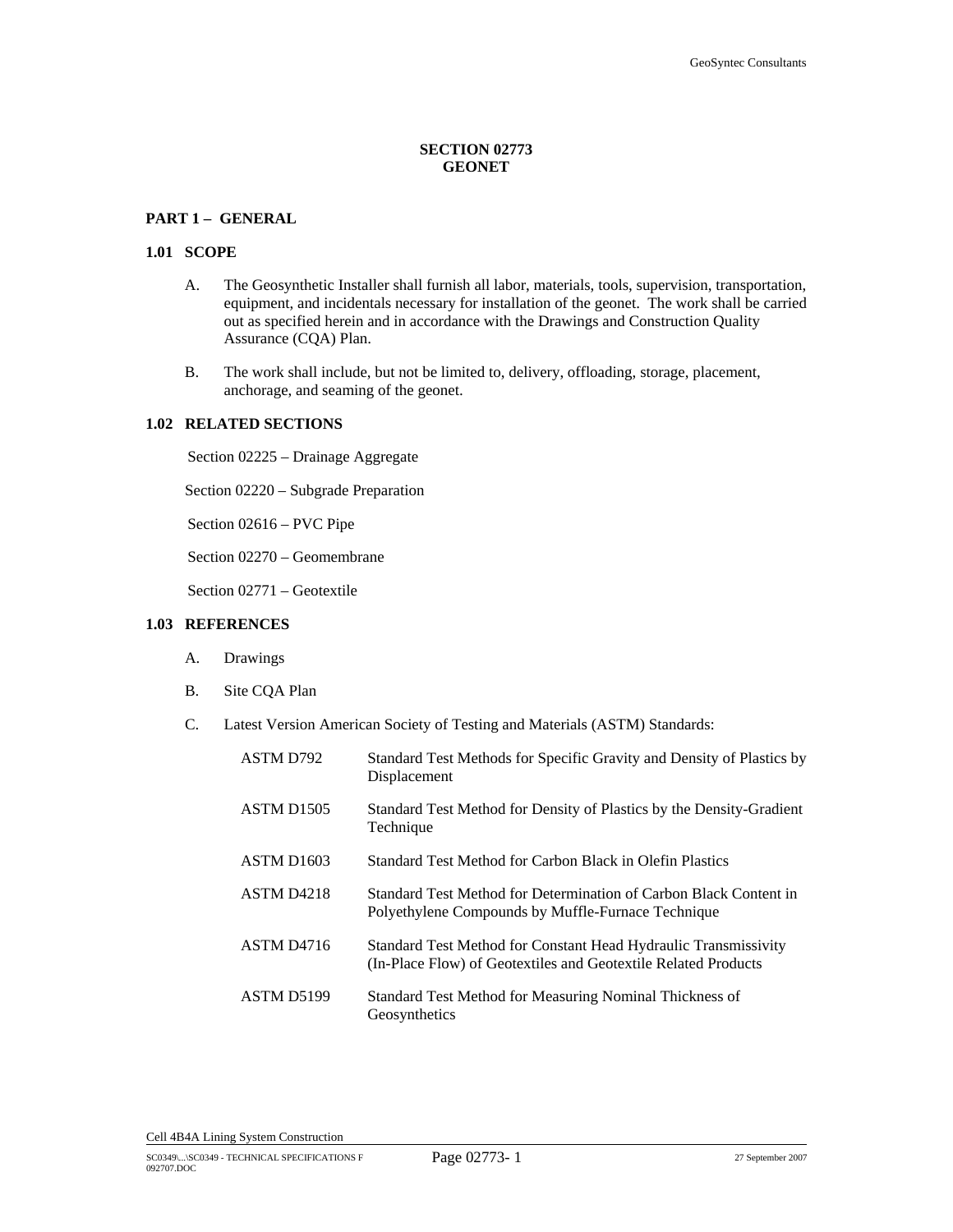## **1.04 QUALIFICATIONS**

- A. Geonet Manufacturer:
	- 1. The Manufacturer shall be a well-established firm with more than five (5) years of experience in the manufacturing of geonet.
	- 2. The Manufacturer shall be responsible for the production of geonet rolls and shall have sufficient production capacity and qualified personnel to provide material meeting the requirements of this Section and the construction schedule for this project.
- B. Geonet Installer:
	- 1. The Geosynthetic Installer shall meet the requirements of Subpart 1.04. B of Section 02770, and this Section.
	- 2. The Geosynthetics Installer shall be responsible and shall provide sufficient resources for field handling, deploying, temporarily restraining (against wind and re-curling), and other aspects of the deployment and installation of the geonet and other geosynthetic components of the project.

## **1.05 SUBMITTALS**

- A. At least 7 days before transporting any geonet to the site, the Manufacturer shall provide the following documentation to the Engineer for approval.
	- 1. list of material properties, including test methods utilized to analyze / confirm properties.
	- 2. geonet samples.
	- 3. projected delivery dates for this project.
	- 4. Manufacturing Quality Control (MQC) certificates for each shift's production for which geonet for the project was produced, signed by responsible parties employed by the Manufacturer (such as the production manager). MQC certificates shall include:
		- a. roll numbers and identification; and
		- b. MQC results, including description of test methods used, outlined in Subpart 2.01 of this Section.
		- c. Certification that the geonet meets all the properties outlined in Subpart 2.01 of this Section.

# **1.06 CONSTRUCTION QUALITY ASSURANCE (CQA)**

- A. The Geosynthetic Installer shall ensure that the materials and methods used for producing and handling the geonet meet the requirements of the Drawings and this Section. Any material or method that does not conform to these documents, or to alternatives approved in writing by the Engineer, will be rejected and shall be repaired or replaced, at the Geosynthetic Installer's expense.
- B. The Geosynthetic Installer shall be aware of all monitoring and conformance testing required by the CQA Plan. This monitoring and testing, including random conformance testing of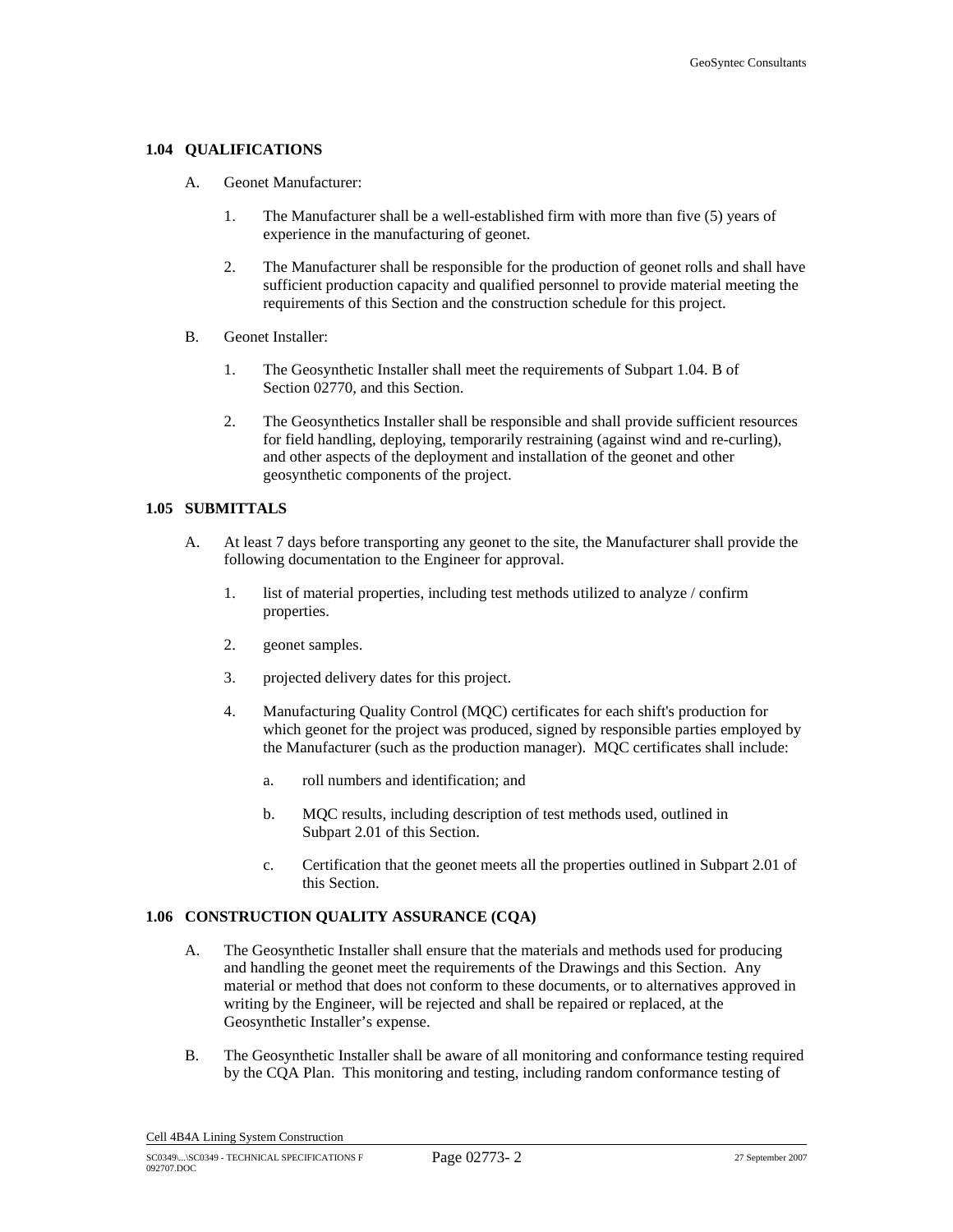construction materials and completed work, will be performed by the CQA Consultant. If nonconformances or other deficiencies are found in the materials or completed work, the Geosynthetic Installer will be required to repair the deficiency or replace the deficient materials at now additional cost to the Owner.

# **PART 2 – PRODUCTS**

# **2.01 GEONET PROPERTIES**

- A. The Manufacturer shall furnish geonet having properties that comply with the required property values shown on Table 02773-1.
- B. In addition to documentation of the property values listed in Table 02073-1, the geonet shall contain a maximum of one percent by weight of additives, fillers, or extenders (not including carbon black) and shall not contain foaming agents or voids within the ribs of the geonet.

# **2.02 MANUFACTURING QUALITY CONTROL (MQC)**

- A. The geonet shall be manufactured with MQC procedures that meet or exceed generally accepted industry standards.
- B. Any geonet sample that does not comply with the Specifications will result in rejection of the roll from which the sample was obtained. The Geonet Manufacturer shall replace any rejected rolls at no additional cost to Owner.
- C. If a geonet sample fails to meet the MQC requirements of this Section, then the Geonet Manufacturer shall sample and test each roll manufactured, in the same lot, or at the same time, as the failing roll. Sampling and testing of rolls shall continue until a pattern of acceptable test results is established.
- D. Additional sample testing may be performed, at the Geonet Manufacturer's discretion and expense, to more closely identify any non-complying rolls and/or to qualify individual rolls.
- E. Sampling shall, in general, be performed on sacrificial portions of the geonet material such that repair is not required. The Manufacturer shall sample and test the geonet, at a minimum, once every  $100,000$  ft<sup>2</sup> to demonstrate that its properties conform to the values specified in Table 02773-1.

| Test                 | <b>Procedure</b>            |
|----------------------|-----------------------------|
| Density              | <b>ASTM D 792 or D 1505</b> |
| <b>Thickness</b>     | <b>ASTM D 5199</b>          |
| Carbon Black Content | <b>ASTM D 1603</b>          |

F. At a minimum, the following MQC tests shall be performed:

G. The hydraulic transmissivity test (ASTM D 4716) in Table 02073-1 need not be performed at a frequency of one per 100,000 ft<sup>2</sup>. However, the Geonet Manufacturer will certify that this test has been performed on a sample of geonet identical to the product that will be delivered to the Site. The Geonet Manufacturer shall provide test results as part of MQC documentation.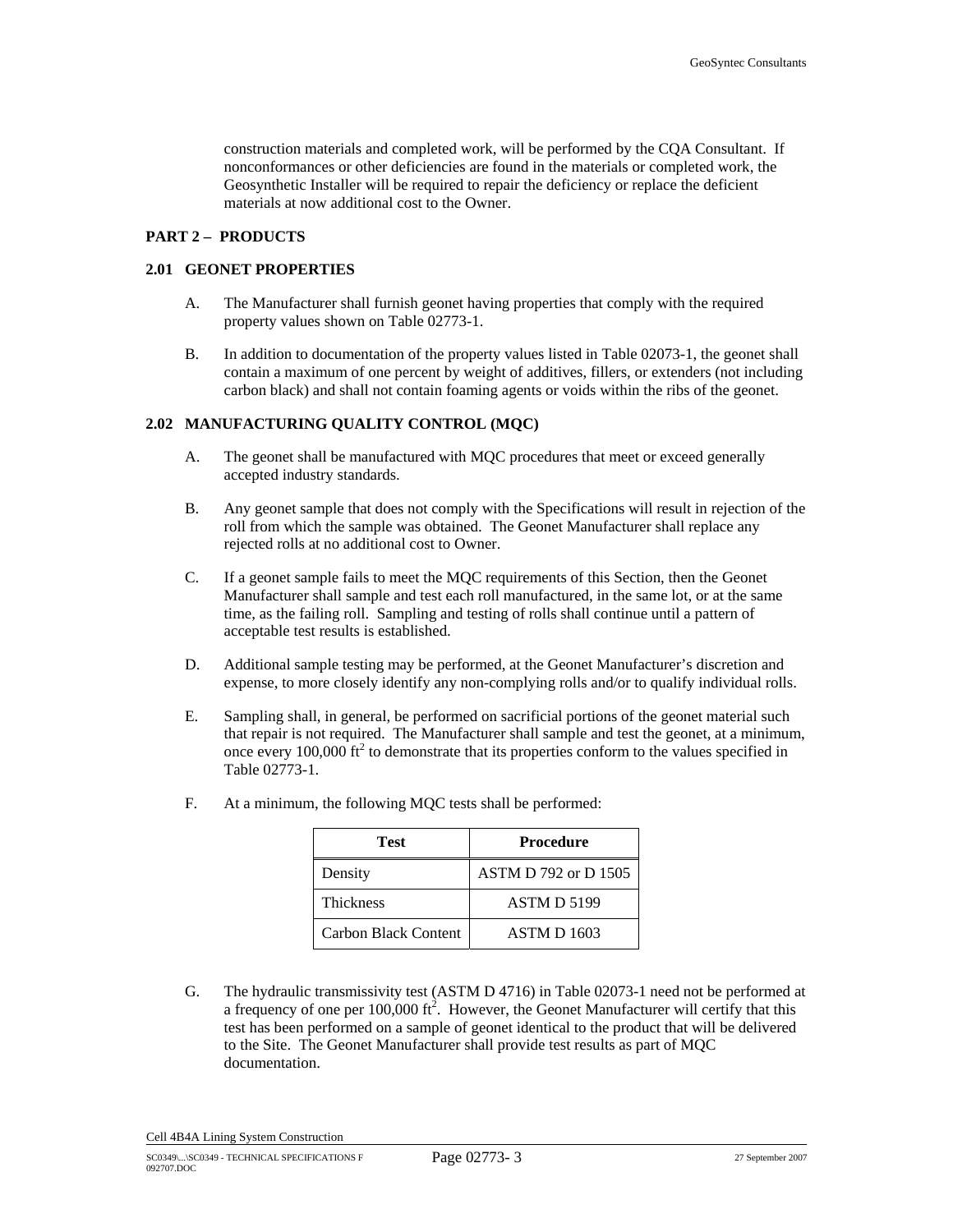H. The Geonet Manufacturer shall comply with the certification and submittal requirements of this Section.

#### **2.03 LABELING**

- A. Geonet shall be supplied in rolls labeled with the following information:
	- 1. manufacturer's name;
	- 2. product identification;
	- 3. lot number;
	- 4. roll number; and
	- 5. roll dimensions.

# **2.04 TRANSPORTATION**

- A. Transportation of the geonet shall be the responsibility of the Geonet Manufacturer. The Geonet Manufacturer shall be liable for all damages to the materials incurred prior to and during transportation to the site.
- B. Geonet shall be delivered to the site at least 7 days before the scheduled date of deployment to allow the CQA Consultant adequate time to inventory the geonet rolls and obtain additional conformance samples, if needed. The Geosynthetic Installer shall notify the CQA Consultant a minimum of 48 hours prior to any delivery.

# **2.05 HANDLING AND STORAGE**

- A. The Geosynthetic Manufacturer shall be responsible for handling, off-loading, storage, and care of the geonet prior to and following installation at the Site. The Geosynthetic Installer shall be liable for all damages to the materials incurred prior to final acceptance of the geonet drainage layer by the Owner.
- B. The geonet shall be stored off the ground and out of direct sunlight, and shall be protected from mud and dirt. The Geosynthetic Installer shall be responsible for implementing any additional storage procedures required by the Geonet Manufacturer.

#### **2.06 CONFORMANCE TESTING**

- A. Conformance testing, if required, shall be performed in accordance with the CQA Plan. The Geosynthetics installer shall assist the CQA Consultant in obtaining conformance samples, if requested. The CQA Consultant has the option of collecting samples at the manufacturing facility.
- B. Passing conformance testing results, if applicable, are required before any geonet is deployed.
- C. Samples shall be taken at a minimum frequency of one sample per  $200,000$  ft<sup>2</sup> with a minimum of one sample per lot. If the Geonet Manufacturer provides material that requires sampling at a frequency (due to lot size, shipment size, etc.) resulting in one sample per less than 90 percent of 200,000 ft<sup>2</sup> (180,000 ft<sup>2</sup>), then the Geosynthetic Installer shall pay the cost for all additional testing.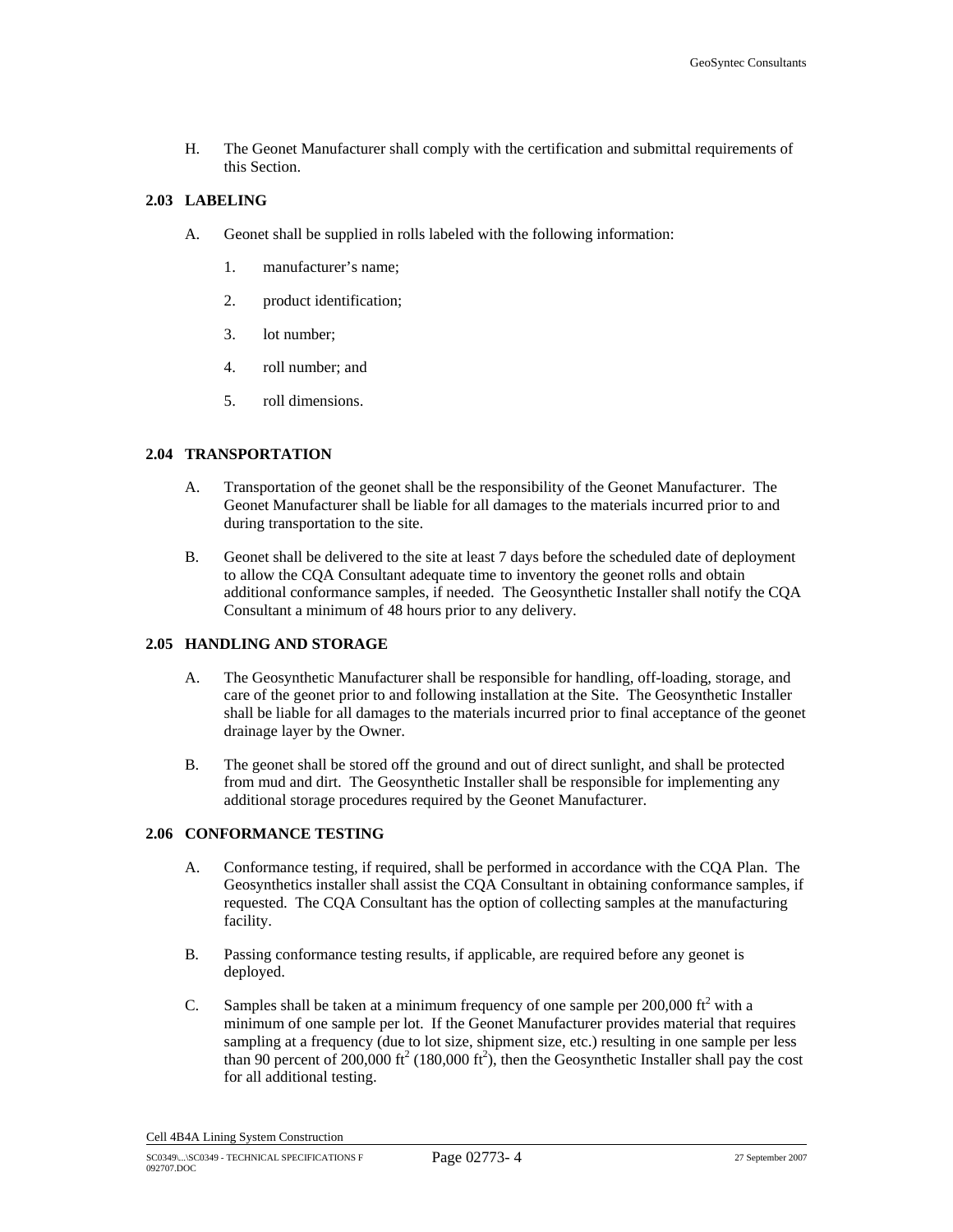- D. The CQA Consultant may increase the frequency of sampling in the event that test results do not comply with the requirements of Subpart 2.01 of this Section until passing conformance test results are obtained for all material that is received at the Site. This additional testing shall be performed at the expense of the Geosynthetic Installer.
- E. Any geonet that are not certified in accordance with Subpart 1.05 of this Section, or that conformance testing indicates do not comply with Subpart 2.01 of this Section, will be rejected by the CQA Consultant. The Geonet Manufacturer shall replace the rejected material with new material at no additional cost to the Owner.

# **PART 3 – EXECUTION**

#### **3.01 HANDLING AND PLACEMENT**

- A. On slopes steeper than 10 horizontal to 1 vertical, all geonet shall be continuous down the slope, i.e., no horizontal seams shall be allowed on the slope. Horizontal seams shall be considered as any seam having an alignment exceeding 20 degrees from being perpendicular to the slope contour lines, unless otherwise approved by the Engineer.
- B. Geonet shall be placed with the machine direction perpendicular to the contour intervals (direction of flow).
- C. The geonet shall be handled in such a manner as to ensure it is not damaged in any way.
- D. Precautions shall be taken to prevent damage to underlying layers during placement of the geonet.
- E. The geonet shall be installed in a manner that minimizes wrinkles.
- F. Care shall be taken during placement of geonet to prevent dirt or excessive dust in the geonet that could cause clogging and/or damage to the adjacent materials.

#### **3.02 JOINING AND TYING**

- A. Adjacent panels of geonet shall be overlapped by at least 4 in. These overlaps shall be secured by tying with nylon ties.
- B. Tying shall be achieved by plastic fasteners or polymer braid. Tying devices shall be white or yellow for easy inspection. Metallic devices shall not be used.
- C. Tying shall be performed at a minimum interval of every 5 ft. along the geonet roll edges and 2 ft. along the geonet roll ends.

# **3.03 REPAIR**

A. Any holes or tears in the geonet shall be repaired by placing a patch extending 1 ft. beyond the edges of the hole or tear. The patch shall be placed under the panel and secured to the original geonet by tying every 6 in. with approved tying devices. If the hole or tear width across the roll is more than 50 percent of the width of the roll, then the damaged area shall be cut out and the two portions of the geonet shall be joined in accordance with the requirements of Subpart 3.02 of this Section.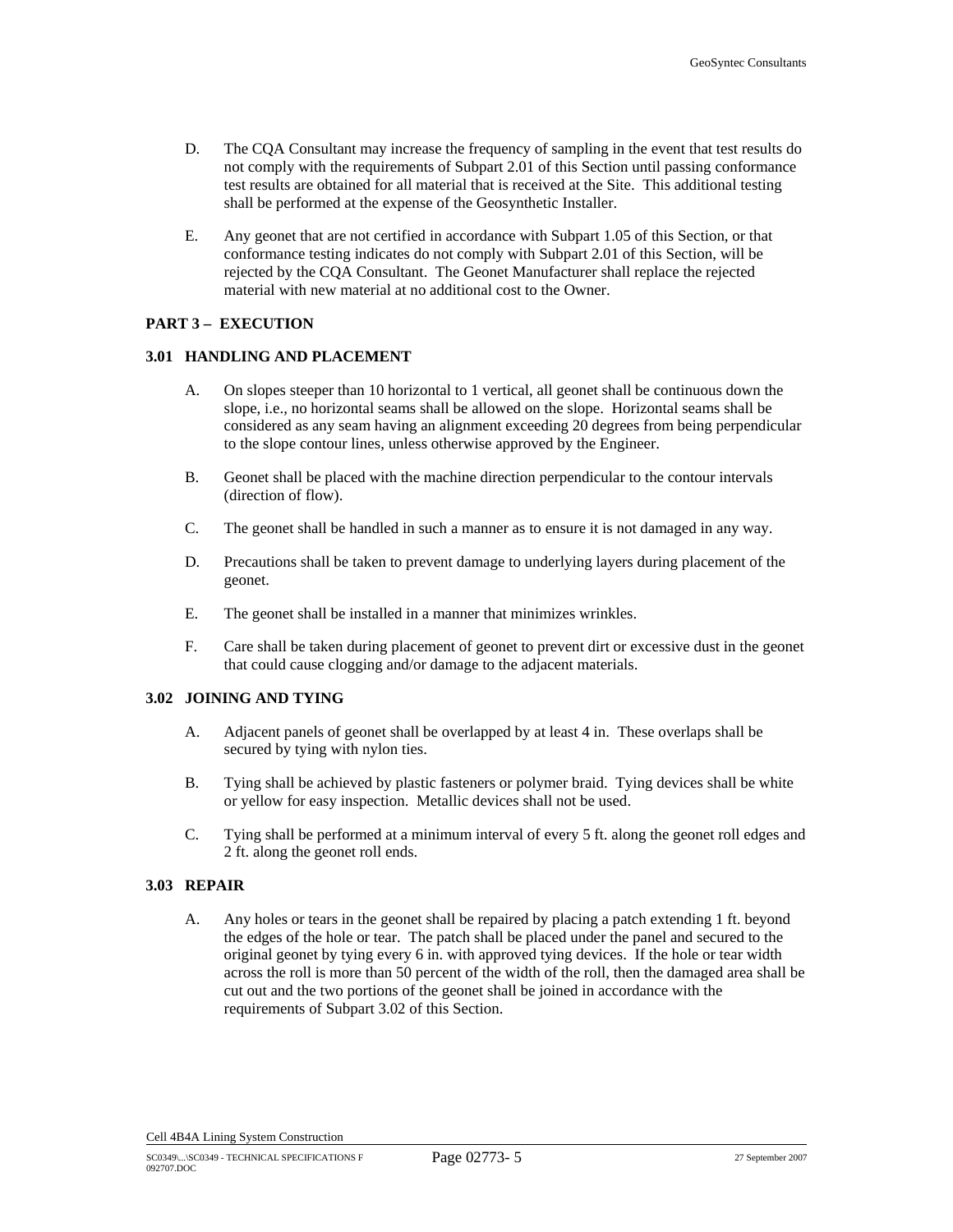#### **3.04 PRODUCT PROTECTION**

- A. The Geosynthetics Installer shall use all means necessary to protect all prior work, and all materials and completed work of other Sections.
- B. In the event of damage to the geonet, the Geosynthetic Installer shall immediately make all repairs per the requirements of this Section.

# **PART 4 – MEASUREMENT AND PAYMENT**

- A. Providing for and complying with the requirements set forth in this Section for geonet will be measured as in-place square feet (SF), as measured by the surveyor, to the limits shown on the Drawings, and payment will be based on the unit price provided on the Bid Schedule.
- B. The following are considered incidental to the Work:
	- Submittals.
	- Quality Control.
	- Shipping, handling and storage.
	- Overlaps and seaming.
	- Layout survey.
	- Offloading.
	- Mobilization.
	- Rejected material.
	- Rejected material removal, handling, re-testing, and repair.
	- Temporary anchorage.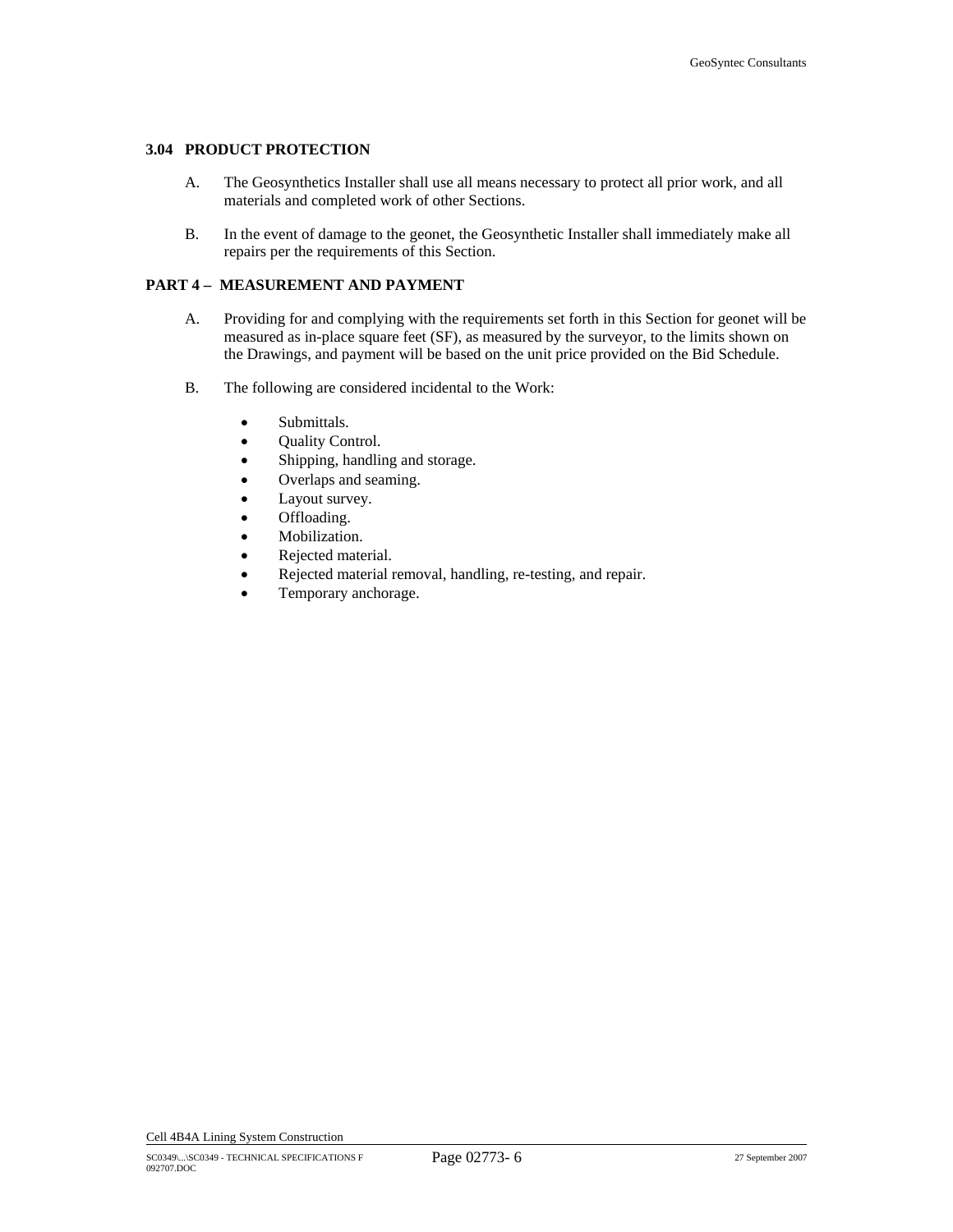| <b>PROPERTIES</b>             | <b>OUALIFIERS</b> | <b>UNITS</b>  | SPECTFIED <sup>(1)</sup><br><b>VALUES</b> | <b>TEST METHOD</b>        |
|-------------------------------|-------------------|---------------|-------------------------------------------|---------------------------|
| <b>Resin Density</b>          | Minimum           | g/cc          | 0.94                                      | <b>ASTM D792 or D1505</b> |
| Carbon Black Content          | Range             | $\frac{0}{0}$ | $2.0 - 3.0$                               | ASTM D1603 or D4218       |
| <b>Thickness</b>              | Minimum           | mils          | 300                                       | ASTM D5199                |
| Transmissivity <sup>(2)</sup> | Minimum           | $m^2$ / sec   | $8 \times 10^{-3}$                        | ASTM D4716                |

# **TABLE 02773-1 REQUIRED GEONET PROPERTY VALUES**

Notes: (1) All values (except transmissivity) represent average roll values.

(2) Transmissivity shall be measured using water at 68°F with a gradient of 0.1 under a confining pressure of 7,000 lb/ft<sup>2</sup>. The geonet shall be placed in the testing device between 60-mil HDPE smooth geomembrane. Measurements are taken one hour after application of confining pressure.

[ END OF SECTION ]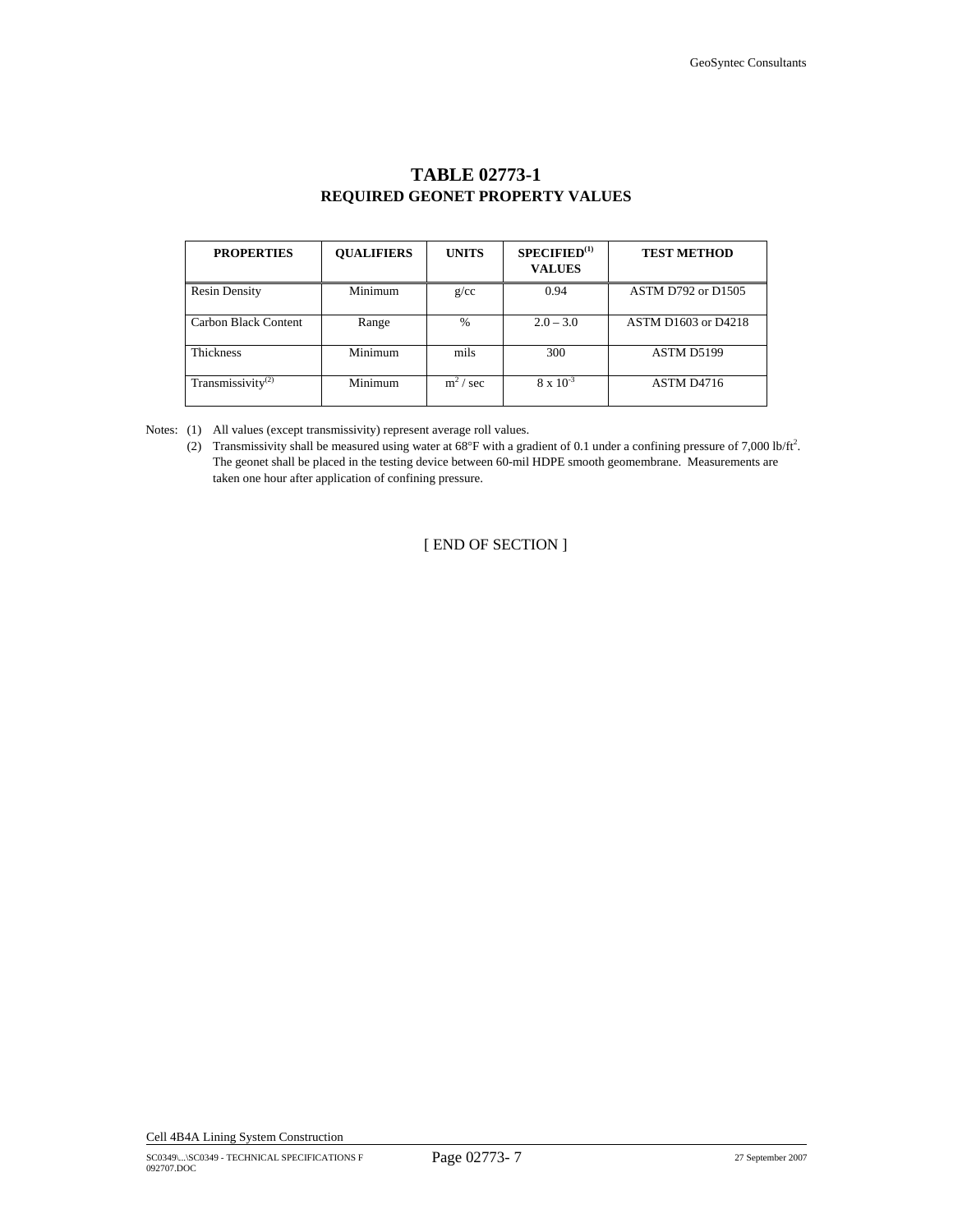# **SECTION 03400 CAST-IN-PLACE CONCRETE**

## PART 1- GENERAL

## **1.01 DESCRIPTION OF WORK**

- A. The Contractor shall furnish all labor, materials, tools, transportation and equipment necessary to construct a cast-in-place spillway crossing as shown on the Drawings and as specified herein.
- B. The Work shall include, but not be limited to, procurement, delivery, subgrade preparation, formwork, concrete placement, control joints, surface treatment, and curing.

# **1.02 RELATED SECTIONS**

None.

#### **1.03 REFERENCES**

- A. Drawings
- B. Construction Quality Assurance (CQA) Plan
- C. Latest version of American Concrete Institute (ACI) standards:

| <b>ACI 117</b>  | Tolerances for Concrete Construction and Materials               |
|-----------------|------------------------------------------------------------------|
| ACI 211.1       | Selecting Proportions for Normal, Heavyweight, and Mass Concrete |
| <b>ACI</b> 301  | <b>Structural Concrete for Buildings</b>                         |
| <b>ACI 304R</b> | Measuring, Mixing, Transporting, and Placing Concrete            |
| <b>ACI</b> 308  | <b>Standard Practice for Curing Concrete</b>                     |
| <b>ACI</b> 318  | <b>Building Code Requirements for Reinforced Concrete</b>        |
| <b>ACI 347R</b> | Formwork for Concrete                                            |
|                 |                                                                  |

D. Latest version of the American Society for Testing and Materials (ASTM) standards:

| ASTM A 615 | Deformed and Plain Billet-Steel Bars for Concrete Reinforcement |
|------------|-----------------------------------------------------------------|
| ASTM C33   | Concrete Aggregates                                             |
| ASTM C 39  | Compressive Strength of Cylindrical Concrete Specimens          |
| ASTM C 94  | Ready-Mixed Concrete                                            |
| ASTM C 127 | Specific Gravity and Adsorption of Coarse Aggregate             |
| ASTM C 128 | Specific Gravity and Adsorption of Fine Aggregate               |
| ASTM C 143 | Slump of Hydraulic Cement Concrete                              |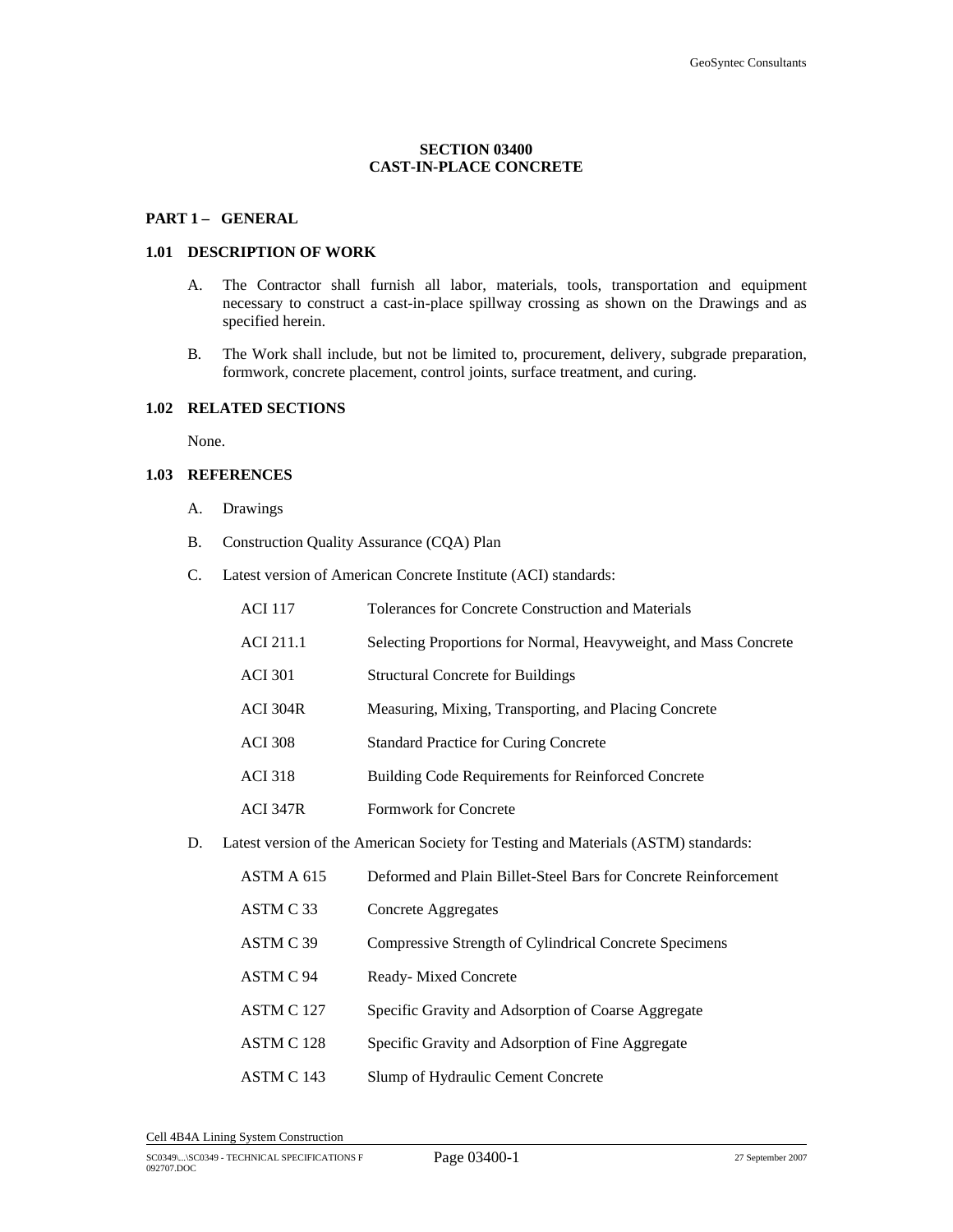| ASTM C 150 | <b>Portland Cement</b>                                                                                          |
|------------|-----------------------------------------------------------------------------------------------------------------|
| ASTM C 171 | <b>Sheet Materials for Curing Concrete</b>                                                                      |
| ASTM C 192 | Making and Curing Concrete Test Specimens in the Laboratory                                                     |
| ASTM C 309 | Liquid Membrane - Forming Compounds for Curing Concrete                                                         |
| ASTM C 403 | Time of Setting of Concrete Mixtures by Penetration Resistance                                                  |
| ASTM C 494 | Chemical Admixtures for Concrete                                                                                |
| ASTM C 618 | Coal Fly Ash and Raw or Calcined Natural Pozzolan for Use as a<br>Mineral Admixture in Portland Cement Concrete |

## **1.04 SUBMITTALS**

- A. At least 7 days prior to construction of the concrete, Contractor shall submit a mix design for the type of concrete. Submit a complete list of materials including types, brands, sources, amount of cement, fly ash, pozzolans, retardants, and admixtures, and applicable reference specifications for the following:
	- 1. Slump design based on total gallons of water per cubic yard.
	- 2. Type and quantity of cement.
	- 3. Brand, type, ASTM designation, active chemical ingredients, and quantity of each admixture.
	- 4. Compressive strength based on 28-day compression tests.
- B. Delivery Tickets:
	- 1. Provide duplicate delivery tickets with each load of concrete delivered, one for Contractor's records and one for Engineer, with the following information:
		- a. Date and serial number of ticket.
		- b. Name of ready-mixed concrete plant, operator, and job location.
		- c. Type of cement, admixtures, if any, and brand name.
		- d. Cement content, in bags per cubic yard (CY) of concrete, and mix design.
		- e. Truck number, time loaded, and name of dispatcher.
		- f. Amount of concrete (CY) in load delivered.
		- g. Gallons of water added at job, if any, and slump of concrete after water was added.
- C. Delivery
	- 1. The Concrete Manufacturer shall be liable for all damage to the materials incurred prior to and during transportation to the Site.

# **1.05 MANUFACTURER QUALITY CONTROL (MQC)**

- A. Aggregates shall be sampled and tested in accordance with ASTM C 33.
- B. Concrete test specimens shall be made, cured, and stored in conformity with ASTM C 192 and tested in conformity with ASTM C 39.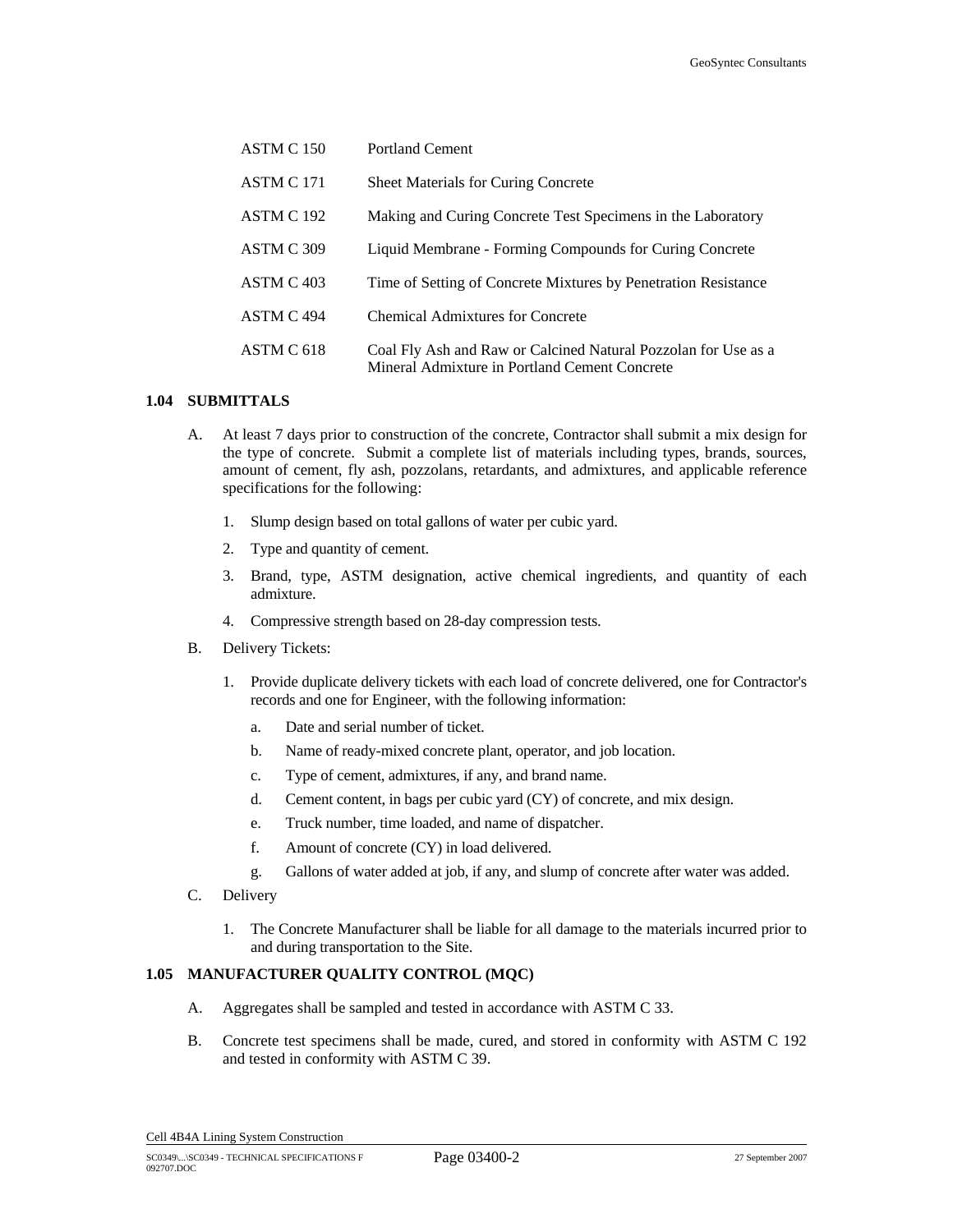C. Slump shall be determined in accordance with ASTM C 143.

#### **1.06 LIMITING REQUIREMENTS**

- A. Unless otherwise specified, each concrete mix shall be designed and concrete shall be controlled within the following limits:
	- 1. Concrete slump shall be kept as low as possible, consistent with proper handling and thorough compaction. Unless otherwise authorized by the Engineer, slump shall not exceed 5 in.
	- 2. The admixture content, batching method, and time of introduction to the mix shall be in accordance with the manufacturer's recommendations for minimum shrinkage and for compliance with this Section. A water-reducing admixture may be included in concrete.

# **PART 2 – PRODUCTS**

## **2.01 PROPORTIONING AND DESIGN MIXES**

- A. Concrete shall have the following properties.
	- 1. 3,000 psi, 28-day compressive strength.
	- 2. Slump range of 1 to 5 inches.
	- 3. Coarse Aggregate Gradation, ASTM C 33, Number 57 or 67.
- B. Retarding admixture in proportions recommended by the manufacturer to attain additional working and setting time from 1 to 5 hours.

# **2.02 CONCRETE MATERIALS**

- A. Cement shall conform to ASTM C 150 Type II.
- B. Water shall be fresh, clean, and potable, free from oils, acids, alkalis, salts, organic materials, and other substances deleterious to concrete.
- C. Aggregates shall conform to ASTM C 33. Aggregates shall not contain any substance which may be deleteriously reactive with the alkalis in the cement, and shall not possess properties or constituents that are known to have specific unfavorable effects in concrete.
- D. The Contractor may use a water reducing chemical admixture. The water reducing admixture shall conform to ASTM C 494, Type A. The chemical admixture shall be approved by the Engineer.

#### **2.03 REINFORCING STEEL**

- A. The reinforcing steel shall be Grade 60 in accordance with ASTM A 615.
- B. Unless otherwise noted on the Drawings, all reinforcement bars shall be No.3 (3/8-inch diameter) in accordance with ASTM A 615 and welded wire fabric shall be sized as  $6 \times 6$ , W1.4 x W1.4..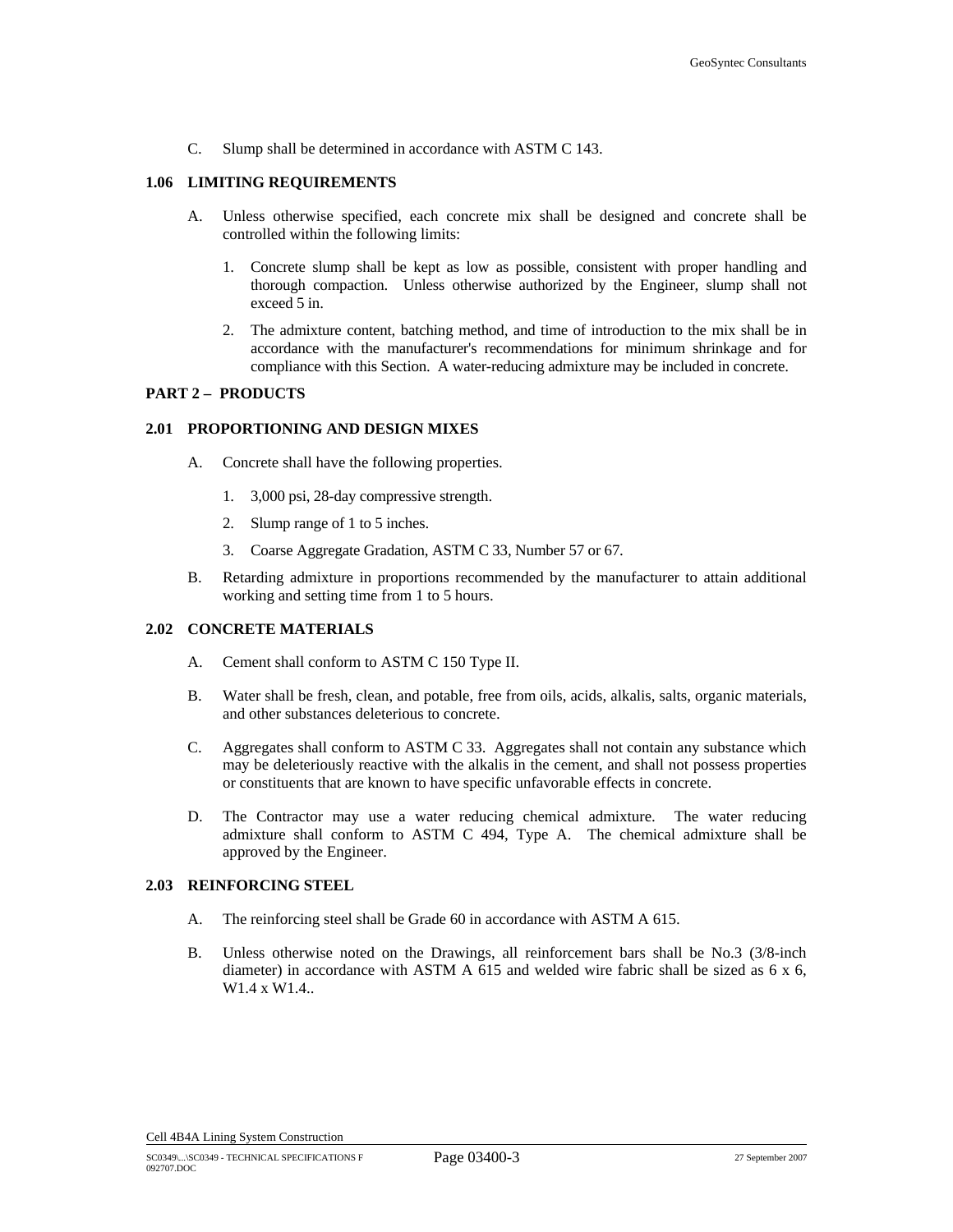## **PART 3 – EXECUTION**

#### **3.01 BATCHING, MIXING, AND TRANSPORTING CONCRETE**

- A. Batching shall be performed according to ASTM C 94, ACI 301, and ACI 304R, except as modified herein. Batching equipment shall be such that the concrete ingredients are consistently measured within the following tolerances: 1 percent for cement and water, 2 percent for aggregate, and 3 percent for admixtures. Concrete Manufacturer shall furnish mandatory batch ticket information for each load of ready mix concrete.
- B. Machine mixing shall be performed according to ASTM C 94 and ACI 301. Mixing shall begin within 30 minutes after the cement has been added to the aggregates. Concrete shall be placed within 90 minutes of either addition of mixing water to cement and aggregates or addition of cement to aggregates. Additional water may be added, provided that both the specified maximum slump and water-cement ratio are not exceeded. When additional water is added, an additional 30 revolutions of the mixer at mixing speed is required. Dissolve admixtures in the mixing water and mix in the drum to uniformly distribute the admixture throughout the batch.
- C. Transport concrete from the mixer to the forms as rapidly as practicable. Prevent segregation or loss of ingredients. Clean transporting equipment thoroughly before each batch. Do not use aluminum pipe or chutes. Remove concrete which has segregated in transporting and dispose of as directed.

#### **3.02 SUBGRADE PREPARATION**

- A. Subgrade shall be graded to the lines and elevations as shown on the Drawings.
- B. Standing water, mud, debris, and foreign matter shall be removed before concrete is placed.

# **3.03 PLACING CONCRETE**

- A. Place concrete in accordance with ACI 301, ACI 318, and ACI 304R. Place concrete as soon as practicable after the forms and the reinforcement have been approved by the CQA Consultant. Do not place concrete when weather conditions prevent proper placement and consolidation, in uncovered areas during periods of precipitation, or in standing water. Prior to placing concrete, remove dirt, construction debris, water, snow, and ice from within the forms. Deposit concrete as close as practicable to the final position in the forms. Place concrete in one continuous operation from one end of the structure towards the other
- B. Ensure reinforcement is not disturbed during concrete placement.
- C. Do not allow concrete temperature to decrease below 50 degrees F while curing. Cover concrete and provide sufficient heat to maintain 50 degrees F minimum adjacent to both the formwork and the structure while curing. Limit the rate of cooling to 5 degrees F in any 1 hour and 50 degrees F per 24 hours after heat application.
- D. Do not spread concrete with vibrators. Concrete shall be placed in final position without being moved laterally more than five feet.
- E. When placing of concrete is temporarily halted or delayed, provide construction joints.
- F. Concrete shall not be dropped a distance greater than five feet.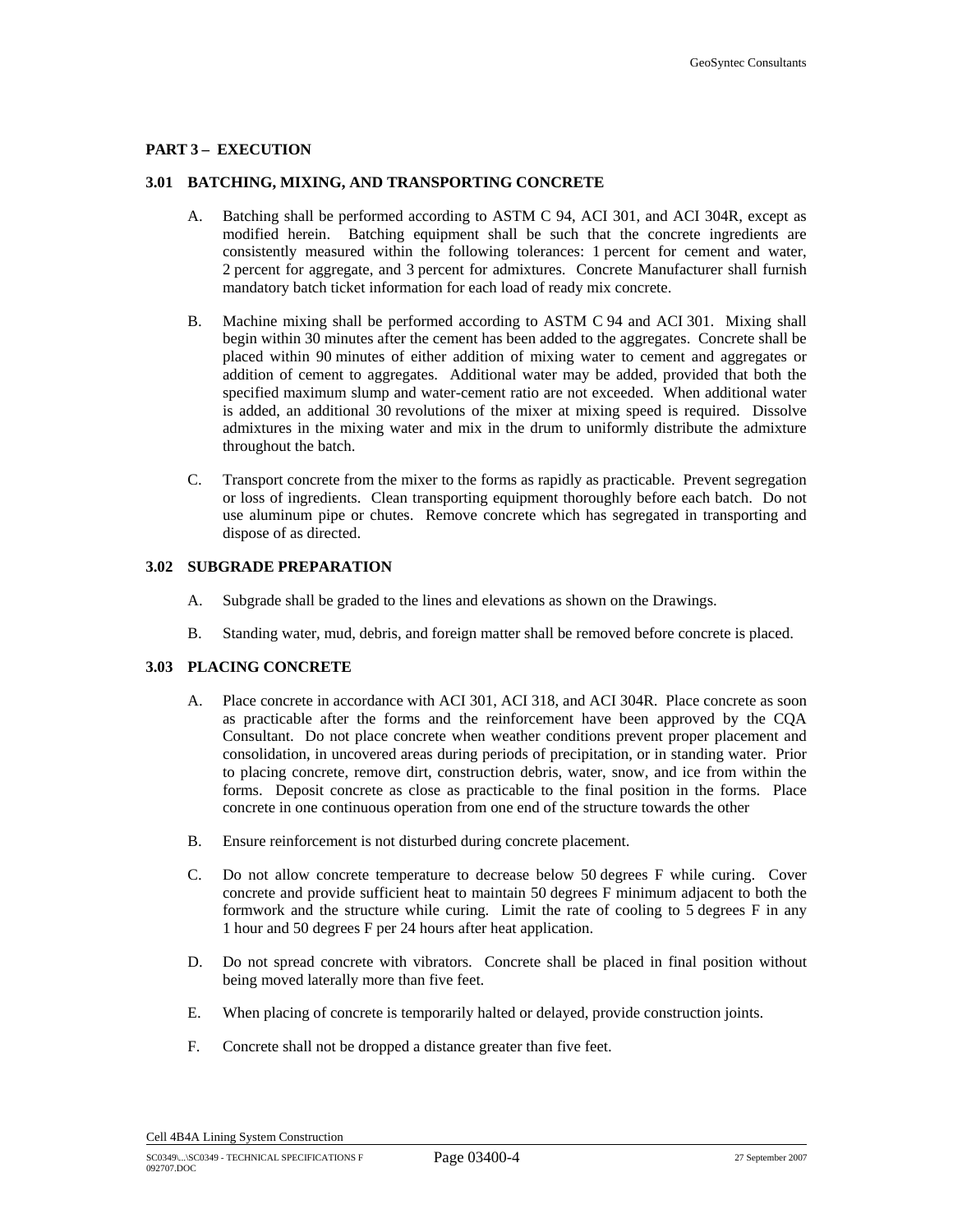- G. Place concrete with aid of internal mechanical vibrator equipment capable of 9,000 cycles/min. Transmit vibration directly to concrete.
- H. Hot Weather:
	- 1. Comply with ACI 304R.
	- 2. Concrete temperature shall not exceed 90°F.
	- 3. At air temperatures of 80°F or above, keep concrete as cool as possible during placement and curing. Cool forms by water wash.
	- 4. Evaporation reducer shall be used in accordance with manufacturer recommendations (Subpart 2.03).

#### **3.04 CURING AND PROTECTION**

- A. Immediately after placement, protect concrete from premature drying, excessively hot or cold temperatures, and mechanical injury in accordance with ACI 308.
- B. Immediately after placement, protect concrete from plastic shrinkage by applying evaporation reducer in accordance with manufacturer recommendations (Subpart 2.03).
- C. Maintain concrete with minimal moisture loss at relatively constant temperature for period necessary for hydration of cement and hardening of concrete (Subpart 2.03).
- D. Protect from damaging mechanical disturbances, particularly load stresses, heavy shock, and excessive vibration.
- E. Membrane curing compound shall be spray applied at a coverage of not more than 300 square ft per gallon. Unformed surfaces shall be covered with curing compound within 30 minutes after final finishing. If forms are removed before the end of the specified curing period, curing compound shall be immediately applied to the formed surfaces before they dry out.
- F. Curing compound shall be suitably protected against abrasion during the curing period.
- G. Film curing will not be allowed.

#### **3.05 FORMS**

- A. Formwork shall prevent leakage of mortar and shall conform to the requirements of ACI 347R.
- B. Do not disturb forms until concrete is adequately cured.
- C. Form system design shall be the Contractor's responsibility.

### **3.06 CONTROL JOINTS**

- A. Control joints shall consist of plastic strips set flush with finished surface or  $\frac{1}{4}$  inch wide joints formed with a trowel immediately after pouring or cut with a diamond saw within 12 hours after pouring.
- B. Control joints shall be installed in a 15 ft x 15 ft grid spacing along the slab unless otherwise approved by the Engineer. Control joints shall be no greater than 1 ½ inch below the surface.